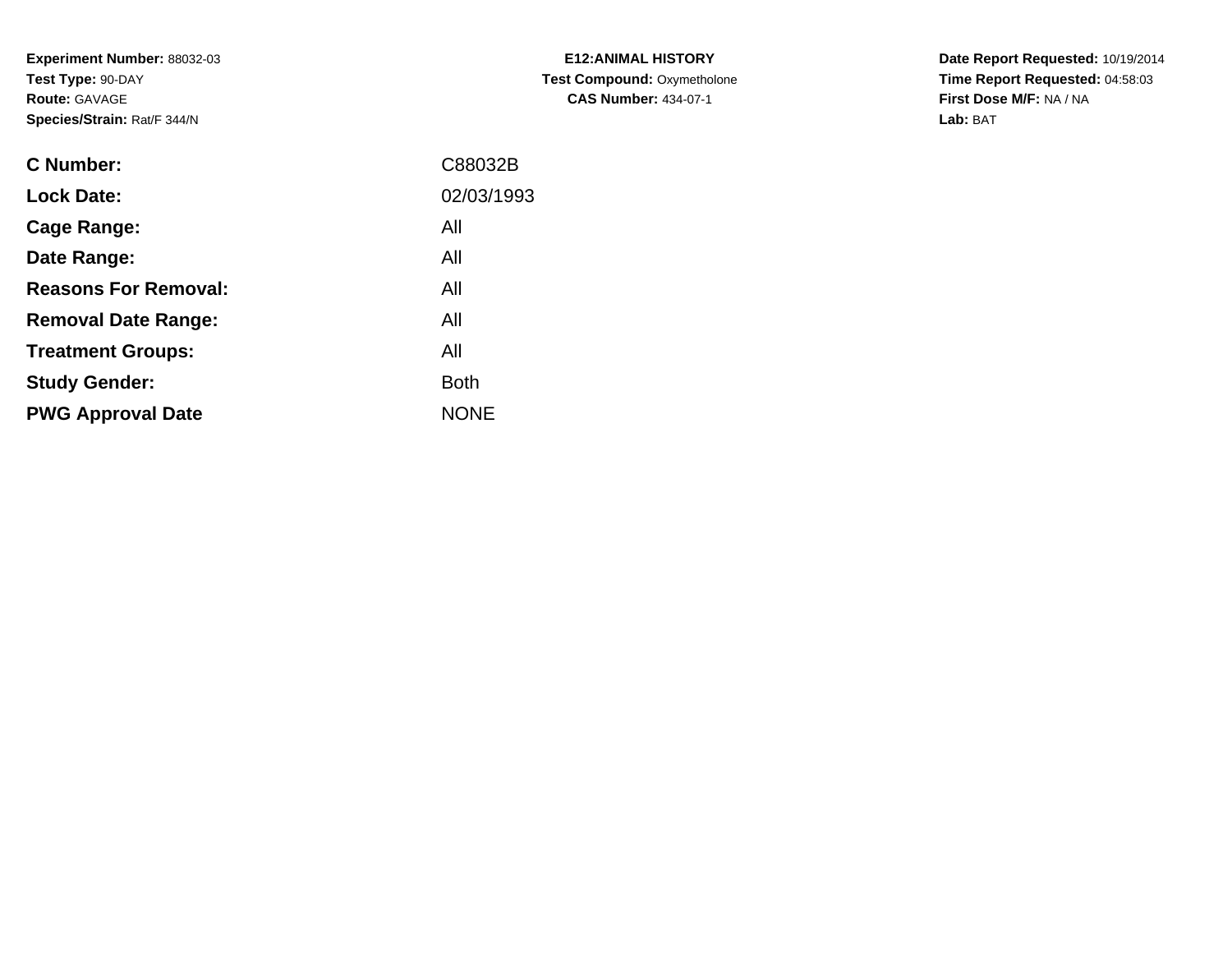**Test Type:** 90-DAY

**Route:** GAVAGE

**Species/Strain:** Rat/F 344/N

# **E12:ANIMAL HISTORY Test Compound:** Oxymetholone**CAS Number:** 434-07-1

**Date Report Requested:** 10/19/2014 **Time Report Requested:** 04:58:03**First Dose M/F:** NA / NA**Lab:** BAT

#### **CAGE:** 1 **SEX:** Male **TRT#:** <sup>1</sup> **TRT:** 0 MG/KG**ANIMAL ID:** 1**DAY DATE OP ID DOSE TIME WEIGHT TIME WT (g) WEIGHT STATUSOBS TIMEOBSERVATIONS**

|    |          |                                               |          |       | <b>STATUS</b> |              |  |
|----|----------|-----------------------------------------------|----------|-------|---------------|--------------|--|
|    | 05/11/92 | 22                                            | 08:15:34 | 127.7 | 08:15:34      | Unremarkable |  |
| 8  | 05/18/92 | 22                                            | 08:39:28 | 161.6 | 08:39:28      | Unremarkable |  |
| 15 | 05/25/92 | 22                                            | 10:29:22 | 204.3 | 10:29:22      | Unremarkable |  |
| 22 | 06/01/92 | 22                                            | 08:57:24 | 234.9 | 08:57:24      | Unremarkable |  |
| 29 | 06/08/92 | 22                                            | 07:57:34 | 264.0 | 07:57:34      | Unremarkable |  |
| 36 | 06/15/92 | 22                                            | 08:49:42 | 276.1 | 08:49:42      | Unremarkable |  |
| 43 | 06/22/92 | 22                                            | 08:45:22 | 302.0 | 08:45:22      | Unremarkable |  |
| 50 | 06/29/92 | 22                                            | 08:31:44 | 297.7 | 08:31:44      | Unremarkable |  |
| 57 | 07/06/92 | 22                                            | 08:33:24 | 308.9 | 08:33:24      | Unremarkable |  |
| 64 | 07/13/92 | 22                                            | 09:46:56 | 336.1 | 09:46:56      | Unremarkable |  |
| 71 | 07/20/92 | 22                                            | 08:41:24 | 354.8 | 08:41:24      | Unremarkable |  |
| 78 | 07/27/92 | 22                                            | 08:53:10 | 365.7 | 08:53:10      | Unremarkable |  |
| 85 | 08/03/92 | 33                                            | 08:57:14 | 364.0 | 08:57:14      | Unremarkable |  |
|    |          | <b>REMOVED ** REASON - TERMINAL SACRIFICE</b> |          |       |               |              |  |
| 93 | 08/11/92 | 22                                            | 06:19:48 | 383.1 | 06:19:48      | Unremarkable |  |
|    |          |                                               |          |       |               |              |  |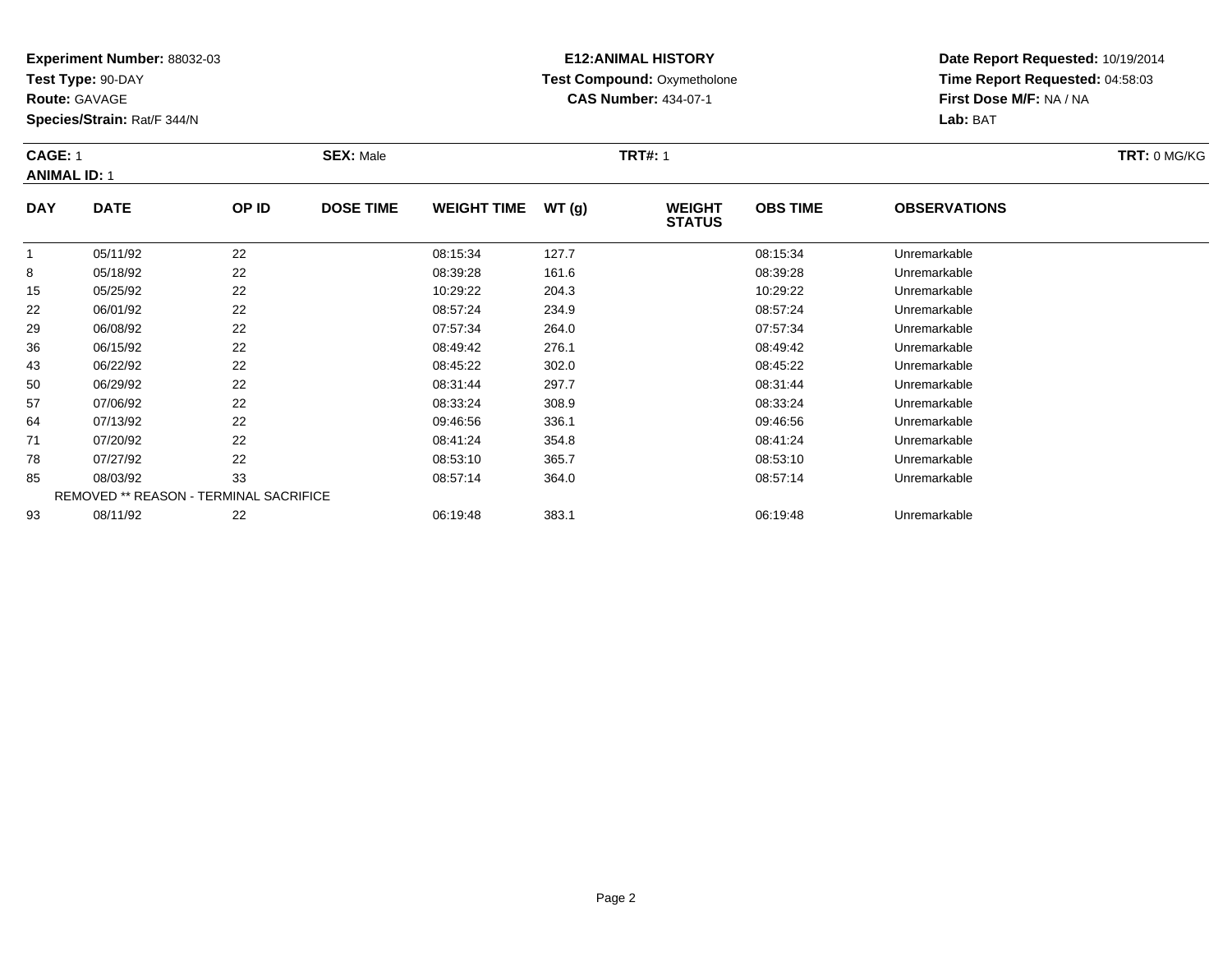**Test Type:** 90-DAY

**Route:** GAVAGE

**Species/Strain:** Rat/F 344/N

# **E12:ANIMAL HISTORY Test Compound:** Oxymetholone**CAS Number:** 434-07-1

**Date Report Requested:** 10/19/2014 **Time Report Requested:** 04:58:03**First Dose M/F:** NA / NA**Lab:** BAT

#### **CAGE:** 1 **SEX:** Male **TRT#:** <sup>1</sup> **TRT:** 0 MG/KG**ANIMAL ID:** 2**DAY DATE OP IDDOSE TIME WEIGHT TIME WT** (g) **WEIGHT<br>STATUS OBS TIMEOBSERVATIONS**

|    | 05/11/92 | 22                                            | 08:15:34 | 151.6 | 08:15:34 | Unremarkable |  |
|----|----------|-----------------------------------------------|----------|-------|----------|--------------|--|
| 8  | 05/18/92 | 22                                            | 08:39:28 | 187.2 | 08:39:28 | Unremarkable |  |
| 15 | 05/25/92 | 22                                            | 10:29:22 | 216.7 | 10:29:22 | Unremarkable |  |
| 22 | 06/01/92 | 22                                            | 08:57:24 | 243.8 | 08:57:24 | Unremarkable |  |
| 29 | 06/08/92 | 22                                            | 07:57:34 | 264.9 | 07:57:34 | Unremarkable |  |
| 36 | 06/15/92 | 22                                            | 08:49:42 | 284.0 | 08:49:42 | Unremarkable |  |
| 43 | 06/22/92 | 22                                            | 08:45:22 | 299.1 | 08:45:22 | Unremarkable |  |
| 50 | 06/29/92 | 22                                            | 08:31:44 | 314.5 | 08:31:44 | Unremarkable |  |
| 57 | 07/06/92 | 22                                            | 08:33:24 | 327.7 | 08:33:24 | Unremarkable |  |
| 64 | 07/13/92 | 22                                            | 09:46:56 | 345.1 | 09:46:56 | Unremarkable |  |
| 71 | 07/20/92 | 22                                            | 08:41:24 | 358.9 | 08:41:24 | Unremarkable |  |
| 78 | 07/27/92 | 22                                            | 08:53:10 | 369.5 | 08:53:10 | Unremarkable |  |
| 85 | 08/03/92 | 33                                            | 08:57:14 | 371.9 | 08:57:14 | Unremarkable |  |
|    |          | <b>REMOVED ** REASON - TERMINAL SACRIFICE</b> |          |       |          |              |  |
| 93 | 08/11/92 | 22                                            | 06:19:48 | 377.9 | 06:19:48 | Unremarkable |  |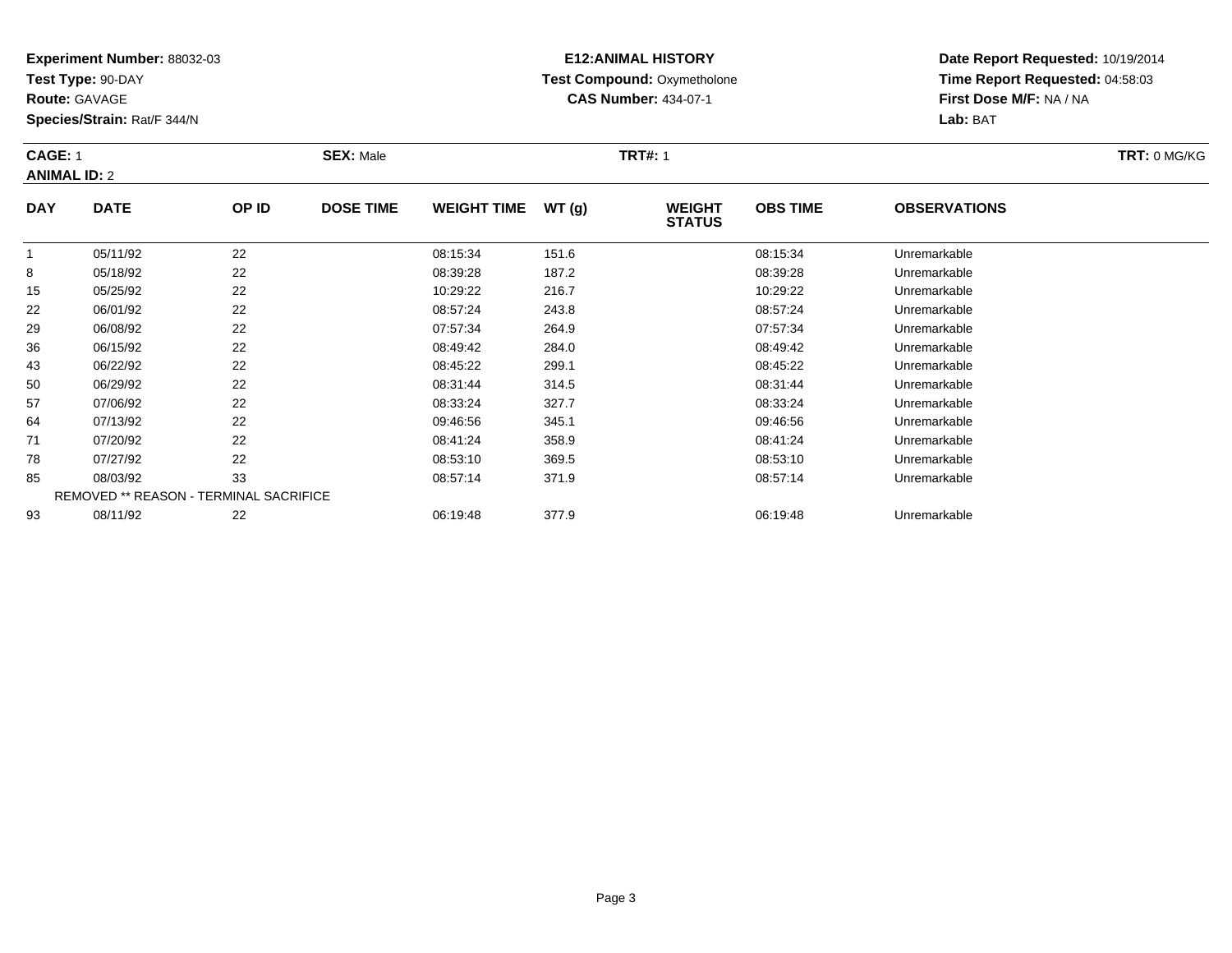**Test Type:** 90-DAY

**Route:** GAVAGE

**Species/Strain:** Rat/F 344/N

# **E12:ANIMAL HISTORY Test Compound:** Oxymetholone**CAS Number:** 434-07-1

**Date Report Requested:** 10/19/2014 **Time Report Requested:** 04:58:03**First Dose M/F:** NA / NA**Lab:** BAT

#### **CAGE:** 1 **SEX:** Male **TRT#:** <sup>1</sup> **TRT:** 0 MG/KG**ANIMAL ID:** 3**DAY DATE OP ID DOSE TIME WEIGHT TIME WT (g) WEIGHT STATUSOBS TIMEOBSERVATIONS**

|    |          |                                               |          |       | <b>STATUS</b> |              |  |
|----|----------|-----------------------------------------------|----------|-------|---------------|--------------|--|
|    | 05/11/92 | 22                                            | 08:15:34 | 133.6 | 08:15:34      | Unremarkable |  |
| 8  | 05/18/92 | 22                                            | 08:39:28 | 171.2 | 08:39:28      | Unremarkable |  |
| 15 | 05/25/92 | 22                                            | 10:29:22 | 208.6 | 10:29:22      | Unremarkable |  |
| 22 | 06/01/92 | 22                                            | 08:57:24 | 234.2 | 08:57:24      | Unremarkable |  |
| 29 | 06/08/92 | 22                                            | 07:57:34 | 261.9 | 07:57:34      | Unremarkable |  |
| 36 | 06/15/92 | 22                                            | 08:49:42 | 275.1 | 08:49:42      | Unremarkable |  |
| 43 | 06/22/92 | 22                                            | 08:45:22 | 288.7 | 08:45:22      | Unremarkable |  |
| 50 | 06/29/92 | 22                                            | 08:31:44 | 301.0 | 08:31:44      | Unremarkable |  |
| 57 | 07/06/92 | 22                                            | 08:33:24 | 317.5 | 08:33:24      | Unremarkable |  |
| 64 | 07/13/92 | 22                                            | 09:46:56 | 335.9 | 09:46:56      | Unremarkable |  |
| 71 | 07/20/92 | 22                                            | 08:41:24 | 350.6 | 08:41:24      | Unremarkable |  |
| 78 | 07/27/92 | 22                                            | 08:53:10 | 361.5 | 08:53:10      | Unremarkable |  |
| 85 | 08/03/92 | 33                                            | 08:57:14 | 358.1 | 08:57:14      | Unremarkable |  |
|    |          | <b>REMOVED ** REASON - TERMINAL SACRIFICE</b> |          |       |               |              |  |
| 93 | 08/11/92 | 22                                            | 06:19:48 | 372.8 | 06:19:48      | Unremarkable |  |
|    |          |                                               |          |       |               |              |  |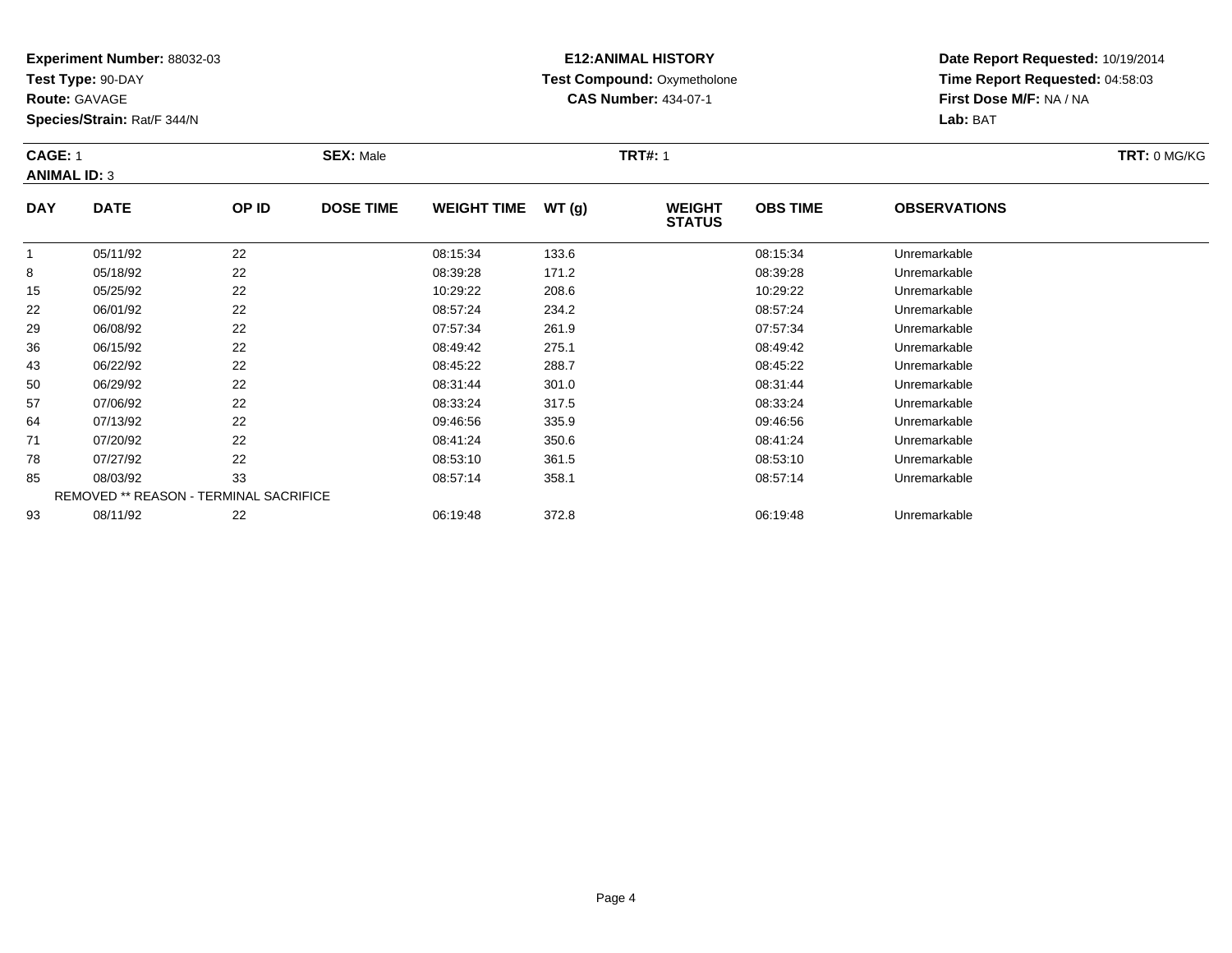**Test Type:** 90-DAY

**Route:** GAVAGE

**Species/Strain:** Rat/F 344/N

# **E12:ANIMAL HISTORY Test Compound:** Oxymetholone**CAS Number:** 434-07-1

**Date Report Requested:** 10/19/2014 **Time Report Requested:** 04:58:03**First Dose M/F:** NA / NA**Lab:** BAT

#### **CAGE:** 1 **SEX:** Male **TRT#:** <sup>1</sup> **TRT:** 0 MG/KG**ANIMAL ID:** 4**DAY DATE OP IDDOSE TIME WEIGHT TIME WT** (g) **STATUSOBS TIME OBSERVATIONS** 1

|    | 05/11/92 | 22                                            | 08:15:34 | 116.6 | 08:15:34 | Unremarkable |  |
|----|----------|-----------------------------------------------|----------|-------|----------|--------------|--|
| 8  | 05/18/92 | 22                                            | 08:39:28 | 146.4 | 08:39:28 | Unremarkable |  |
| 15 | 05/25/92 | 22                                            | 10:29:22 | 187.5 | 10:29:22 | Unremarkable |  |
| 22 | 06/01/92 | 22                                            | 08:57:24 | 216.9 | 08:57:24 | Unremarkable |  |
| 29 | 06/08/92 | 22                                            | 07:57:34 | 248.7 | 07:57:34 | Unremarkable |  |
| 36 | 06/15/92 | 22                                            | 08:49:42 | 267.6 | 08:49:42 | Unremarkable |  |
| 43 | 06/22/92 | 22                                            | 08:45:22 | 274.6 | 08:45:22 | Unremarkable |  |
| 50 | 06/29/92 | 22                                            | 08:31:44 | 297.0 | 08:31:44 | Unremarkable |  |
| 57 | 07/06/92 | 22                                            | 08:33:24 | 305.0 | 08:33:24 | Unremarkable |  |
| 64 | 07/13/92 | 22                                            | 09:46:56 | 337.0 | 09:46:56 | Unremarkable |  |
| 71 | 07/20/92 | 22                                            | 08:41:24 | 353.6 | 08:41:24 | Unremarkable |  |
| 78 | 07/27/92 | 22                                            | 08:53:10 | 360.3 | 08:53:10 | Unremarkable |  |
| 85 | 08/03/92 | 33                                            | 08:57:14 | 361.0 | 08:57:14 | Unremarkable |  |
|    |          | <b>REMOVED ** REASON - TERMINAL SACRIFICE</b> |          |       |          |              |  |
| 93 | 08/11/92 | 22                                            | 06:19:48 | 373.1 | 06:19:48 | Unremarkable |  |
|    |          |                                               |          |       |          |              |  |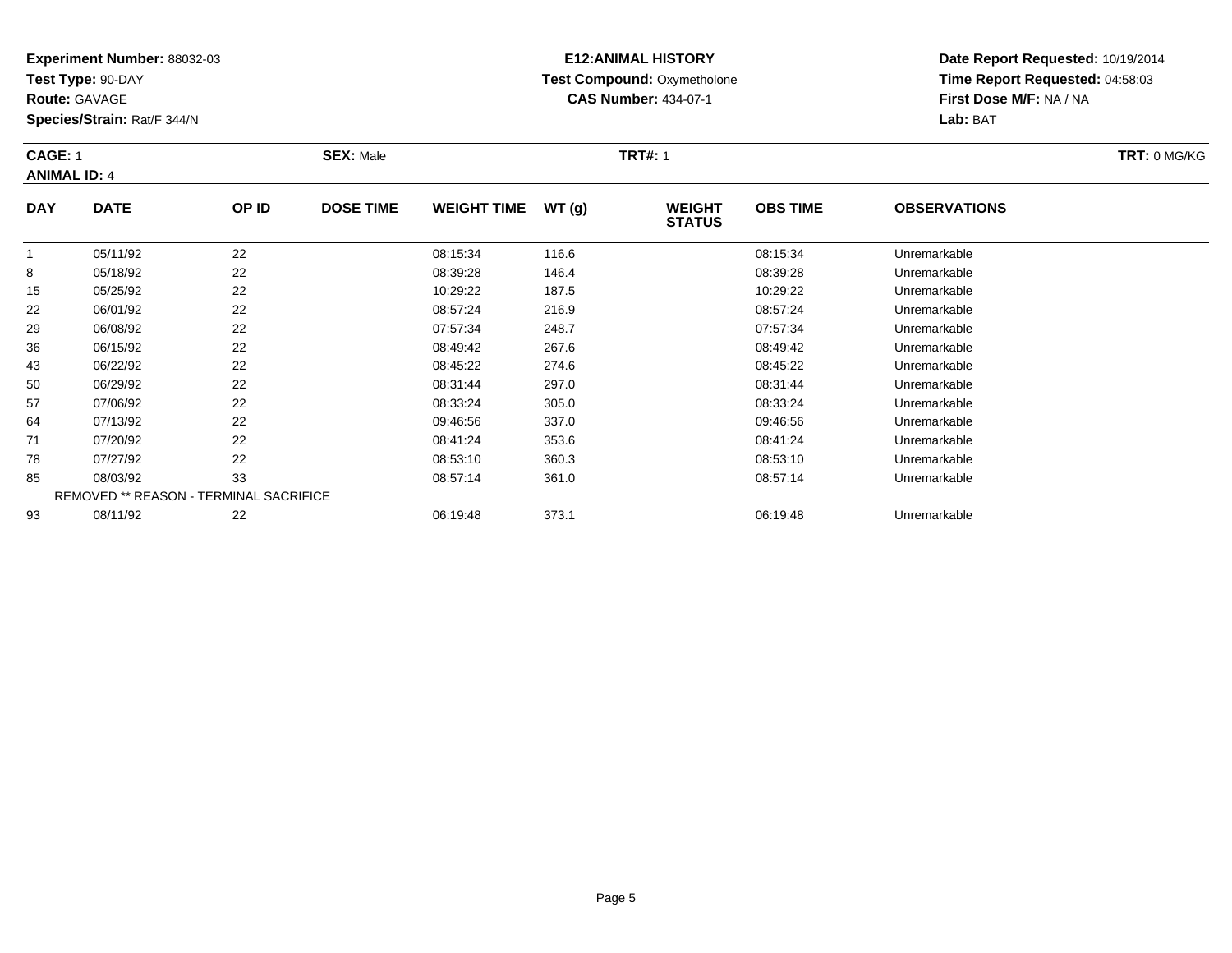**Test Type:** 90-DAY

**Route:** GAVAGE

**Species/Strain:** Rat/F 344/N

# **E12:ANIMAL HISTORY Test Compound:** Oxymetholone**CAS Number:** 434-07-1

**Date Report Requested:** 10/19/2014 **Time Report Requested:** 04:58:03**First Dose M/F:** NA / NA**Lab:** BAT

#### **CAGE:** 1 **SEX:** Male **TRT#:** <sup>1</sup> **TRT:** 0 MG/KG**ANIMAL ID:** 5**DAY DATE OP ID DOSE TIME WEIGHT TIME WT (g) WEIGHT OBS TIMEOBSERVATIONS**

| 22<br>05/11/92<br>08:15:34<br>142.1<br>08:15:34<br>Unremarkable<br>22<br>05/18/92<br>08:39:28<br>178.3<br>08:39:28<br>Unremarkable<br>8<br>22<br>05/25/92<br>10:29:22<br>207.6<br>10:29:22<br>Unremarkable<br>15<br>22<br>08:57:24<br>244.4<br>08:57:24<br>22<br>06/01/92<br>Unremarkable<br>22<br>272.1<br>29<br>06/08/92<br>07:57:34<br>07:57:34<br>Unremarkable<br>22<br>06/15/92<br>286.3<br>36<br>08:49:42<br>08:49:42<br>Unremarkable<br>22<br>06/22/92<br>08:45:22<br>310.6<br>43<br>08:45:22<br>Unremarkable<br>22<br>06/29/92<br>08:31:44<br>319.5<br>08:31:44<br>Unremarkable<br>50<br>22<br>57<br>08:33:24<br>328.3<br>07/06/92<br>08:33:24<br>Unremarkable<br>22<br>64<br>350.9<br>07/13/92<br>09:46:56<br>09:46:56<br>Unremarkable<br>22<br>07/20/92<br>08:41:24<br>365.7<br>08:41:24<br>71<br>Unremarkable<br>22<br>78<br>07/27/92<br>08:53:10<br>379.4<br>08:53:10<br>Unremarkable<br>33<br>08/03/92<br>85<br>08:57:14<br>382.3<br>08:57:14<br>Unremarkable<br><b>REMOVED ** REASON - TERMINAL SACRIFICE</b><br>08/11/92<br>22<br>394.4<br>93<br>06:19:48<br>06:19:48<br>Unremarkable |  |  | $\sim$ | <b>STATUS</b> |  |
|------------------------------------------------------------------------------------------------------------------------------------------------------------------------------------------------------------------------------------------------------------------------------------------------------------------------------------------------------------------------------------------------------------------------------------------------------------------------------------------------------------------------------------------------------------------------------------------------------------------------------------------------------------------------------------------------------------------------------------------------------------------------------------------------------------------------------------------------------------------------------------------------------------------------------------------------------------------------------------------------------------------------------------------------------------------------------------------------------|--|--|--------|---------------|--|
|                                                                                                                                                                                                                                                                                                                                                                                                                                                                                                                                                                                                                                                                                                                                                                                                                                                                                                                                                                                                                                                                                                      |  |  |        |               |  |
|                                                                                                                                                                                                                                                                                                                                                                                                                                                                                                                                                                                                                                                                                                                                                                                                                                                                                                                                                                                                                                                                                                      |  |  |        |               |  |
|                                                                                                                                                                                                                                                                                                                                                                                                                                                                                                                                                                                                                                                                                                                                                                                                                                                                                                                                                                                                                                                                                                      |  |  |        |               |  |
|                                                                                                                                                                                                                                                                                                                                                                                                                                                                                                                                                                                                                                                                                                                                                                                                                                                                                                                                                                                                                                                                                                      |  |  |        |               |  |
|                                                                                                                                                                                                                                                                                                                                                                                                                                                                                                                                                                                                                                                                                                                                                                                                                                                                                                                                                                                                                                                                                                      |  |  |        |               |  |
|                                                                                                                                                                                                                                                                                                                                                                                                                                                                                                                                                                                                                                                                                                                                                                                                                                                                                                                                                                                                                                                                                                      |  |  |        |               |  |
|                                                                                                                                                                                                                                                                                                                                                                                                                                                                                                                                                                                                                                                                                                                                                                                                                                                                                                                                                                                                                                                                                                      |  |  |        |               |  |
|                                                                                                                                                                                                                                                                                                                                                                                                                                                                                                                                                                                                                                                                                                                                                                                                                                                                                                                                                                                                                                                                                                      |  |  |        |               |  |
|                                                                                                                                                                                                                                                                                                                                                                                                                                                                                                                                                                                                                                                                                                                                                                                                                                                                                                                                                                                                                                                                                                      |  |  |        |               |  |
|                                                                                                                                                                                                                                                                                                                                                                                                                                                                                                                                                                                                                                                                                                                                                                                                                                                                                                                                                                                                                                                                                                      |  |  |        |               |  |
|                                                                                                                                                                                                                                                                                                                                                                                                                                                                                                                                                                                                                                                                                                                                                                                                                                                                                                                                                                                                                                                                                                      |  |  |        |               |  |
|                                                                                                                                                                                                                                                                                                                                                                                                                                                                                                                                                                                                                                                                                                                                                                                                                                                                                                                                                                                                                                                                                                      |  |  |        |               |  |
|                                                                                                                                                                                                                                                                                                                                                                                                                                                                                                                                                                                                                                                                                                                                                                                                                                                                                                                                                                                                                                                                                                      |  |  |        |               |  |
|                                                                                                                                                                                                                                                                                                                                                                                                                                                                                                                                                                                                                                                                                                                                                                                                                                                                                                                                                                                                                                                                                                      |  |  |        |               |  |
|                                                                                                                                                                                                                                                                                                                                                                                                                                                                                                                                                                                                                                                                                                                                                                                                                                                                                                                                                                                                                                                                                                      |  |  |        |               |  |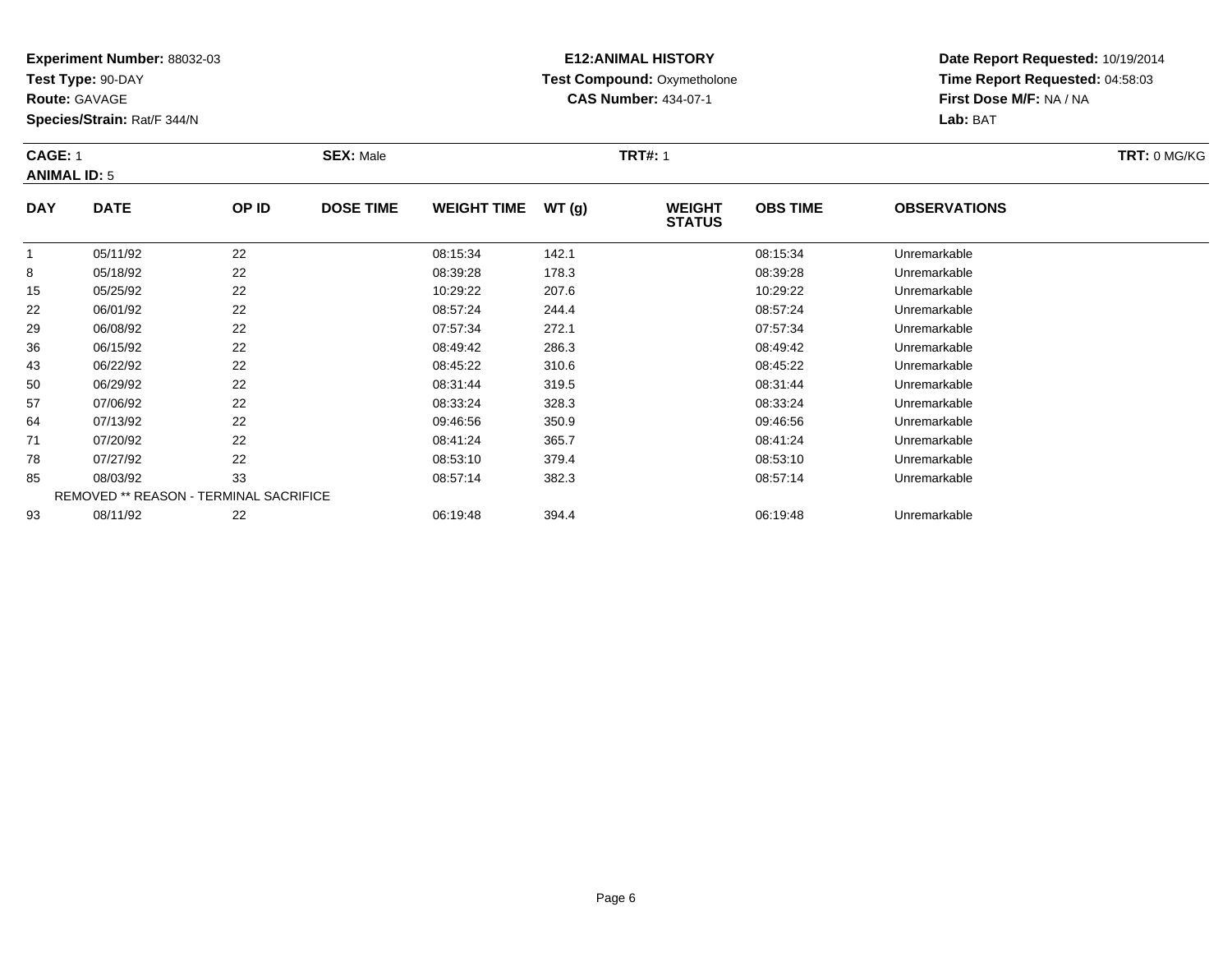**Test Type:** 90-DAY

**Route:** GAVAGE

**Species/Strain:** Rat/F 344/N

# **E12:ANIMAL HISTORY Test Compound:** Oxymetholone**CAS Number:** 434-07-1

**Date Report Requested:** 10/19/2014 **Time Report Requested:** 04:58:03**First Dose M/F:** NA / NA**Lab:** BAT

#### **CAGE:** 2 **SEX:** Male **TRT#:** <sup>1</sup> **TRT:** 0 MG/KG**ANIMAL ID:** 6**DAY DATE OP IDDOSE TIME WEIGHT TIME WT** (g) **STATUSOBS TIME OBSERVATIONS** 1

|    | 05/11/92 | 22                                            | 08:17:46 | 188.0 | 08:17:46 | Unremarkable |  |
|----|----------|-----------------------------------------------|----------|-------|----------|--------------|--|
| 8  | 05/18/92 | 22                                            | 08:37:36 | 222.0 | 08:37:36 | Unremarkable |  |
| 15 | 05/25/92 | 22                                            | 10:24:54 | 248.9 | 10:24:54 | Unremarkable |  |
| 22 | 06/01/92 | 22                                            | 08:58:50 | 274.2 | 08:58:50 | Unremarkable |  |
| 29 | 06/08/92 | 22                                            | 07:58:52 | 297.3 | 07:58:52 | Unremarkable |  |
| 36 | 06/15/92 | 22                                            | 08:51:26 | 312.3 | 08:51:26 | Unremarkable |  |
| 43 | 06/22/92 | 22                                            | 08:46:42 | 326.5 | 08:46:42 | Unremarkable |  |
| 50 | 06/29/92 | 22                                            | 08:33:28 | 333.8 | 08:33:28 | Unremarkable |  |
| 57 | 07/06/92 | 22                                            | 08:35:40 | 340.5 | 08:35:40 | Unremarkable |  |
| 64 | 07/13/92 | 22                                            | 09:45:18 | 345.8 | 09:45:18 | Unremarkable |  |
| 71 | 07/20/92 | 22                                            | 08:43:12 | 356.3 | 08:43:12 | Unremarkable |  |
| 78 | 07/27/92 | 22                                            | 08:54:32 | 350.8 | 08:54:32 | Unremarkable |  |
| 85 | 08/03/92 | 33                                            | 08:58:38 | 367.7 | 08:58:38 | Unremarkable |  |
|    |          | <b>REMOVED ** REASON - TERMINAL SACRIFICE</b> |          |       |          |              |  |
| 93 | 08/11/92 | 22                                            | 06:26:22 | 371.1 | 06:26:22 | Unremarkable |  |
|    |          |                                               |          |       |          |              |  |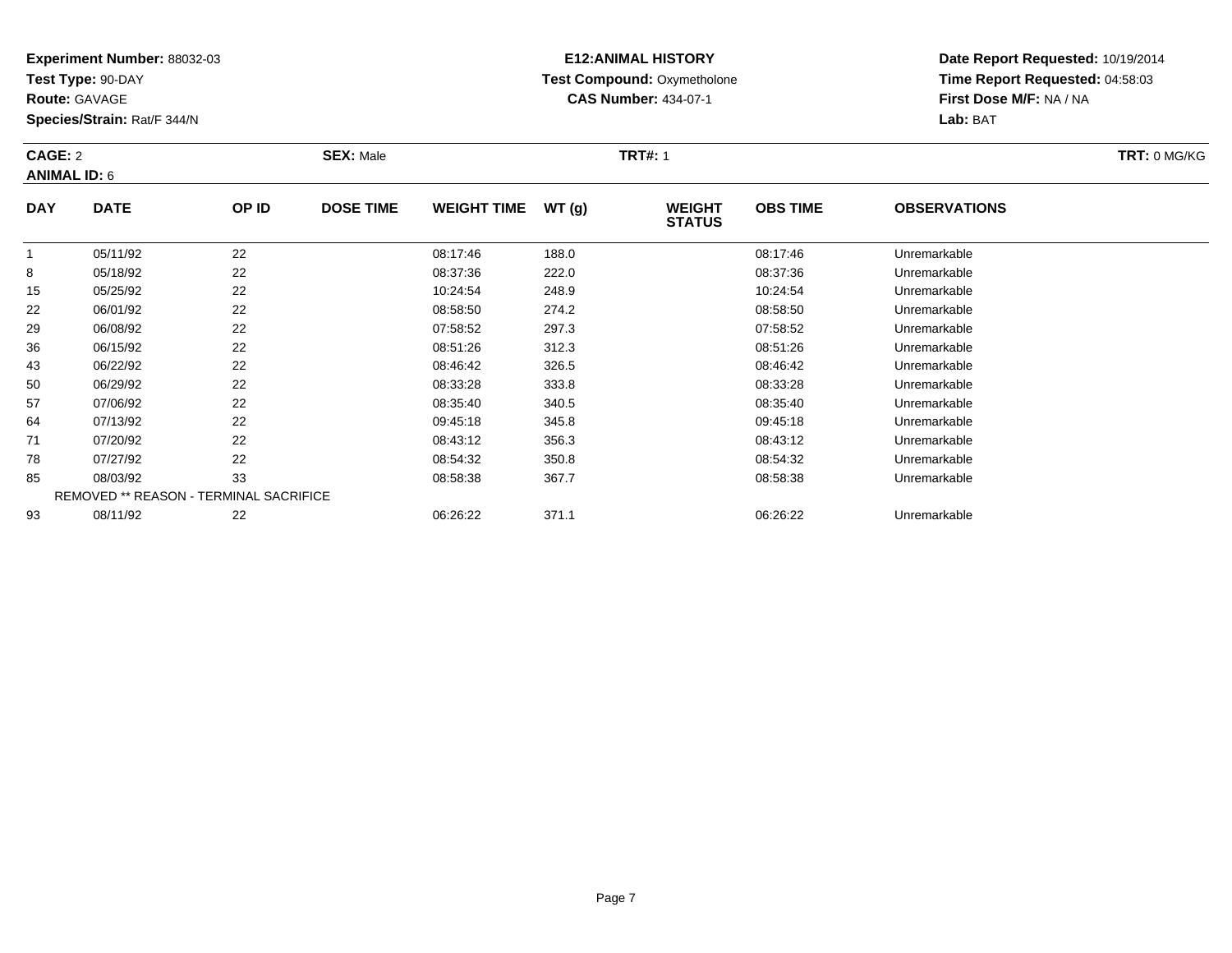**Test Type:** 90-DAY

**Route:** GAVAGE

**Species/Strain:** Rat/F 344/N

# **E12:ANIMAL HISTORY Test Compound:** Oxymetholone**CAS Number:** 434-07-1

**Date Report Requested:** 10/19/2014 **Time Report Requested:** 04:58:03**First Dose M/F:** NA / NA**Lab:** BAT

#### **CAGE:** 2 **SEX:** Male **TRT#:** <sup>1</sup> **TRT:** 0 MG/KG**ANIMAL ID:** 7**DAY DATE OP IDDOSE TIME WEIGHT TIME WT** (g) **STATUSOBS TIMEOBSERVATIONS**

|    |          |                                               |          |       | .        |              |  |
|----|----------|-----------------------------------------------|----------|-------|----------|--------------|--|
|    | 05/11/92 | 22                                            | 08:17:46 | 174.0 | 08:17:46 | Unremarkable |  |
| 8  | 05/18/92 | 22                                            | 08:37:36 | 214.2 | 08:37:36 | Unremarkable |  |
| 15 | 05/25/92 | 22                                            | 10:24:54 | 242.4 | 10:24:54 | Unremarkable |  |
| 22 | 06/01/92 | 22                                            | 08:58:50 | 268.6 | 08:58:50 | Unremarkable |  |
| 29 | 06/08/92 | 22                                            | 07:58:52 | 286.1 | 07:58:52 | Unremarkable |  |
| 36 | 06/15/92 | 22                                            | 08:51:26 | 304.4 | 08:51:26 | Unremarkable |  |
| 43 | 06/22/92 | 22                                            | 08:46:42 | 315.6 | 08:46:42 | Unremarkable |  |
| 50 | 06/29/92 | 22                                            | 08:33:28 | 319.9 | 08:33:28 | Unremarkable |  |
| 57 | 07/06/92 | 22                                            | 08:35:40 | 327.0 | 08:35:40 | Unremarkable |  |
| 64 | 07/13/92 | 22                                            | 09:45:18 | 340.0 | 09:45:18 | Unremarkable |  |
| 71 | 07/20/92 | 22                                            | 08:43:12 | 342.5 | 08:43:12 | Unremarkable |  |
| 78 | 07/27/92 | 22                                            | 08:54:32 | 341.9 | 08:54:32 | Unremarkable |  |
| 85 | 08/03/92 | 33                                            | 08:58:38 | 359.8 | 08:58:38 | Unremarkable |  |
|    |          | <b>REMOVED ** REASON - TERMINAL SACRIFICE</b> |          |       |          |              |  |
| 93 | 08/11/92 | 22                                            | 06:26:22 | 367.0 | 06:26:22 | Unremarkable |  |
|    |          |                                               |          |       |          |              |  |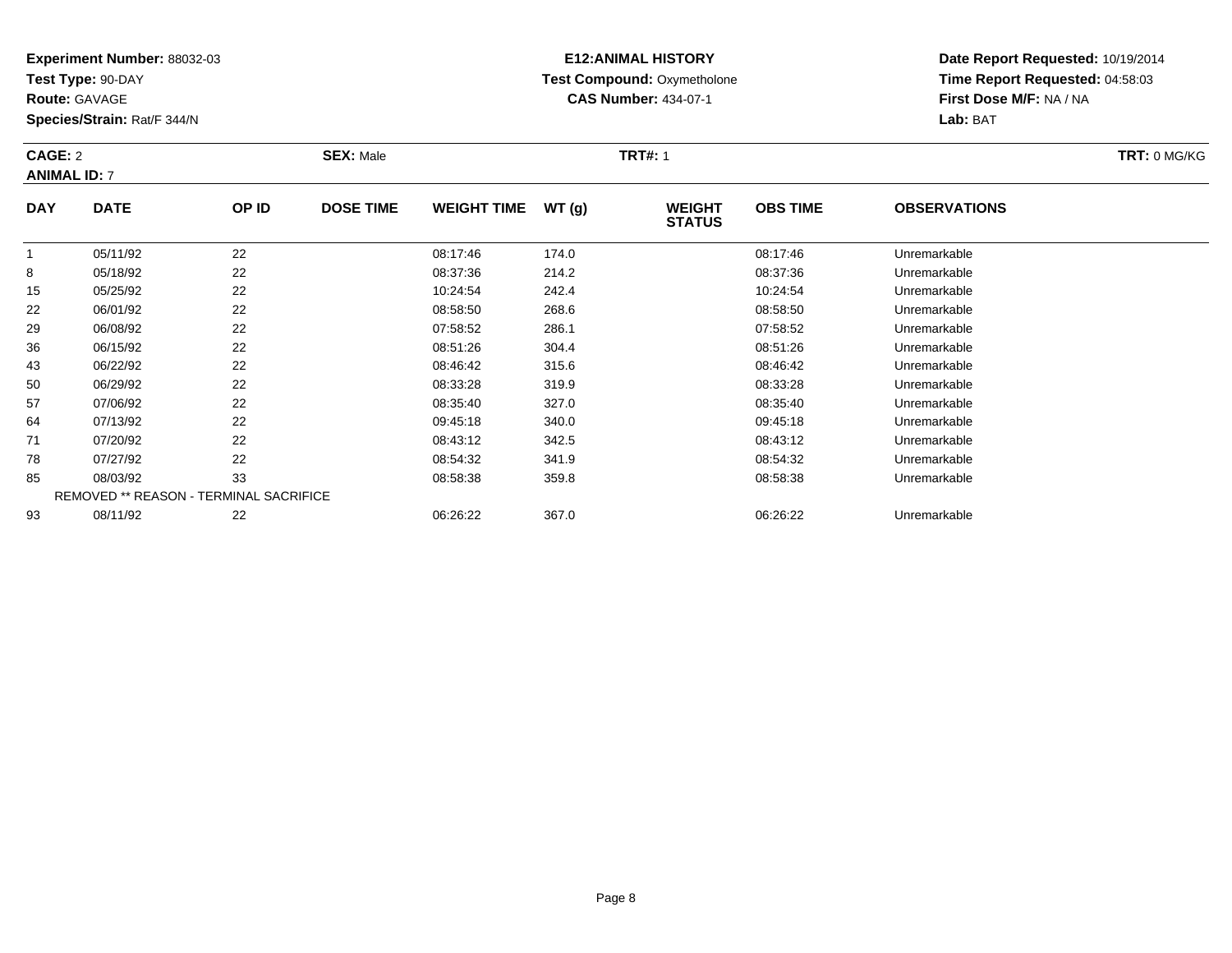**Test Type:** 90-DAY

**Route:** GAVAGE

**Species/Strain:** Rat/F 344/N

# **E12:ANIMAL HISTORY Test Compound:** Oxymetholone**CAS Number:** 434-07-1

**Date Report Requested:** 10/19/2014 **Time Report Requested:** 04:58:03**First Dose M/F:** NA / NA**Lab:** BAT

#### **CAGE:** 2 **SEX:** Male **TRT#:** <sup>1</sup> **TRT:** 0 MG/KG**ANIMAL ID:** 8**DAY DATE OP IDDOSE TIME WEIGHT TIME WT** (g) **STATUSOBS TIME OBSERVATIONS**  $\overline{\phantom{0}}$

|    | 05/11/92 | 22                                     | 08:17:46 | 133.5 | 08:17:46 | Unremarkable |  |
|----|----------|----------------------------------------|----------|-------|----------|--------------|--|
| 8  | 05/18/92 | 22                                     | 08:37:36 | 169.5 | 08:37:36 | Unremarkable |  |
| 15 | 05/25/92 | 22                                     | 10:24:54 | 212.3 | 10:24:54 | Unremarkable |  |
| 22 | 06/01/92 | 22                                     | 08:58:50 | 246.4 | 08:58:50 | Unremarkable |  |
| 29 | 06/08/92 | 22                                     | 07:58:52 | 276.6 | 07:58:52 | Unremarkable |  |
| 36 | 06/15/92 | 22                                     | 08:51:26 | 300.0 | 08:51:26 | Unremarkable |  |
| 43 | 06/22/92 | 22                                     | 08:46:42 | 319.6 | 08:46:42 | Unremarkable |  |
| 50 | 06/29/92 | 22                                     | 08:33:28 | 322.9 | 08:33:28 | Unremarkable |  |
| 57 | 07/06/92 | 22                                     | 08:35:40 | 337.5 | 08:35:40 | Unremarkable |  |
| 64 | 07/13/92 | 22                                     | 09:45:18 | 356.6 | 09:45:18 | Unremarkable |  |
| 71 | 07/20/92 | 22                                     | 08:43:12 | 363.4 | 08:43:12 | Unremarkable |  |
| 78 | 07/27/92 | 22                                     | 08:54:32 | 362.6 | 08:54:32 | Unremarkable |  |
| 85 | 08/03/92 | 33                                     | 08:58:38 | 380.8 | 08:58:38 | Unremarkable |  |
|    |          | REMOVED ** REASON - TERMINAL SACRIFICE |          |       |          |              |  |
| 93 | 08/11/92 | 22                                     | 06:26:22 | 387.3 | 06:26:22 | Unremarkable |  |
|    |          |                                        |          |       |          |              |  |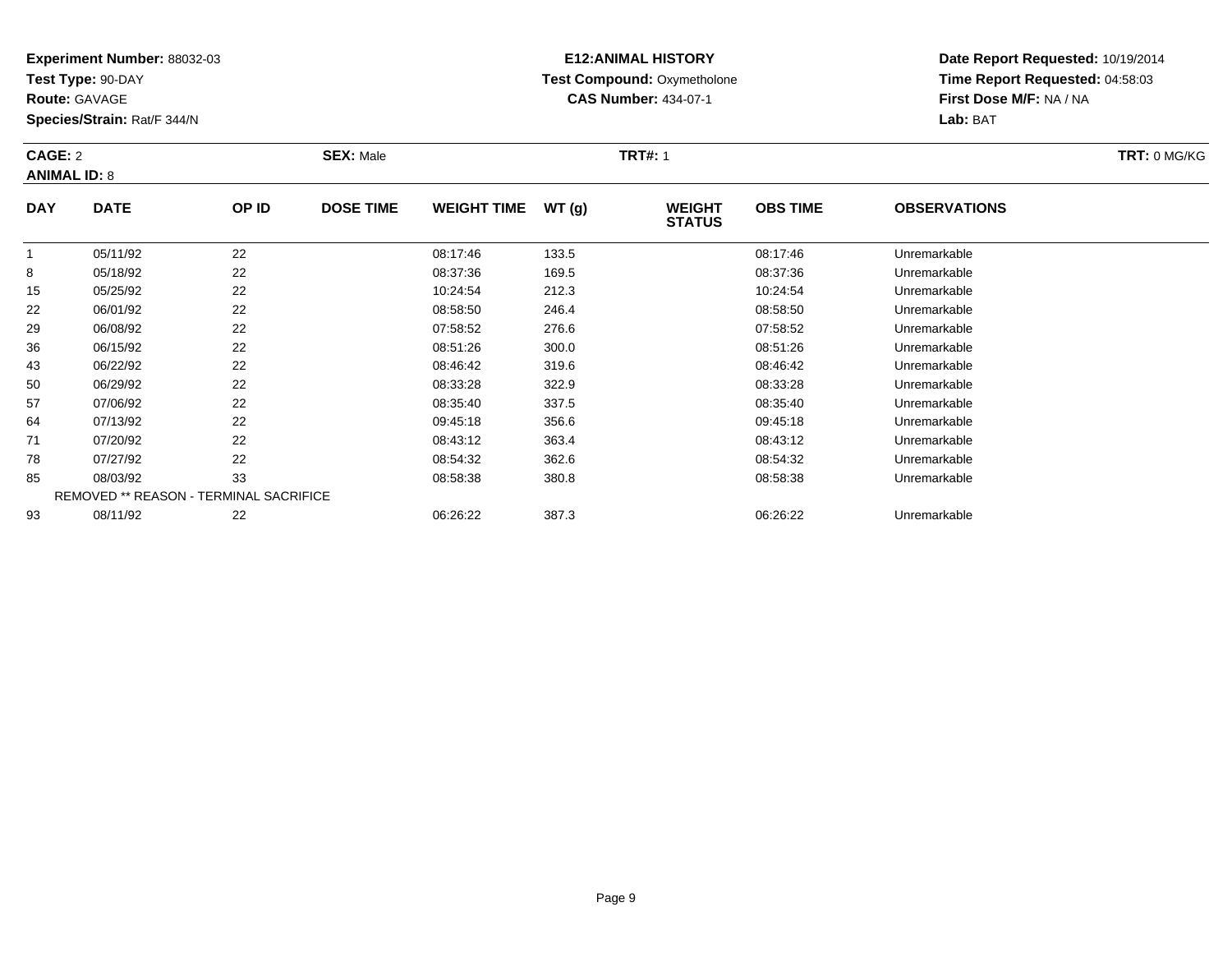**Test Type:** 90-DAY

**Route:** GAVAGE

**Species/Strain:** Rat/F 344/N

# **E12:ANIMAL HISTORY Test Compound:** Oxymetholone**CAS Number:** 434-07-1

**Date Report Requested:** 10/19/2014 **Time Report Requested:** 04:58:03**First Dose M/F:** NA / NA**Lab:** BAT

#### **CAGE:** 2 **SEX:** Male **TRT#:** <sup>1</sup> **TRT:** 0 MG/KG**ANIMAL ID:** 9**DAY DATE OP IDDOSE TIME WEIGHT TIME WT** (g) **STATUSOBS TIME OBSERVATIONS** 1

|    | 05/11/92 | 22                                     | 08:17:46 | 177.0 | 08:17:46 | Unremarkable |  |
|----|----------|----------------------------------------|----------|-------|----------|--------------|--|
| 8  | 05/18/92 | 22                                     | 08:37:36 | 216.6 | 08:37:36 | Unremarkable |  |
| 15 | 05/25/92 | 22                                     | 10:24:54 | 249.2 | 10:24:54 | Unremarkable |  |
| 22 | 06/01/92 | 22                                     | 08:58:50 | 278.7 | 08:58:50 | Unremarkable |  |
| 29 | 06/08/92 | 22                                     | 07:58:52 | 304.3 | 07:58:52 | Unremarkable |  |
| 36 | 06/15/92 | 22                                     | 08:51:26 | 316.4 | 08:51:26 | Unremarkable |  |
| 43 | 06/22/92 | 22                                     | 08:46:42 | 327.9 | 08:46:42 | Unremarkable |  |
| 50 | 06/29/92 | 22                                     | 08:33:28 | 336.2 | 08:33:28 | Unremarkable |  |
| 57 | 07/06/92 | 22                                     | 08:35:40 | 343.7 | 08:35:40 | Unremarkable |  |
| 64 | 07/13/92 | 22                                     | 09:45:18 | 361.1 | 09:45:18 | Unremarkable |  |
| 71 | 07/20/92 | 22                                     | 08:43:12 | 367.9 | 08:43:12 | Unremarkable |  |
| 78 | 07/27/92 | 22                                     | 08:54:32 | 367.8 | 08:54:32 | Unremarkable |  |
| 85 | 08/03/92 | 33                                     | 08:58:38 | 383.4 | 08:58:38 | Unremarkable |  |
|    |          | REMOVED ** REASON - TERMINAL SACRIFICE |          |       |          |              |  |
| 93 | 08/11/92 | 22                                     | 06:26:22 | 390.9 | 06:26:22 | Unremarkable |  |
|    |          |                                        |          |       |          |              |  |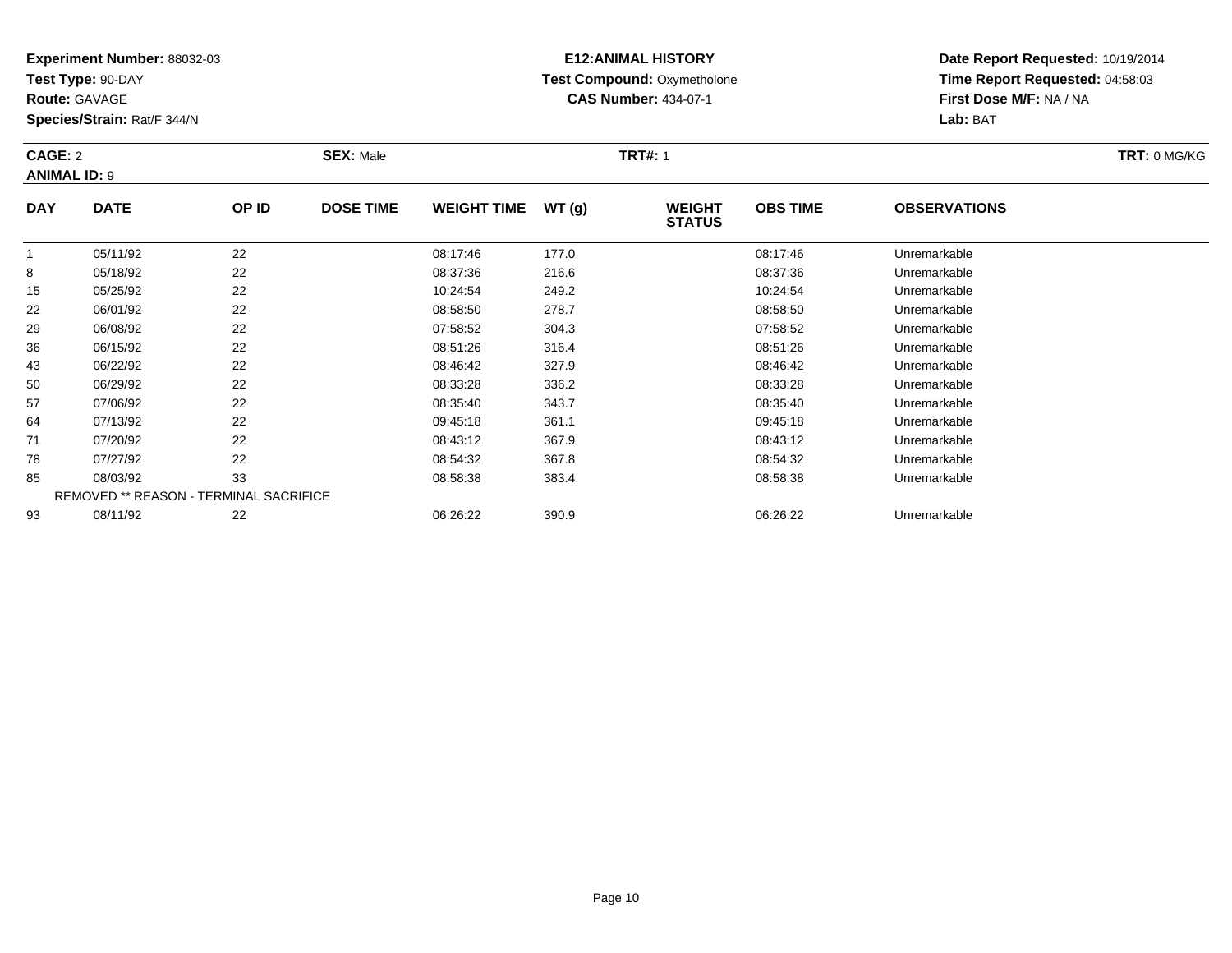**Test Type:** 90-DAY

**Route:** GAVAGE

**Species/Strain:** Rat/F 344/N

# **E12:ANIMAL HISTORY Test Compound:** Oxymetholone**CAS Number:** 434-07-1

**Date Report Requested:** 10/19/2014 **Time Report Requested:** 04:58:03**First Dose M/F:** NA / NA**Lab:** BAT

| CAGE: 2<br><b>ANIMAL ID: 10</b> |             |       | <b>SEX: Male</b> |                    |       | <b>TRT#: 1</b>                 | TRT: 0 MG/KG    |                     |  |
|---------------------------------|-------------|-------|------------------|--------------------|-------|--------------------------------|-----------------|---------------------|--|
| <b>DAY</b>                      | <b>DATE</b> | OP ID | <b>DOSE TIME</b> | <b>WEIGHT TIME</b> | WT(q) | <b>WEIGHT</b><br><b>STATUS</b> | <b>OBS TIME</b> | <b>OBSERVATIONS</b> |  |
|                                 | 05/11/92    | 22    |                  | 08:17:46           | 165.1 |                                | 08:17:46        | Unremarkable        |  |
| 8                               | 05/18/92    | 22    |                  | 08:37:36           | 209.8 |                                | 08:37:36        | Unremarkable        |  |
| 15                              | 05/25/92    | 22    |                  | 10:24:54           | 247.7 |                                | 10:24:54        | Unremarkable        |  |
| ົດດ                             | 0.2101102   | ົດ    |                  | 00.50.50           | 200E  |                                | 00.50.50        | Lloromarkabla       |  |

|    |          |                                               |          | .     |          | ---------------- |  |
|----|----------|-----------------------------------------------|----------|-------|----------|------------------|--|
| 8  | 05/18/92 | 22                                            | 08:37:36 | 209.8 | 08:37:36 | Unremarkable     |  |
| 15 | 05/25/92 | 22                                            | 10:24:54 | 247.7 | 10:24:54 | Unremarkable     |  |
| 22 | 06/01/92 | 22                                            | 08:58:50 | 280.5 | 08:58:50 | Unremarkable     |  |
| 29 | 06/08/92 | 22                                            | 07:58:52 | 310.8 | 07:58:52 | Unremarkable     |  |
| 36 | 06/15/92 | 22                                            | 08:51:26 | 323.9 | 08:51:26 | Unremarkable     |  |
| 43 | 06/22/92 | 22                                            | 08:46:42 | 342.2 | 08:46:42 | Unremarkable     |  |
| 50 | 06/29/92 | 22                                            | 08:33:28 | 350.6 | 08:33:28 | Unremarkable     |  |
| 57 | 07/06/92 | 22                                            | 08:35:40 | 353.0 | 08:35:40 | Unremarkable     |  |
| 64 | 07/13/92 | 22                                            | 09:45:18 | 369.6 | 09:45:18 | Unremarkable     |  |
| 71 | 07/20/92 | 22                                            | 08:43:12 | 379.0 | 08:43:12 | Unremarkable     |  |
| 78 | 07/27/92 | 22                                            | 08:54:32 | 376.7 | 08:54:32 | Unremarkable     |  |
| 85 | 08/03/92 | 33                                            | 08:58:38 | 397.5 | 08:58:38 | Unremarkable     |  |
|    |          | <b>REMOVED ** REASON - TERMINAL SACRIFICE</b> |          |       |          |                  |  |
| 93 | 08/11/92 | 22                                            | 06:26:22 | 395.0 | 06:26:22 | Unremarkable     |  |
|    |          |                                               |          |       |          |                  |  |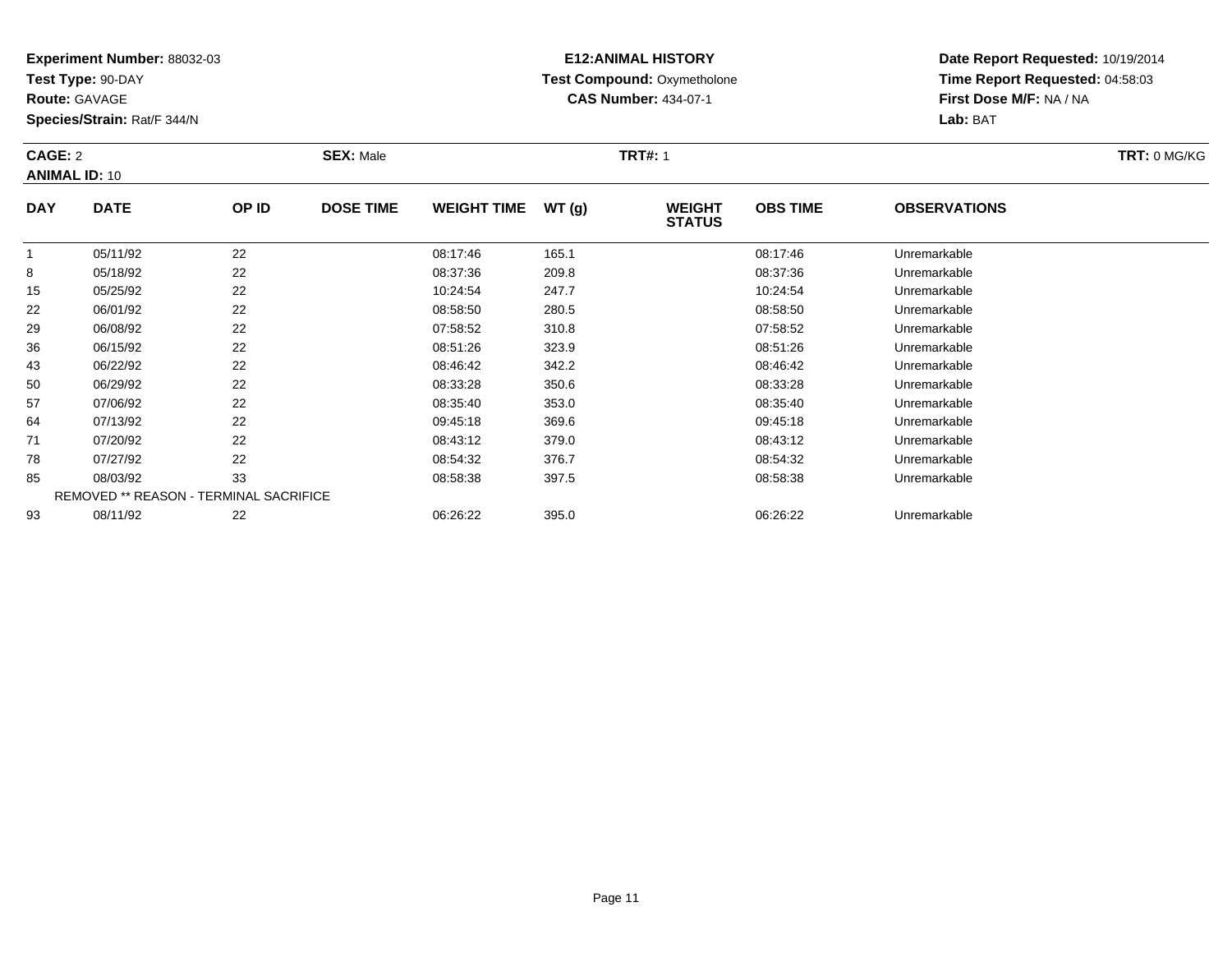**Test Type:** 90-DAY

**Route:** GAVAGE

**Species/Strain:** Rat/F 344/N

# **E12:ANIMAL HISTORY Test Compound:** Oxymetholone**CAS Number:** 434-07-1

**Date Report Requested:** 10/19/2014 **Time Report Requested:** 04:58:03**First Dose M/F:** NA / NA**Lab:** BAT

| CAGE: 3              |             | $SEX:$ Male |                  |                    | <b>TRT#: 3</b> | <b>TRT: 80 MG/KG</b>            |                 |                     |  |
|----------------------|-------------|-------------|------------------|--------------------|----------------|---------------------------------|-----------------|---------------------|--|
| <b>ANIMAL ID: 11</b> |             |             |                  |                    |                |                                 |                 |                     |  |
| <b>DAY</b>           | <b>DATE</b> | OP ID       | <b>DOSE TIME</b> | <b>WEIGHT TIME</b> | WT(g)          | <b>WEIGHT</b><br><b>SIITATI</b> | <b>OBS TIME</b> | <b>OBSERVATIONS</b> |  |

|    | 05/11/92<br>05/18/92 | 22<br>22                                      | 08:47:22 | 151.0 |          |              |
|----|----------------------|-----------------------------------------------|----------|-------|----------|--------------|
|    |                      |                                               |          |       | 08:47:22 | Unremarkable |
| 8  |                      |                                               | 09:00:38 | 178.4 | 09:00:38 | Unremarkable |
| 15 | 05/25/92             | 22                                            | 09:45:52 | 210.2 | 09:45:52 | Unremarkable |
| 22 | 06/01/92             | 22                                            | 08:32:14 | 229.8 | 08:32:14 | Unremarkable |
| 29 | 06/08/92             | 22                                            | 08:18:18 | 247.3 | 08:18:18 | Unremarkable |
| 36 | 06/15/92             | 22                                            | 08:19:10 | 262.6 | 08:19:10 | Unremarkable |
| 43 | 06/22/92             | 22                                            | 08:15:40 | 270.6 | 08:15:40 | Unremarkable |
| 50 | 06/29/92             | 22                                            | 08:54:14 | 276.1 | 08:54:14 | Unremarkable |
| 57 | 07/06/92             | 22                                            | 08:58:48 | 292.0 | 08:58:48 | Unremarkable |
| 64 | 07/13/92             | 22                                            | 10:16:22 | 297.2 | 10:16:22 | Unremarkable |
| 71 | 07/20/92             | 22                                            | 08:06:04 | 293.7 | 08:06:04 | Unremarkable |
| 78 | 07/27/92             | 22                                            | 08:29:02 | 311.9 | 08:29:02 | Unremarkable |
| 85 | 08/03/92             | 33                                            | 09:11:10 | 320.2 | 09:11:10 | Unremarkable |
|    |                      | <b>REMOVED ** REASON - TERMINAL SACRIFICE</b> |          |       |          |              |
| 93 | 08/11/92             | 22                                            | 06:32:54 | 327.8 | 06:32:54 | Unremarkable |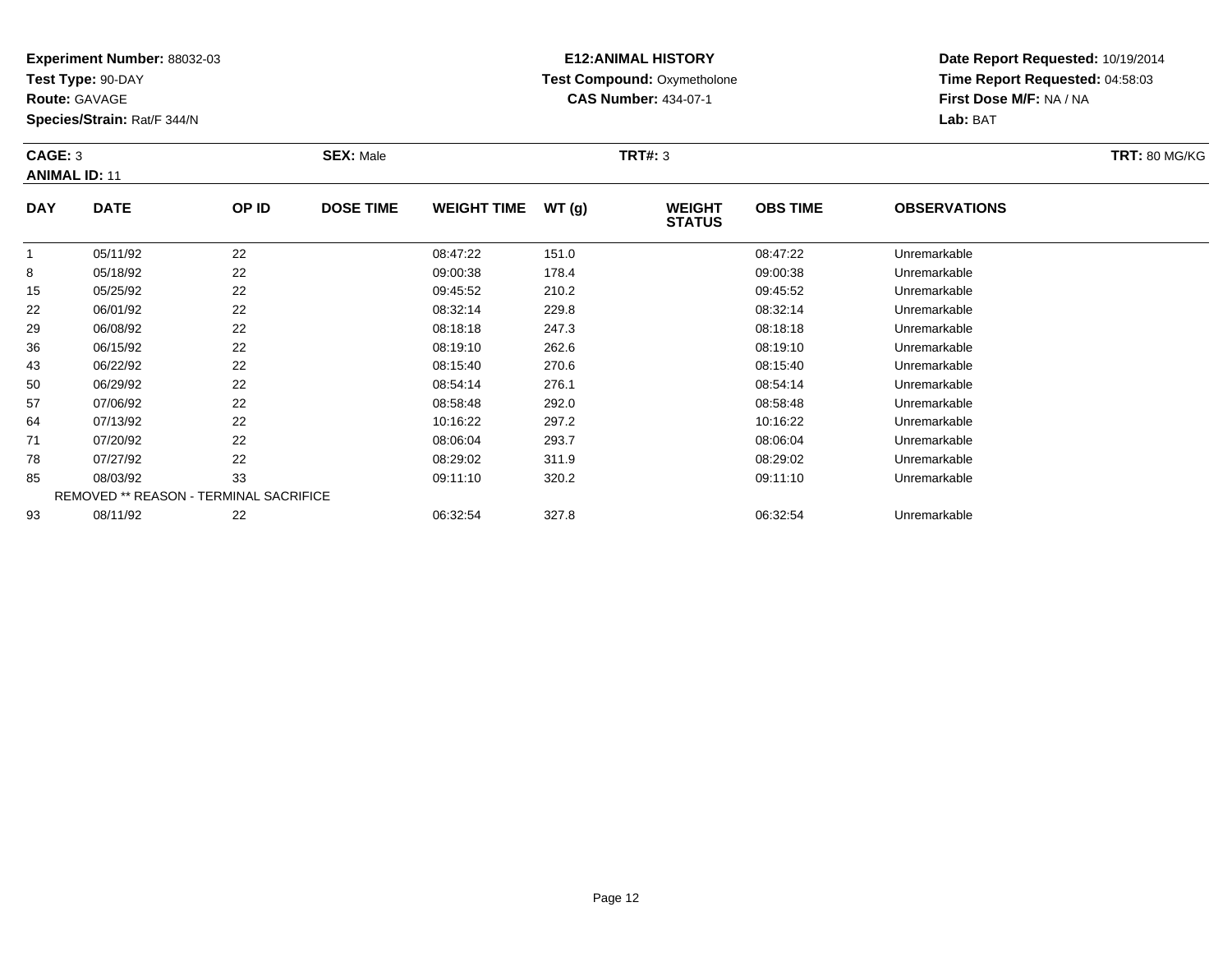**Test Type:** 90-DAY

**Route:** GAVAGE

**Species/Strain:** Rat/F 344/N

# **E12:ANIMAL HISTORY Test Compound:** Oxymetholone**CAS Number:** 434-07-1

**Date Report Requested:** 10/19/2014 **Time Report Requested:** 04:58:03**First Dose M/F:** NA / NA**Lab:** BAT

#### **CAGE:** 3 **SEX:** Male **TRT#:** <sup>3</sup> **TRT:** 80 MG/KG**ANIMAL ID:** 12**DAY DATE OP ID DOSE TIME WEIGHT TIME WT (g) WEIGHT STATUSOBS TIMEOBSERVATIONS**

|    |          |                                               |          |       | <b>STATUS</b> |              |  |
|----|----------|-----------------------------------------------|----------|-------|---------------|--------------|--|
|    | 05/11/92 | 22                                            | 08:47:22 | 172.8 | 08:47:22      | Unremarkable |  |
| 8  | 05/18/92 | 22                                            | 09:00:38 | 209.9 | 09:00:38      | Unremarkable |  |
| 15 | 05/25/92 | 22                                            | 09:45:52 | 232.0 | 09:45:52      | Unremarkable |  |
| 22 | 06/01/92 | 22                                            | 08:32:14 | 253.6 | 08:32:14      | Unremarkable |  |
| 29 | 06/08/92 | 22                                            | 08:18:18 | 270.9 | 08:18:18      | Unremarkable |  |
| 36 | 06/15/92 | 22                                            | 08:19:10 | 284.6 | 08:19:10      | Unremarkable |  |
| 43 | 06/22/92 | 22                                            | 08:15:40 | 296.6 | 08:15:40      | Unremarkable |  |
| 50 | 06/29/92 | 22                                            | 08:54:14 | 303.8 | 08:54:14      | Unremarkable |  |
| 57 | 07/06/92 | 22                                            | 08:58:48 | 309.7 | 08:58:48      | Unremarkable |  |
| 64 | 07/13/92 | 22                                            | 10:16:22 | 314.4 | 10:16:22      | Unremarkable |  |
| 71 | 07/20/92 | 22                                            | 08:06:04 | 319.5 | 08:06:04      | Unremarkable |  |
| 78 | 07/27/92 | 22                                            | 08:29:02 | 338.4 | 08:29:02      | Unremarkable |  |
| 85 | 08/03/92 | 33                                            | 09:11:10 | 352.3 | 09:11:10      | Unremarkable |  |
|    |          | <b>REMOVED ** REASON - TERMINAL SACRIFICE</b> |          |       |               |              |  |
| 93 | 08/11/92 | 22                                            | 06:32:54 | 356.4 | 06:32:54      | Unremarkable |  |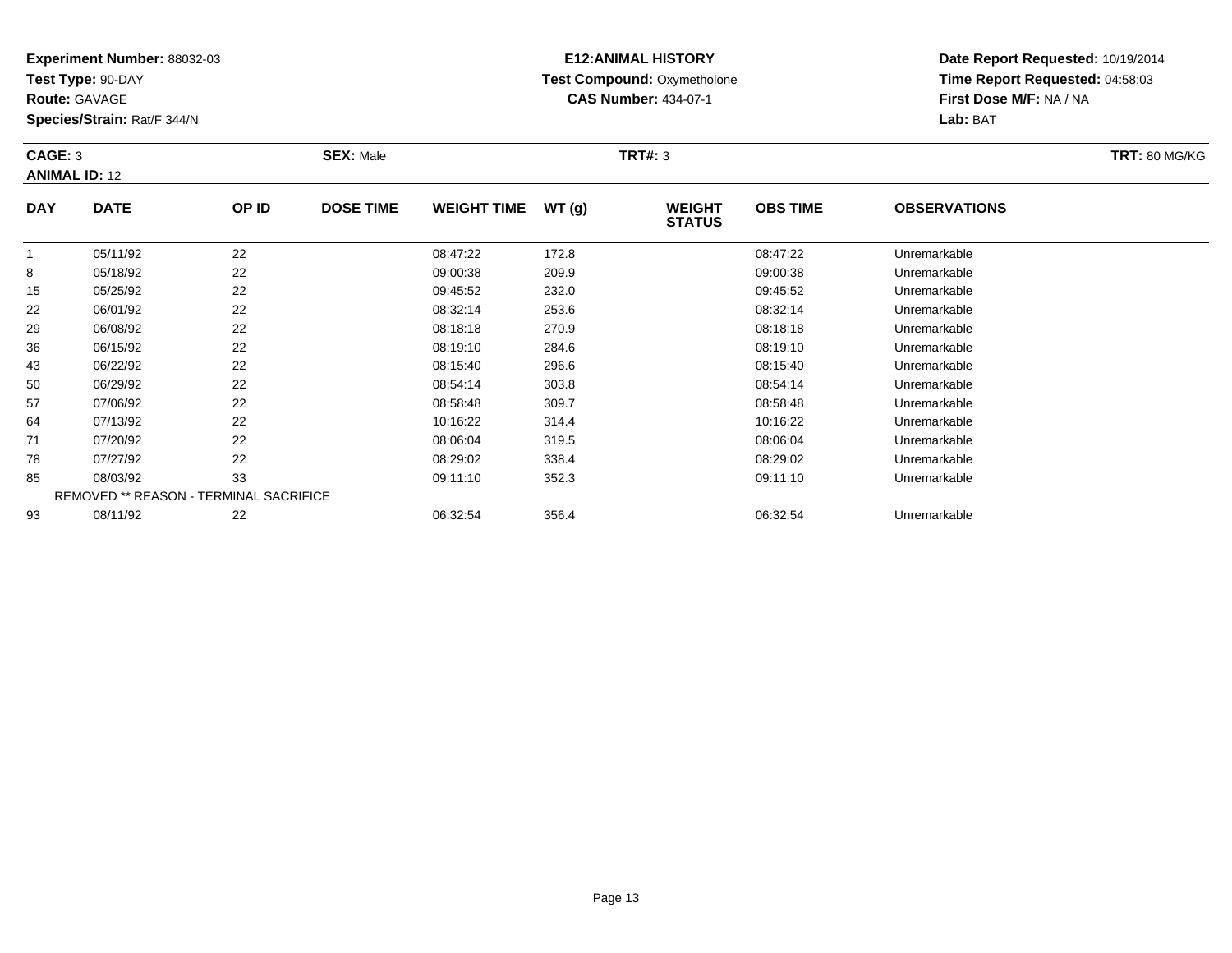**Test Type:** 90-DAY

**Route:** GAVAGE

**Species/Strain:** Rat/F 344/N

# **E12:ANIMAL HISTORY Test Compound:** Oxymetholone**CAS Number:** 434-07-1

**Date Report Requested:** 10/19/2014 **Time Report Requested:** 04:58:03**First Dose M/F:** NA / NA**Lab:** BAT

| CAGE: 3<br><b>ANIMAL ID: 13</b> |             |       | <b>SEX: Male</b> |                    |       | <b>TRT#: 3</b>                 |                 |                     | <b>TRT: 80 MG/KG</b> |
|---------------------------------|-------------|-------|------------------|--------------------|-------|--------------------------------|-----------------|---------------------|----------------------|
| <b>DAY</b>                      | <b>DATE</b> | OP ID | <b>DOSE TIME</b> | <b>WEIGHT TIME</b> | WT(g) | <b>WEIGHT</b><br><b>STATUS</b> | <b>OBS TIME</b> | <b>OBSERVATIONS</b> |                      |

|    |          |                                               |          |       | <b>01AIUU</b> |              |  |
|----|----------|-----------------------------------------------|----------|-------|---------------|--------------|--|
|    | 05/11/92 | 22                                            | 08:47:22 | 129.0 | 08:47:22      | Unremarkable |  |
| 8  | 05/18/92 | 22                                            | 09:00:38 | 167.1 | 09:00:38      | Unremarkable |  |
| 15 | 05/25/92 | 22                                            | 09:45:52 | 195.8 | 09:45:52      | Unremarkable |  |
| 22 | 06/01/92 | 22                                            | 08:32:14 | 224.7 | 08:32:14      | Unremarkable |  |
| 29 | 06/08/92 | 22                                            | 08:18:18 | 244.7 | 08:18:18      | Unremarkable |  |
| 36 | 06/15/92 | 22                                            | 08:19:10 | 260.0 | 08:19:10      | Unremarkable |  |
| 43 | 06/22/92 | 22                                            | 08:15:40 | 269.9 | 08:15:40      | Unremarkable |  |
| 50 | 06/29/92 | 22                                            | 08:54:14 | 280.3 | 08:54:14      | Unremarkable |  |
| 57 | 07/06/92 | 22                                            | 08:58:48 | 296.8 | 08:58:48      | Unremarkable |  |
| 64 | 07/13/92 | 22                                            | 10:16:22 | 291.8 | 10:16:22      | Unremarkable |  |
| 71 | 07/20/92 | 22                                            | 08:06:04 | 300.2 | 08:06:04      | Unremarkable |  |
| 78 | 07/27/92 | 22                                            | 08:29:02 | 314.0 | 08:29:02      | Unremarkable |  |
| 85 | 08/03/92 | 33                                            | 09:11:10 | 324.0 | 09:11:10      | Unremarkable |  |
|    |          | <b>REMOVED ** REASON - TERMINAL SACRIFICE</b> |          |       |               |              |  |
| 93 | 08/11/92 | 22                                            | 06:32:54 | 339.2 | 06:32:54      | Unremarkable |  |
|    |          |                                               |          |       |               |              |  |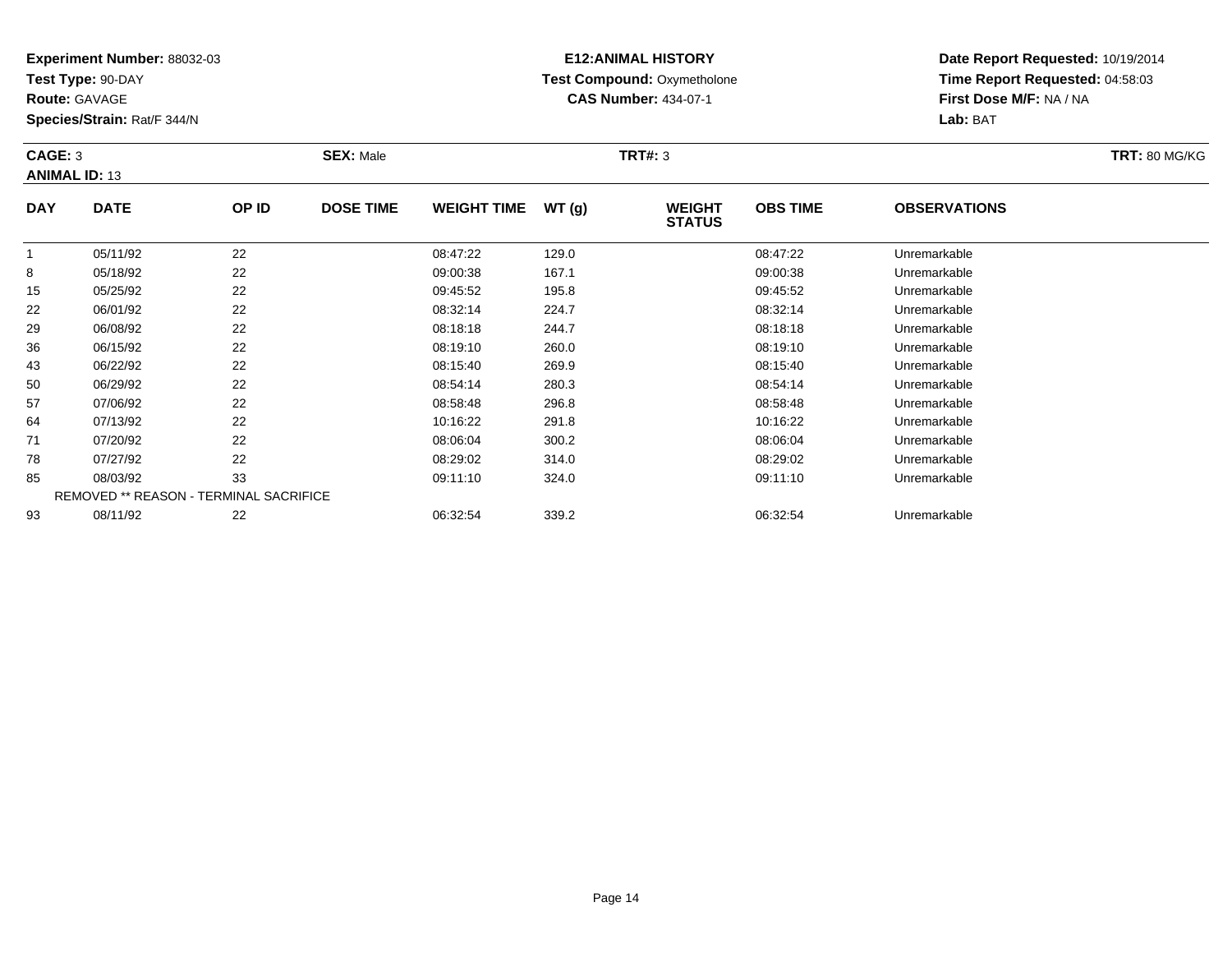**Test Type:** 90-DAY

**Route:** GAVAGE

**Species/Strain:** Rat/F 344/N

# **E12:ANIMAL HISTORY Test Compound:** Oxymetholone**CAS Number:** 434-07-1

**Date Report Requested:** 10/19/2014 **Time Report Requested:** 04:58:03**First Dose M/F:** NA / NA**Lab:** BAT

| CAGE: 3<br><b>ANIMAL ID: 14</b> |             |       | <b>SEX: Male</b> |                    |       | <b>TRT#: 3</b>                 |                 |                     | <b>TRT: 80 MG/KG</b> |
|---------------------------------|-------------|-------|------------------|--------------------|-------|--------------------------------|-----------------|---------------------|----------------------|
| <b>DAY</b>                      | <b>DATE</b> | OP ID | <b>DOSE TIME</b> | <b>WEIGHT TIME</b> | WT(g) | <b>WEIGHT</b><br><b>STATUS</b> | <b>OBS TIME</b> | <b>OBSERVATIONS</b> |                      |

|    |          |                                               |          |       | ------   |              |  |
|----|----------|-----------------------------------------------|----------|-------|----------|--------------|--|
|    | 05/11/92 | 22                                            | 08:47:22 | 167.8 | 08:47:22 | Unremarkable |  |
| 8  | 05/18/92 | 22                                            | 09:00:38 | 205.9 | 09:00:38 | Unremarkable |  |
| 15 | 05/25/92 | 22                                            | 09:45:52 | 232.1 | 09:45:52 | Unremarkable |  |
| 22 | 06/01/92 | 22                                            | 08:32:14 | 242.9 | 08:32:14 | Unremarkable |  |
| 29 | 06/08/92 | 22                                            | 08:18:18 | 255.6 | 08:18:18 | Unremarkable |  |
| 36 | 06/15/92 | 22                                            | 08:19:10 | 275.2 | 08:19:10 | Unremarkable |  |
| 43 | 06/22/92 | 22                                            | 08:15:40 | 285.6 | 08:15:40 | Unremarkable |  |
| 50 | 06/29/92 | 22                                            | 08:54:14 | 292.4 | 08:54:14 | Unremarkable |  |
| 57 | 07/06/92 | 22                                            | 08:58:48 | 303.6 | 08:58:48 | Unremarkable |  |
| 64 | 07/13/92 | 22                                            | 10:16:22 | 306.8 | 10:16:22 | Unremarkable |  |
| 71 | 07/20/92 | 22                                            | 08:06:04 | 314.3 | 08:06:04 | Unremarkable |  |
| 78 | 07/27/92 | 22                                            | 08:29:02 | 329.5 | 08:29:02 | Unremarkable |  |
| 85 | 08/03/92 | 33                                            | 09:11:10 | 330.7 | 09:11:10 | Unremarkable |  |
|    |          | <b>REMOVED ** REASON - TERMINAL SACRIFICE</b> |          |       |          |              |  |
| 93 | 08/11/92 | 22                                            | 06:32:54 | 345.6 | 06:32:54 | Unremarkable |  |
|    |          |                                               |          |       |          |              |  |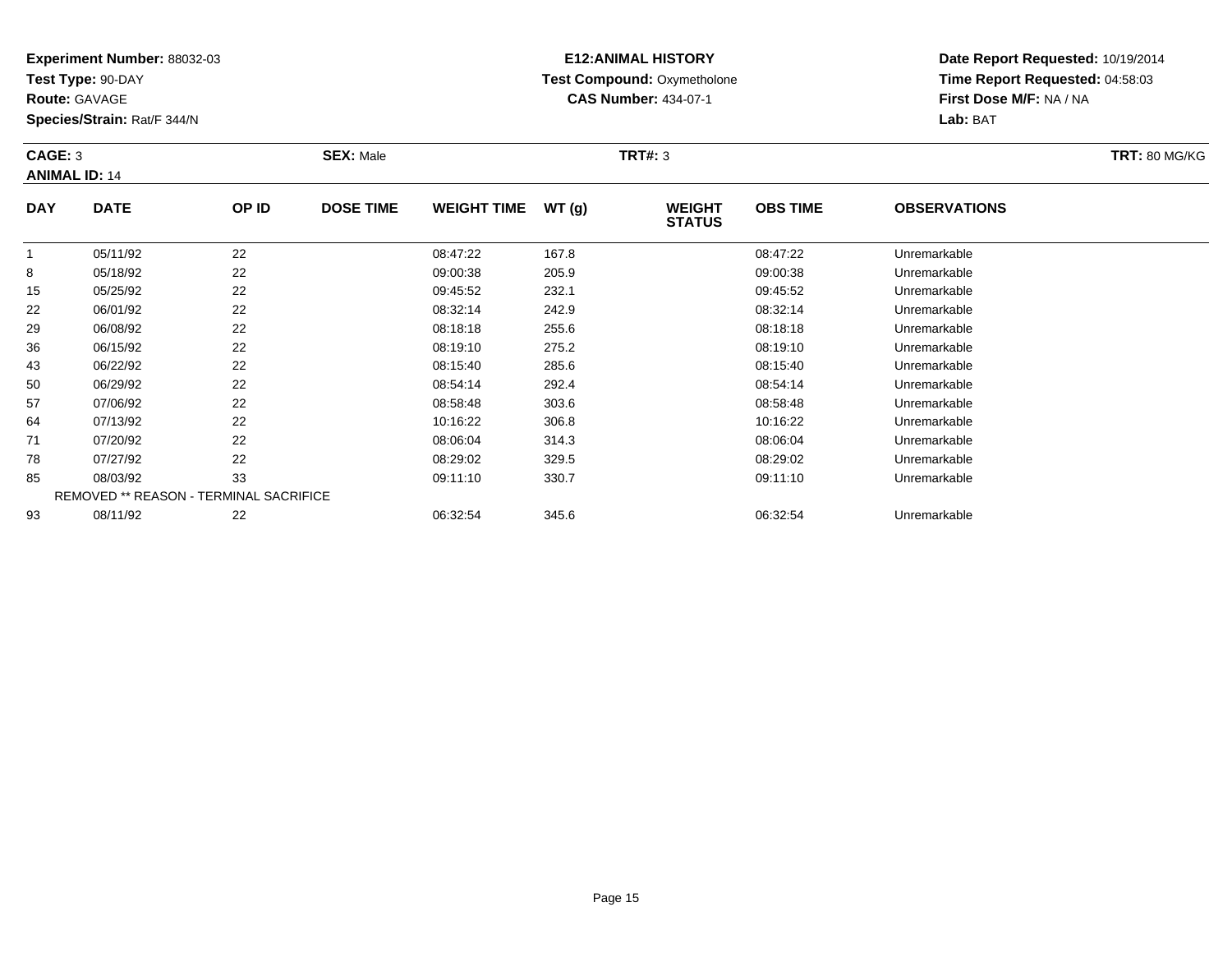**Test Type:** 90-DAY

**Route:** GAVAGE

8

15

22

29

36

43

50

57

64

71

78

85

93

**Species/Strain:** Rat/F 344/N

# **E12:ANIMAL HISTORY Test Compound:** Oxymetholone**CAS Number:** 434-07-1

**Date Report Requested:** 10/19/2014**Time Report Requested:** 04:58:03**First Dose M/F:** NA / NA**Lab:** BAT

| CAGE: 3<br><b>ANIMAL ID: 15</b> |             |          | <b>SEX: Male</b> |                    |       | TRT#: 3                        | <b>TRT: 80 MG/KG</b> |                     |  |
|---------------------------------|-------------|----------|------------------|--------------------|-------|--------------------------------|----------------------|---------------------|--|
| <b>DAY</b>                      | <b>DATE</b> | OP ID    | <b>DOSE TIME</b> | <b>WEIGHT TIME</b> | WT(g) | <b>WEIGHT</b><br><b>STATUS</b> | <b>OBS TIME</b>      | <b>OBSERVATIONS</b> |  |
|                                 | 05/11/92    | ົດ<br>∠∠ |                  | 08:47:22           | 146.8 |                                | 08:47:22             | Unremarkable        |  |

|    | 05/11/92 | 22                                            | 08:47:22 | 146.8 | 08:47:22 | Unremarkable |  |
|----|----------|-----------------------------------------------|----------|-------|----------|--------------|--|
| 8  | 05/18/92 | 22                                            | 09:00:38 | 179.8 | 09:00:38 | Unremarkable |  |
| 15 | 05/25/92 | 22                                            | 09:45:52 | 207.8 | 09:45:52 | Unremarkable |  |
| 22 | 06/01/92 | 22                                            | 08:32:14 | 234.5 | 08:32:14 | Unremarkable |  |
| 29 | 06/08/92 | 22                                            | 08:18:18 | 253.3 | 08:18:18 | Unremarkable |  |
| 36 | 06/15/92 | 22                                            | 08:19:10 | 267.7 | 08:19:10 | Unremarkable |  |
| 43 | 06/22/92 | 22                                            | 08:15:40 | 281.5 | 08:15:40 | Unremarkable |  |
| 50 | 06/29/92 | 22                                            | 08:54:14 | 297.5 | 08:54:14 | Unremarkable |  |
| 57 | 07/06/92 | 22                                            | 08:58:48 | 306.9 | 08:58:48 | Unremarkable |  |
| 64 | 07/13/92 | 22                                            | 10:16:22 | 305.5 | 10:16:22 | Unremarkable |  |
| 71 | 07/20/92 | 22                                            | 08:06:04 | 316.4 | 08:06:04 | Unremarkable |  |
| 78 | 07/27/92 | 22                                            | 08:29:02 | 325.7 | 08:29:02 | Unremarkable |  |
| 85 | 08/03/92 | 33                                            | 09:11:10 | 341.8 | 09:11:10 | Unremarkable |  |
|    |          | <b>REMOVED ** REASON - TERMINAL SACRIFICE</b> |          |       |          |              |  |

08/11/92 <sup>22</sup> 06:32:54 352.0 06:32:54 Unremarkable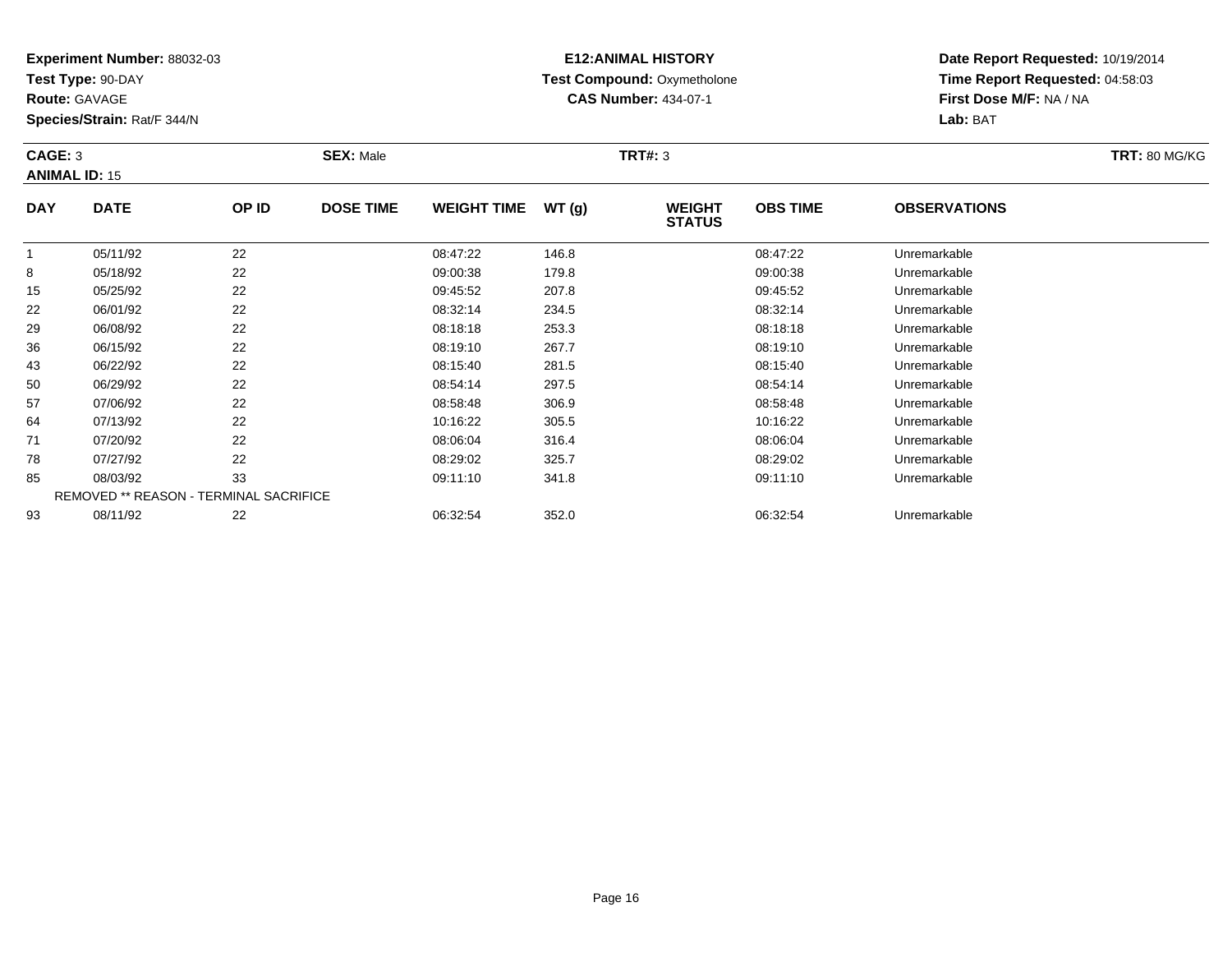**Test Type:** 90-DAY

**Route:** GAVAGE

8

15

22

29

36

43

50

57

64

71

78

85

93

**Species/Strain:** Rat/F 344/N

REMOVED \*\* REASON - TERMINAL SACRIFICE

#### **E12:ANIMAL HISTORY Test Compound:** Oxymetholone**CAS Number:** 434-07-1

**Date Report Requested:** 10/19/2014**Time Report Requested:** 04:58:03**First Dose M/F:** NA / NA**Lab:** BAT

| CAGE: 4<br><b>SEX: Male</b><br><b>ANIMAL ID: 16</b> |             |       |                  | TRT#: 3            |        |                                |                 | <b>TRT: 80 MG/KG</b> |  |
|-----------------------------------------------------|-------------|-------|------------------|--------------------|--------|--------------------------------|-----------------|----------------------|--|
| <b>DAY</b>                                          | <b>DATE</b> | OP ID | <b>DOSE TIME</b> | <b>WEIGHT TIME</b> | WT (g) | <b>WEIGHT</b><br><b>STATUS</b> | <b>OBS TIME</b> | <b>OBSERVATIONS</b>  |  |
|                                                     | 05/11/92    | 22    |                  | 10:43:20           | 188.6  |                                | 10:43:20        | Unremarkable         |  |

8 05/18/92 22 23 08:58:50 228.6 08:58:50 08:58:50 Dhremarkable

05/25/92 <sup>22</sup> 09:43:40 250.7 09:43:40 Unremarkable

06/01/92 <sup>22</sup> 08:33:46 273.2 08:33:46 Unremarkable

06/08/92 <sup>22</sup> 08:19:32 287.2 08:19:32 Unremarkable

06/15/92 <sup>22</sup> 08:20:38 304.2 08:20:38 Unremarkable

06/22/92 <sup>22</sup> 08:17:10 319.7 08:17:10 Unremarkable

0 06/29/92 22 2 08:55:50 324.5 0324.5 0 08:55:50 Dhremarkable

07/06/92 <sup>22</sup> 09:00:20 327.3 09:00:20 Unremarkable

07/13/92 <sup>22</sup> 10:17:44 342.5 10:17:44 Unremarkable

07/20/92 <sup>22</sup> 08:08:08 349.5 08:08:08 Unremarkable

07/27/92 <sup>22</sup> 08:30:20 363.4 08:30:20 Unremarkable

08/03/92 <sup>33</sup> 09:12:26 373.3 09:12:26 Unremarkable

08/11/92 <sup>22</sup> 06:38:54 377.4 06:38:54 Unremarkable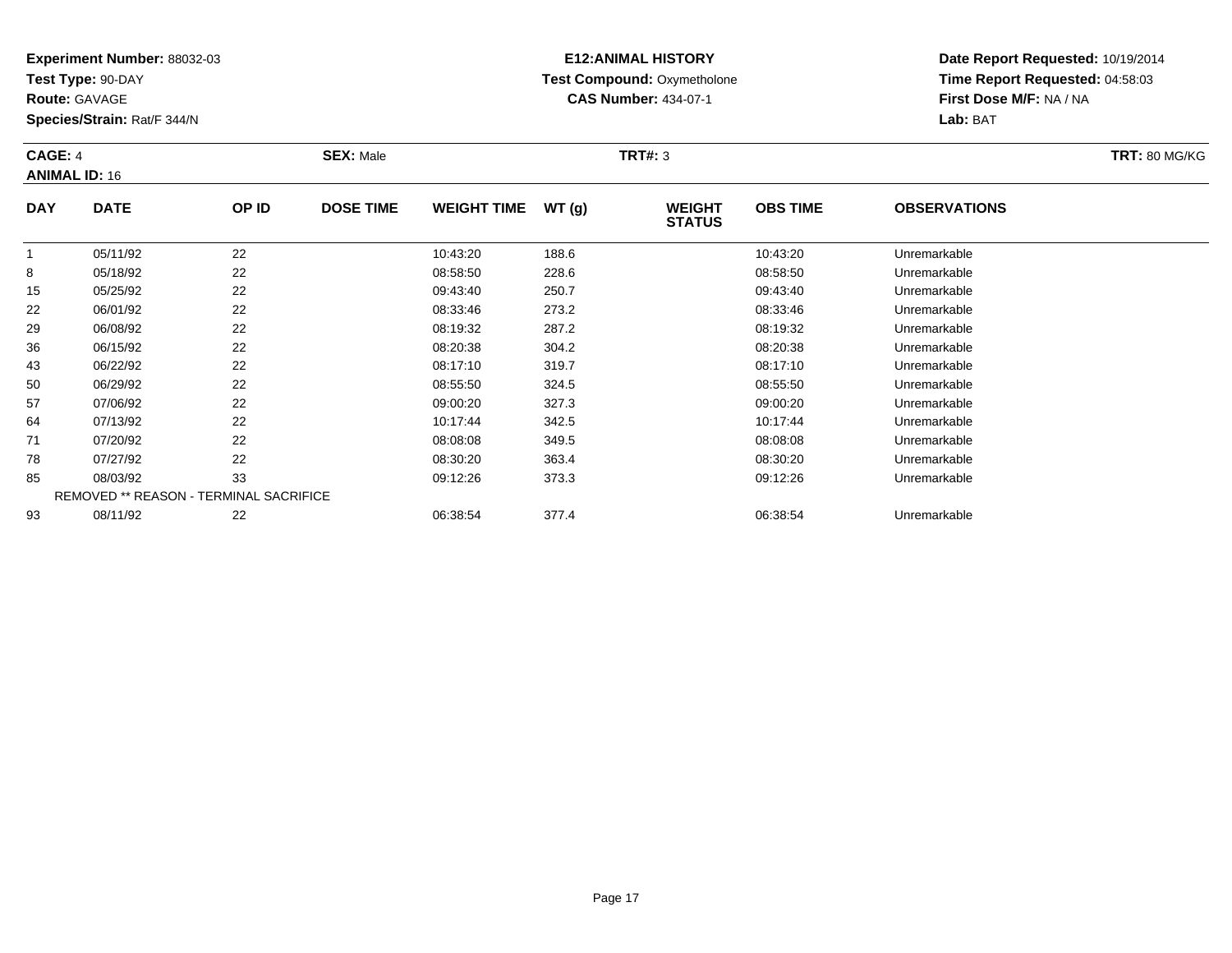**Test Type:** 90-DAY

**Route:** GAVAGE

**Species/Strain:** Rat/F 344/N

# **E12:ANIMAL HISTORY Test Compound:** Oxymetholone**CAS Number:** 434-07-1

**Date Report Requested:** 10/19/2014**Time Report Requested:** 04:58:03**First Dose M/F:** NA / NA**Lab:** BAT

#### **CAGE:** 4 **SEX:** Male **TRT#:** <sup>3</sup> **TRT:** 80 MG/KG**ANIMAL ID:** 17**DAY DOSE TIME WEIGHT TIME WT (g) WEIGHT OBS TIMEOBSERVATIONS**

| <b>DAY</b> | <b>DATE</b>                                   | OP ID | <b>DOSE TIME</b> | <b>WEIGHT TIME</b> | WT(g) | <b>WEIGHT</b><br><b>STATUS</b> | <b>OBS TIME</b> | <b>OBSERVATIONS</b> |  |
|------------|-----------------------------------------------|-------|------------------|--------------------|-------|--------------------------------|-----------------|---------------------|--|
|            | 05/11/92                                      | 22    |                  | 08:50:42           | 142.9 |                                | 08:50:42        | Unremarkable        |  |
| 8          | 05/18/92                                      | 22    |                  | 08:58:50           | 176.4 |                                | 08:58:50        | Unremarkable        |  |
| 15         | 05/25/92                                      | 22    |                  | 09:43:40           | 209.6 |                                | 09:43:40        | Unremarkable        |  |
| 22         | 06/01/92                                      | 22    |                  | 08:33:46           | 234.2 |                                | 08:33:46        | Unremarkable        |  |
| 29         | 06/08/92                                      | 22    |                  | 08:19:32           | 246.4 |                                | 08:19:32        | Unremarkable        |  |
| 36         | 06/15/92                                      | 22    |                  | 08:20:38           | 270.8 |                                | 08:20:38        | Unremarkable        |  |
| 43         | 06/22/92                                      | 22    |                  | 08:17:10           | 281.4 |                                | 08:17:10        | Unremarkable        |  |
| 50         | 06/29/92                                      | 22    |                  | 08:55:50           | 288.4 |                                | 08:55:50        | Unremarkable        |  |
| 57         | 07/06/92                                      | 22    |                  | 09:00:20           | 295.0 |                                | 09:00:20        | Unremarkable        |  |
| 64         | 07/13/92                                      | 22    |                  | 10:17:44           | 313.0 |                                | 10:17:44        | Unremarkable        |  |
| 71         | 07/20/92                                      | 22    |                  | 08:08:08           | 322.1 |                                | 08:08:08        | Unremarkable        |  |
| 78         | 07/27/92                                      | 22    |                  | 08:30:20           | 310.0 |                                | 08:30:20        | Unremarkable        |  |
| 85         | 08/03/92                                      | 33    |                  | 09:12:26           | 329.1 |                                | 09:12:26        | Unremarkable        |  |
|            | <b>REMOVED ** REASON - TERMINAL SACRIFICE</b> |       |                  |                    |       |                                |                 |                     |  |
| 93         | 08/11/92                                      | 22    |                  | 06:38:54           | 341.1 |                                | 06:38:54        | Unremarkable        |  |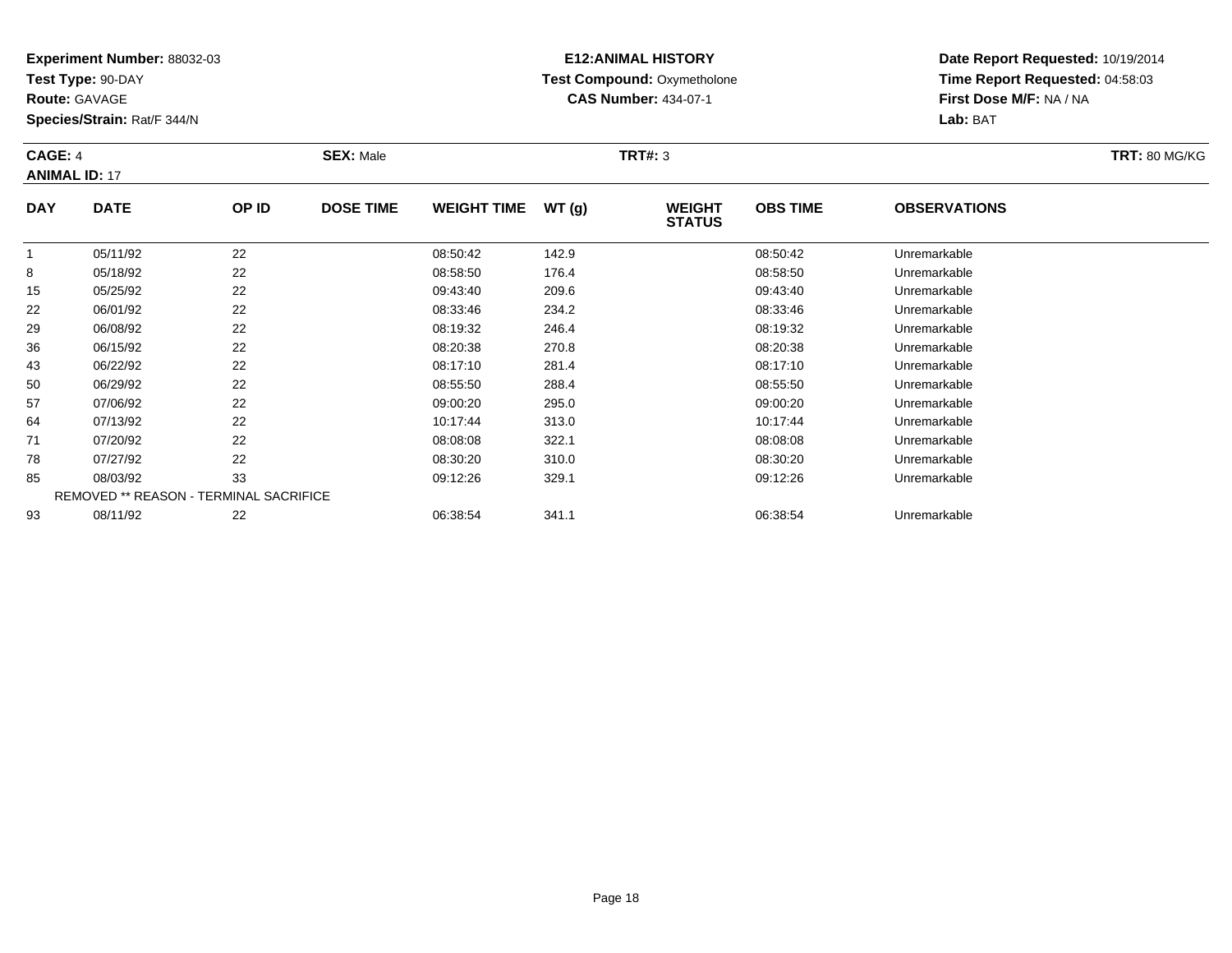**Test Type:** 90-DAY

**Route:** GAVAGE

8

15

22

29

36

43

50

57

64

71

78

85

93

**Species/Strain:** Rat/F 344/N

# **E12:ANIMAL HISTORY Test Compound:** Oxymetholone**CAS Number:** 434-07-1

**Date Report Requested:** 10/19/2014**Time Report Requested:** 04:58:03**First Dose M/F:** NA / NA**Lab:** BAT

| CAGE: 4<br><b>ANIMAL ID: 18</b> |             |          | <b>SEX: Male</b> |                     |       | <b>TRT#: 3</b>                 | <b>TRT: 80 MG/KG</b> |                     |  |
|---------------------------------|-------------|----------|------------------|---------------------|-------|--------------------------------|----------------------|---------------------|--|
| <b>DAY</b>                      | <b>DATE</b> | OP ID    | <b>DOSE TIME</b> | WEIGHT TIME $WT(g)$ |       | <b>WEIGHT</b><br><b>STATUS</b> | <b>OBS TIME</b>      | <b>OBSERVATIONS</b> |  |
|                                 | 05/11/92    | ົດ<br>22 |                  | 08:50:42            | 183.5 |                                | 08:50:42             | Unremarkable        |  |

|    | 05/11/92 | 22                                            | 08:50:42 | 183.5 | 08:50:42 | Unremarkable |  |
|----|----------|-----------------------------------------------|----------|-------|----------|--------------|--|
| 8  | 05/18/92 | 22                                            | 08:58:50 | 222.4 | 08:58:50 | Unremarkable |  |
| 15 | 05/25/92 | 22                                            | 09:43:40 | 250.6 | 09:43:40 | Unremarkable |  |
| 22 | 06/01/92 | 22                                            | 08:33:46 | 276.6 | 08:33:46 | Unremarkable |  |
| 29 | 06/08/92 | 22                                            | 08:19:32 | 292.2 | 08:19:32 | Unremarkable |  |
| 36 | 06/15/92 | 22                                            | 08:20:38 | 308.0 | 08:20:38 | Unremarkable |  |
| 43 | 06/22/92 | 22                                            | 08:17:10 | 325.2 | 08:17:10 | Unremarkable |  |
| 50 | 06/29/92 | 22                                            | 08:55:50 | 329.1 | 08:55:50 | Unremarkable |  |
| 57 | 07/06/92 | 22                                            | 09:00:20 | 338.6 | 09:00:20 | Unremarkable |  |
| 64 | 07/13/92 | 22                                            | 10:17:44 | 353.6 | 10:17:44 | Unremarkable |  |
| 71 | 07/20/92 | 22                                            | 08:08:08 | 359.9 | 08:08:08 | Unremarkable |  |
| 78 | 07/27/92 | 22                                            | 08:30:20 | 369.7 | 08:30:20 | Unremarkable |  |
| 85 | 08/03/92 | 33                                            | 09:12:26 | 384.3 | 09:12:26 | Unremarkable |  |
|    |          | <b>REMOVED ** REASON - TERMINAL SACRIFICE</b> |          |       |          |              |  |

08/11/92 <sup>22</sup> 06:38:54 384.9 06:38:54 Unremarkable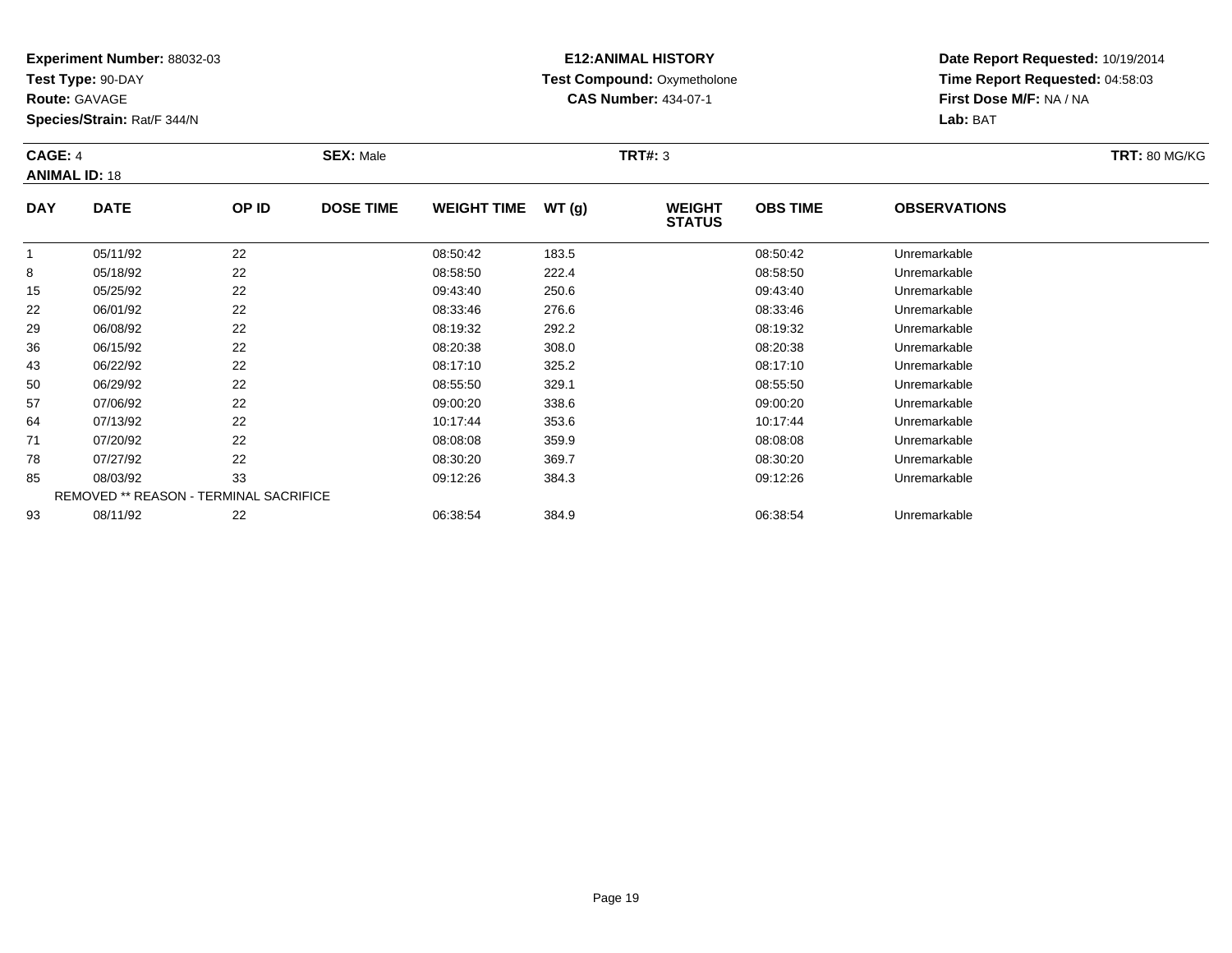**Test Type:** 90-DAY

**Route:** GAVAGE

**Species/Strain:** Rat/F 344/N

# **E12:ANIMAL HISTORY Test Compound:** Oxymetholone**CAS Number:** 434-07-1

**Date Report Requested:** 10/19/2014 **Time Report Requested:** 04:58:03**First Dose M/F:** NA / NA**Lab:** BAT

| <b>CAGE: 4</b><br><b>ANIMAL ID: 19</b> |                           |            | <b>SEX: Male</b> | <b>TRT#: 3</b>      |                             |                                |                     |                     |  |
|----------------------------------------|---------------------------|------------|------------------|---------------------|-----------------------------|--------------------------------|---------------------|---------------------|--|
| <b>DAY</b>                             | <b>DATE</b>               | OP ID      | <b>DOSE TIME</b> | WEIGHT TIME $WT(g)$ |                             | <b>WEIGHT</b><br><b>STATUS</b> | <b>OBS TIME</b>     | <b>OBSERVATIONS</b> |  |
| $\sim$ $\sim$                          | 05/11/92<br>$\frac{1}{2}$ | 22<br>$ -$ |                  | 08:50:42<br>------- | 133.6<br>$\sim$ $ \sim$ $-$ |                                | 08:50:42<br>------- | Unremarkable        |  |

|    | 05/11/92 | 22                                            | 08:50:42 | 133.6 | 08:50:42 | Unremarkable |  |
|----|----------|-----------------------------------------------|----------|-------|----------|--------------|--|
| 8  | 05/18/92 | 22                                            | 08:58:50 | 171.8 | 08:58:50 | Unremarkable |  |
| 15 | 05/25/92 | 22                                            | 09:43:40 | 208.6 | 09:43:40 | Unremarkable |  |
| 22 | 06/01/92 | 22                                            | 08:33:46 | 247.4 | 08:33:46 | Unremarkable |  |
| 29 | 06/08/92 | 22                                            | 08:19:32 | 262.9 | 08:19:32 | Unremarkable |  |
| 36 | 06/15/92 | 22                                            | 08:20:38 | 286.5 | 08:20:38 | Unremarkable |  |
| 43 | 06/22/92 | 22                                            | 08:17:10 | 316.2 | 08:17:10 | Unremarkable |  |
| 50 | 06/29/92 | 22                                            | 08:55:50 | 324.3 | 08:55:50 | Unremarkable |  |
| 57 | 07/06/92 | 22                                            | 09:00:20 | 332.7 | 09:00:20 | Unremarkable |  |
| 64 | 07/13/92 | 22                                            | 10:17:44 | 346.1 | 10:17:44 | Unremarkable |  |
| 71 | 07/20/92 | 22                                            | 08:08:08 | 361.5 | 08:08:08 | Unremarkable |  |
| 78 | 07/27/92 | 22                                            | 08:30:20 | 373.5 | 08:30:20 | Unremarkable |  |
| 85 | 08/03/92 | 33                                            | 09:12:26 | 386.8 | 09:12:26 | Unremarkable |  |
|    |          | <b>REMOVED ** REASON - TERMINAL SACRIFICE</b> |          |       |          |              |  |
| 93 | 08/11/92 | 22                                            | 06:38:54 | 393.7 | 06:38:54 | Unremarkable |  |
|    |          |                                               |          |       |          |              |  |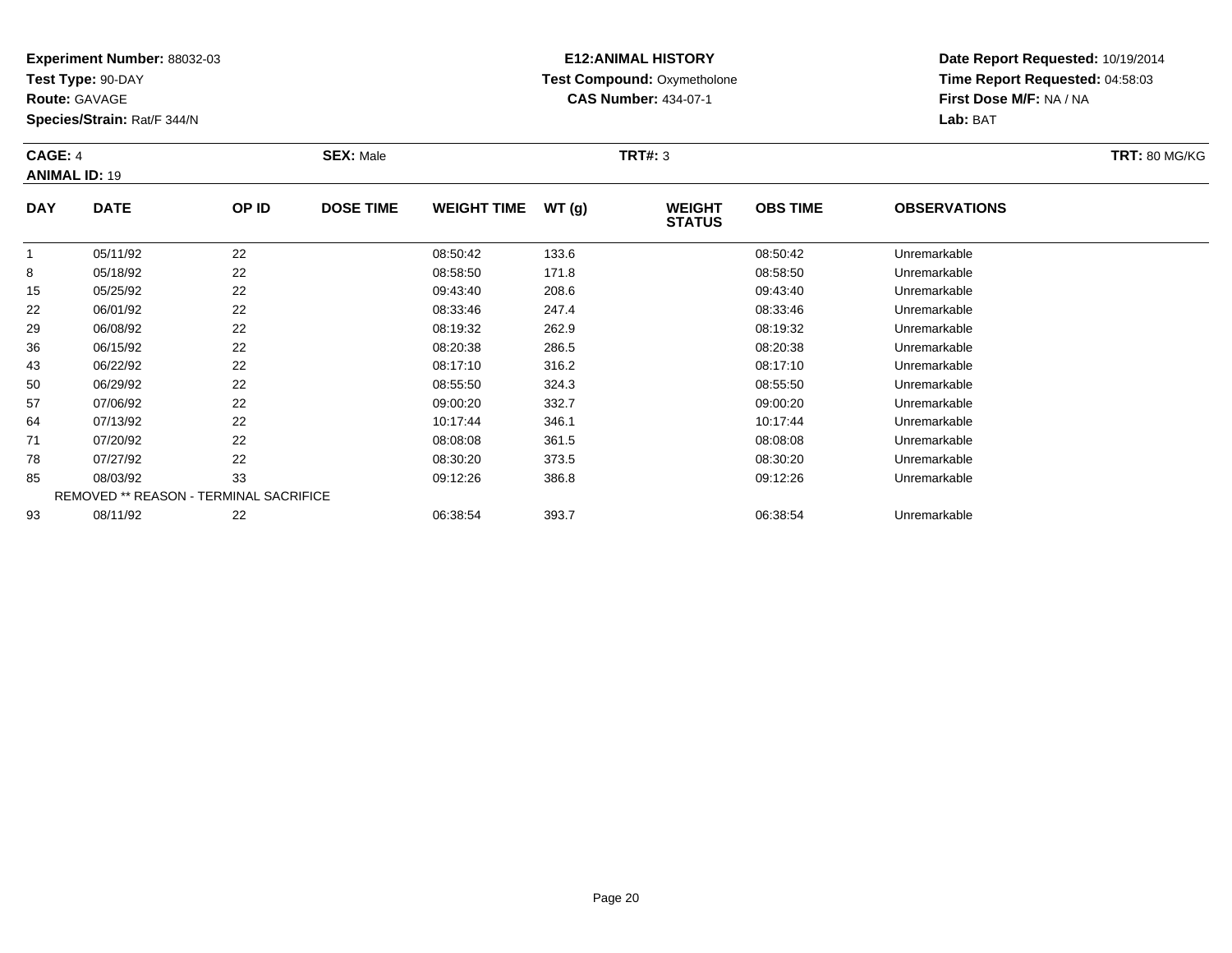**Test Type:** 90-DAY

**Route:** GAVAGE

**Species/Strain:** Rat/F 344/N

# **E12:ANIMAL HISTORY Test Compound:** Oxymetholone**CAS Number:** 434-07-1

**Date Report Requested:** 10/19/2014 **Time Report Requested:** 04:58:03**First Dose M/F:** NA / NA**Lab:** BAT

#### **CAGE:** 4 **SEX:** Male **TRT#:** <sup>3</sup> **TRT:** 80 MG/KG**ANIMAL ID:** 20**DAY DATE OP ID DOSE TIME WEIGHT TIME WT (g) WEIGHT STATUSOBS TIMEOBSERVATIONS**

|    |          | <b>STATUS</b>                                 |          |       |          |              |  |  |  |  |
|----|----------|-----------------------------------------------|----------|-------|----------|--------------|--|--|--|--|
|    | 05/11/92 | 22                                            | 08:50:42 | 116.7 | 08:50:42 | Unremarkable |  |  |  |  |
| 8  | 05/18/92 | 22                                            | 08:58:50 | 143.8 | 08:58:50 | Unremarkable |  |  |  |  |
| 15 | 05/25/92 | 22                                            | 09:43:40 | 178.0 | 09:43:40 | Unremarkable |  |  |  |  |
| 22 | 06/01/92 | 22                                            | 08:33:46 | 213.4 | 08:33:46 | Unremarkable |  |  |  |  |
| 29 | 06/08/92 | 22                                            | 08:19:32 | 231.6 | 08:19:32 | Unremarkable |  |  |  |  |
| 36 | 06/15/92 | 22                                            | 08:20:38 | 255.2 | 08:20:38 | Unremarkable |  |  |  |  |
| 43 | 06/22/92 | 22                                            | 08:17:10 | 274.1 | 08:17:10 | Unremarkable |  |  |  |  |
| 50 | 06/29/92 | 22                                            | 08:55:50 | 279.6 | 08:55:50 | Unremarkable |  |  |  |  |
| 57 | 07/06/92 | 22                                            | 09:00:20 | 288.1 | 09:00:20 | Unremarkable |  |  |  |  |
| 64 | 07/13/92 | 22                                            | 10:17:44 | 304.0 | 10:17:44 | Unremarkable |  |  |  |  |
| 71 | 07/20/92 | 22                                            | 08:08:08 | 313.3 | 08:08:08 | Unremarkable |  |  |  |  |
| 78 | 07/27/92 | 22                                            | 08:30:20 | 331.7 | 08:30:20 | Unremarkable |  |  |  |  |
| 85 | 08/03/92 | 33                                            | 09:12:26 | 345.6 | 09:12:26 | Unremarkable |  |  |  |  |
|    |          | <b>REMOVED ** REASON - TERMINAL SACRIFICE</b> |          |       |          |              |  |  |  |  |
| 93 | 08/11/92 | 22                                            | 06:38:54 | 349.2 | 06:38:54 | Unremarkable |  |  |  |  |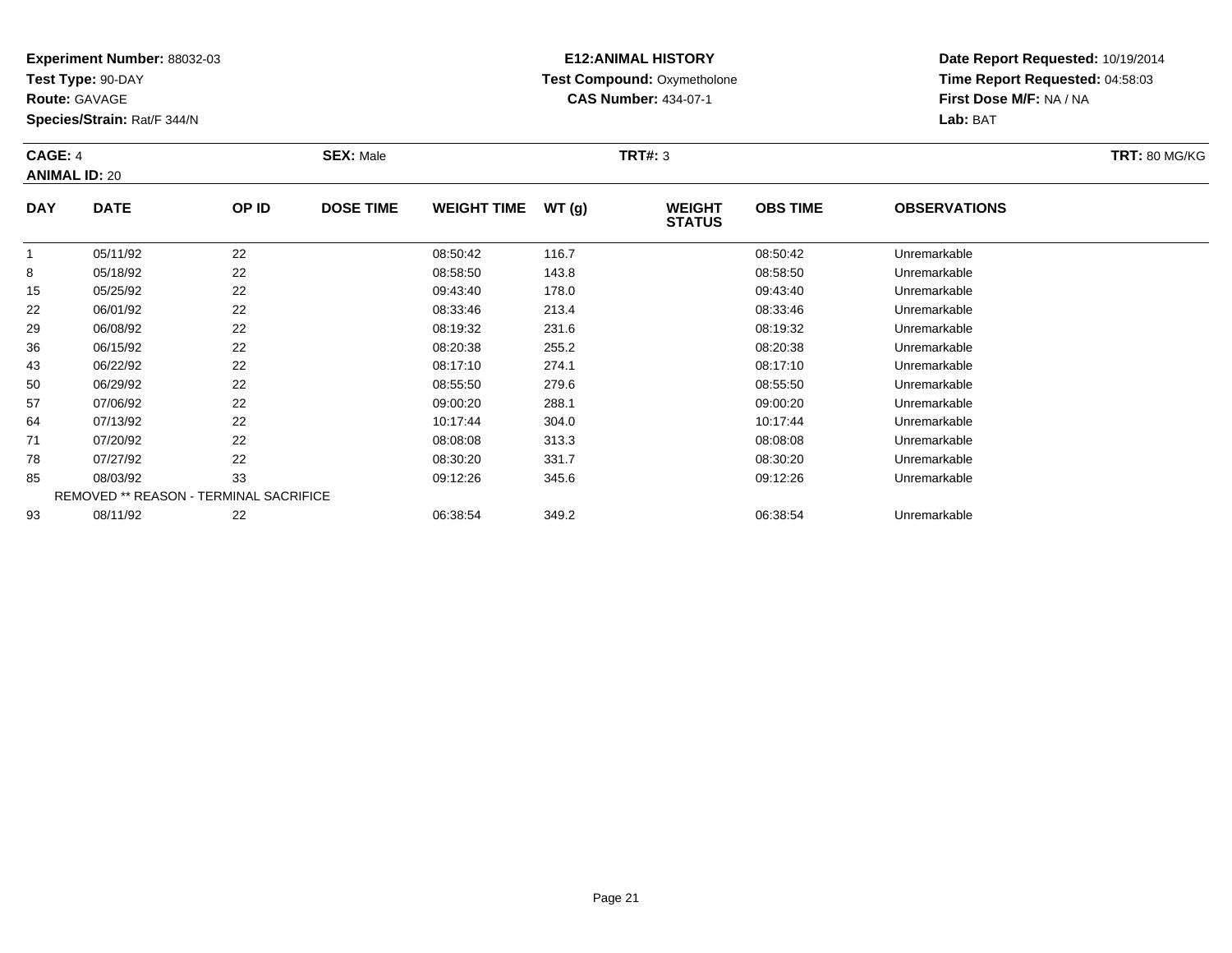**Test Type:** 90-DAY

**Route:** GAVAGE

**Species/Strain:** Rat/F 344/N

# **E12:ANIMAL HISTORY Test Compound:** Oxymetholone**CAS Number:** 434-07-1

**Date Report Requested:** 10/19/2014**Time Report Requested:** 04:58:03**First Dose M/F:** NA / NA**Lab:** BAT

#### **CAGE:** 5 **SEX:** Male **TRT#:** <sup>5</sup> **TRT:** 160 MG/KG**ANIMAL ID:** 21**DAY DATE OP ID DOSE TIME WEIGHT TIME WT (g) WEIGHT OBS TIMEOBSERVATIONS**

|    |          | <b>STATUS</b>                                 |          |       |          |              |  |  |  |  |
|----|----------|-----------------------------------------------|----------|-------|----------|--------------|--|--|--|--|
|    | 05/11/92 | 22                                            | 08:20:14 | 133.4 | 08:20:14 | Unremarkable |  |  |  |  |
| 8  | 05/18/92 | 22                                            | 08:44:38 | 170.2 | 08:44:38 | Unremarkable |  |  |  |  |
| 15 | 05/25/92 | 22                                            | 10:15:02 | 195.3 | 10:15:02 | Unremarkable |  |  |  |  |
| 22 | 06/01/92 | 22                                            | 09:00:52 | 225.0 | 09:00:52 | Unremarkable |  |  |  |  |
| 29 | 06/08/92 | 22                                            | 08:01:18 | 240.4 | 08:01:18 | Unremarkable |  |  |  |  |
| 36 | 06/15/92 | 22                                            | 08:53:00 | 252.2 | 08:53:00 | Unremarkable |  |  |  |  |
| 43 | 06/22/92 | 22                                            | 08:48:36 | 263.5 | 08:48:36 | Unremarkable |  |  |  |  |
| 50 | 06/29/92 | 22                                            | 08:38:30 | 273.8 | 08:38:30 | Unremarkable |  |  |  |  |
| 57 | 07/06/92 | 22                                            | 08:38:44 | 281.7 | 08:38:44 | Unremarkable |  |  |  |  |
| 64 | 07/13/92 | 22                                            | 09:50:20 | 289.4 | 09:50:20 | Unremarkable |  |  |  |  |
| 71 | 07/20/92 | 22                                            | 08:45:22 | 298.3 | 08:45:22 | Unremarkable |  |  |  |  |
| 78 | 07/27/92 | 22                                            | 08:56:12 | 305.4 | 08:56:12 | Unremarkable |  |  |  |  |
| 85 | 08/03/92 | 33                                            | 09:00:00 | 312.5 | 09:00:00 | Unremarkable |  |  |  |  |
|    |          | <b>REMOVED ** REASON - TERMINAL SACRIFICE</b> |          |       |          |              |  |  |  |  |
| 93 | 08/11/92 | 22                                            | 06:45:08 | 317.7 | 06:45:08 | Unremarkable |  |  |  |  |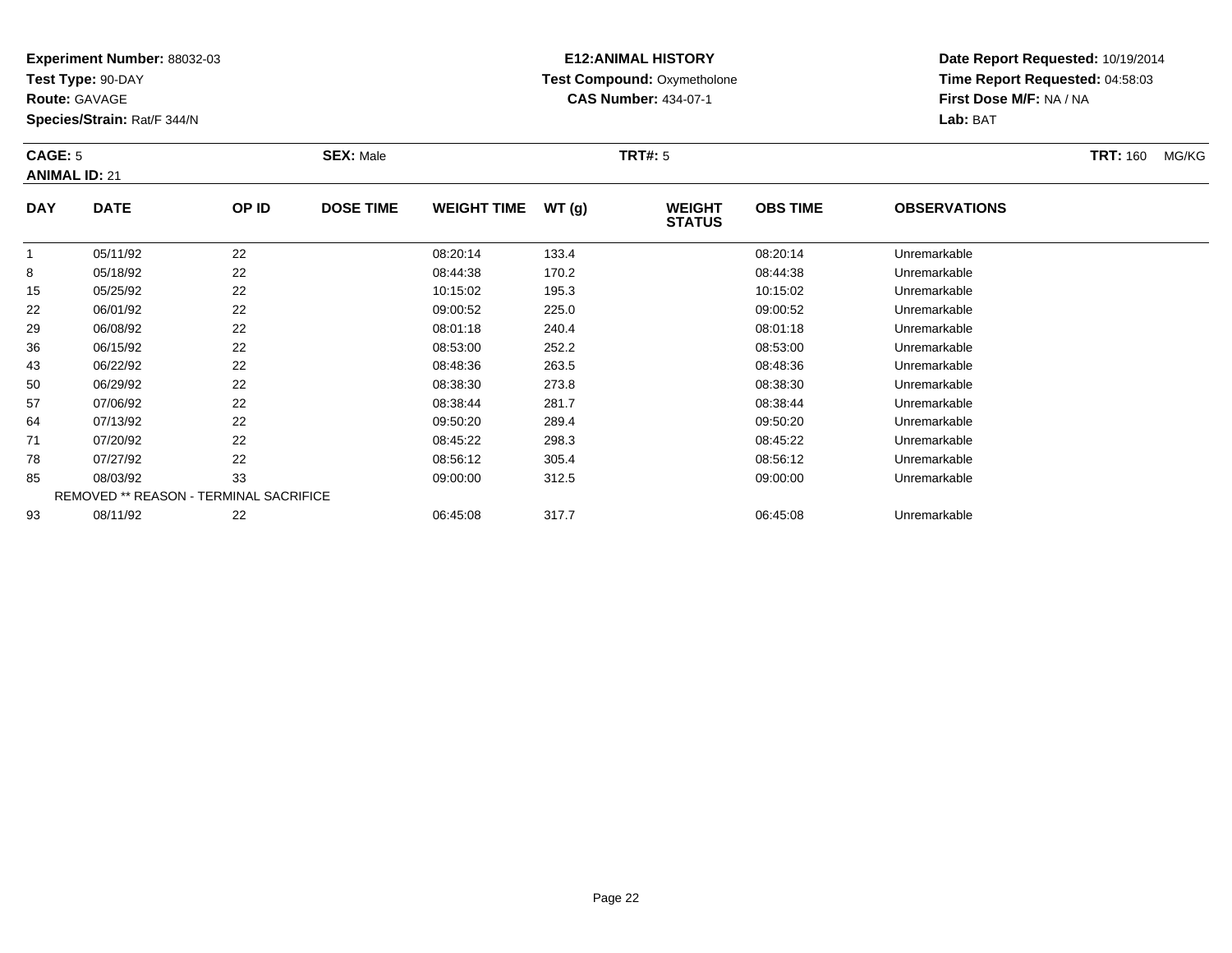**Test Type:** 90-DAY

**Route:** GAVAGE

**Species/Strain:** Rat/F 344/N

# **E12:ANIMAL HISTORY Test Compound:** Oxymetholone**CAS Number:** 434-07-1

**Date Report Requested:** 10/19/2014**Time Report Requested:** 04:58:03**First Dose M/F:** NA / NA**Lab:** BAT

#### **CAGE:** 5 **SEX:** Male **TRT#:** <sup>5</sup> **TRT:** 160 MG/KG**ANIMAL ID:** 22**DAY DATE OP IDDOSE TIME WEIGHT TIME WT** (g) **WEIGHT OBS TIMEOBSERVATIONS**

|    |          |                                               |          |       | SIAIUS   |              |  |
|----|----------|-----------------------------------------------|----------|-------|----------|--------------|--|
|    | 05/11/92 | 22                                            | 08:20:14 | 144.1 | 08:20:14 | Unremarkable |  |
| 8  | 05/18/92 | 22                                            | 08:44:38 | 176.2 | 08:44:38 | Unremarkable |  |
| 15 | 05/25/92 | 22                                            | 10:15:02 | 198.9 | 10:15:02 | Unremarkable |  |
| 22 | 06/01/92 | 22                                            | 09:00:52 | 221.6 | 09:00:52 | Unremarkable |  |
| 29 | 06/08/92 | 22                                            | 08:01:18 | 233.5 | 08:01:18 | Unremarkable |  |
| 36 | 06/15/92 | 22                                            | 08:53:00 | 246.5 | 08:53:00 | Unremarkable |  |
| 43 | 06/22/92 | 22                                            | 08:48:36 | 253.5 | 08:48:36 | Unremarkable |  |
| 50 | 06/29/92 | 22                                            | 08:38:30 | 262.9 | 08:38:30 | Unremarkable |  |
| 57 | 07/06/92 | 22                                            | 08:38:44 | 277.1 | 08:38:44 | Unremarkable |  |
| 64 | 07/13/92 | 22                                            | 09:50:20 | 282.5 | 09:50:20 | Unremarkable |  |
| 71 | 07/20/92 | 22                                            | 08:45:22 | 280.7 | 08:45:22 | Unremarkable |  |
| 78 | 07/27/92 | 22                                            | 08:56:12 | 295.2 | 08:56:12 | Unremarkable |  |
| 85 | 08/03/92 | 33                                            | 09:00:00 | 303.3 | 09:00:00 | Unremarkable |  |
|    |          | <b>REMOVED ** REASON - TERMINAL SACRIFICE</b> |          |       |          |              |  |
| 93 | 08/11/92 | 22                                            | 06:45:08 | 309.9 | 06:45:08 | Unremarkable |  |
|    |          |                                               |          |       |          |              |  |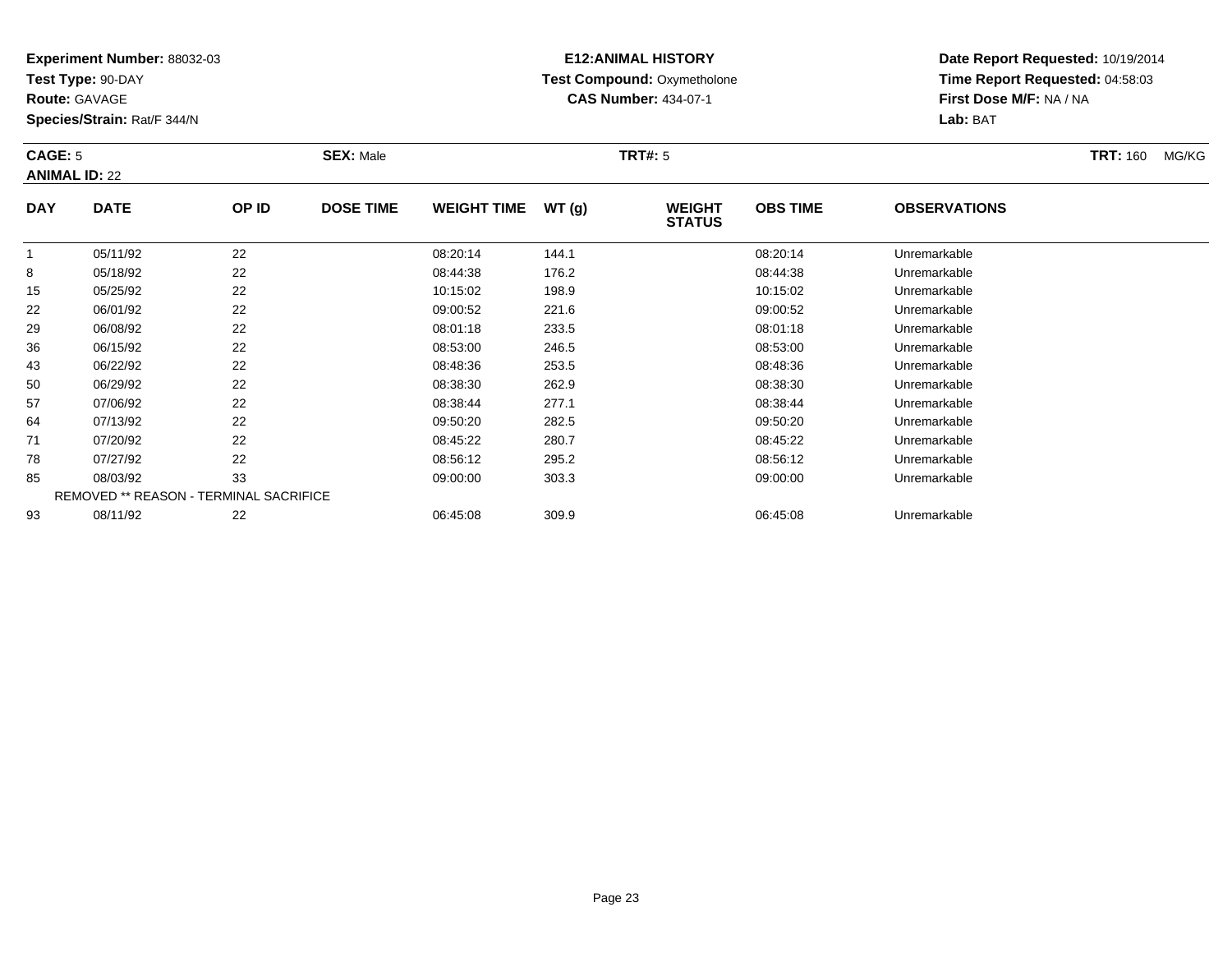**Test Type:** 90-DAY

**Route:** GAVAGE

**Species/Strain:** Rat/F 344/N

# **E12:ANIMAL HISTORY Test Compound:** Oxymetholone**CAS Number:** 434-07-1

**Date Report Requested:** 10/19/2014 **Time Report Requested:** 04:58:03**First Dose M/F:** NA / NA**Lab:** BAT

#### **CAGE:** 5 **SEX:** Male **TRT#:** <sup>5</sup> **TRT:** 160 MG/KG**ANIMAL ID:** 23**DAY DATE OP ID DOSE TIME WEIGHT TIME WT (g) WEIGHT STATUSOBS TIMEOBSERVATIONS**

|    |          | <b>STATUS</b>                                 |          |       |          |              |  |  |  |  |
|----|----------|-----------------------------------------------|----------|-------|----------|--------------|--|--|--|--|
|    | 05/11/92 | 22                                            | 08:20:14 | 120.9 | 08:20:14 | Unremarkable |  |  |  |  |
| 8  | 05/18/92 | 22                                            | 08:44:38 | 153.7 | 08:44:38 | Unremarkable |  |  |  |  |
| 15 | 05/25/92 | 22                                            | 10:15:02 | 181.6 | 10:15:02 | Unremarkable |  |  |  |  |
| 22 | 06/01/92 | 22                                            | 09:00:52 | 205.3 | 09:00:52 | Unremarkable |  |  |  |  |
| 29 | 06/08/92 | 22                                            | 08:01:18 | 220.5 | 08:01:18 | Unremarkable |  |  |  |  |
| 36 | 06/15/92 | 22                                            | 08:53:00 | 232.7 | 08:53:00 | Unremarkable |  |  |  |  |
| 43 | 06/22/92 | 22                                            | 08:48:36 | 244.0 | 08:48:36 | Unremarkable |  |  |  |  |
| 50 | 06/29/92 | 22                                            | 08:38:30 | 252.9 | 08:38:30 | Unremarkable |  |  |  |  |
| 57 | 07/06/92 | 22                                            | 08:38:44 | 250.9 | 08:38:44 | Unremarkable |  |  |  |  |
| 64 | 07/13/92 | 22                                            | 09:50:20 | 259.7 | 09:50:20 | Unremarkable |  |  |  |  |
| 71 | 07/20/92 | 22                                            | 08:45:22 | 265.1 | 08:45:22 | Unremarkable |  |  |  |  |
| 78 | 07/27/92 | 22                                            | 08:56:12 | 278.9 | 08:56:12 | Unremarkable |  |  |  |  |
| 85 | 08/03/92 | 33                                            | 09:00:00 | 289.4 | 09:00:00 | Unremarkable |  |  |  |  |
|    |          | <b>REMOVED ** REASON - TERMINAL SACRIFICE</b> |          |       |          |              |  |  |  |  |
| 93 | 08/11/92 | 22                                            | 06:45:08 | 283.6 | 06:45:08 | Unremarkable |  |  |  |  |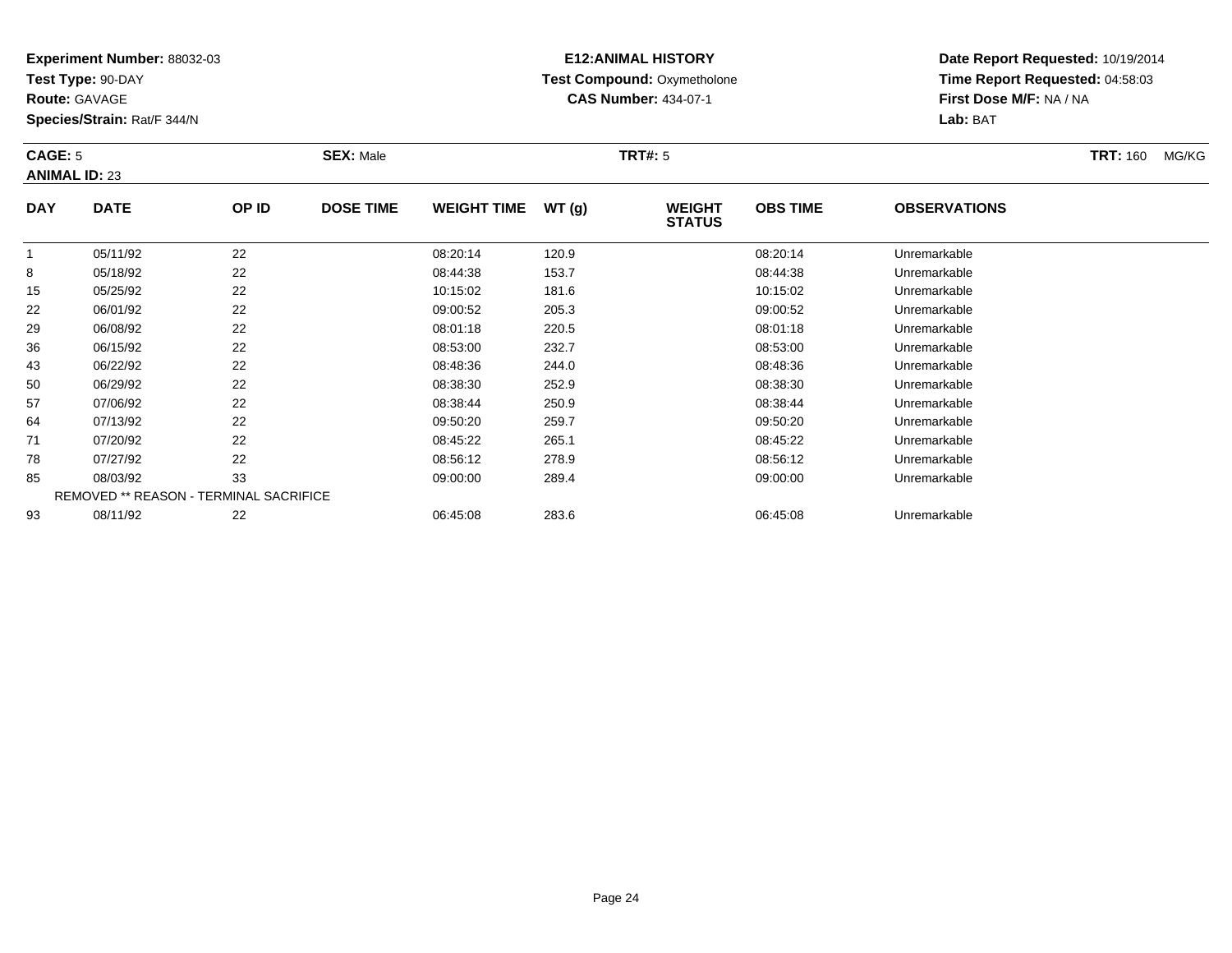**Test Type:** 90-DAY

**Route:** GAVAGE

**Species/Strain:** Rat/F 344/N

# **E12:ANIMAL HISTORY Test Compound:** Oxymetholone**CAS Number:** 434-07-1

**Date Report Requested:** 10/19/2014 **Time Report Requested:** 04:58:03**First Dose M/F:** NA / NA**Lab:** BAT

#### **CAGE:** 5 **SEX:** Male **TRT#:** <sup>5</sup> **TRT:** 160 MG/KG**ANIMAL ID:** 24**DAY DATE OP IDDOSE TIME WEIGHT TIME WT** (g) **STATUSOBS TIME OBSERVATIONS** 1 05/11/92 <sup>22</sup> 08:20:14 187.2 08:20:14 Unremarkable 8

| -1 | 05/11/92 | 22                                            | 08:20:14 | 187.2 | 08:20:14 | Unremarkable |  |
|----|----------|-----------------------------------------------|----------|-------|----------|--------------|--|
| 8  | 05/18/92 | 22                                            | 08:44:38 | 218.8 | 08:44:38 | Unremarkable |  |
| 15 | 05/25/92 | 22                                            | 10:15:02 | 240.7 | 10:15:02 | Unremarkable |  |
| 22 | 06/01/92 | 22                                            | 09:00:52 | 261.9 | 09:00:52 | Unremarkable |  |
| 29 | 06/08/92 | 22                                            | 08:01:18 | 276.9 | 08:01:18 | Unremarkable |  |
| 36 | 06/15/92 | 22                                            | 08:53:00 | 284.0 | 08:53:00 | Unremarkable |  |
| 43 | 06/22/92 | 22                                            | 08:48:36 | 295.7 | 08:48:36 | Unremarkable |  |
| 50 | 06/29/92 | 22                                            | 08:38:30 | 306.1 | 08:38:30 | Unremarkable |  |
| 57 | 07/06/92 | 22                                            | 08:38:44 | 311.7 | 08:38:44 | Unremarkable |  |
| 64 | 07/13/92 | 22                                            | 09:50:20 | 310.2 | 09:50:20 | Unremarkable |  |
| 71 | 07/20/92 | 22                                            | 08:45:22 | 328.4 | 08:45:22 | Unremarkable |  |
| 78 | 07/27/92 | 22                                            | 08:56:12 | 338.4 | 08:56:12 | Unremarkable |  |
| 85 | 08/03/92 | 33                                            | 09:00:00 | 344.9 | 09:00:00 | Unremarkable |  |
|    |          | <b>REMOVED ** REASON - TERMINAL SACRIFICE</b> |          |       |          |              |  |
| 93 | 08/11/92 | 22                                            | 06:45:08 | 348.0 | 06:45:08 | Unremarkable |  |
|    |          |                                               |          |       |          |              |  |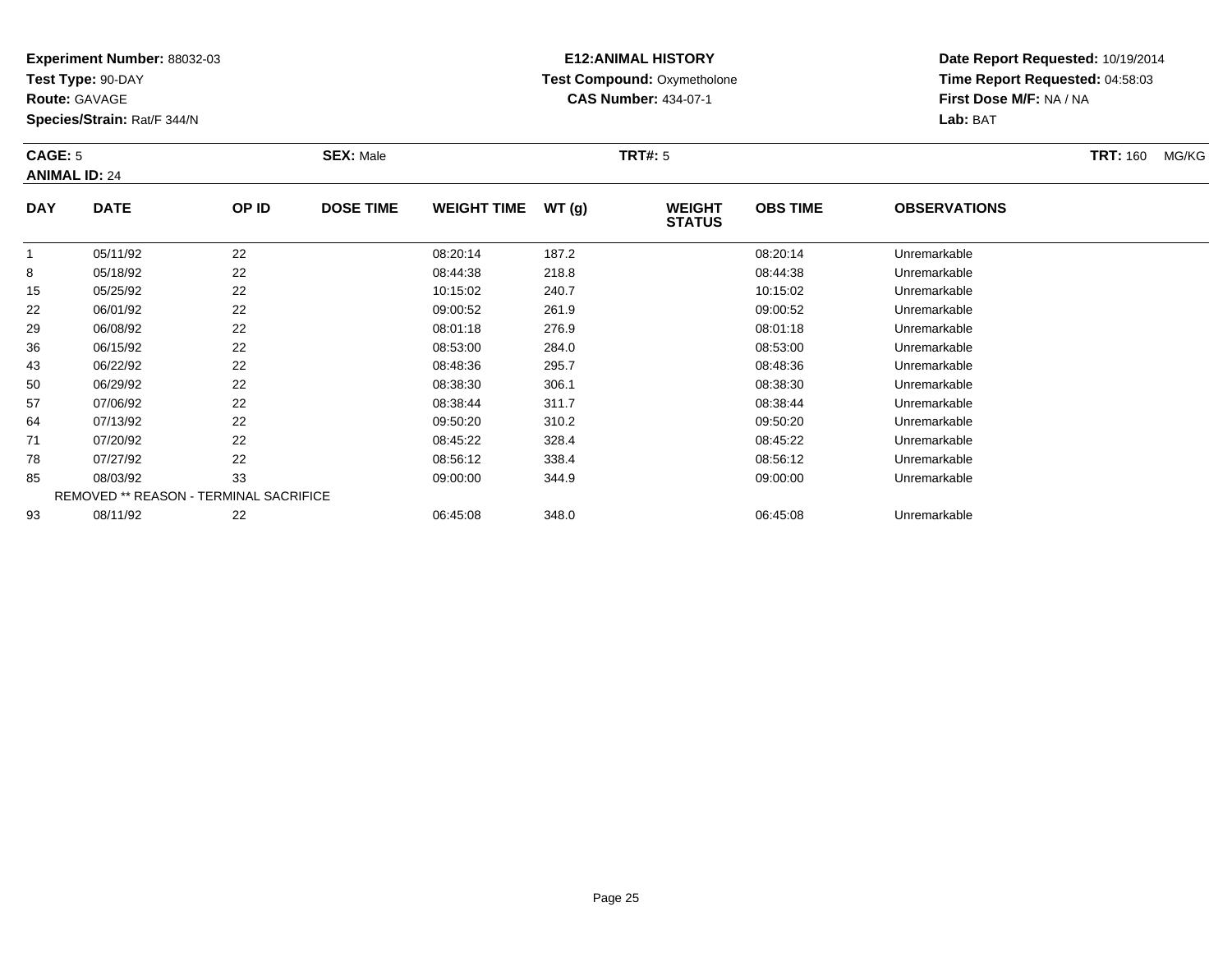**Test Type:** 90-DAY

**Route:** GAVAGE

**Species/Strain:** Rat/F 344/N

# **E12:ANIMAL HISTORY Test Compound:** Oxymetholone**CAS Number:** 434-07-1

**Date Report Requested:** 10/19/2014**Time Report Requested:** 04:58:03**First Dose M/F:** NA / NA**Lab:** BAT

#### **CAGE:** 5 **SEX:** Male **TRT#:** <sup>5</sup> **TRT:** 160 MG/KG**ANIMAL ID:** 25**DAY DATE OP IDDOSE TIME WEIGHT TIME WT** (g) **STATUSOBS TIMEOBSERVATIONS**

|    |          |                                               |          |       | .        |              |
|----|----------|-----------------------------------------------|----------|-------|----------|--------------|
|    | 05/11/92 | 22                                            | 08:20:14 | 132.1 | 08:20:14 | Unremarkable |
| 8  | 05/18/92 | 22                                            | 08:44:38 | 171.3 | 08:44:38 | Unremarkable |
| 15 | 05/25/92 | 22                                            | 10:15:02 | 205.5 | 10:15:02 | Unremarkable |
| 22 | 06/01/92 | 22                                            | 09:00:52 | 239.1 | 09:00:52 | Unremarkable |
| 29 | 06/08/92 | 22                                            | 08:01:18 | 255.9 | 08:01:18 | Unremarkable |
| 36 | 06/15/92 | 22                                            | 08:53:00 | 270.6 | 08:53:00 | Unremarkable |
| 43 | 06/22/92 | 22                                            | 08:48:36 | 283.6 | 08:48:36 | Unremarkable |
| 50 | 06/29/92 | 22                                            | 08:38:30 | 295.8 | 08:38:30 | Unremarkable |
| 57 | 07/06/92 | 22                                            | 08:38:44 | 305.4 | 08:38:44 | Unremarkable |
| 64 | 07/13/92 | 22                                            | 09:50:20 | 314.4 | 09:50:20 | Unremarkable |
| 71 | 07/20/92 | 22                                            | 08:45:22 | 321.8 | 08:45:22 | Unremarkable |
| 78 | 07/27/92 | 22                                            | 08:56:12 | 338.5 | 08:56:12 | Unremarkable |
| 85 | 08/03/92 | 33                                            | 09:00:00 | 349.2 | 09:00:00 | Unremarkable |
|    |          | <b>REMOVED ** REASON - TERMINAL SACRIFICE</b> |          |       |          |              |
| 93 | 08/11/92 | 22                                            | 06:45:08 | 349.3 | 06:45:08 | Unremarkable |
|    |          |                                               |          |       |          |              |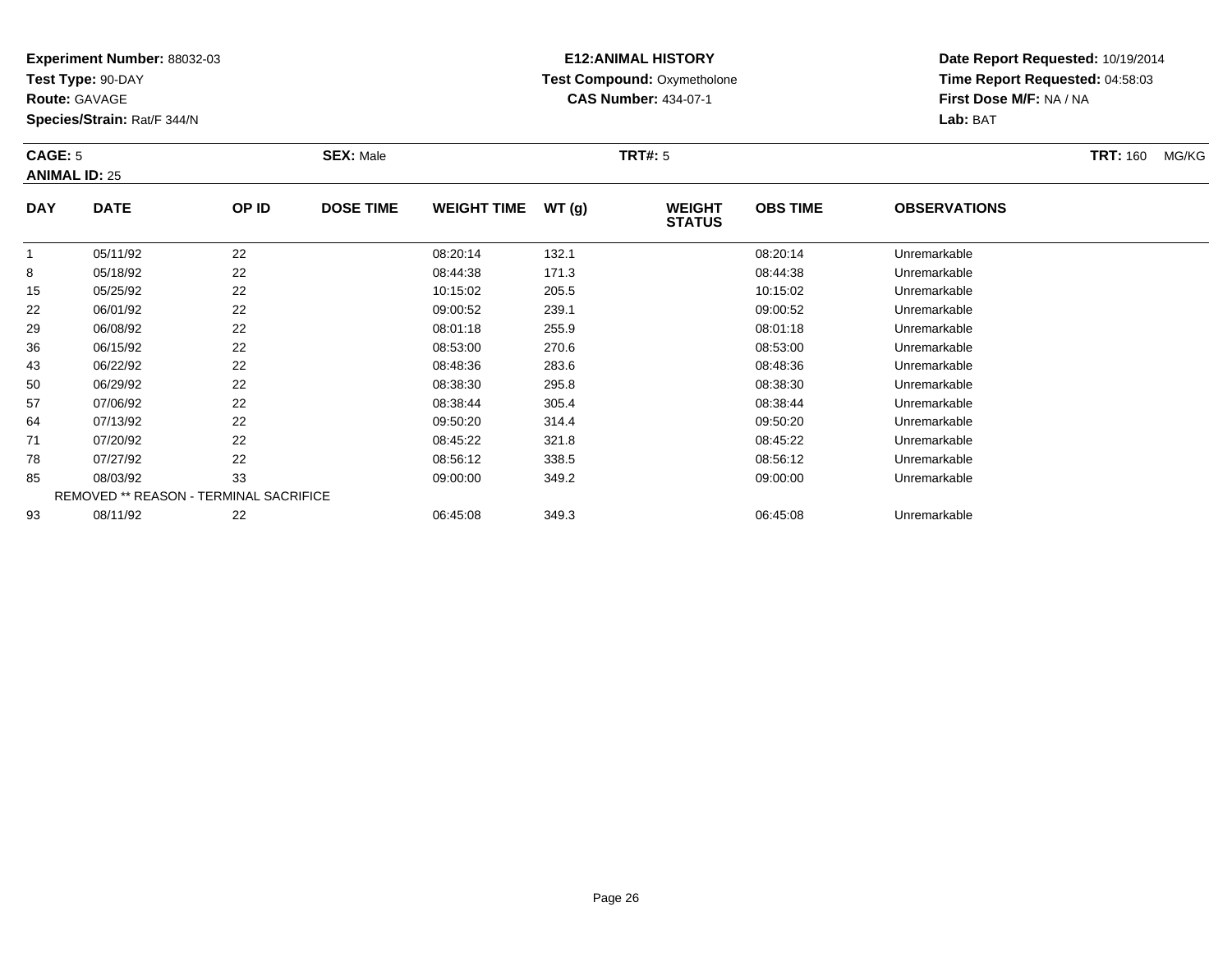**Test Type:** 90-DAY

**Route:** GAVAGE

**Species/Strain:** Rat/F 344/N

# **E12:ANIMAL HISTORY Test Compound:** Oxymetholone**CAS Number:** 434-07-1

**Date Report Requested:** 10/19/2014**Time Report Requested:** 04:58:03**First Dose M/F:** NA / NA**Lab:** BAT

#### **CAGE:** 6 **SEX:** Male **TRT#:** <sup>5</sup> **TRT:** 160 MG/KG**ANIMAL ID:** 26**DAY DATE OP IDDOSE TIME WEIGHT TIME WT** (g) **WEIGHT<br>STATUS OBS TIMEOBSERVATIONS**

|    |          |                                               |          |       | 31A1U3   |              |  |
|----|----------|-----------------------------------------------|----------|-------|----------|--------------|--|
|    | 05/11/92 | 22                                            | 08:22:22 | 153.1 | 08:22:22 | Unremarkable |  |
| 8  | 05/18/92 | 22                                            | 08:42:44 | 183.0 | 08:42:44 | Unremarkable |  |
| 15 | 05/25/92 | 22                                            | 10:13:12 | 208.4 | 10:13:12 | Unremarkable |  |
| 22 | 06/01/92 | 22                                            | 09:02:08 | 235.3 | 09:02:08 | Unremarkable |  |
| 29 | 06/08/92 | 22                                            | 08:02:42 | 253.5 | 08:02:42 | Unremarkable |  |
| 36 | 06/15/92 | 22                                            | 08:54:44 | 265.1 | 08:54:44 | Unremarkable |  |
| 43 | 06/22/92 | 22                                            | 08:50:14 | 275.9 | 08:50:14 | Unremarkable |  |
| 50 | 06/29/92 | 22                                            | 08:39:56 | 282.5 | 08:39:56 | Unremarkable |  |
| 57 | 07/06/92 | 22                                            | 08:40:04 | 294.8 | 08:40:04 | Unremarkable |  |
| 64 | 07/13/92 | 22                                            | 09:48:50 | 297.0 | 09:48:50 | Unremarkable |  |
| 71 | 07/20/92 | 22                                            | 08:47:06 | 298.0 | 08:47:06 | Unremarkable |  |
| 78 | 07/27/92 | 22                                            | 08:57:46 | 313.5 | 08:57:46 | Unremarkable |  |
| 85 | 08/03/92 | 33                                            | 09:01:26 | 321.3 | 09:01:26 | Unremarkable |  |
|    |          | <b>REMOVED ** REASON - TERMINAL SACRIFICE</b> |          |       |          |              |  |
| 93 | 08/11/92 | 22                                            | 06:49:46 | 330.0 | 06:49:46 | Unremarkable |  |
|    |          |                                               |          |       |          |              |  |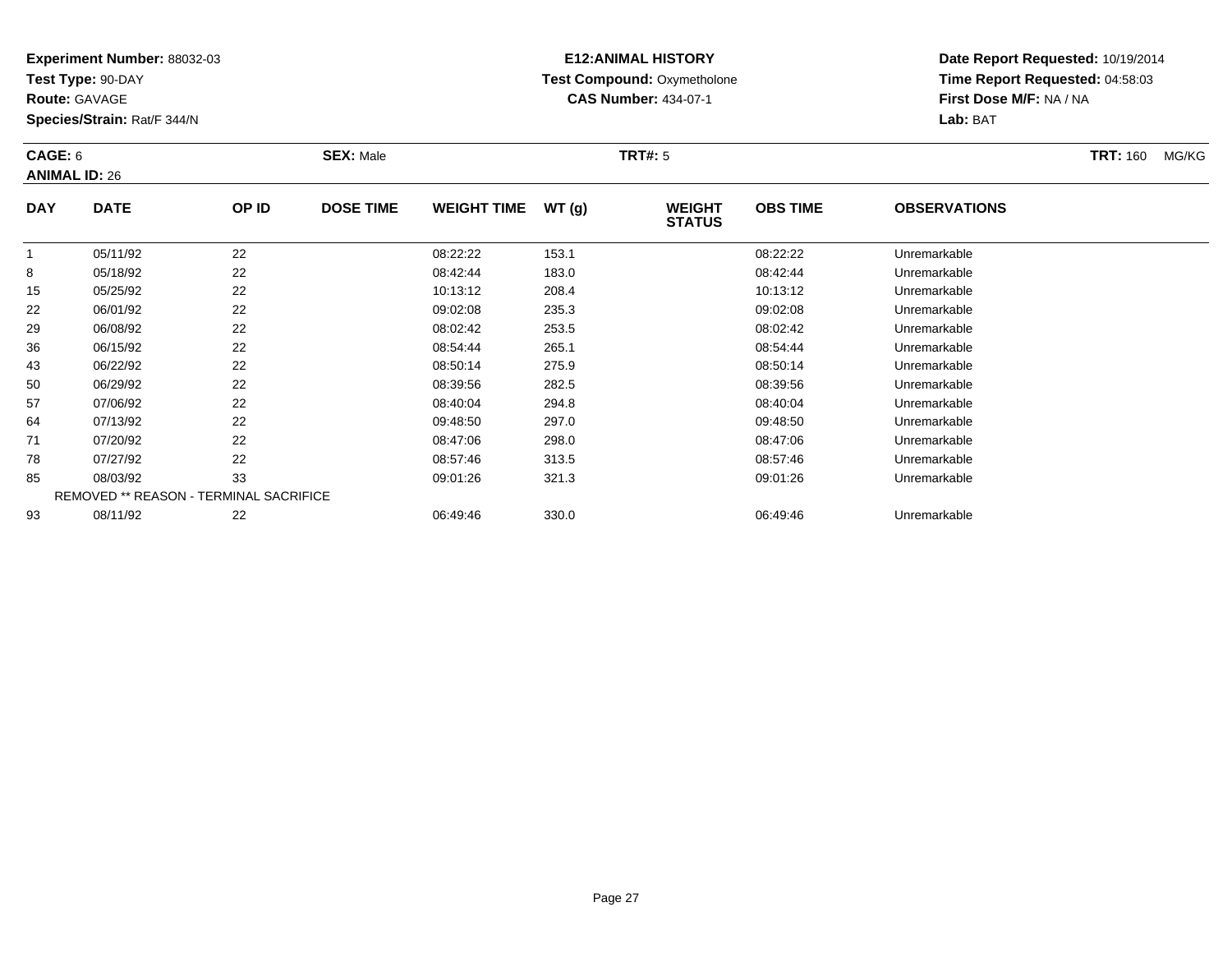**Test Type:** 90-DAY

**Route:** GAVAGE

**Species/Strain:** Rat/F 344/N

# **E12:ANIMAL HISTORY Test Compound:** Oxymetholone**CAS Number:** 434-07-1

**Date Report Requested:** 10/19/2014**Time Report Requested:** 04:58:03**First Dose M/F:** NA / NA**Lab:** BAT

#### **CAGE:** 6 **SEX:** Male **TRT#:** <sup>5</sup> **TRT:** 160 MG/KG**ANIMAL ID:** 27**DAY DATE OP ID DOSE TIME WEIGHT TIME WT (g) WEIGHT OBS TIMEOBSERVATIONS**

|    |          |                                        | - - - - - - - - - - | 197   | <b>STATUS</b> |              |
|----|----------|----------------------------------------|---------------------|-------|---------------|--------------|
|    | 05/11/92 | 22                                     | 08:22:22            | 170.4 | 08:22:22      | Unremarkable |
| 8  | 05/18/92 | 22                                     | 08:42:44            | 208.3 | 08:42:44      | Unremarkable |
| 15 | 05/25/92 | 22                                     | 10:13:12            | 239.1 | 10:13:12      | Unremarkable |
| 22 | 06/01/92 | 22                                     | 09:02:08            | 267.3 | 09:02:08      | Unremarkable |
| 29 | 06/08/92 | 22                                     | 08:02:42            | 284.9 | 08:02:42      | Unremarkable |
| 36 | 06/15/92 | 22                                     | 08:54:44            | 294.2 | 08:54:44      | Unremarkable |
| 43 | 06/22/92 | 22                                     | 08:50:14            | 309.8 | 08:50:14      | Unremarkable |
| 50 | 06/29/92 | 22                                     | 08:39:56            | 317.3 | 08:39:56      | Unremarkable |
| 57 | 07/06/92 | 22                                     | 08:40:04            | 328.0 | 08:40:04      | Unremarkable |
| 64 | 07/13/92 | 22                                     | 09:48:50            | 334.9 | 09:48:50      | Unremarkable |
| 71 | 07/20/92 | 22                                     | 08:47:06            | 335.9 | 08:47:06      | Unremarkable |
| 78 | 07/27/92 | 22                                     | 08:57:46            | 351.0 | 08:57:46      | Unremarkable |
| 85 | 08/03/92 | 33                                     | 09:01:26            | 358.1 | 09:01:26      | Unremarkable |
|    |          | REMOVED ** REASON - TERMINAL SACRIFICE |                     |       |               |              |
| 93 | 08/11/92 | 22                                     | 06:49:46            | 361.7 | 06:49:46      | Unremarkable |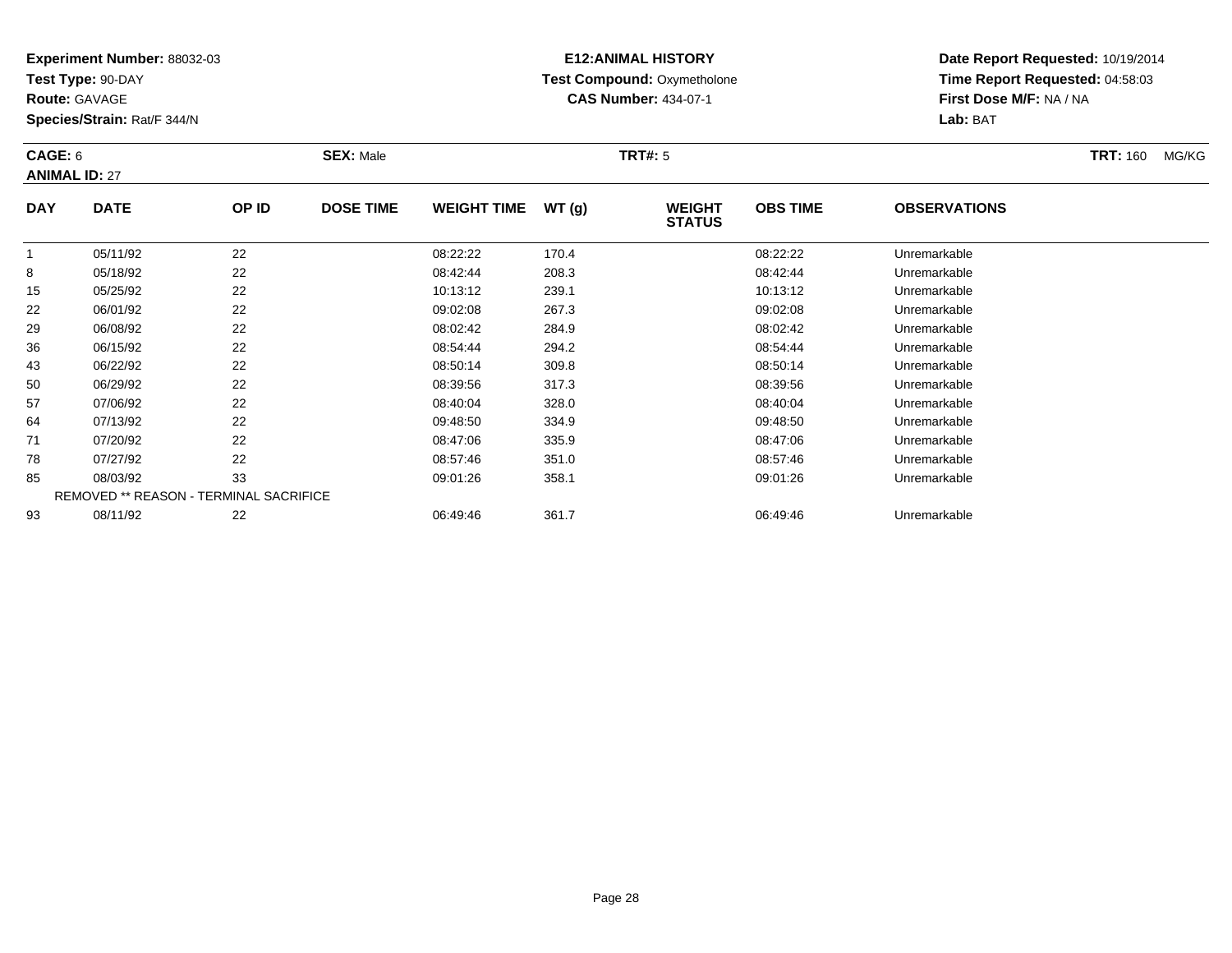**Test Type:** 90-DAY

**Route:** GAVAGE

**Species/Strain:** Rat/F 344/N

# **E12:ANIMAL HISTORY Test Compound:** Oxymetholone**CAS Number:** 434-07-1

**Date Report Requested:** 10/19/2014 **Time Report Requested:** 04:58:03**First Dose M/F:** NA / NA**Lab:** BAT

#### **CAGE:** 6 **SEX:** Male **TRT#:** <sup>5</sup> **TRT:** 160 MG/KG**ANIMAL ID:** 28**DAY DATE OP IDDOSE TIME WEIGHT TIME WT** (g) **STATUSOBS TIME OBSERVATIONS** 105/11/92 <sup>22</sup> 08:22:22 137.2 08:22:22 Unremarkable

|    | 05/11/92 | 22                                            | 08:22:22 | 137.2 | 08:22:22 | Unremarkable |  |
|----|----------|-----------------------------------------------|----------|-------|----------|--------------|--|
| 8  | 05/18/92 | 22                                            | 08:42:44 | 166.2 | 08:42:44 | Unremarkable |  |
| 15 | 05/25/92 | 22                                            | 10:13:12 | 191.1 | 10:13:12 | Unremarkable |  |
| 22 | 06/01/92 | 22                                            | 09:02:08 | 215.8 | 09:02:08 | Unremarkable |  |
| 29 | 06/08/92 | 22                                            | 08:02:42 | 235.1 | 08:02:42 | Unremarkable |  |
| 36 | 06/15/92 | 22                                            | 08:54:44 | 242.9 | 08:54:44 | Unremarkable |  |
| 43 | 06/22/92 | 22                                            | 08:50:14 | 246.4 | 08:50:14 | Unremarkable |  |
| 50 | 06/29/92 | 22                                            | 08:39:56 | 252.7 | 08:39:56 | Unremarkable |  |
| 57 | 07/06/92 | 22                                            | 08:40:04 | 270.4 | 08:40:04 | Unremarkable |  |
| 64 | 07/13/92 | 22                                            | 09:48:50 | 276.2 | 09:48:50 | Unremarkable |  |
| 71 | 07/20/92 | 22                                            | 08:47:06 | 281.9 | 08:47:06 | Unremarkable |  |
| 78 | 07/27/92 | 22                                            | 08:57:46 | 289.3 | 08:57:46 | Unremarkable |  |
| 85 | 08/03/92 | 33                                            | 09:01:26 | 294.3 | 09:01:26 | Unremarkable |  |
|    |          | <b>REMOVED ** REASON - TERMINAL SACRIFICE</b> |          |       |          |              |  |
| 93 | 08/11/92 | 22                                            | 06:49:46 | 302.6 | 06:49:46 | Unremarkable |  |
|    |          |                                               |          |       |          |              |  |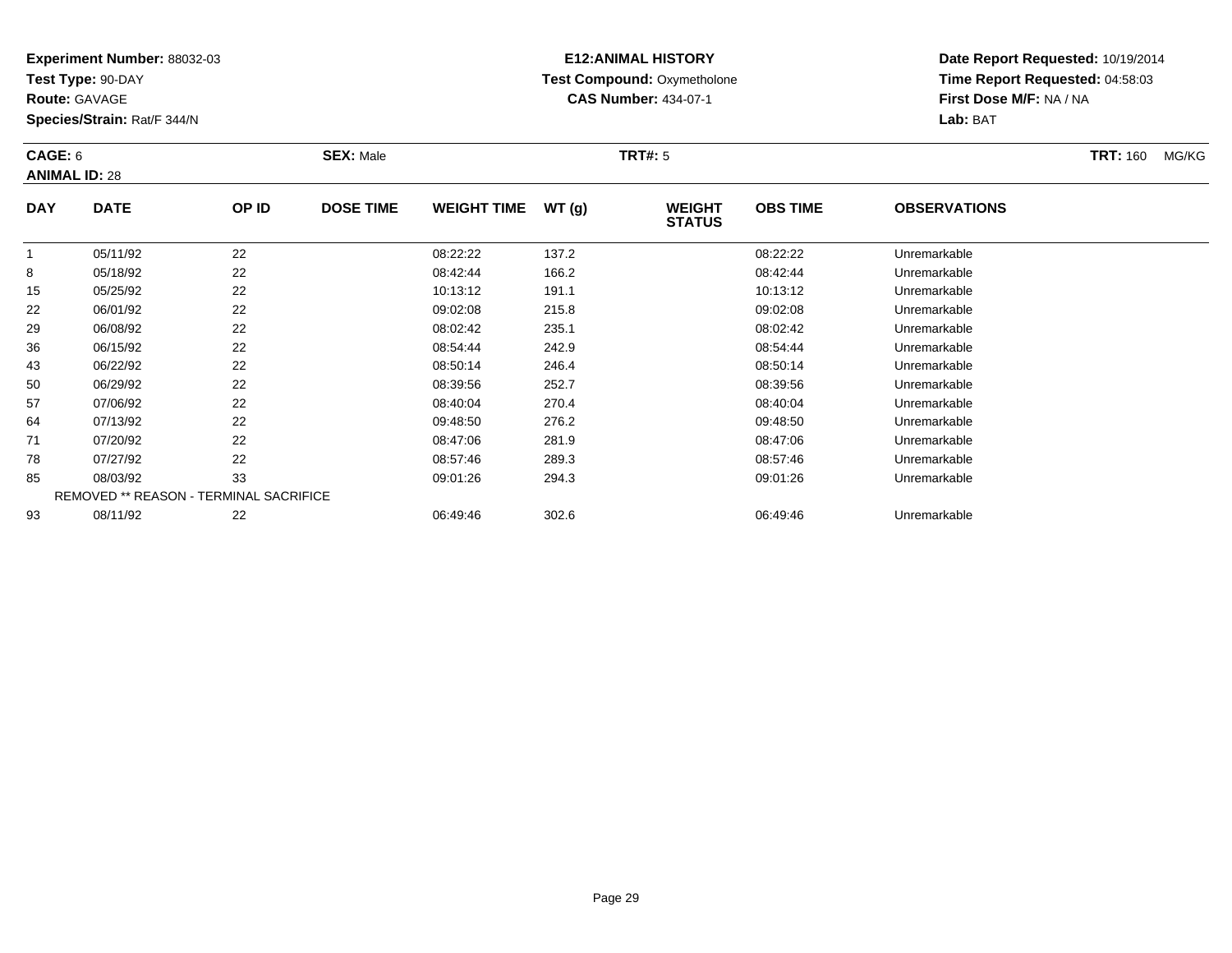**Test Type:** 90-DAY

**Route:** GAVAGE

**Species/Strain:** Rat/F 344/N

# **E12:ANIMAL HISTORY Test Compound:** Oxymetholone**CAS Number:** 434-07-1

**Date Report Requested:** 10/19/2014**Time Report Requested:** 04:58:03**First Dose M/F:** NA / NA**Lab:** BAT

#### **CAGE:** 6 **SEX:** Male **TRT#:** <sup>5</sup> **TRT:** 160 MG/KG**ANIMAL ID:** 29**DAY DATE OP IDDOSE TIME WEIGHT TIME WT** (g) WEIGHT **OBS TIMEOBSERVATIONS**

|    |          |                                               |          |       | SIAIUS   |              |  |
|----|----------|-----------------------------------------------|----------|-------|----------|--------------|--|
|    | 05/11/92 | 22                                            | 08:22:22 | 122.5 | 08:22:22 | Unremarkable |  |
| 8  | 05/18/92 | 22                                            | 08:42:44 | 161.0 | 08:42:44 | Unremarkable |  |
| 15 | 05/25/92 | 22                                            | 10:13:12 | 190.8 | 10:13:12 | Unremarkable |  |
| 22 | 06/01/92 | 22                                            | 09:02:08 | 226.2 | 09:02:08 | Unremarkable |  |
| 29 | 06/08/92 | 22                                            | 08:02:42 | 245.4 | 08:02:42 | Unremarkable |  |
| 36 | 06/15/92 | 22                                            | 08:54:44 | 258.8 | 08:54:44 | Unremarkable |  |
| 43 | 06/22/92 | 22                                            | 08:50:14 | 279.6 | 08:50:14 | Unremarkable |  |
| 50 | 06/29/92 | 22                                            | 08:39:56 | 279.6 | 08:39:56 | Unremarkable |  |
| 57 | 07/06/92 | 22                                            | 08:40:04 | 298.8 | 08:40:04 | Unremarkable |  |
| 64 | 07/13/92 | 22                                            | 09:48:50 | 296.1 | 09:48:50 | Unremarkable |  |
| 71 | 07/20/92 | 22                                            | 08:47:06 | 309.0 | 08:47:06 | Unremarkable |  |
| 78 | 07/27/92 | 22                                            | 08:57:46 | 323.8 | 08:57:46 | Unremarkable |  |
| 85 | 08/03/92 | 33                                            | 09:01:26 | 331.7 | 09:01:26 | Unremarkable |  |
|    |          | <b>REMOVED ** REASON - TERMINAL SACRIFICE</b> |          |       |          |              |  |
| 93 | 08/11/92 | 22                                            | 06:49:46 | 342.8 | 06:49:46 | Unremarkable |  |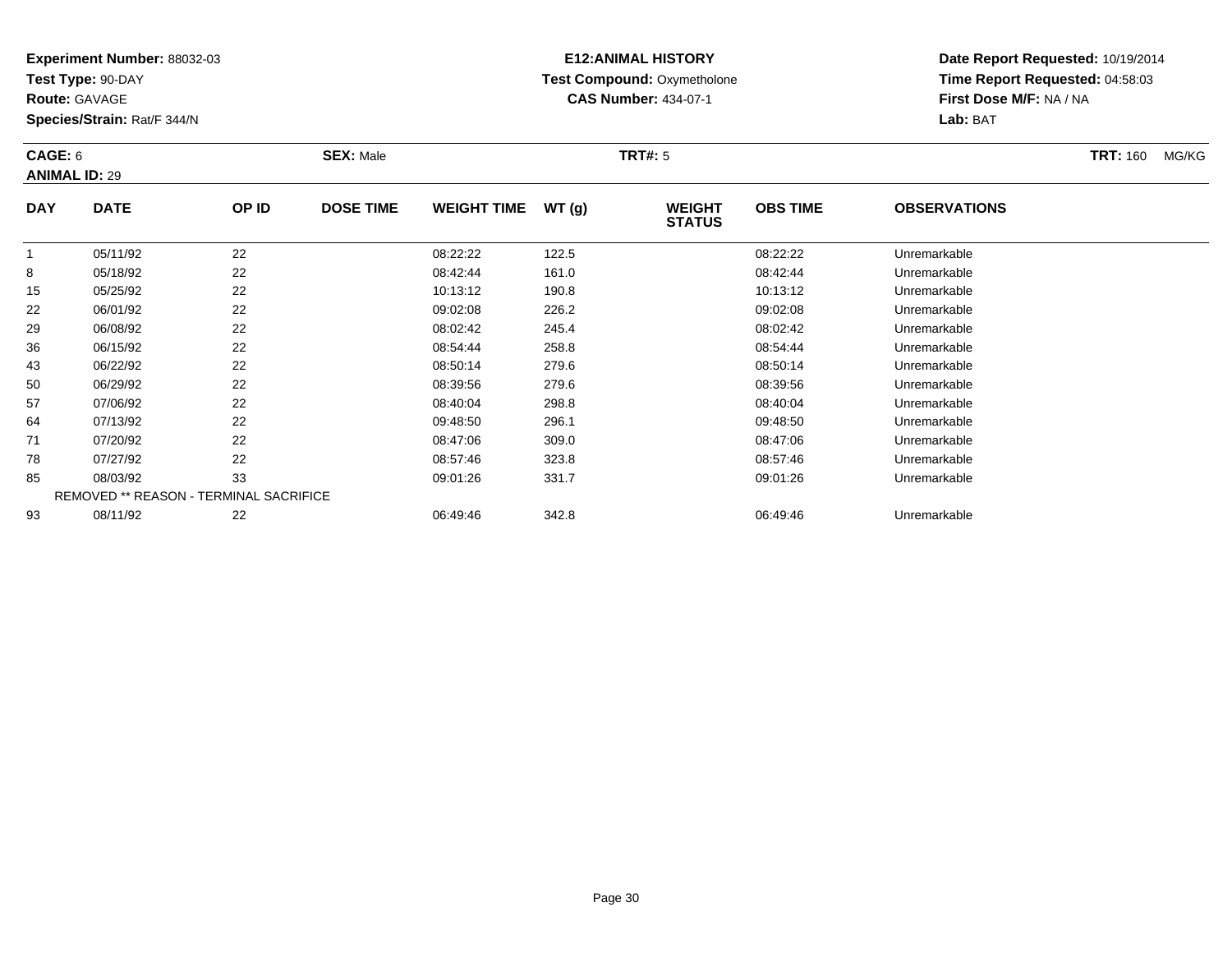**Test Type:** 90-DAY

**Route:** GAVAGE

**Species/Strain:** Rat/F 344/N

# **E12:ANIMAL HISTORY Test Compound:** Oxymetholone**CAS Number:** 434-07-1

**Date Report Requested:** 10/19/2014**Time Report Requested:** 04:58:03**First Dose M/F:** NA / NA**Lab:** BAT

#### **CAGE:** 6 **SEX:** Male **TRT#:** <sup>5</sup> **TRT:** 160 MG/KG**ANIMAL ID:** 30**DAY DATE OP IDDOSE TIME WEIGHT TIME WT** (g) **WEIGHT<br>STATUS OBS TIMEOBSERVATIONS**

|    |          |                                               |          |       | <b>918199</b> |              |
|----|----------|-----------------------------------------------|----------|-------|---------------|--------------|
|    | 05/11/92 | 22                                            | 08:22:22 | 180.4 | 08:22:22      | Unremarkable |
| 8  | 05/18/92 | 22                                            | 08:42:44 | 219.2 | 08:42:44      | Unremarkable |
| 15 | 05/25/92 | 22                                            | 10:13:12 | 244.8 | 10:13:12      | Unremarkable |
| 22 | 06/01/92 | 22                                            | 09:02:08 | 268.3 | 09:02:08      | Unremarkable |
| 29 | 06/08/92 | 22                                            | 08:02:42 | 285.4 | 08:02:42      | Unremarkable |
| 36 | 06/15/92 | 22                                            | 08:54:44 | 296.4 | 08:54:44      | Unremarkable |
| 43 | 06/22/92 | 22                                            | 08:50:14 | 299.1 | 08:50:14      | Unremarkable |
| 50 | 06/29/92 | 22                                            | 08:39:56 | 312.7 | 08:39:56      | Unremarkable |
| 57 | 07/06/92 | 22                                            | 08:40:04 | 326.3 | 08:40:04      | Unremarkable |
| 64 | 07/13/92 | 22                                            | 09:48:50 | 325.2 | 09:48:50      | Unremarkable |
| 71 | 07/20/92 | 22                                            | 08:47:06 | 325.7 | 08:47:06      | Unremarkable |
| 78 | 07/27/92 | 22                                            | 08:57:46 | 337.7 | 08:57:46      | Unremarkable |
| 85 | 08/03/92 | 33                                            | 09:01:26 | 356.6 | 09:01:26      | Unremarkable |
|    |          | <b>REMOVED ** REASON - TERMINAL SACRIFICE</b> |          |       |               |              |
| 93 | 08/11/92 | 22                                            | 06:49:46 | 367.7 | 06:49:46      | Unremarkable |
|    |          |                                               |          |       |               |              |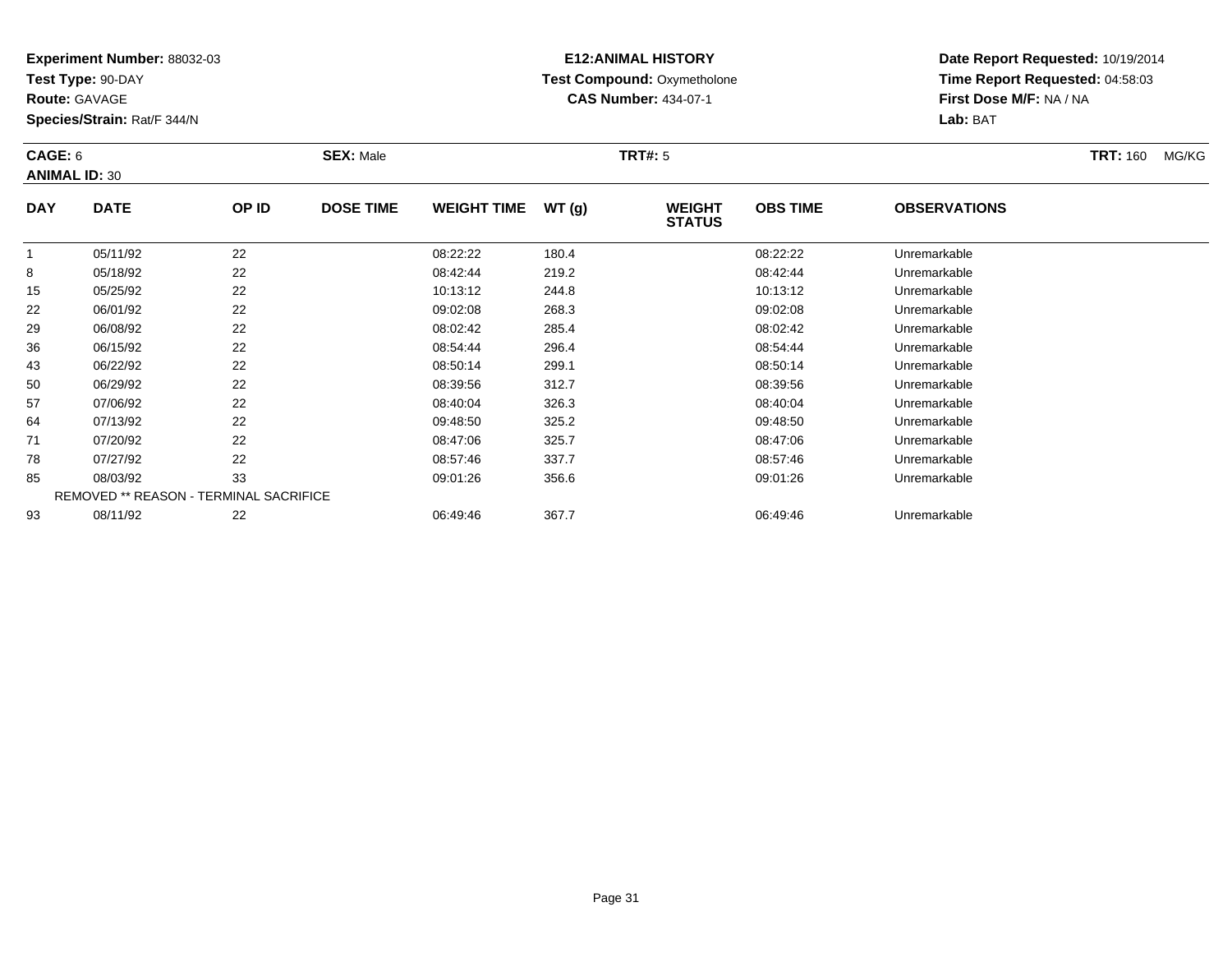**Test Type:** 90-DAY

**Route:** GAVAGE

**Species/Strain:** Rat/F 344/N

# **E12:ANIMAL HISTORY Test Compound:** Oxymetholone**CAS Number:** 434-07-1

**Date Report Requested:** 10/19/2014**Time Report Requested:** 04:58:03**First Dose M/F:** NA / NA**Lab:** BAT

#### **CAGE:** 7 **SEX:** Male **TRT#:** <sup>7</sup> **TRT:** 315 MG/KG**ANIMAL ID:** 31**DAY DATE OP ID DOSE TIME WEIGHT TIME WT (g) WEIGHT OBS TIMEOBSERVATIONS**

|    |                                               |    | _ _ |          | נכו יי | <b>STATUS</b> |          |              |  |
|----|-----------------------------------------------|----|-----|----------|--------|---------------|----------|--------------|--|
|    | 05/11/92                                      | 22 |     | 08:39:34 | 154.9  |               | 08:39:34 | Unremarkable |  |
| 8  | 05/18/92                                      | 22 |     | 08:52:06 | 185.8  |               | 08:52:06 | Unremarkable |  |
| 15 | 05/25/92                                      | 22 |     | 09:35:18 | 208.1  |               | 09:35:18 | Unremarkable |  |
| 22 | 06/01/92                                      | 22 |     | 08:23:32 | 228.6  |               | 08:23:32 | Unremarkable |  |
| 29 | 06/08/92                                      | 22 |     | 08:11:30 | 232.8  |               | 08:11:30 | Unremarkable |  |
| 36 | 06/15/92                                      | 22 |     | 08:12:48 | 243.8  |               | 08:12:48 | Unremarkable |  |
| 43 | 06/22/92                                      | 22 |     | 08:09:32 | 258.1  |               | 08:09:32 | Unremarkable |  |
| 50 | 06/29/92                                      | 22 |     | 08:45:54 | 264.9  |               | 08:45:54 | Unremarkable |  |
| 57 | 07/06/92                                      | 22 |     | 08:49:26 | 267.4  |               | 08:49:26 | Unremarkable |  |
| 64 | 07/13/92                                      | 22 |     | 10:08:54 | 275.9  |               | 10:08:54 | Unremarkable |  |
| 71 | 07/20/92                                      | 22 |     | 07:58:24 | 282.0  |               | 07:58:24 | Unremarkable |  |
| 78 | 07/27/92                                      | 22 |     | 08:23:14 | 286.1  |               | 08:23:14 | Unremarkable |  |
| 85 | 08/03/92                                      | 33 |     | 09:05:38 | 295.4  |               | 09:05:38 | Unremarkable |  |
|    | <b>REMOVED ** REASON - TERMINAL SACRIFICE</b> |    |     |          |        |               |          |              |  |
| 93 | 08/11/92                                      | 22 |     | 06:55:02 | 298.1  |               | 06:55:02 | Unremarkable |  |
|    |                                               |    |     |          |        |               |          |              |  |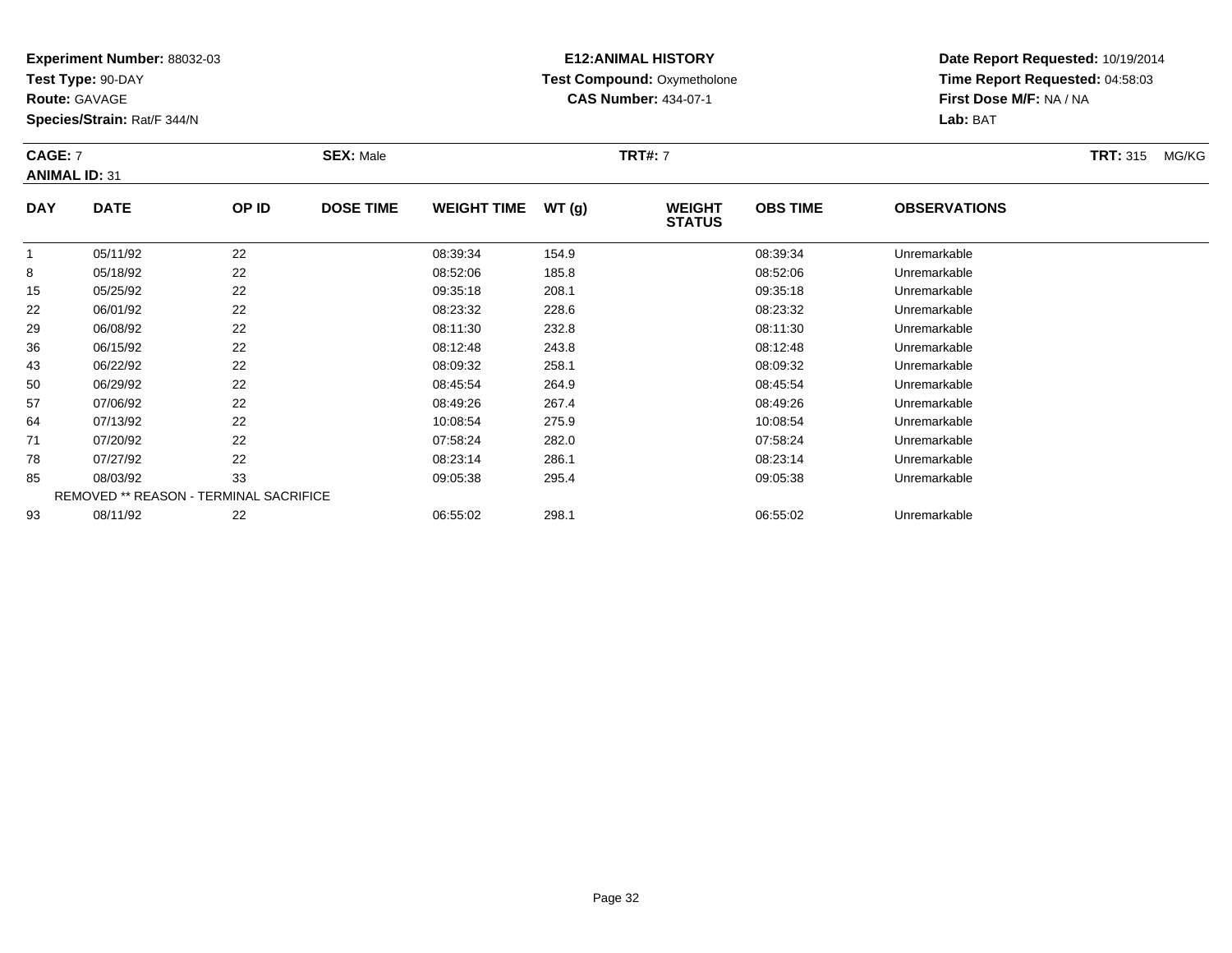**Test Type:** 90-DAY

**Route:** GAVAGE

**Species/Strain:** Rat/F 344/N

# **E12:ANIMAL HISTORY Test Compound:** Oxymetholone**CAS Number:** 434-07-1

**Date Report Requested:** 10/19/2014 **Time Report Requested:** 04:58:03**First Dose M/F:** NA / NA**Lab:** BAT

#### **CAGE:** 7 **SEX:** Male **TRT#:** <sup>7</sup> **TRT:** 315 MG/KG**ANIMAL ID:** 32**DAYOBS TIMEOBSERVATIONS**

| <b>DAY</b> | <b>DATE</b>                                   | OP ID | <b>DOSE TIME</b> | <b>WEIGHT TIME</b> | WT(g) | <b>WEIGHT</b><br><b>STATUS</b> | <b>OBS TIME</b> | <b>OBSERVATIONS</b> |  |
|------------|-----------------------------------------------|-------|------------------|--------------------|-------|--------------------------------|-----------------|---------------------|--|
|            | 05/11/92                                      | 22    |                  | 08:39:34           | 127.1 |                                | 08:39:34        | Unremarkable        |  |
| 8          | 05/18/92                                      | 22    |                  | 08:52:06           | 155.7 |                                | 08:52:06        | Unremarkable        |  |
| 15         | 05/25/92                                      | 22    |                  | 09:35:18           | 183.2 |                                | 09:35:18        | Unremarkable        |  |
| 22         | 06/01/92                                      | 22    |                  | 08:23:32           | 213.5 |                                | 08:23:32        | Unremarkable        |  |
| 29         | 06/08/92                                      | 22    |                  | 08:11:30           | 220.0 |                                | 08:11:30        | Unremarkable        |  |
| 36         | 06/15/92                                      | 22    |                  | 08:12:48           | 234.2 |                                | 08:12:48        | Unremarkable        |  |
| 43         | 06/22/92                                      | 22    |                  | 08:09:32           | 249.2 |                                | 08:09:32        | Unremarkable        |  |
| 50         | 06/29/92                                      | 22    |                  | 08:45:54           | 256.2 |                                | 08:45:54        | Unremarkable        |  |
| 57         | 07/06/92                                      | 22    |                  | 08:49:26           | 259.6 |                                | 08:49:26        | Unremarkable        |  |
| 64         | 07/13/92                                      | 22    |                  | 10:08:54           | 271.7 |                                | 10:08:54        | Unremarkable        |  |
| 71         | 07/20/92                                      | 22    |                  | 07:58:24           | 283.2 |                                | 07:58:24        | Unremarkable        |  |
| 78         | 07/27/92                                      | 22    |                  | 08:23:14           | 272.9 |                                | 08:23:14        | Unremarkable        |  |
| 85         | 08/03/92                                      | 33    |                  | 09:05:38           | 284.0 |                                | 09:05:38        | Unremarkable        |  |
|            | <b>REMOVED ** REASON - TERMINAL SACRIFICE</b> |       |                  |                    |       |                                |                 |                     |  |
| 93         | 08/11/92                                      | 22    |                  | 06:55:02           | 284.5 |                                | 06:55:02        | Unremarkable        |  |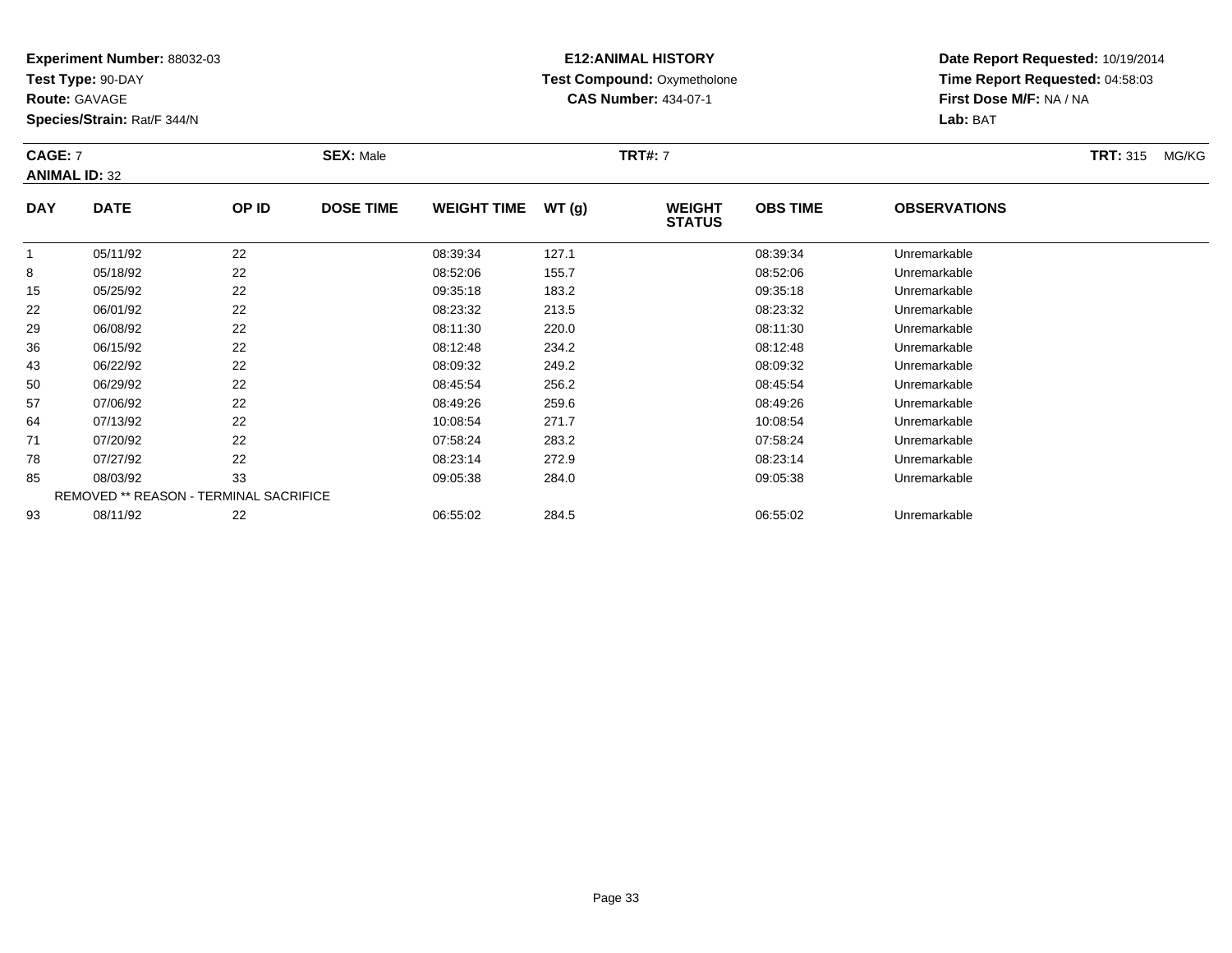**Test Type:** 90-DAY

**Route:** GAVAGE

**Species/Strain:** Rat/F 344/N

#### **E12:ANIMAL HISTORY Test Compound:** Oxymetholone**CAS Number:** 434-07-1

**Date Report Requested:** 10/19/2014**Time Report Requested:** 04:58:03**First Dose M/F:** NA / NA**Lab:** BAT

#### **CAGE:** 7 **SEX:** Male **TRT#:** <sup>7</sup> **TRT:** 315 MG/KG**ANIMAL ID:** 33**DAY DATE OP ID DOSE TIME WEIGHT TIME WT (g) WEIGHT OBS TIMEOBSERVATIONS**

| <u>vri</u> |                                               | טו י | <b>DUUL IIIIL</b> | *************** |       | ,,,,,,,,<br><b>STATUS</b> | ∟וווו טשט | <b>ULULIITATIUITU</b> |
|------------|-----------------------------------------------|------|-------------------|-----------------|-------|---------------------------|-----------|-----------------------|
|            | 05/11/92                                      | 22   |                   | 08:39:34        | 129.4 |                           | 08:39:34  | Unremarkable          |
| 8          | 05/18/92                                      | 22   |                   | 08:52:06        | 161.3 |                           | 08:52:06  | Unremarkable          |
| 15         | 05/25/92                                      | 22   |                   | 09:35:18        | 185.8 |                           | 09:35:18  | Unremarkable          |
| 22         | 06/01/92                                      | 22   |                   | 08:23:32        | 211.5 |                           | 08:23:32  | Unremarkable          |
| 29         | 06/08/92                                      | 22   |                   | 08:11:30        | 225.2 |                           | 08:11:30  | Unremarkable          |
| 36         | 06/15/92                                      | 22   |                   | 08:12:48        | 240.3 |                           | 08:12:48  | Unremarkable          |
| 43         | 06/22/92                                      | 22   |                   | 08:09:32        | 251.6 |                           | 08:09:32  | Unremarkable          |
| 50         | 06/29/92                                      | 22   |                   | 08:45:54        | 255.9 |                           | 08:45:54  | Unremarkable          |
| 57         | 07/06/92                                      | 22   |                   | 08:49:26        | 257.2 |                           | 08:49:26  | Unremarkable          |
| 64         | 07/13/92                                      | 22   |                   | 10:08:54        | 269.2 |                           | 10:08:54  | Unremarkable          |
| 71         | 07/20/92                                      | 22   |                   | 07:58:24        | 277.5 |                           | 07:58:24  | Unremarkable          |
| 78         | 07/27/92                                      | 22   |                   | 08:23:14        | 282.5 |                           | 08:23:14  | Unremarkable          |
| 85         | 08/03/92                                      | 33   |                   | 09:05:38        | 294.0 |                           | 09:05:38  | Unremarkable          |
|            | <b>REMOVED ** REASON - TERMINAL SACRIFICE</b> |      |                   |                 |       |                           |           |                       |
| 93         | 08/11/92                                      | 22   |                   | 06:55:02        | 291.6 |                           | 06:55:02  | Unremarkable          |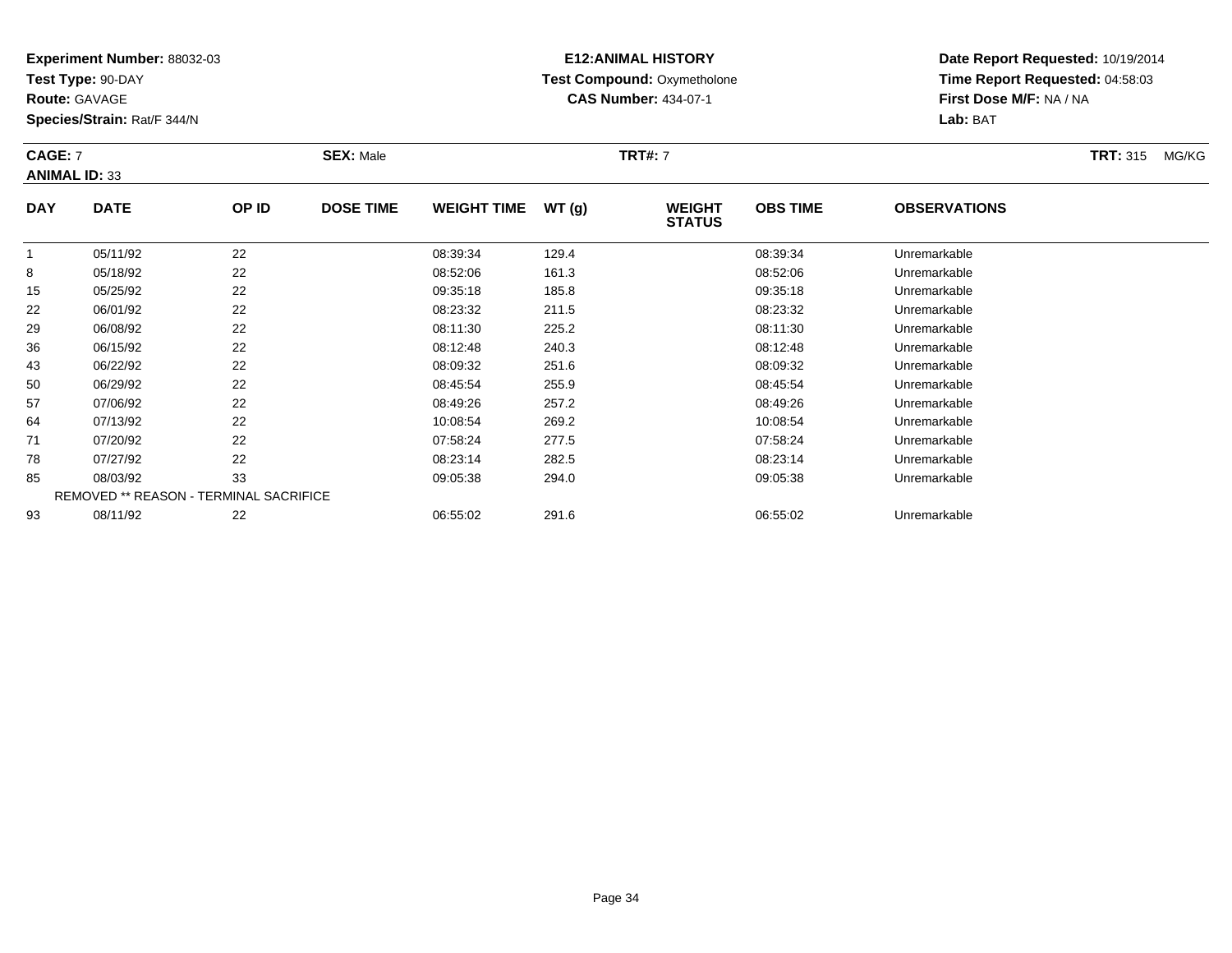**Test Type:** 90-DAY

**Route:** GAVAGE

**Species/Strain:** Rat/F 344/N

# **E12:ANIMAL HISTORY Test Compound:** Oxymetholone**CAS Number:** 434-07-1

**Date Report Requested:** 10/19/2014**Time Report Requested:** 04:58:03**First Dose M/F:** NA / NA**Lab:** BAT

#### **CAGE:** 7 **SEX:** Male **TRT#:** <sup>7</sup> **TRT:** 315 MG/KG**ANIMAL ID:** 34**DAY DATE OP ID DOSE TIME WEIGHT TIME WT (g) WEIGHT OBS TIMEOBSERVATIONS**

| ---- |                                        |    | ---- |          | נפו יי | <b>STATUS</b> | -        |              |  |
|------|----------------------------------------|----|------|----------|--------|---------------|----------|--------------|--|
|      | 05/11/92                               | 22 |      | 08:39:34 | 159.0  |               | 08:39:34 | Unremarkable |  |
| 8    | 05/18/92                               | 22 |      | 08:52:06 | 193.8  |               | 08:52:06 | Unremarkable |  |
| 15   | 05/25/92                               | 22 |      | 09:35:18 | 220.8  |               | 09:35:18 | Unremarkable |  |
| 22   | 06/01/92                               | 22 |      | 08:23:32 | 243.1  |               | 08:23:32 | Unremarkable |  |
| 29   | 06/08/92                               | 22 |      | 08:11:30 | 253.7  |               | 08:11:30 | Unremarkable |  |
| 36   | 06/15/92                               | 22 |      | 08:12:48 | 264.4  |               | 08:12:48 | Unremarkable |  |
| 43   | 06/22/92                               | 22 |      | 08:09:32 | 272.8  |               | 08:09:32 | Unremarkable |  |
| 50   | 06/29/92                               | 22 |      | 08:45:54 | 280.5  |               | 08:45:54 | Unremarkable |  |
| 57   | 07/06/92                               | 22 |      | 08:49:26 | 289.1  |               | 08:49:26 | Unremarkable |  |
| 64   | 07/13/92                               | 22 |      | 10:08:54 | 291.3  |               | 10:08:54 | Unremarkable |  |
| 71   | 07/20/92                               | 22 |      | 07:58:24 | 298.8  |               | 07:58:24 | Unremarkable |  |
| 78   | 07/27/92                               | 22 |      | 08:23:14 | 299.9  |               | 08:23:14 | Unremarkable |  |
| 85   | 08/03/92                               | 33 |      | 09:05:38 | 310.9  |               | 09:05:38 | Unremarkable |  |
|      | REMOVED ** REASON - TERMINAL SACRIFICE |    |      |          |        |               |          |              |  |
| 93   | 08/11/92                               | 22 |      | 06:55:02 | 311.4  |               | 06:55:02 | Unremarkable |  |
|      |                                        |    |      |          |        |               |          |              |  |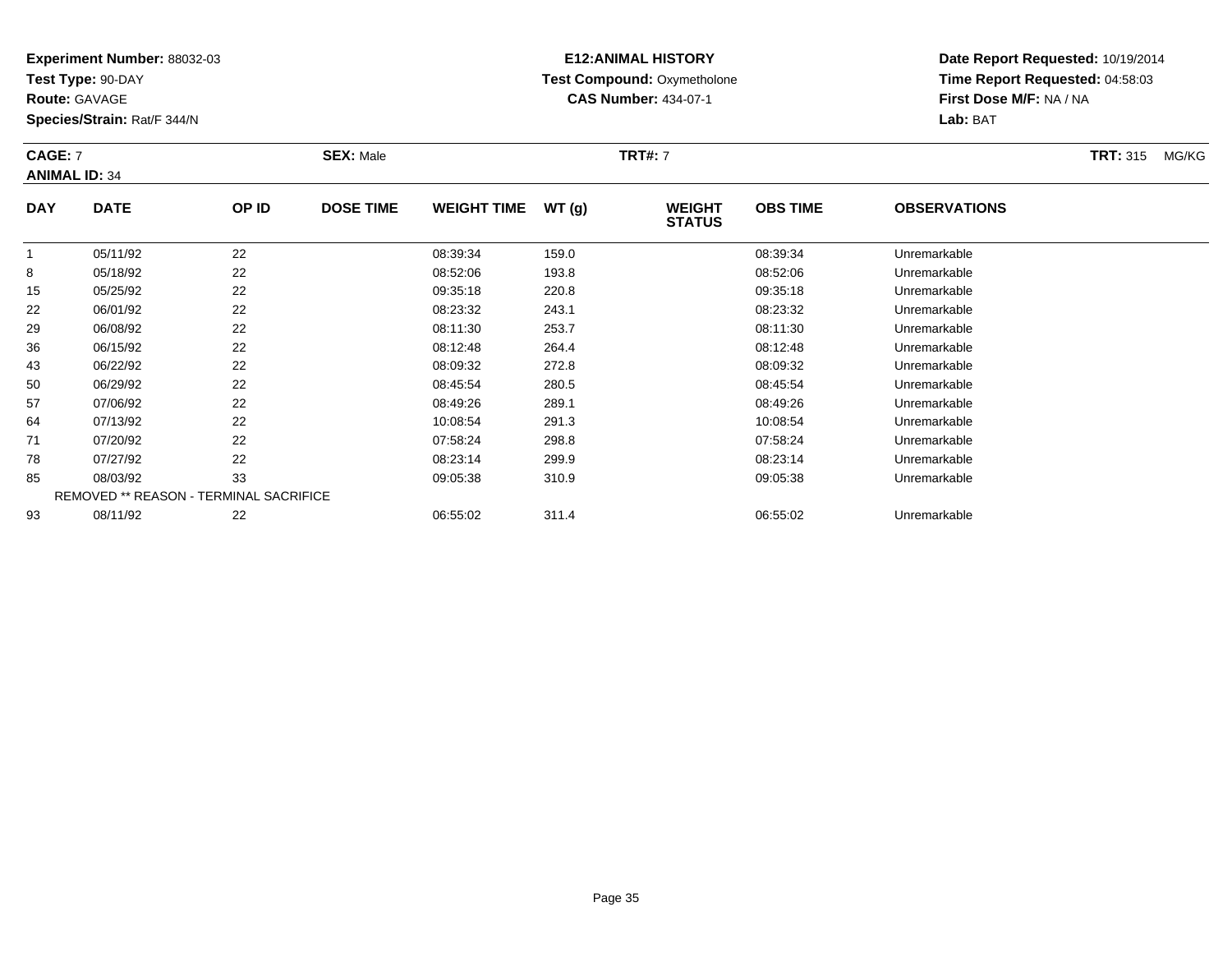**Test Type:** 90-DAY

**Route:** GAVAGE

**Species/Strain:** Rat/F 344/N

# **E12:ANIMAL HISTORY Test Compound:** Oxymetholone**CAS Number:** 434-07-1

**Date Report Requested:** 10/19/2014 **Time Report Requested:** 04:58:03**First Dose M/F:** NA / NA**Lab:** BAT

#### **CAGE:** 7 **SEX:** Male **TRT#:** <sup>7</sup> **TRT:** 315 MG/KG**ANIMAL ID:** 35**DAY DATE OP ID DOSE TIME WEIGHT TIME WT (g) WEIGHT OBS TIMEOBSERVATIONS**

|    |          |                                               |          |       | <b>STATUS</b> |              |  |
|----|----------|-----------------------------------------------|----------|-------|---------------|--------------|--|
|    | 05/11/92 | 22                                            | 08:39:34 | 140.7 | 08:39:34      | Unremarkable |  |
| 8  | 05/18/92 | 22                                            | 08:52:06 | 176.1 | 08:52:06      | Unremarkable |  |
| 15 | 05/25/92 | 22                                            | 09:35:18 | 200.6 | 09:35:18      | Unremarkable |  |
| 22 | 06/01/92 | 22                                            | 08:23:32 | 225.5 | 08:23:32      | Unremarkable |  |
| 29 | 06/08/92 | 22                                            | 08:11:30 | 233.0 | 08:11:30      | Unremarkable |  |
| 36 | 06/15/92 | 22                                            | 08:12:48 | 251.4 | 08:12:48      | Unremarkable |  |
| 43 | 06/22/92 | 22                                            | 08:09:32 | 259.7 | 08:09:32      | Unremarkable |  |
| 50 | 06/29/92 | 22                                            | 08:45:54 | 270.4 | 08:45:54      | Unremarkable |  |
| 57 | 07/06/92 | 22                                            | 08:49:26 | 280.1 | 08:49:26      | Unremarkable |  |
| 64 | 07/13/92 | 22                                            | 10:08:54 | 283.1 | 10:08:54      | Unremarkable |  |
| 71 | 07/20/92 | 22                                            | 07:58:24 | 292.0 | 07:58:24      | Unremarkable |  |
| 78 | 07/27/92 | 22                                            | 08:23:14 | 301.2 | 08:23:14      | Unremarkable |  |
| 85 | 08/03/92 | 33                                            | 09:05:38 | 312.6 | 09:05:38      | Unremarkable |  |
|    |          | <b>REMOVED ** REASON - TERMINAL SACRIFICE</b> |          |       |               |              |  |
| 93 | 08/11/92 | 22                                            | 06:55:02 | 312.2 | 06:55:02      | Unremarkable |  |
|    |          |                                               |          |       |               |              |  |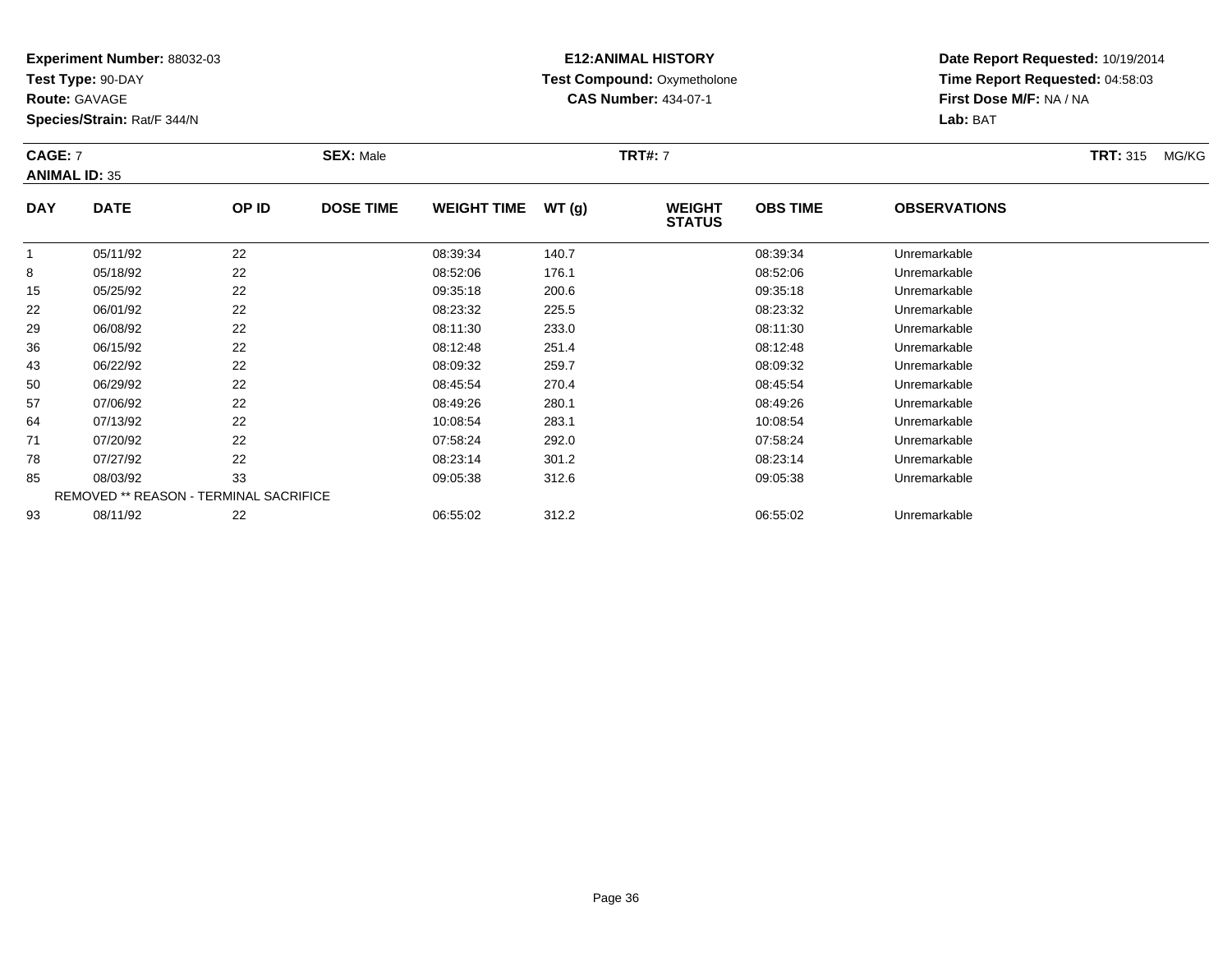**Test Type:** 90-DAY

**Route:** GAVAGE

**Species/Strain:** Rat/F 344/N

# **E12:ANIMAL HISTORY Test Compound:** Oxymetholone**CAS Number:** 434-07-1

**Date Report Requested:** 10/19/2014 **Time Report Requested:** 04:58:03**First Dose M/F:** NA / NA**Lab:** BAT

### **CAGE:** 8 **SEX:** Male **TRT#:** <sup>7</sup> **TRT:** 315 MG/KG**ANIMAL ID:** 36**DAY DATE OP ID DOSE TIME WEIGHT TIME WT (g) WEIGHT STATUSOBS TIMEOBSERVATIONS**

|    |          |                                               |          | $\ddotsc$ | <b>STATUS</b> |              |  |
|----|----------|-----------------------------------------------|----------|-----------|---------------|--------------|--|
|    | 05/11/92 | 22                                            | 08:41:22 | 167.8     | 08:41:22      | Unremarkable |  |
| 8  | 05/18/92 | 22                                            | 08:50:18 | 197.4     | 08:50:18      | Unremarkable |  |
| 15 | 05/25/92 | 22                                            | 09:37:12 | 215.3     | 09:37:12      | Unremarkable |  |
| 22 | 06/01/92 | 22                                            | 08:26:44 | 236.9     | 08:26:44      | Unremarkable |  |
| 29 | 06/08/92 | 22                                            | 08:12:40 | 250.6     | 08:12:40      | Unremarkable |  |
| 36 | 06/15/92 | 22                                            | 08:14:12 | 264.2     | 08:14:12      | Unremarkable |  |
| 43 | 06/22/92 | 22                                            | 08:10:50 | 264.1     | 08:10:50      | Unremarkable |  |
| 50 | 06/29/92 | 22                                            | 08:47:20 | 278.6     | 08:47:20      | Unremarkable |  |
| 57 | 07/06/92 | 22                                            | 08:50:44 | 288.9     | 08:50:44      | Unremarkable |  |
| 64 | 07/13/92 | 22                                            | 10:07:02 | 291.7     | 10:07:02      | Unremarkable |  |
| 71 | 07/20/92 | 22                                            | 08:00:00 | 292.7     | 08:00:00      | Unremarkable |  |
| 78 | 07/27/92 | 22                                            | 08:24:38 | 299.7     | 08:24:38      | Unremarkable |  |
| 85 | 08/03/92 | 33                                            | 09:06:52 | 310.4     | 09:06:52      | Unremarkable |  |
|    |          | <b>REMOVED ** REASON - TERMINAL SACRIFICE</b> |          |           |               |              |  |
| 93 | 08/11/92 | 22                                            | 06:58:50 | 303.9     | 06:58:50      | Unremarkable |  |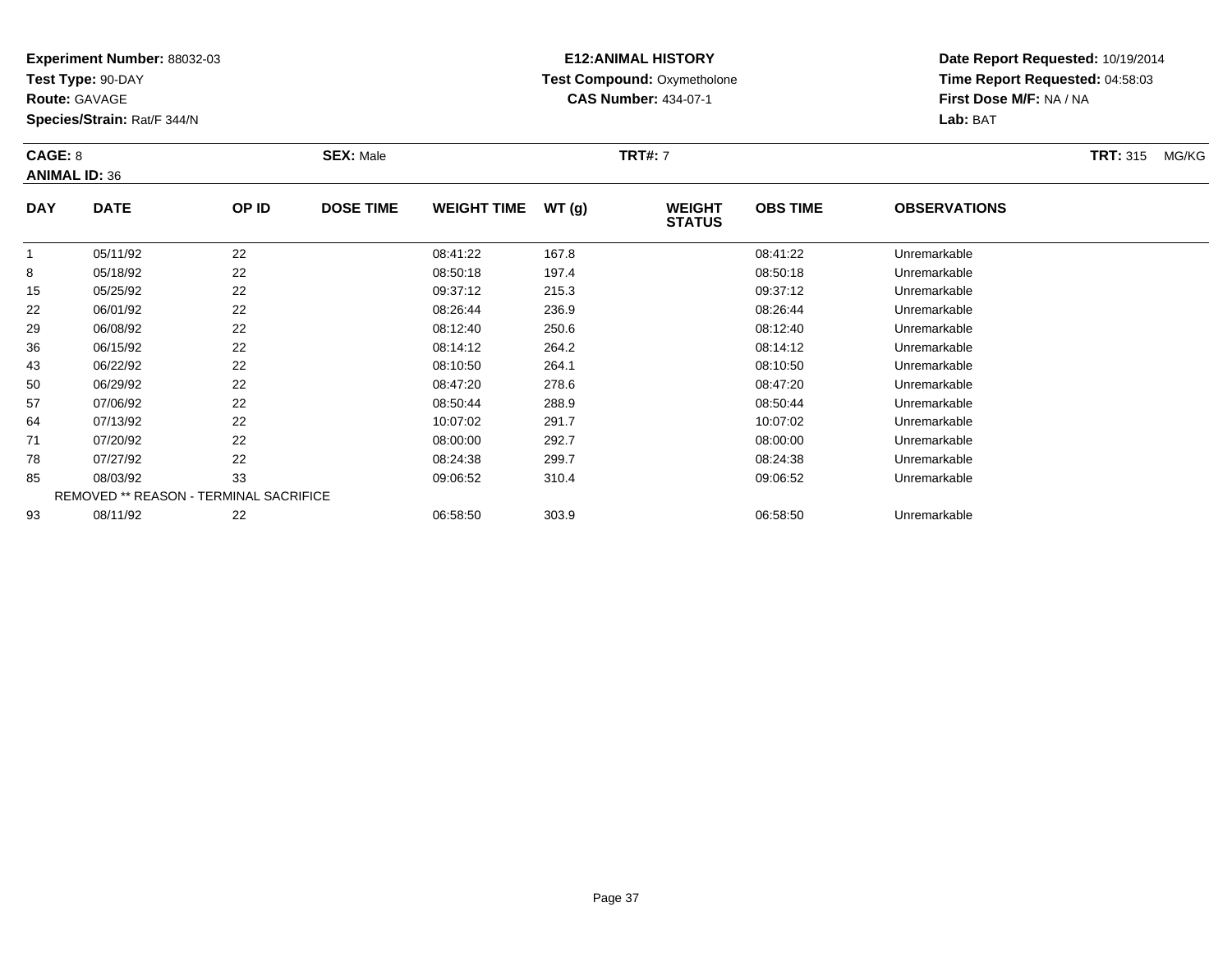**Test Type:** 90-DAY

**Route:** GAVAGE

**Species/Strain:** Rat/F 344/N

# **E12:ANIMAL HISTORY Test Compound:** Oxymetholone**CAS Number:** 434-07-1

**Date Report Requested:** 10/19/2014**Time Report Requested:** 04:58:03**First Dose M/F:** NA / NA**Lab:** BAT

#### **CAGE:** 8 **SEX:** Male **TRT#:** <sup>7</sup> **TRT:** 315 MG/KG**ANIMAL ID:** 37**DAY DATE OP ID DOSE TIME WEIGHT TIME WT (g) WEIGHT OBS TIMEOBSERVATIONS**

|    | 05/11/92                                      | 22 | 08:41:22 | 131.2 | 08:41:22 | Unremarkable |
|----|-----------------------------------------------|----|----------|-------|----------|--------------|
| 8  | 05/18/92                                      | 22 | 08:50:18 | 162.5 | 08:50:18 | Unremarkable |
| 15 | 05/25/92                                      | 22 | 09:37:12 | 185.2 | 09:37:12 | Unremarkable |
| 22 | 06/01/92                                      | 22 | 08:26:44 | 208.9 | 08:26:44 | Unremarkable |
| 29 | 06/08/92                                      | 22 | 08:12:40 | 224.7 | 08:12:40 | Unremarkable |
| 36 | 06/15/92                                      | 22 | 08:14:12 | 236.6 | 08:14:12 | Unremarkable |
| 43 | 06/22/92                                      | 22 | 08:10:50 | 245.3 | 08:10:50 | Unremarkable |
| 50 | 06/29/92                                      | 22 | 08:47:20 | 249.4 | 08:47:20 | Unremarkable |
| 57 | 07/06/92                                      | 22 | 08:50:44 | 266.6 | 08:50:44 | Unremarkable |
| 64 | 07/13/92                                      | 22 | 10:07:02 | 258.6 | 10:07:02 | Unremarkable |
| 71 | 07/20/92                                      | 22 | 08:00:00 | 264.8 | 08:00:00 | Unremarkable |
| 78 | 07/27/92                                      | 22 | 08:24:38 | 275.1 | 08:24:38 | Unremarkable |
| 85 | 08/03/92                                      | 33 | 09:06:52 | 288.9 | 09:06:52 | Unremarkable |
|    | <b>REMOVED ** REASON - TERMINAL SACRIFICE</b> |    |          |       |          |              |
| 93 | 08/11/92                                      | 22 | 06:58:50 | 292.8 | 06:58:50 | Unremarkable |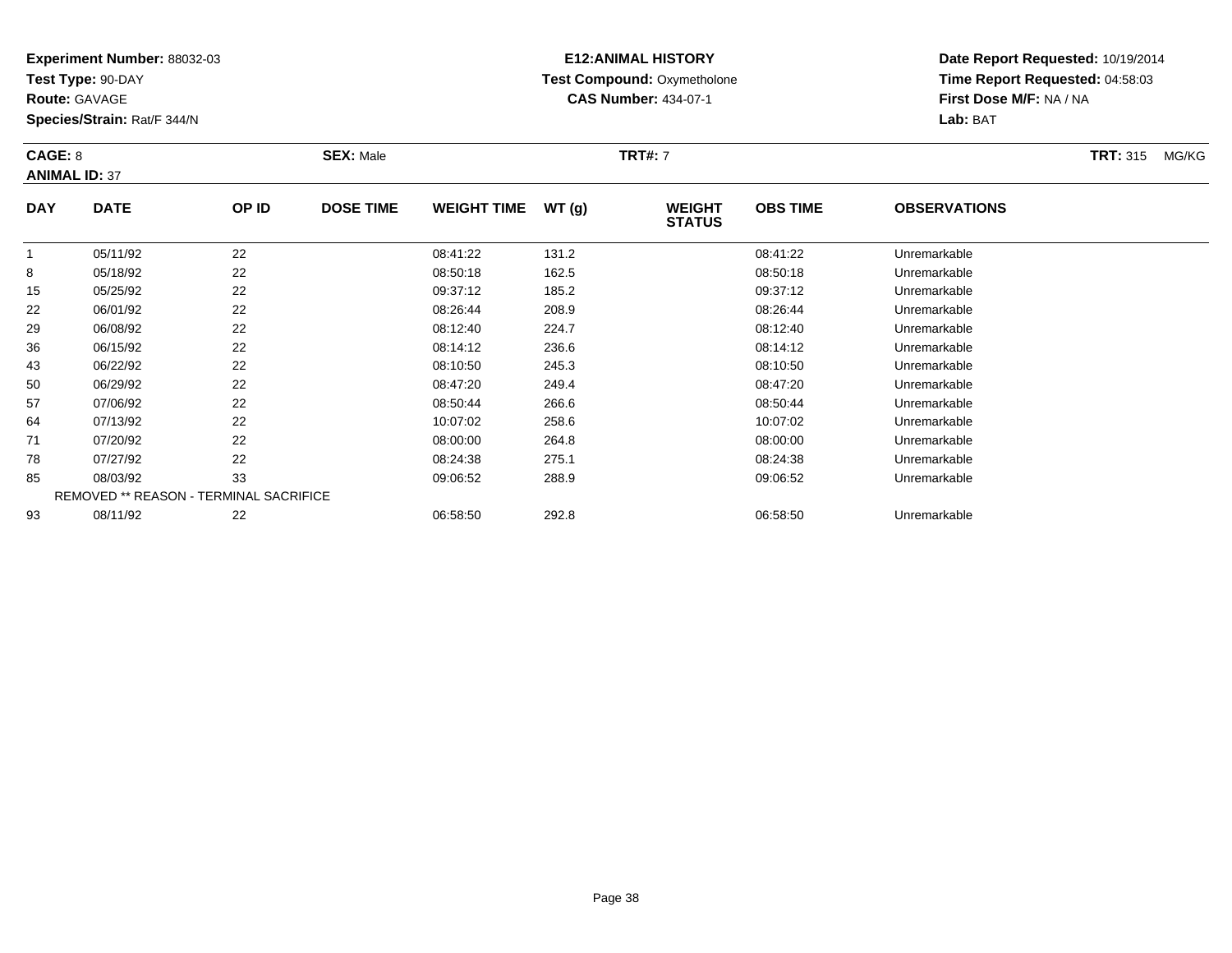**Test Type:** 90-DAY

**Route:** GAVAGE

**Species/Strain:** Rat/F 344/N

# **E12:ANIMAL HISTORY Test Compound:** Oxymetholone**CAS Number:** 434-07-1

| CAGE: 8<br><b>ANIMAL ID: 38</b> |                                                                                                                                                                                                                                                                                                                                                               |        | <b>SEX: Male</b> |                    |             | <b>TRT#: 7</b>                 |                 |                     |  | MG/KG |
|---------------------------------|---------------------------------------------------------------------------------------------------------------------------------------------------------------------------------------------------------------------------------------------------------------------------------------------------------------------------------------------------------------|--------|------------------|--------------------|-------------|--------------------------------|-----------------|---------------------|--|-------|
| <b>DAY</b>                      | <b>DATE</b>                                                                                                                                                                                                                                                                                                                                                   | OP ID  | <b>DOSE TIME</b> | <b>WEIGHT TIME</b> | WT (g)      | <b>WEIGHT</b><br><b>STATUS</b> | <b>OBS TIME</b> | <b>OBSERVATIONS</b> |  |       |
|                                 | $\theta$ = $\theta$ + $\theta$ + $\theta$ + $\theta$ + $\theta$ + $\theta$ + $\theta$ + $\theta$ + $\theta$ + $\theta$ + $\theta$ + $\theta$ + $\theta$ + $\theta$ + $\theta$ + $\theta$ + $\theta$ + $\theta$ + $\theta$ + $\theta$ + $\theta$ + $\theta$ + $\theta$ + $\theta$ + $\theta$ + $\theta$ + $\theta$ + $\theta$ + $\theta$ + $\theta$ + $\theta$ | $\sim$ |                  | 0.01100            | $1 - 2 - 2$ |                                | 0.01100         |                     |  |       |

|    | 05/11/92 | 22                                            | 08:41:22 | 173.9 | 08:41:22 | Unremarkable |  |
|----|----------|-----------------------------------------------|----------|-------|----------|--------------|--|
| 8  | 05/18/92 | 22                                            | 08:50:18 | 202.8 | 08:50:18 | Unremarkable |  |
| 15 | 05/25/92 | 22                                            | 09:37:12 | 222.8 | 09:37:12 | Unremarkable |  |
| 22 | 06/01/92 | 22                                            | 08:26:44 | 238.2 | 08:26:44 | Unremarkable |  |
| 29 | 06/08/92 | 22                                            | 08:12:40 | 253.6 | 08:12:40 | Unremarkable |  |
| 36 | 06/15/92 | 22                                            | 08:14:12 | 262.4 | 08:14:12 | Unremarkable |  |
| 43 | 06/22/92 | 22                                            | 08:10:50 | 267.2 | 08:10:50 | Unremarkable |  |
| 50 | 06/29/92 | 22                                            | 08:47:20 | 266.5 | 08:47:20 | Unremarkable |  |
| 57 | 07/06/92 | 22                                            | 08:50:44 | 284.7 | 08:50:44 | Unremarkable |  |
| 64 | 07/13/92 | 22                                            | 10:07:02 | 280.3 | 10:07:02 | Unremarkable |  |
| 71 | 07/20/92 | 22                                            | 08:00:00 | 286.9 | 08:00:00 | Unremarkable |  |
| 78 | 07/27/92 | 22                                            | 08:24:38 | 286.6 | 08:24:38 | Unremarkable |  |
| 85 | 08/03/92 | 33                                            | 09:06:52 | 306.6 | 09:06:52 | Unremarkable |  |
|    |          | <b>REMOVED ** REASON - TERMINAL SACRIFICE</b> |          |       |          |              |  |
| 93 | 08/11/92 | 22                                            | 06:58:50 | 310.3 | 06:58:50 | Unremarkable |  |
|    |          |                                               |          |       |          |              |  |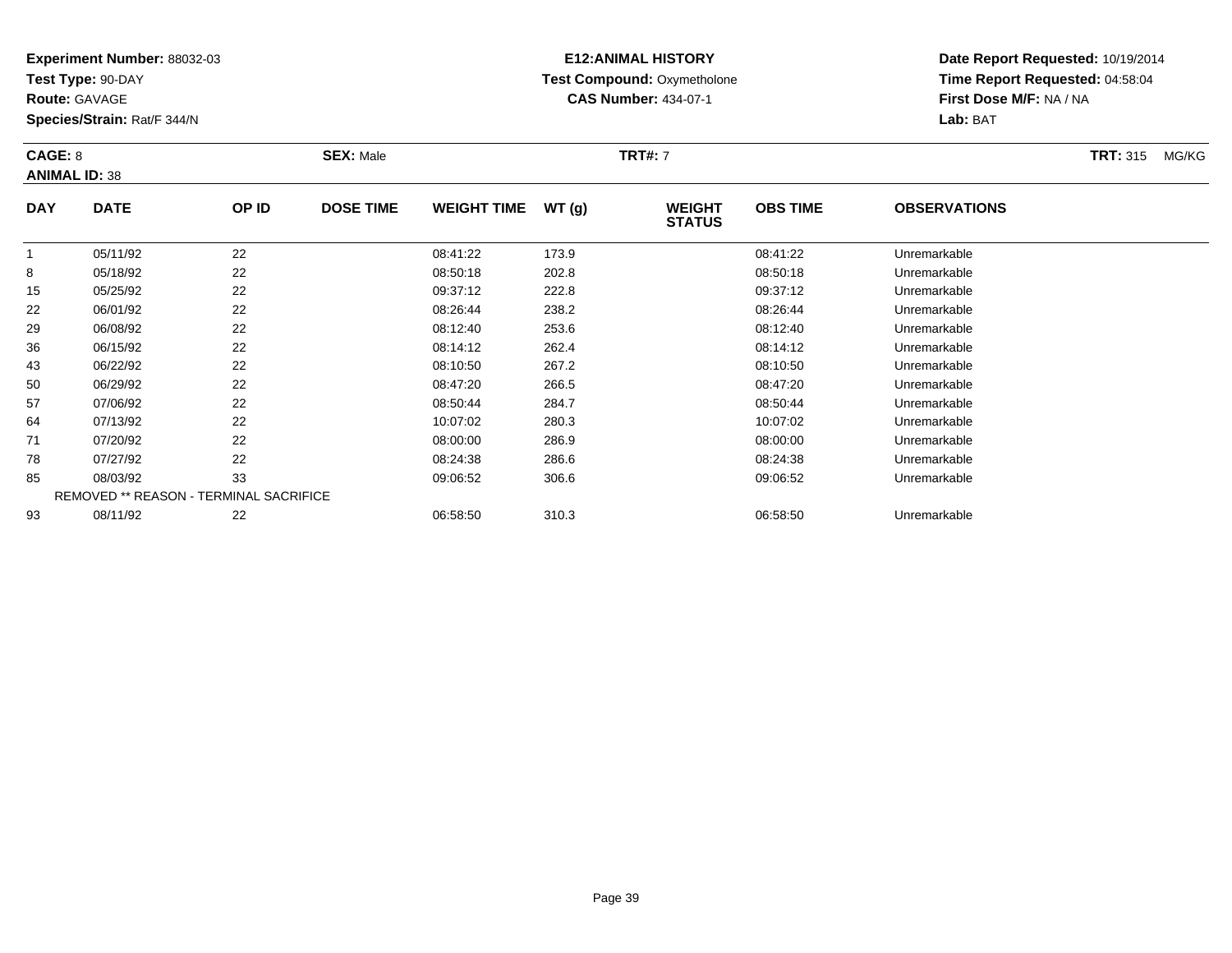**Test Type:** 90-DAY

**Route:** GAVAGE

**Species/Strain:** Rat/F 344/N

# **E12:ANIMAL HISTORY Test Compound:** Oxymetholone**CAS Number:** 434-07-1

|            | CAGE: 8<br><b>ANIMAL ID: 39</b> |       | <b>SEX: Male</b> |                    |        | <b>TRT#: 7</b>                 |                 |                     | <b>TRT: 315</b><br>MG/KG |
|------------|---------------------------------|-------|------------------|--------------------|--------|--------------------------------|-----------------|---------------------|--------------------------|
| <b>DAY</b> | <b>DATE</b>                     | OP ID | <b>DOSE TIME</b> | <b>WEIGHT TIME</b> | WT (q) | <b>WEIGHT</b><br><b>STATUS</b> | <b>OBS TIME</b> | <b>OBSERVATIONS</b> |                          |
|            | 05/11/92                        | 22    |                  | 08:41:22           | 188.4  |                                | 08:41:22        | Unremarkable        |                          |
|            | 05/18/92                        | 22    |                  | 08:50:18           | 223.9  |                                | 08:50:18        | Unremarkable        |                          |

|    | 05/11/92 | 22                                            | 08:41:22 | 188.4 | 08:41:22 | Unremarkable |  |
|----|----------|-----------------------------------------------|----------|-------|----------|--------------|--|
| 8  | 05/18/92 | 22                                            | 08:50:18 | 223.9 | 08:50:18 | Unremarkable |  |
| 15 | 05/25/92 | 22                                            | 09:37:12 | 244.6 | 09:37:12 | Unremarkable |  |
| 22 | 06/01/92 | 22                                            | 08:26:44 | 271.4 | 08:26:44 | Unremarkable |  |
| 29 | 06/08/92 | 22                                            | 08:12:40 | 288.9 | 08:12:40 | Unremarkable |  |
| 36 | 06/15/92 | 22                                            | 08:14:12 | 292.3 | 08:14:12 | Unremarkable |  |
| 43 | 06/22/92 | 22                                            | 08:10:50 | 298.8 | 08:10:50 | Unremarkable |  |
| 50 | 06/29/92 | 22                                            | 08:47:20 | 312.3 | 08:47:20 | Unremarkable |  |
| 57 | 07/06/92 | 22                                            | 08:50:44 | 307.7 | 08:50:44 | Unremarkable |  |
| 64 | 07/13/92 | 22                                            | 10:07:02 | 327.6 | 10:07:02 | Unremarkable |  |
| 71 | 07/20/92 | 22                                            | 08:00:00 | 332.5 | 08:00:00 | Unremarkable |  |
| 78 | 07/27/92 | 22                                            | 08:24:38 | 335.8 | 08:24:38 | Unremarkable |  |
| 85 | 08/03/92 | 33                                            | 09:06:52 | 345.1 | 09:06:52 | Unremarkable |  |
|    |          | <b>REMOVED ** REASON - TERMINAL SACRIFICE</b> |          |       |          |              |  |
| 93 | 08/11/92 | 22                                            | 06:58:50 | 340.9 | 06:58:50 | Unremarkable |  |
|    |          |                                               |          |       |          |              |  |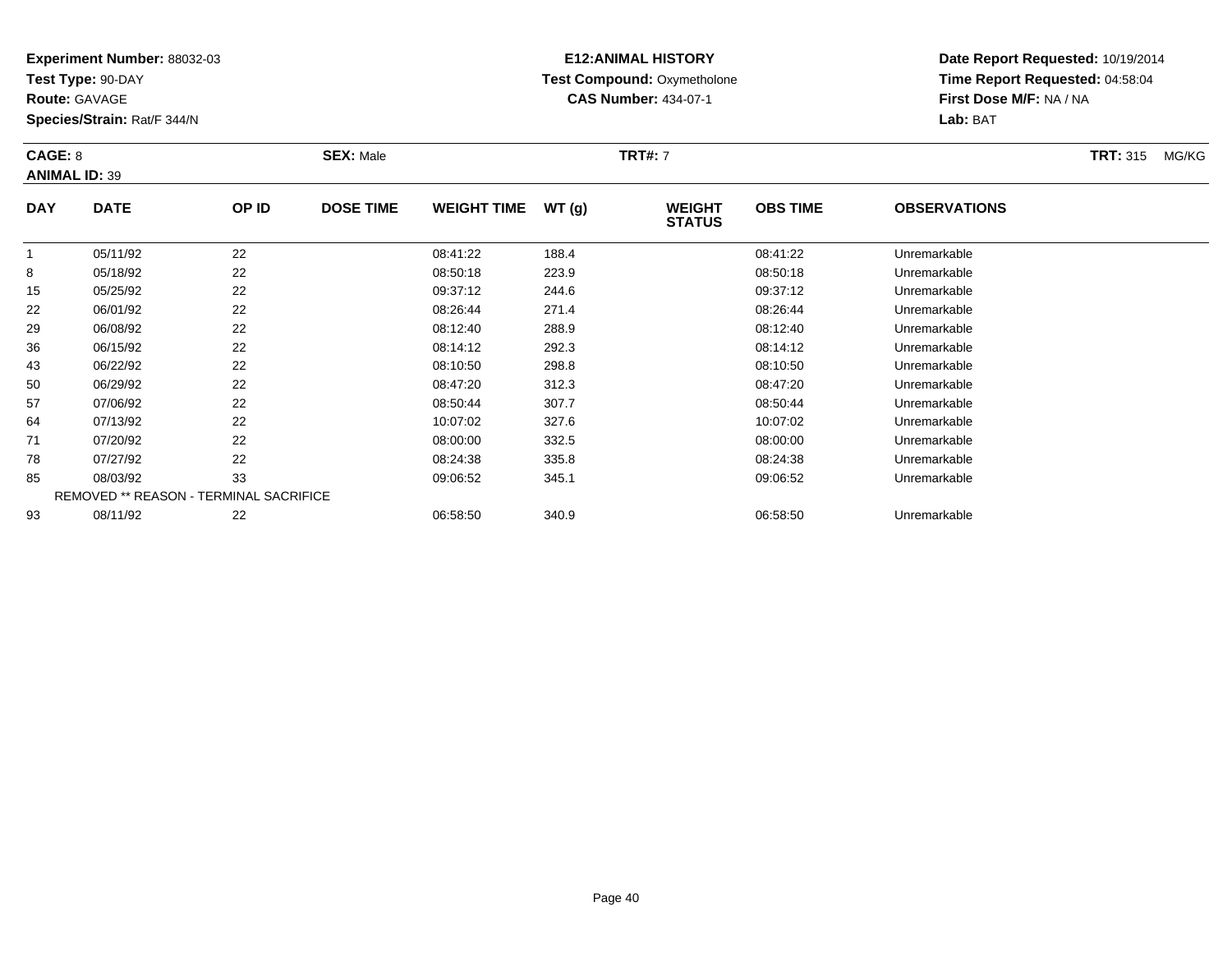**Test Type:** 90-DAY

**Route:** GAVAGE

**Species/Strain:** Rat/F 344/N

# **E12:ANIMAL HISTORY Test Compound:** Oxymetholone**CAS Number:** 434-07-1

**Date Report Requested:** 10/19/2014**Time Report Requested:** 04:58:04**First Dose M/F:** NA / NA**Lab:** BAT

### **CAGE:** 8 **SEX:** Male **TRT#:** <sup>7</sup> **TRT:** 315 MG/KG**ANIMAL ID:** 40**DAY DATE OP IDDOSE TIME WEIGHT TIME WT** (g) **STATUSOBS TIME OBSERVATIONS**  $\overline{1}$ 05/11/92 <sup>22</sup> 08:41:22 135.6 08:41:22 Unremarkable

| 8  | 05/18/92                                      | 22 | 08:50:18 | 172.8 | 08:50:18 | Unremarkable |
|----|-----------------------------------------------|----|----------|-------|----------|--------------|
| 15 | 05/25/92                                      | 22 | 09:37:12 | 199.4 | 09:37:12 | Unremarkable |
| 22 | 06/01/92                                      | 22 | 08:26:44 | 221.1 | 08:26:44 | Unremarkable |
| 29 | 06/08/92                                      | 22 | 08:12:40 | 236.2 | 08:12:40 | Unremarkable |
| 36 | 06/15/92                                      | 22 | 08:14:12 | 239.8 | 08:14:12 | Unremarkable |
| 43 | 06/22/92                                      | 22 | 08:10:50 | 255.0 | 08:10:50 | Unremarkable |
| 50 | 06/29/92                                      | 22 | 08:47:20 | 263.5 | 08:47:20 | Unremarkable |
| 57 | 07/06/92                                      | 22 | 08:50:44 | 272.5 | 08:50:44 | Unremarkable |
| 64 | 07/13/92                                      | 22 | 10:07:02 | 276.1 | 10:07:02 | Unremarkable |
| 71 | 07/20/92                                      | 22 | 08:00:00 | 282.1 | 08:00:00 | Unremarkable |
| 78 | 07/27/92                                      | 22 | 08:24:38 | 287.3 | 08:24:38 | Unremarkable |
| 85 | 08/03/92                                      | 33 | 09:06:52 | 299.9 | 09:06:52 | Unremarkable |
|    | <b>REMOVED ** REASON - TERMINAL SACRIFICE</b> |    |          |       |          |              |
| 93 | 08/11/92                                      | 22 | 06:58:50 | 306.2 | 06:58:50 | Unremarkable |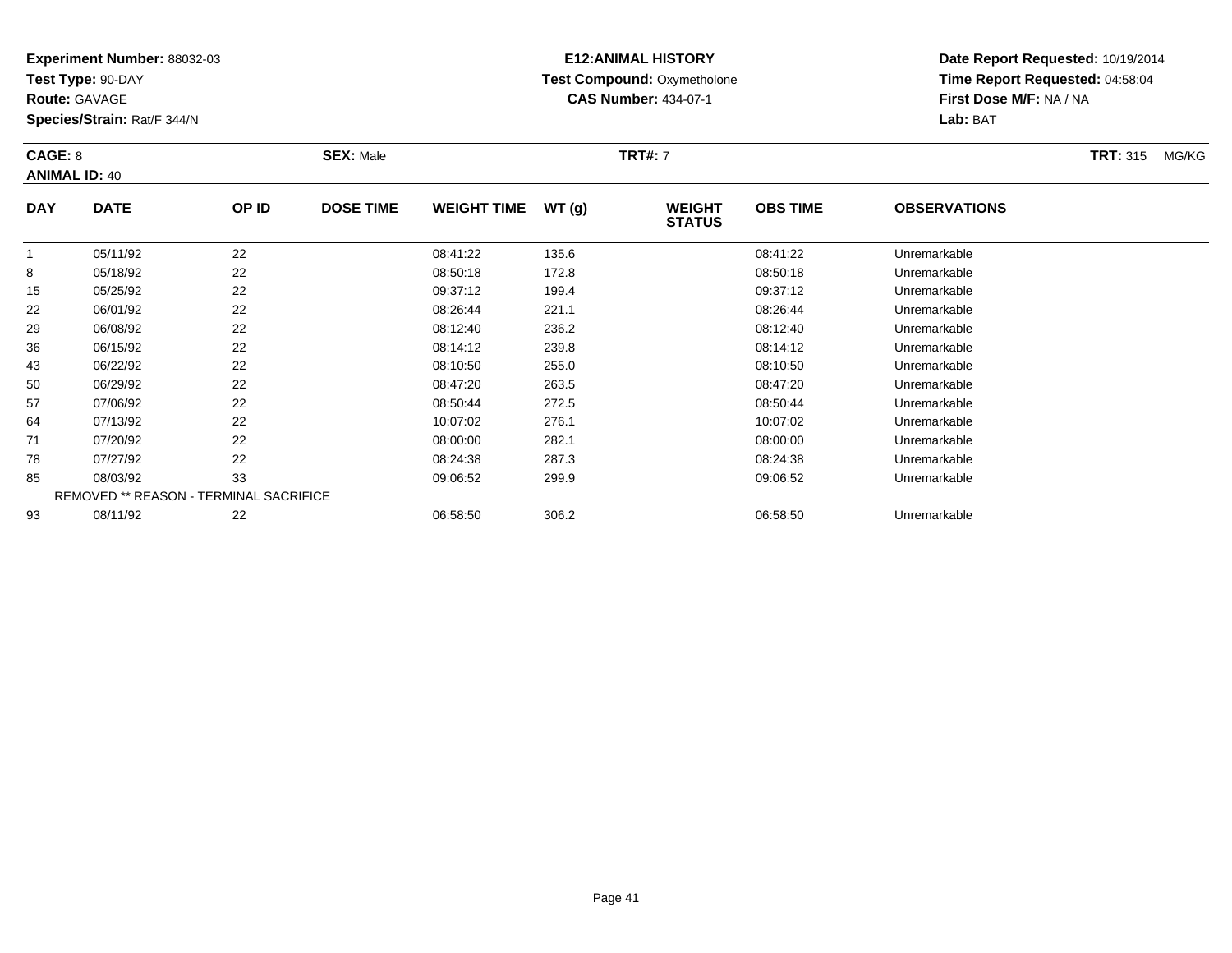**Test Type:** 90-DAY

**Route:** GAVAGE

**Species/Strain:** Rat/F 344/N

# **E12:ANIMAL HISTORY Test Compound:** Oxymetholone**CAS Number:** 434-07-1

**Date Report Requested:** 10/19/2014**Time Report Requested:** 04:58:04**First Dose M/F:** NA / NA**Lab:** BAT

### **CAGE:** 9 **SEX:** Male **TRT#:** <sup>9</sup> **TRT:** 625 MG/KG**ANIMAL ID:** 41**DAY DATE OP IDDOSE TIME WEIGHT TIME WT** (g) **WEIGHT OBS TIMEOBSERVATIONS**

|    |          |                                               |          |       | SIAIUS   |              |  |
|----|----------|-----------------------------------------------|----------|-------|----------|--------------|--|
|    | 05/11/92 | 22                                            | 08:43:22 | 117.5 | 08:43:22 | Unremarkable |  |
| 8  | 05/18/92 | 22                                            | 08:57:26 | 148.8 | 08:57:26 | Unremarkable |  |
| 15 | 05/25/92 | 22                                            | 09:41:20 | 178.9 | 09:41:20 | Unremarkable |  |
| 22 | 06/01/92 | 22                                            | 08:28:12 | 200.5 | 08:28:12 | Unremarkable |  |
| 29 | 06/08/92 | 22                                            | 08:14:00 | 215.2 | 08:14:00 | Unremarkable |  |
| 36 | 06/15/92 | 22                                            | 08:15:40 | 223.3 | 08:15:40 | Unremarkable |  |
| 43 | 06/22/92 | 22                                            | 08:12:46 | 232.4 | 08:12:46 | Unremarkable |  |
| 50 | 06/29/92 | 22                                            | 08:49:28 | 231.0 | 08:49:28 | Unremarkable |  |
| 57 | 07/06/92 | 22                                            | 08:55:00 | 238.7 | 08:55:00 | Unremarkable |  |
| 64 | 07/13/92 | 22                                            | 10:14:26 | 245.8 | 10:14:26 | Unremarkable |  |
| 71 | 07/20/92 | 22                                            | 08:01:58 | 256.3 | 08:01:58 | Unremarkable |  |
| 78 | 07/27/92 | 22                                            | 08:26:06 | 257.7 | 08:26:06 | Unremarkable |  |
| 85 | 08/03/92 | 33                                            | 09:08:06 | 262.4 | 09:08:06 | Unremarkable |  |
|    |          | <b>REMOVED ** REASON - TERMINAL SACRIFICE</b> |          |       |          |              |  |
| 93 | 08/11/92 | 22                                            | 07:04:10 | 263.2 | 07:04:10 | Unremarkable |  |
|    |          |                                               |          |       |          |              |  |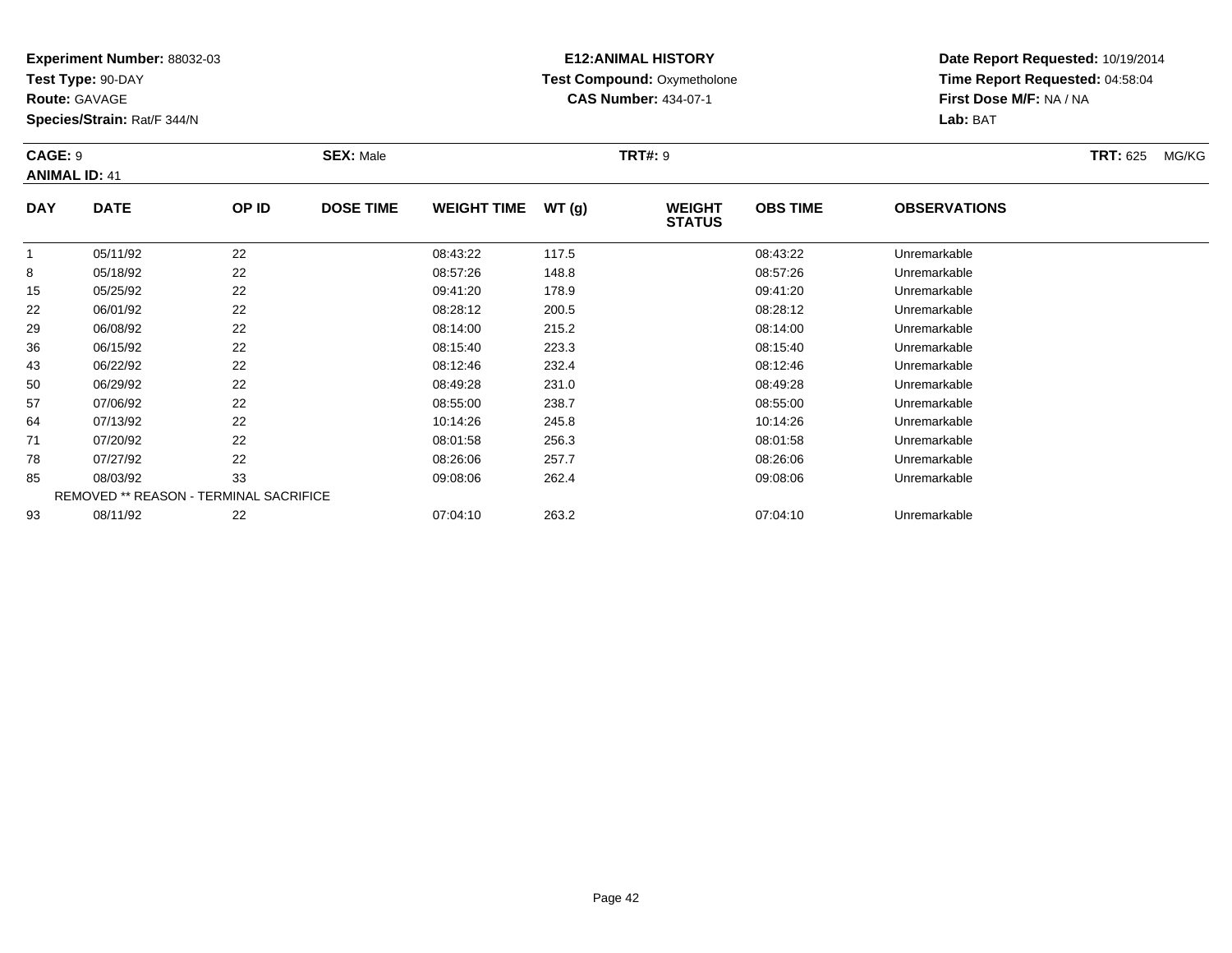**Test Type:** 90-DAY

**Route:** GAVAGE

**Species/Strain:** Rat/F 344/N

# **E12:ANIMAL HISTORY Test Compound:** Oxymetholone**CAS Number:** 434-07-1

**Date Report Requested:** 10/19/2014**Time Report Requested:** 04:58:04**First Dose M/F:** NA / NA**Lab:** BAT

### **CAGE:** 9 **SEX:** Male **TRT#:** <sup>9</sup> **TRT:** 625 MG/KG**ANIMAL ID:** 42**DAY DATE OP IDDOSE TIME WEIGHT TIME WT** (g) **WEIGHT OBS TIMEOBSERVATIONS**

|    |          |                                               |          |       | SIAIUS   |              |  |
|----|----------|-----------------------------------------------|----------|-------|----------|--------------|--|
|    | 05/11/92 | 22                                            | 08:43:22 | 126.1 | 08:43:22 | Unremarkable |  |
| 8  | 05/18/92 | 22                                            | 08:57:26 | 153.9 | 08:57:26 | Unremarkable |  |
| 15 | 05/25/92 | 22                                            | 09:41:20 | 176.7 | 09:41:20 | Unremarkable |  |
| 22 | 06/01/92 | 22                                            | 08:28:12 | 198.1 | 08:28:12 | Unremarkable |  |
| 29 | 06/08/92 | 22                                            | 08:14:00 | 211.6 | 08:14:00 | Unremarkable |  |
| 36 | 06/15/92 | 22                                            | 08:15:40 | 216.6 | 08:15:40 | Unremarkable |  |
| 43 | 06/22/92 | 22                                            | 08:12:46 | 226.2 | 08:12:46 | Unremarkable |  |
| 50 | 06/29/92 | 22                                            | 08:49:28 | 225.4 | 08:49:28 | Unremarkable |  |
| 57 | 07/06/92 | 22                                            | 08:55:00 | 232.3 | 08:55:00 | Unremarkable |  |
| 64 | 07/13/92 | 22                                            | 10:14:26 | 230.1 | 10:14:26 | Unremarkable |  |
| 71 | 07/20/92 | 22                                            | 08:01:58 | 245.8 | 08:01:58 | Unremarkable |  |
| 78 | 07/27/92 | 22                                            | 08:26:06 | 246.4 | 08:26:06 | Unremarkable |  |
| 85 | 08/03/92 | 33                                            | 09:08:06 | 257.4 | 09:08:06 | Unremarkable |  |
|    |          | <b>REMOVED ** REASON - TERMINAL SACRIFICE</b> |          |       |          |              |  |
| 93 | 08/11/92 | 22                                            | 07:04:10 | 253.4 | 07:04:10 | Unremarkable |  |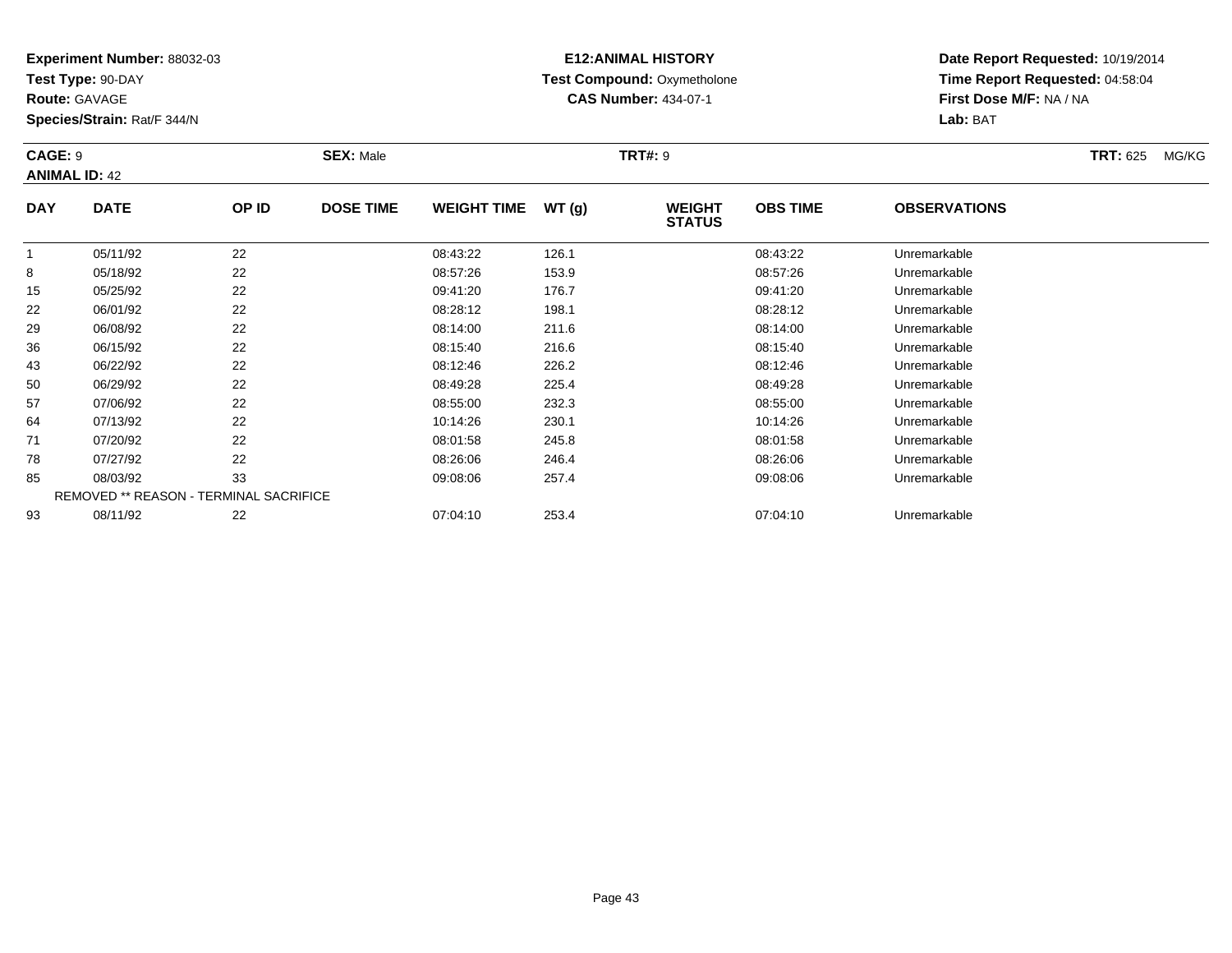**Test Type:** 90-DAY

**Route:** GAVAGE

**Species/Strain:** Rat/F 344/N

## **E12:ANIMAL HISTORY Test Compound:** Oxymetholone**CAS Number:** 434-07-1

**Date Report Requested:** 10/19/2014**Time Report Requested:** 04:58:04**First Dose M/F:** NA / NA**Lab:** BAT

### **CAGE:** 9 **SEX:** Male **TRT#:** <sup>9</sup> **TRT:** 625 MG/KG**ANIMAL ID:** 43**DAY DATE OP IDDOSE TIME WEIGHT TIME WT** (g) **STATUSOBS TIME OBSERVATIONS** 1 05/11/92 <sup>22</sup> 08:43:22 162.8 08:43:22 Unremarkable  $\circ$  05/18/92 <sup>22</sup> 08:57:26 189.3 08:57:26 Unremarkable 15 05/25/92 <sup>22</sup> 09:41:20 208.1 09:41:20 Unremarkable 22

| ŏ  | 26/91/00                          | 22 | U8:57:20            | 189.3 | U8:37:20 | Unremarkable |  |
|----|-----------------------------------|----|---------------------|-------|----------|--------------|--|
| 15 | 05/25/92                          | 22 | 09:41:20            | 208.1 | 09:41:20 | Unremarkable |  |
| 22 | 06/01/92                          | 22 | 08:28:12            | 226.6 | 08:28:12 | Unremarkable |  |
| 29 | 06/08/92                          | 22 | 08:14:00            | 238.4 | 08:14:00 | Unremarkable |  |
| 36 | 06/15/92                          | 22 | 08:15:40            | 240.4 | 08:15:40 | Unremarkable |  |
| 43 | 06/22/92                          | 22 | 08:12:46            | 256.4 | 08:12:46 | Unremarkable |  |
| 50 | 06/29/92                          | 22 | 08:49:28            | 246.6 | 08:49:28 | Unremarkable |  |
| 57 | 07/06/92                          | 22 | 08:55:00            | 262.2 | 08:55:00 | Unremarkable |  |
| 64 | 07/13/92                          | 22 | 10:14:26            | 259.9 | 10:14:26 | Unremarkable |  |
| 71 | 07/20/92                          | 22 | 08:01:58            | 276.3 | 08:01:58 | Unremarkable |  |
| 78 | 07/27/92                          | 22 | 08:26:06            | 281.7 | 08:26:06 | Unremarkable |  |
| 85 | 08/03/92                          | 33 | 09:08:06            | 287.3 | 09:08:06 | Unremarkable |  |
| 93 | 08/11/92                          | 22 | **NOTE-cannibalized |       | 07:07:18 |              |  |
|    | REMOVED ** REASON - NATURAL DEATH |    |                     |       |          |              |  |
| 93 | 08/11/92                          | 22 | 07:04:10            | 237.7 | 07:04:10 | Unremarkable |  |
|    |                                   |    |                     |       |          |              |  |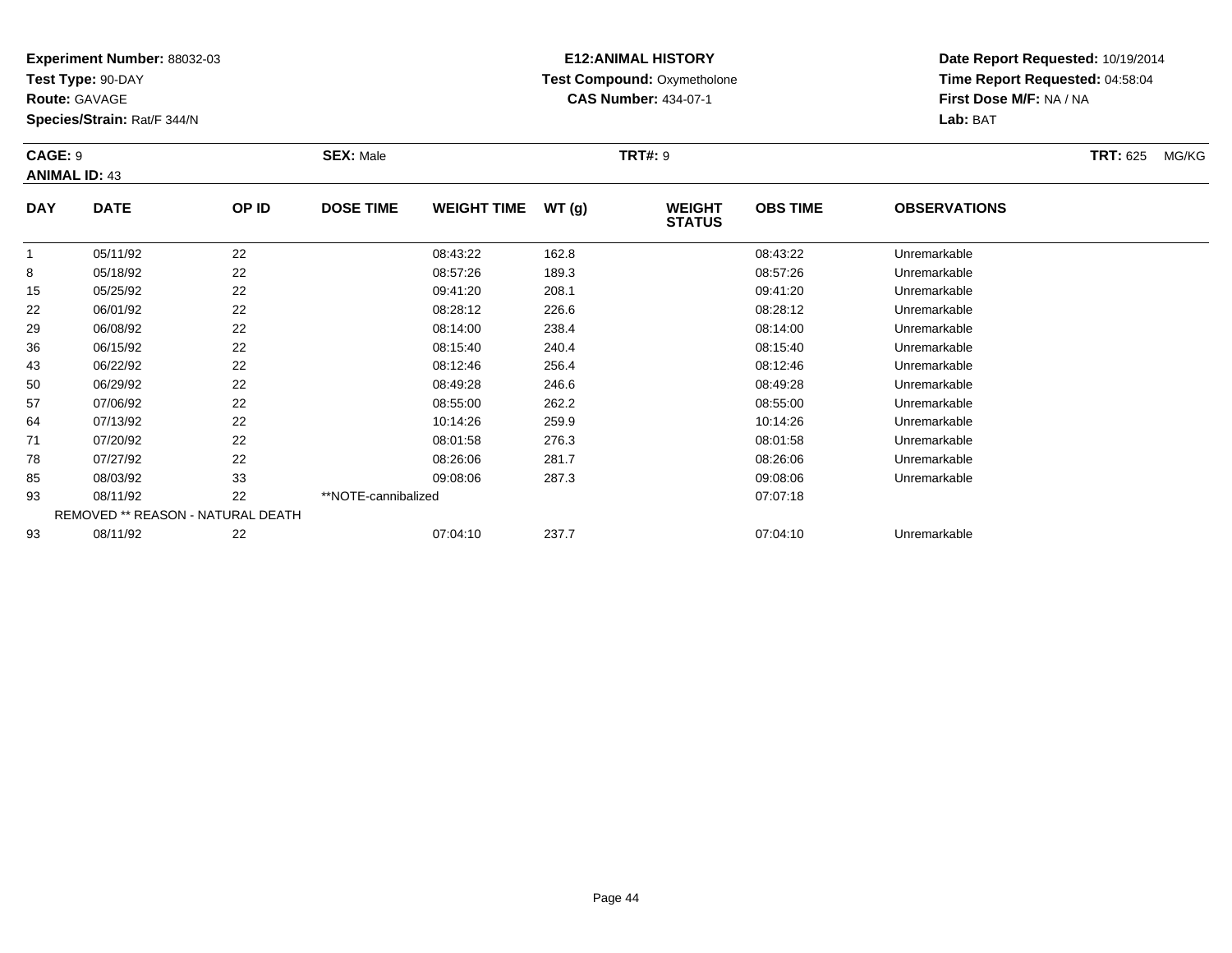**Test Type:** 90-DAY

**Route:** GAVAGE

**Species/Strain:** Rat/F 344/N

# **E12:ANIMAL HISTORY Test Compound:** Oxymetholone**CAS Number:** 434-07-1

**Date Report Requested:** 10/19/2014**Time Report Requested:** 04:58:04**First Dose M/F:** NA / NA**Lab:** BAT

### **CAGE:** 9 **SEX:** Male **TRT#:** <sup>9</sup> **TRT:** 625 MG/KG**ANIMAL ID:** 44**DAY DATE OP IDDOSE TIME WEIGHT TIME WT** (g) **STATUSOBS TIME OBSERVATIONS** 105/11/92 <sup>22</sup> 08:43:22 134.5 08:43:22 Unremarkable

|    | 05/11/92 | 22                                            | 08:43:22 | 134.5 | 08:43:22 | Unremarkable |  |
|----|----------|-----------------------------------------------|----------|-------|----------|--------------|--|
| 8  | 05/18/92 | 22                                            | 08:57:26 | 166.4 | 08:57:26 | Unremarkable |  |
| 15 | 05/25/92 | 22                                            | 09:41:20 | 185.7 | 09:41:20 | Unremarkable |  |
| 22 | 06/01/92 | 22                                            | 08:28:12 | 209.7 | 08:28:12 | Unremarkable |  |
| 29 | 06/08/92 | 22                                            | 08:14:00 | 221.7 | 08:14:00 | Unremarkable |  |
| 36 | 06/15/92 | 22                                            | 08:15:40 | 230.6 | 08:15:40 | Unremarkable |  |
| 43 | 06/22/92 | 22                                            | 08:12:46 | 244.5 | 08:12:46 | Unremarkable |  |
| 50 | 06/29/92 | 22                                            | 08:49:28 | 252.7 | 08:49:28 | Unremarkable |  |
| 57 | 07/06/92 | 22                                            | 08:55:00 | 255.3 | 08:55:00 | Unremarkable |  |
| 64 | 07/13/92 | 22                                            | 10:14:26 | 261.9 | 10:14:26 | Unremarkable |  |
| 71 | 07/20/92 | 22                                            | 08:01:58 | 273.7 | 08:01:58 | Unremarkable |  |
| 78 | 07/27/92 | 22                                            | 08:26:06 | 281.0 | 08:26:06 | Unremarkable |  |
| 85 | 08/03/92 | 33                                            | 09:08:06 | 280.0 | 09:08:06 | Unremarkable |  |
|    |          | <b>REMOVED ** REASON - TERMINAL SACRIFICE</b> |          |       |          |              |  |
| 93 | 08/11/92 | 22                                            | 07:04:10 | 276.6 | 07:04:10 | Unremarkable |  |
|    |          |                                               |          |       |          |              |  |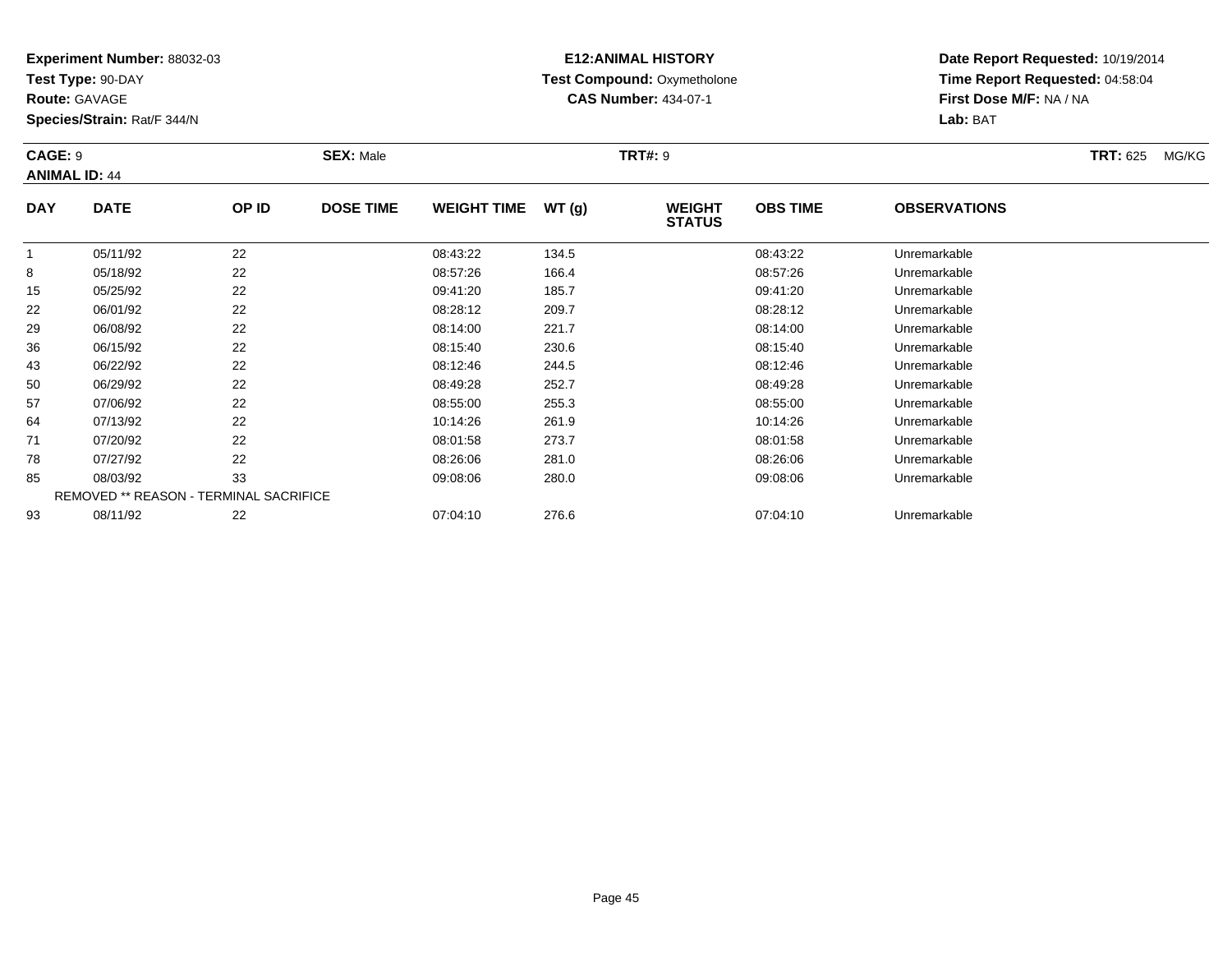**Test Type:** 90-DAY

**Route:** GAVAGE

**Species/Strain:** Rat/F 344/N

# **E12:ANIMAL HISTORY Test Compound:** Oxymetholone**CAS Number:** 434-07-1

**Date Report Requested:** 10/19/2014**Time Report Requested:** 04:58:04**First Dose M/F:** NA / NA**Lab:** BAT

### **CAGE:** 9 **SEX:** Male **TRT#:** <sup>9</sup> **TRT:** 625 MG/KG**ANIMAL ID:** 45**DAY DATE OP IDDOSE TIME WEIGHT TIME WT** (g) **STATUSOBS TIME OBSERVATIONS** 11 05/11/92 22 2 08:43:22 188.6 08:43:22 08:43:22 Unremarkable 8

|    | 05/11/92 | 22                                            | 08:43:22 | 188.6 | 08:43:22 | Unremarkable |  |
|----|----------|-----------------------------------------------|----------|-------|----------|--------------|--|
| 8  | 05/18/92 | 22                                            | 08:57:26 | 212.3 | 08:57:26 | Unremarkable |  |
| 15 | 05/25/92 | 22                                            | 09:41:20 | 228.0 | 09:41:20 | Unremarkable |  |
| 22 | 06/01/92 | 22                                            | 08:28:12 | 248.7 | 08:28:12 | Unremarkable |  |
| 29 | 06/08/92 | 22                                            | 08:14:00 | 262.2 | 08:14:00 | Unremarkable |  |
| 36 | 06/15/92 | 22                                            | 08:15:40 | 260.8 | 08:15:40 | Unremarkable |  |
| 43 | 06/22/92 | 22                                            | 08:12:46 | 268.6 | 08:12:46 | Unremarkable |  |
| 50 | 06/29/92 | 22                                            | 08:49:28 | 270.4 | 08:49:28 | Unremarkable |  |
| 57 | 07/06/92 | 22                                            | 08:55:00 | 279.3 | 08:55:00 | Unremarkable |  |
| 64 | 07/13/92 | 22                                            | 10:14:26 | 284.8 | 10:14:26 | Unremarkable |  |
| 71 | 07/20/92 | 22                                            | 08:01:58 | 286.6 | 08:01:58 | Unremarkable |  |
| 78 | 07/27/92 | 22                                            | 08:26:06 | 290.9 | 08:26:06 | Unremarkable |  |
| 85 | 08/03/92 | 33                                            | 09:08:06 | 295.7 | 09:08:06 | Unremarkable |  |
|    |          | <b>REMOVED ** REASON - TERMINAL SACRIFICE</b> |          |       |          |              |  |
| 93 | 08/11/92 | 22                                            | 07:04:10 | 295.4 | 07:04:10 | Unremarkable |  |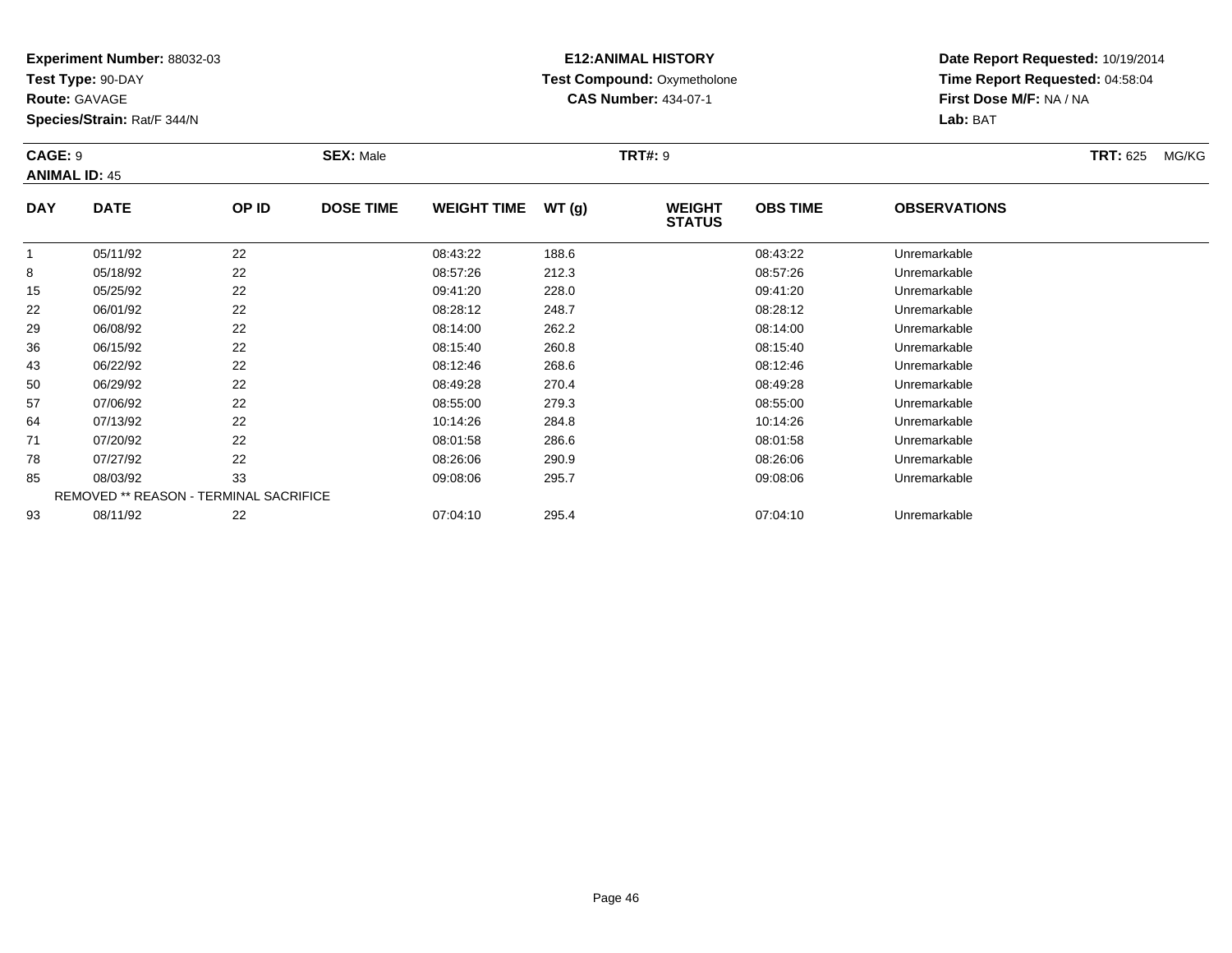**Test Type:** 90-DAY

**Route:** GAVAGE

36

43

50

57

64

71

78

85

93

**Species/Strain:** Rat/F 344/N

## **E12:ANIMAL HISTORY Test Compound:** Oxymetholone**CAS Number:** 434-07-1

**Date Report Requested:** 10/19/2014**Time Report Requested:** 04:58:04**First Dose M/F:** NA / NA**Lab:** BAT

| <b>CAGE: 10</b><br><b>ANIMAL ID: 46</b> |             |       | <b>SEX: Male</b> |                    |       | <b>TRT#: 9</b>                 |                 | <b>TRT: 625</b>     | MG/KG |  |
|-----------------------------------------|-------------|-------|------------------|--------------------|-------|--------------------------------|-----------------|---------------------|-------|--|
| <b>DAY</b>                              | <b>DATE</b> | OP ID | <b>DOSE TIME</b> | <b>WEIGHT TIME</b> | WT(g) | <b>WEIGHT</b><br><b>STATUS</b> | <b>OBS TIME</b> | <b>OBSERVATIONS</b> |       |  |
|                                         | 05/11/92    | 22    |                  | 08:45:24           | 135.5 |                                | 08:45:24        | Unremarkable        |       |  |
| 8                                       | 05/18/92    | 22    |                  | 08:55:34           | 161.2 |                                | 08.55.34        | Unremarkable        |       |  |
| 15                                      | 05/25/92    | 22    |                  | 09:39:12           | 174.1 |                                | 09:39:12        | Unremarkable        |       |  |
| 22                                      | 06/01/92    | 22    |                  | 08:29:30           | 197.1 |                                | 08:29:30        | Unremarkable        |       |  |
| 29                                      | 06/08/92    | 22    |                  | 08:15:22           | 211.0 |                                | 08:15:22        | Unremarkable        |       |  |

06/15/92 <sup>22</sup> 08:17:12 220.6 08:17:12 Unremarkable

3 06/22/92 22 20 08:14:06 227.7 08:14:06 08:14:06 08:14:06 Diremarkable

0 06/29/92 22 2 08:51:06 237.0 0 08:52.0 08:51:06 Diremarkable

07/06/92 <sup>22</sup> 08:56:24 236.3 08:56:24 Unremarkable

07/13/92 <sup>22</sup> 10:11:52 238.6 10:11:52 Unremarkable

07/20/92 <sup>22</sup> 08:03:26 235.4 08:03:26 Unremarkable

07/27/92 <sup>22</sup> 08:27:20 247.6 08:27:20 Unremarkable

| 08/03/92 | ົາ<br>ບບ                                      | 09:09:52 | 256.0 | 09:09:52 | Unremarkable |
|----------|-----------------------------------------------|----------|-------|----------|--------------|
|          | <b>REMOVED ** REASON - TERMINAL SACRIFICE</b> |          |       |          |              |
| 08/11/92 | ے                                             | 07:09:46 | 260.5 | 07:09:46 | Unremarkable |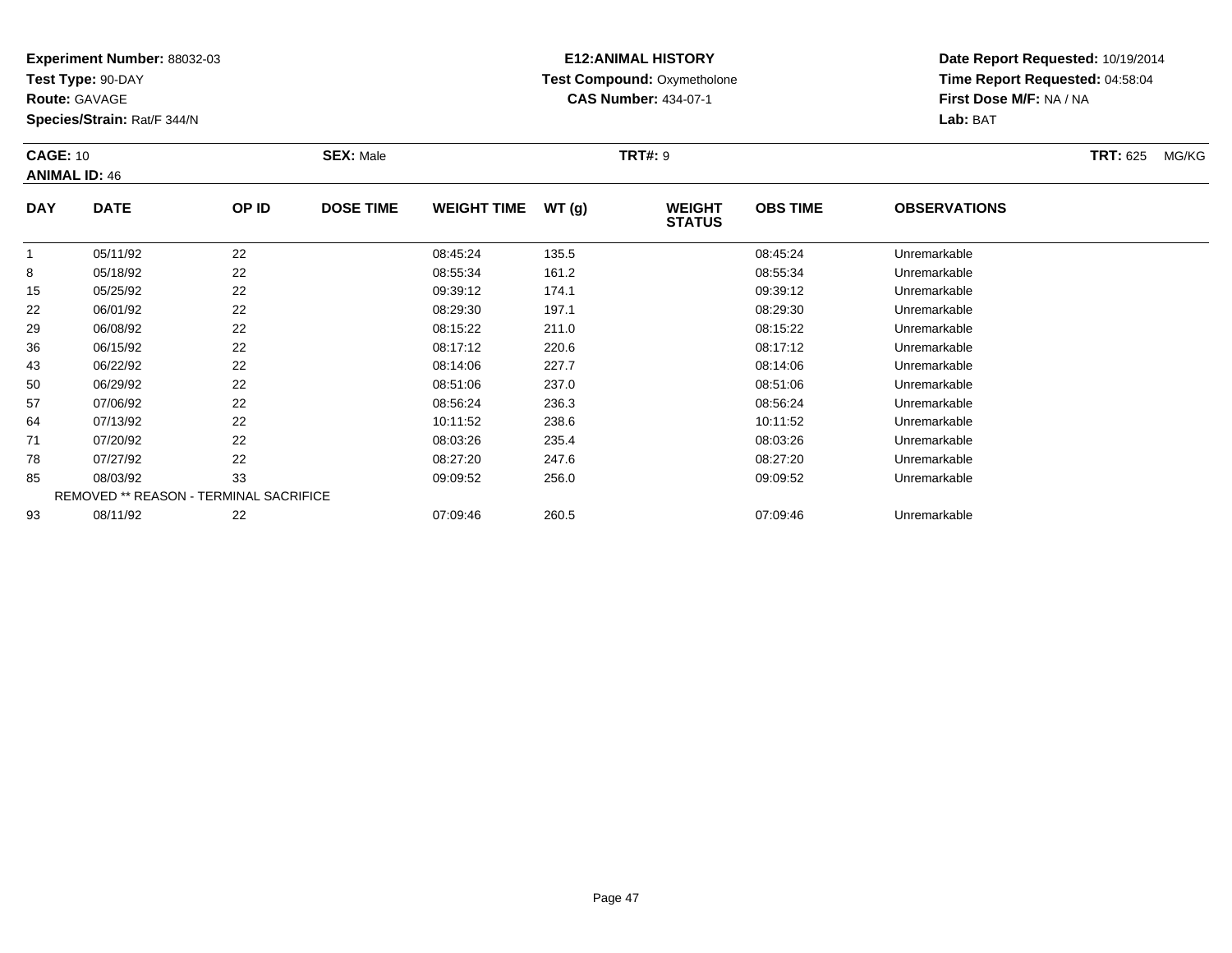**Test Type:** 90-DAY

**Route:** GAVAGE

**Species/Strain:** Rat/F 344/N

# **E12:ANIMAL HISTORY Test Compound:** Oxymetholone**CAS Number:** 434-07-1

**Date Report Requested:** 10/19/2014**Time Report Requested:** 04:58:04**First Dose M/F:** NA / NA**Lab:** BAT

### **CAGE:** 10**SEX:** Male **SEX:** Male **TRT#:** 9 **TRT#:** 9 **TRT TRT: 625** MG/KG **ANIMAL ID:** 47**DAY DATE OP IDDOSE TIME WEIGHT TIME WT** (g) **WEIGHT OBS TIMEOBSERVATIONS**

|    |          |                                               |          |       | 31A1U3   |              |  |
|----|----------|-----------------------------------------------|----------|-------|----------|--------------|--|
|    | 05/11/92 | 22                                            | 08:45:24 | 171.3 | 08:45:24 | Unremarkable |  |
| 8  | 05/18/92 | 22                                            | 08:55:34 | 203.3 | 08:55:34 | Unremarkable |  |
| 15 | 05/25/92 | 22                                            | 09:39:12 | 222.6 | 09:39:12 | Unremarkable |  |
| 22 | 06/01/92 | 22                                            | 08:29:30 | 243.0 | 08:29:30 | Unremarkable |  |
| 29 | 06/08/92 | 22                                            | 08:15:22 | 252.9 | 08:15:22 | Unremarkable |  |
| 36 | 06/15/92 | 22                                            | 08:17:12 | 265.7 | 08:17:12 | Unremarkable |  |
| 43 | 06/22/92 | 22                                            | 08:14:06 | 273.5 | 08:14:06 | Unremarkable |  |
| 50 | 06/29/92 | 22                                            | 08:51:06 | 275.1 | 08:51:06 | Unremarkable |  |
| 57 | 07/06/92 | 22                                            | 08:56:24 | 286.8 | 08:56:24 | Unremarkable |  |
| 64 | 07/13/92 | 22                                            | 10:11:52 | 291.0 | 10:11:52 | Unremarkable |  |
| 71 | 07/20/92 | 22                                            | 08:03:26 | 286.8 | 08:03:26 | Unremarkable |  |
| 78 | 07/27/92 | 22                                            | 08:27:20 | 289.8 | 08:27:20 | Unremarkable |  |
| 85 | 08/03/92 | 33                                            | 09:09:52 | 308.4 | 09:09:52 | Unremarkable |  |
|    |          | <b>REMOVED ** REASON - TERMINAL SACRIFICE</b> |          |       |          |              |  |
| 93 | 08/11/92 | 22                                            | 07:09:46 | 304.4 | 07:09:46 | Unremarkable |  |
|    |          |                                               |          |       |          |              |  |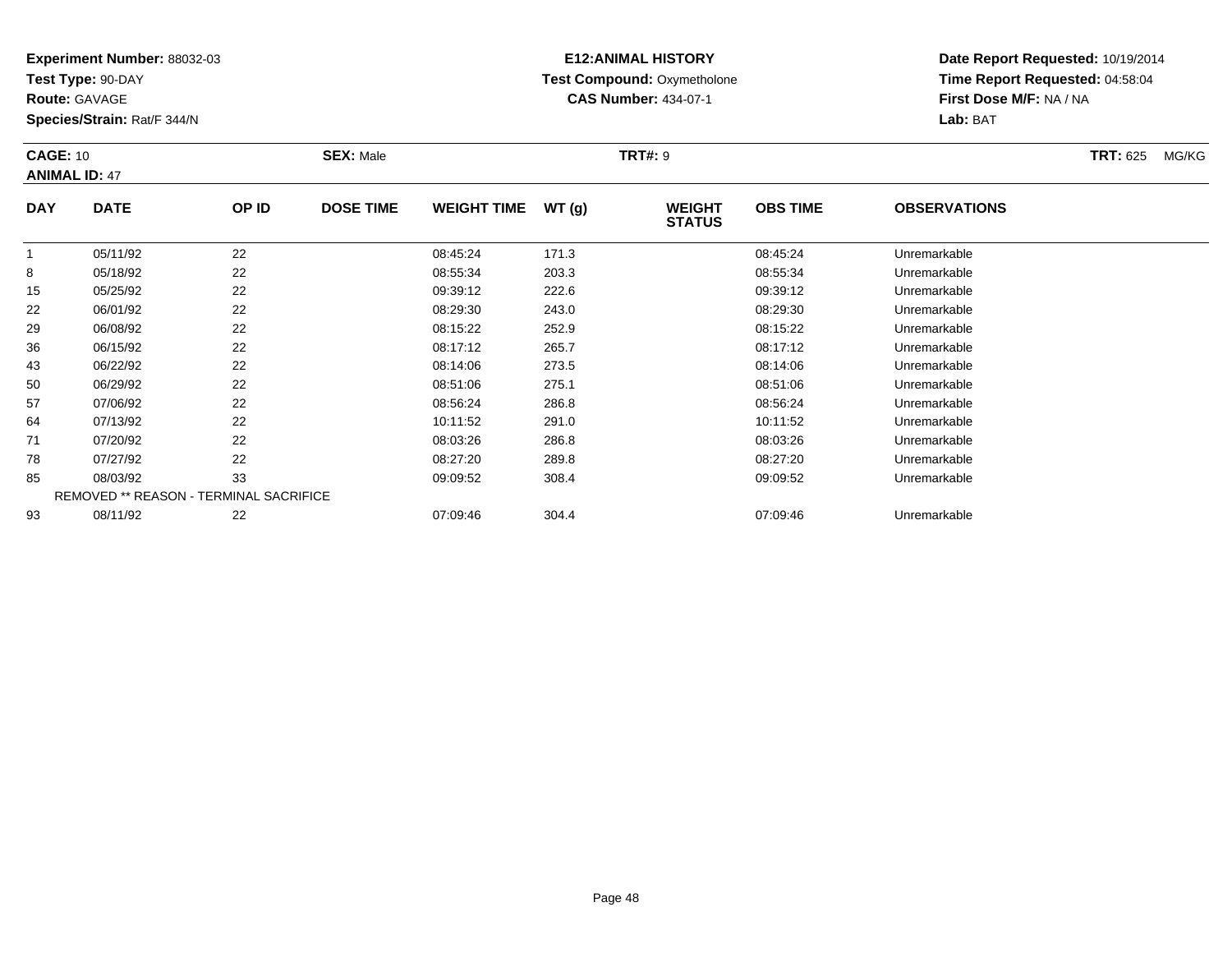**Test Type:** 90-DAY

**Route:** GAVAGE

43

**Species/Strain:** Rat/F 344/N

# **E12:ANIMAL HISTORY Test Compound:** Oxymetholone**CAS Number:** 434-07-1

**Date Report Requested:** 10/19/2014**Time Report Requested:** 04:58:04**First Dose M/F:** NA / NA**Lab:** BAT

| <b>CAGE: 10</b><br><b>ANIMAL ID: 48</b> |             |       | <b>SEX: Male</b> |                    |       | <b>TRT#: 9</b>                 | <b>TRT:</b> 625<br>MG/KG |                     |  |
|-----------------------------------------|-------------|-------|------------------|--------------------|-------|--------------------------------|--------------------------|---------------------|--|
| <b>DAY</b>                              | <b>DATE</b> | OP ID | <b>DOSE TIME</b> | <b>WEIGHT TIME</b> | WT(g) | <b>WEIGHT</b><br><b>STATUS</b> | <b>OBS TIME</b>          | <b>OBSERVATIONS</b> |  |
|                                         | 05/11/92    | 22    |                  | 08:45:24           | 146.5 |                                | 08:45:24                 | Unremarkable        |  |
| 8                                       | 05/18/92    | 22    |                  | 08:55:34           | 171.9 |                                | 08:55:34                 | Unremarkable        |  |
| 15                                      | 05/25/92    | 22    |                  | 09:39:12           | 184.3 |                                | 09:39:12                 | Unremarkable        |  |
| 22                                      | 06/01/92    | 22    |                  | 08:29:30           | 204.1 |                                | 08:29:30                 | Unremarkable        |  |
| 29                                      | 06/08/92    | 22    |                  | 08:15:22           | 217.7 |                                | 08:15:22                 | Unremarkable        |  |
| 36                                      | 06/15/92    | 22    |                  | 08:17:12           | 225.6 |                                | 08:17:12                 | Unremarkable        |  |

| 50 | 06/29/92 | 22                                     | 08:51:06 | 238.9 | 08:51:06 | Unremarkable |
|----|----------|----------------------------------------|----------|-------|----------|--------------|
| 57 | 07/06/92 | 22                                     | 08:56:24 | 249.5 | 08:56:24 | Unremarkable |
| 64 | 07/13/92 | 22                                     | 10:11:52 | 249.0 | 10:11:52 | Unremarkable |
| 71 | 07/20/92 | 22                                     | 08:03:26 | 255.1 | 08:03:26 | Unremarkable |
| 78 | 07/27/92 | 22                                     | 08:27:20 | 261.7 | 08:27:20 | Unremarkable |
| 85 | 08/03/92 | 33                                     | 09:09:52 | 268.8 | 09:09:52 | Unremarkable |
|    |          | REMOVED ** REASON - TERMINAL SACRIFICE |          |       |          |              |
| 93 | 08/11/92 | 22                                     | 07:09:46 | 272.6 | 07:09:46 | Unremarkable |

06/22/92 <sup>22</sup> 08:14:06 235.8 08:14:06 Unremarkable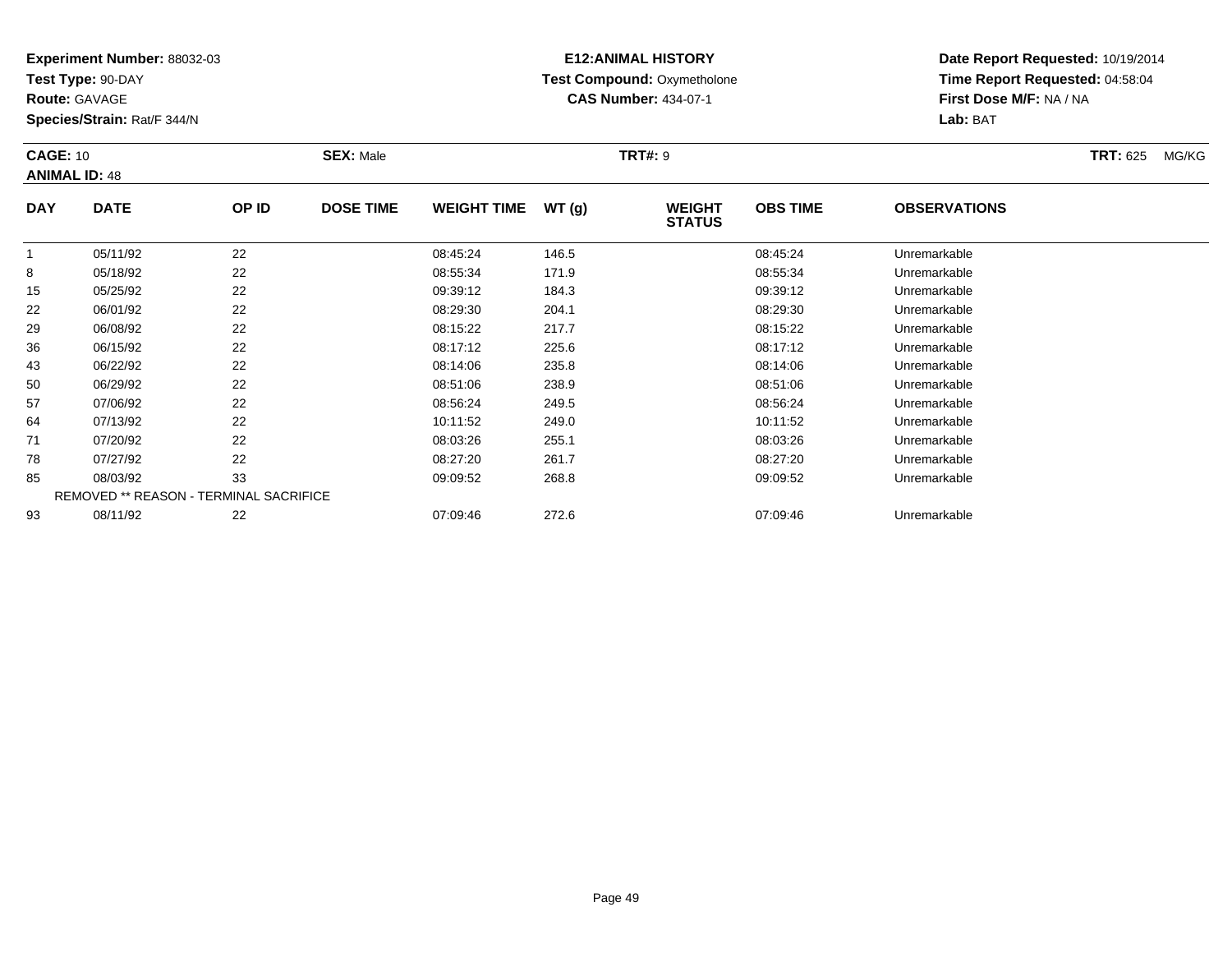**Test Type:** 90-DAY

**Route:** GAVAGE

**Species/Strain:** Rat/F 344/N

# **E12:ANIMAL HISTORY Test Compound:** Oxymetholone**CAS Number:** 434-07-1

| <b>CAGE: 10</b> | <b>ANIMAL ID: 49</b> |       | <b>SEX: Male</b> |                    |        | <b>TRT#: 9</b>                 | <b>TRT: 625</b><br>MG/KG |                     |  |
|-----------------|----------------------|-------|------------------|--------------------|--------|--------------------------------|--------------------------|---------------------|--|
| <b>DAY</b>      | <b>DATE</b>          | OP ID | <b>DOSE TIME</b> | <b>WEIGHT TIME</b> | WT (q) | <b>WEIGHT</b><br><b>STATUS</b> | <b>OBS TIME</b>          | <b>OBSERVATIONS</b> |  |
|                 | 05/11/92             | 22    |                  | 08:45:24           | 178.5  |                                | 08:45:24                 | Unremarkable        |  |
| 8               | 05/18/92             | 22    |                  | 08:55:34           | 215.5  |                                | 08.55.34                 | Unremarkable        |  |
| 15              | 05/25/92             | 22    |                  | 09:39:12           | 240.0  |                                | 09:39:12                 | Unremarkable        |  |
| 22              | 06/01/92             | 22    |                  | 08:29:30           | 261.0  |                                | 08:29:30                 | Unremarkable        |  |
| 29              | 06/08/92             | 22    |                  | 08.15.22           | 2717   |                                | OR 15 22                 | <b>Unremarkable</b> |  |

| 29 | 06/08/92 | 22                                            | 08:15:22 | 271.7 | 08:15:22 | Unremarkable |  |
|----|----------|-----------------------------------------------|----------|-------|----------|--------------|--|
| 36 | 06/15/92 | 22                                            | 08:17:12 | 283.7 | 08:17:12 | Unremarkable |  |
| 43 | 06/22/92 | 22                                            | 08:14:06 | 286.6 | 08:14:06 | Unremarkable |  |
| 50 | 06/29/92 | 22                                            | 08:51:06 | 284.8 | 08:51:06 | Unremarkable |  |
| 57 | 07/06/92 | 22                                            | 08:56:24 | 301.4 | 08:56:24 | Unremarkable |  |
| 64 | 07/13/92 | 22                                            | 10:11:52 | 298.6 | 10:11:52 | Unremarkable |  |
| 71 | 07/20/92 | 22                                            | 08:03:26 | 314.2 | 08:03:26 | Unremarkable |  |
| 78 | 07/27/92 | 22                                            | 08:27:20 | 318.5 | 08:27:20 | Unremarkable |  |
| 85 | 08/03/92 | 33                                            | 09:09:52 | 326.9 | 09:09:52 | Unremarkable |  |
|    |          | <b>REMOVED ** REASON - TERMINAL SACRIFICE</b> |          |       |          |              |  |
| 93 | 08/11/92 | 22                                            | 07:09:46 | 332.8 | 07:09:46 | Unremarkable |  |
|    |          |                                               |          |       |          |              |  |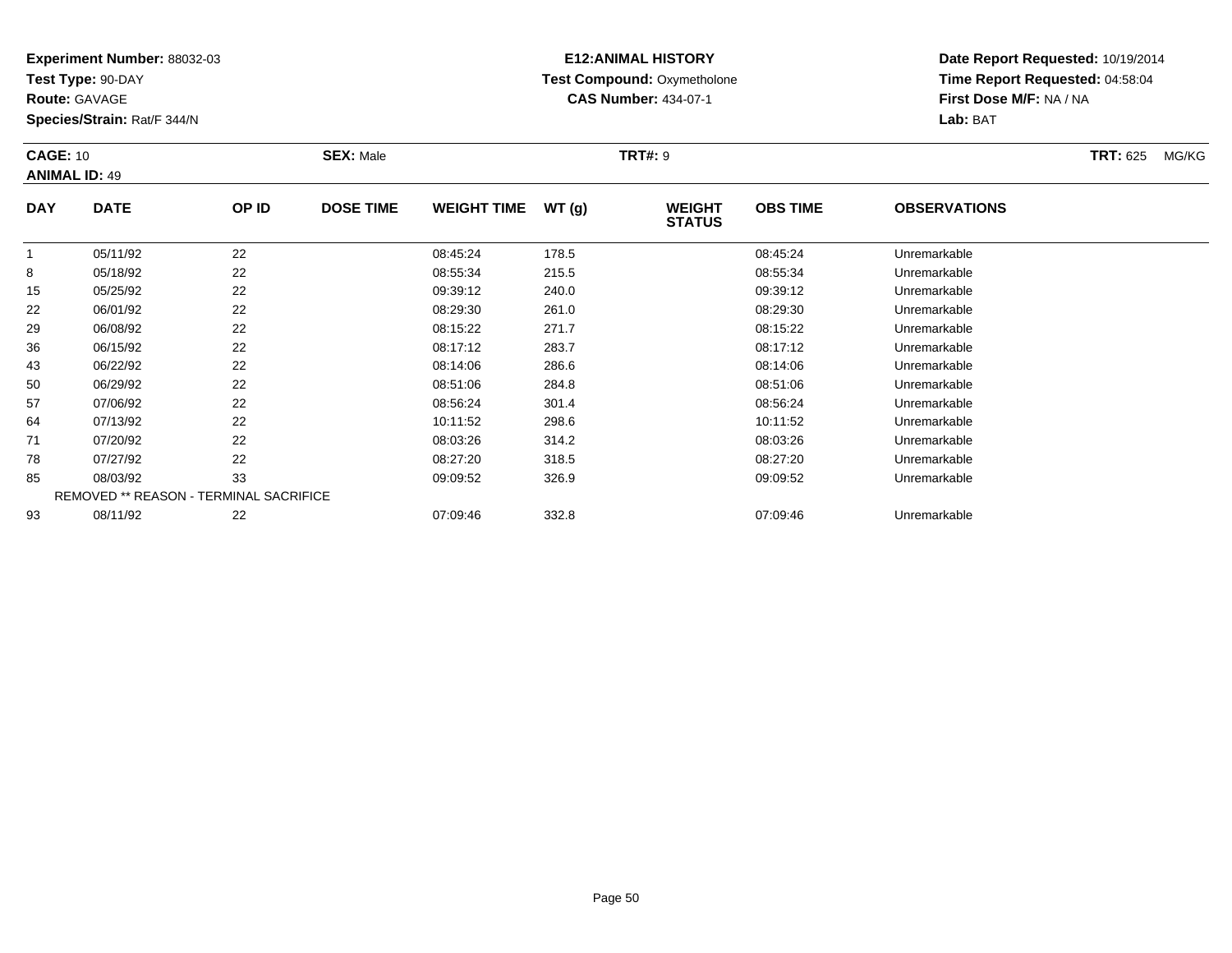**Test Type:** 90-DAY

**Route:** GAVAGE

**Species/Strain:** Rat/F 344/N

# **E12:ANIMAL HISTORY Test Compound:** Oxymetholone**CAS Number:** 434-07-1

| <b>CAGE: 10</b><br><b>ANIMAL ID: 50</b> |             |       | <b>SEX: Male</b> |                    |       | <b>TRT#: 9</b>                 |                 |                     |  | MG/KG |
|-----------------------------------------|-------------|-------|------------------|--------------------|-------|--------------------------------|-----------------|---------------------|--|-------|
| <b>DAY</b>                              | <b>DATE</b> | OP ID | <b>DOSE TIME</b> | <b>WEIGHT TIME</b> | WT(g) | <b>WEIGHT</b><br><b>STATUS</b> | <b>OBS TIME</b> | <b>OBSERVATIONS</b> |  |       |
|                                         | 05/11/92    | 22    |                  | 08:45:24           | 136.5 |                                | 08:45:24        | Unremarkable        |  |       |

|    | 05/11/92                                      | 22 | 08:45:24 | 136.5 | 08:45:24 | Unremarkable |
|----|-----------------------------------------------|----|----------|-------|----------|--------------|
| 8  | 05/18/92                                      | 22 | 08:55:34 | 166.0 | 08:55:34 | Unremarkable |
| 15 | 05/25/92                                      | 22 | 09:39:12 | 187.6 | 09:39:12 | Unremarkable |
| 22 | 06/01/92                                      | 22 | 08:29:30 | 210.9 | 08:29:30 | Unremarkable |
| 29 | 06/08/92                                      | 22 | 08:15:22 | 223.5 | 08:15:22 | Unremarkable |
| 36 | 06/15/92                                      | 22 | 08:17:12 | 234.8 | 08:17:12 | Unremarkable |
| 43 | 06/22/92                                      | 22 | 08:14:06 | 241.9 | 08:14:06 | Unremarkable |
| 50 | 06/29/92                                      | 22 | 08:51:06 | 244.1 | 08:51:06 | Unremarkable |
| 57 | 07/06/92                                      | 22 | 08:56:24 | 252.6 | 08:56:24 | Unremarkable |
| 64 | 07/13/92                                      | 22 | 10:11:52 | 249.9 | 10:11:52 | Unremarkable |
| 71 | 07/20/92                                      | 22 | 08:03:26 | 252.1 | 08:03:26 | Unremarkable |
| 78 | 07/27/92                                      | 22 | 08:27:20 | 251.5 | 08:27:20 | Unremarkable |
| 85 | 08/03/92                                      | 33 | 09:09:52 | 256.7 | 09:09:52 | Unremarkable |
|    | <b>REMOVED ** REASON - TERMINAL SACRIFICE</b> |    |          |       |          |              |
| 93 | 08/11/92                                      | 22 | 07:09:46 | 255.9 | 07:09:46 | Unremarkable |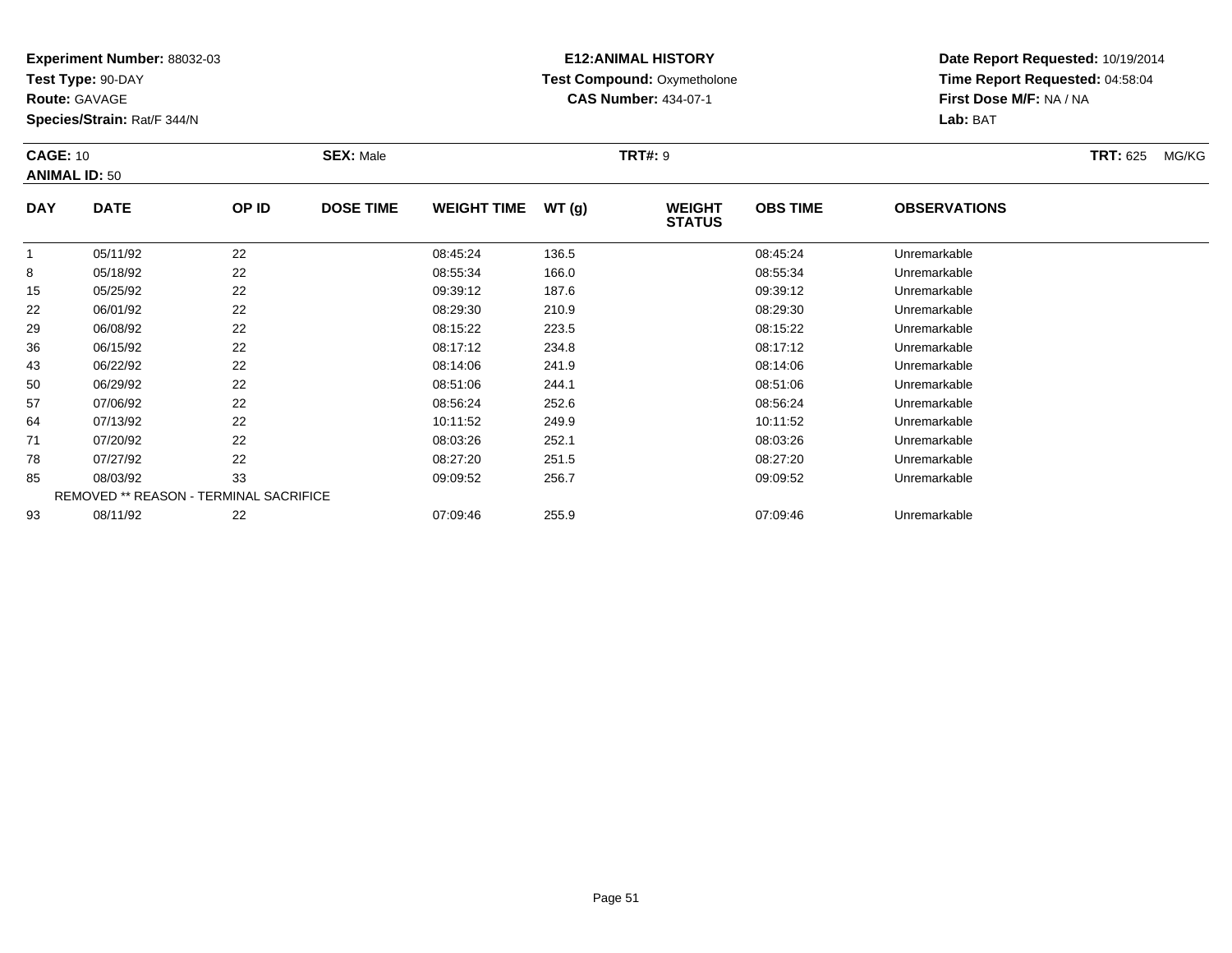**Test Type:** 90-DAY

**Route:** GAVAGE

**Species/Strain:** Rat/F 344/N

# **E12:ANIMAL HISTORY Test Compound:** Oxymetholone**CAS Number:** 434-07-1

**Date Report Requested:** 10/19/2014**Time Report Requested:** 04:58:04**First Dose M/F:** NA / NA**Lab:** BAT

### **CAGE:** 11 **SEX:** Male **TRT#:** <sup>11</sup> **TRT:** 1250 MG/KG**ANIMAL ID:** 51**DAY DATE OP IDDOSE TIME WEIGHT TIME WT** (g) **STATUSOBS TIME OBSERVATIONS** 1 05/11/92 <sup>22</sup> 08:35:34 124.5 08:35:34 Unremarkable  $\circ$  05/18/92 <sup>22</sup> 08:48:38 153.2 08:48:38 Unremarkable 1505/25/92 <sup>22</sup> 09:30:36 173.1 09:30:36 Unremarkable

| ŏ  | U5/18/92 | 22                                            | U0.40.30 | 153.Z | U8:48:38 | Unremarkable |  |
|----|----------|-----------------------------------------------|----------|-------|----------|--------------|--|
| 15 | 05/25/92 | 22                                            | 09:30:36 | 173.1 | 09:30:36 | Unremarkable |  |
| 22 | 06/01/92 | 22                                            | 08:20:22 | 197.5 | 08:20:22 | Unremarkable |  |
| 29 | 06/08/92 | 22                                            | 08:08:16 | 212.5 | 08:08:16 | Unremarkable |  |
| 36 | 06/15/92 | 22                                            | 08:09:46 | 220.3 | 08:09:46 | Unremarkable |  |
| 43 | 06/22/92 | 22                                            | 08:06:10 | 227.4 | 08:06:10 | Unremarkable |  |
| 50 | 06/29/92 | 22                                            | 08:42:18 | 232.8 | 08:42:18 | Unremarkable |  |
| 57 | 07/06/92 | 22                                            | 08:44:34 | 241.4 | 08:44:34 | Unremarkable |  |
| 64 | 07/13/92 | 22                                            | 10:03:44 | 235.9 | 10:03:44 | Unremarkable |  |
| 71 | 07/20/92 | 22                                            | 07:55:14 | 257.6 | 07:55:14 | Unremarkable |  |
| 78 | 07/27/92 | 22                                            | 08:20:26 | 255.4 | 08:20:26 | Unremarkable |  |
| 85 | 08/03/92 | 33                                            | 09:03:00 | 264.1 | 09:03:00 | Unremarkable |  |
|    |          | <b>REMOVED ** REASON - TERMINAL SACRIFICE</b> |          |       |          |              |  |
| 93 | 08/11/92 | 22                                            | 07:14:32 | 265.1 | 07:14:32 | Unremarkable |  |
|    |          |                                               |          |       |          |              |  |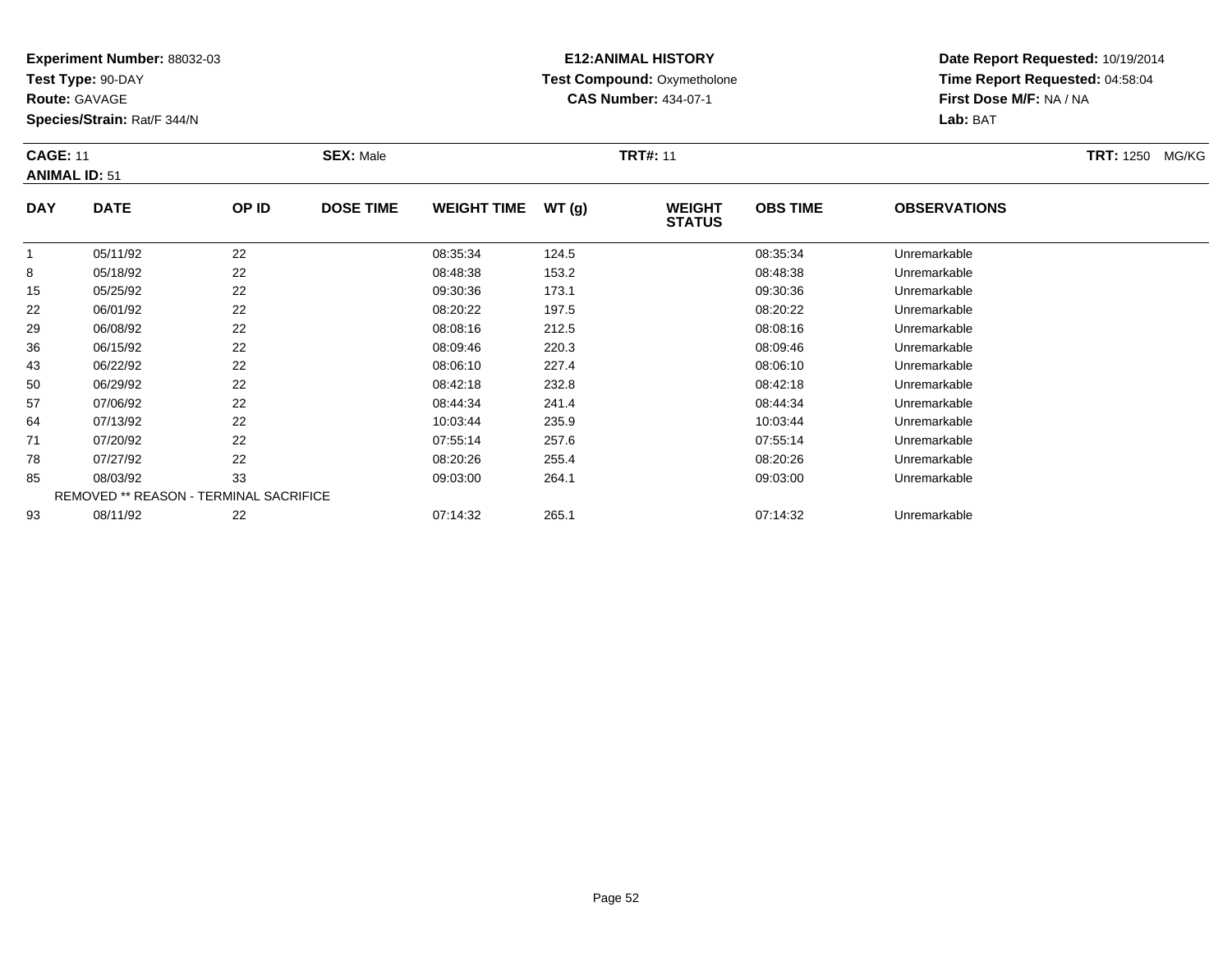**Test Type:** 90-DAY

**Route:** GAVAGE

62

**Species/Strain:** Rat/F 344/N

REMOVED \*\* REASON - NATURAL DEATH

## **E12:ANIMAL HISTORY Test Compound:** Oxymetholone**CAS Number:** 434-07-1

**Date Report Requested:** 10/19/2014**Time Report Requested:** 04:58:04**First Dose M/F:** NA / NA**Lab:** BAT

| <b>CAGE: 11</b> | <b>ANIMAL ID: 52</b> |       | <b>SEX: Male</b> |                                  |       | <b>TRT#: 11</b>                |                 |                     | <b>TRT: 1250</b><br>MG/KG |
|-----------------|----------------------|-------|------------------|----------------------------------|-------|--------------------------------|-----------------|---------------------|---------------------------|
| <b>DAY</b>      | <b>DATE</b>          | OP ID | <b>DOSE TIME</b> | <b>WEIGHT TIME</b>               | WT(g) | <b>WEIGHT</b><br><b>STATUS</b> | <b>OBS TIME</b> | <b>OBSERVATIONS</b> |                           |
|                 | 05/11/92             | 22    |                  | 08:35:34                         | 143.4 |                                | 08:35:34        | Unremarkable        |                           |
| 8               | 05/18/92             | 22    |                  | 08:48:38                         | 174.2 |                                | 08:48:38        | Unremarkable        |                           |
| 15              | 05/25/92             | 22    |                  | 09:30:36                         | 190.2 |                                | 09:30:36        | Unremarkable        |                           |
| 22              | 06/01/92             | 22    |                  | 08:20:22                         | 210.9 |                                | 08:20:22        | Unremarkable        |                           |
| 29              | 06/08/92             | 22    |                  | 08:08:16                         | 223.0 |                                | 08:08:16        | Unremarkable        |                           |
| 36              | 06/15/92             | 22    |                  | 08:09:46                         | 230.9 |                                | 08:09:46        | Unremarkable        |                           |
| 43              | 06/22/92             | 22    |                  | 08:06:10                         | 240.1 |                                | 08:06:10        | Unremarkable        |                           |
| 50              | 06/29/92             | 22    |                  | 08:42:18                         | 244.1 |                                | 08:42:18        | Unremarkable        |                           |
| 57              | 07/06/92             | 22    |                  | 08:44:34                         | 253.9 |                                | 08:44:34        | Unremarkable        |                           |
| 62              | 07/11/92             | 24    |                  | **NOTE-cannibalized by cagemates |       |                                | 11:06:08        |                     |                           |

07/11/92 <sup>24</sup> 11:11:24 161.7 11:11:24 Unremarkable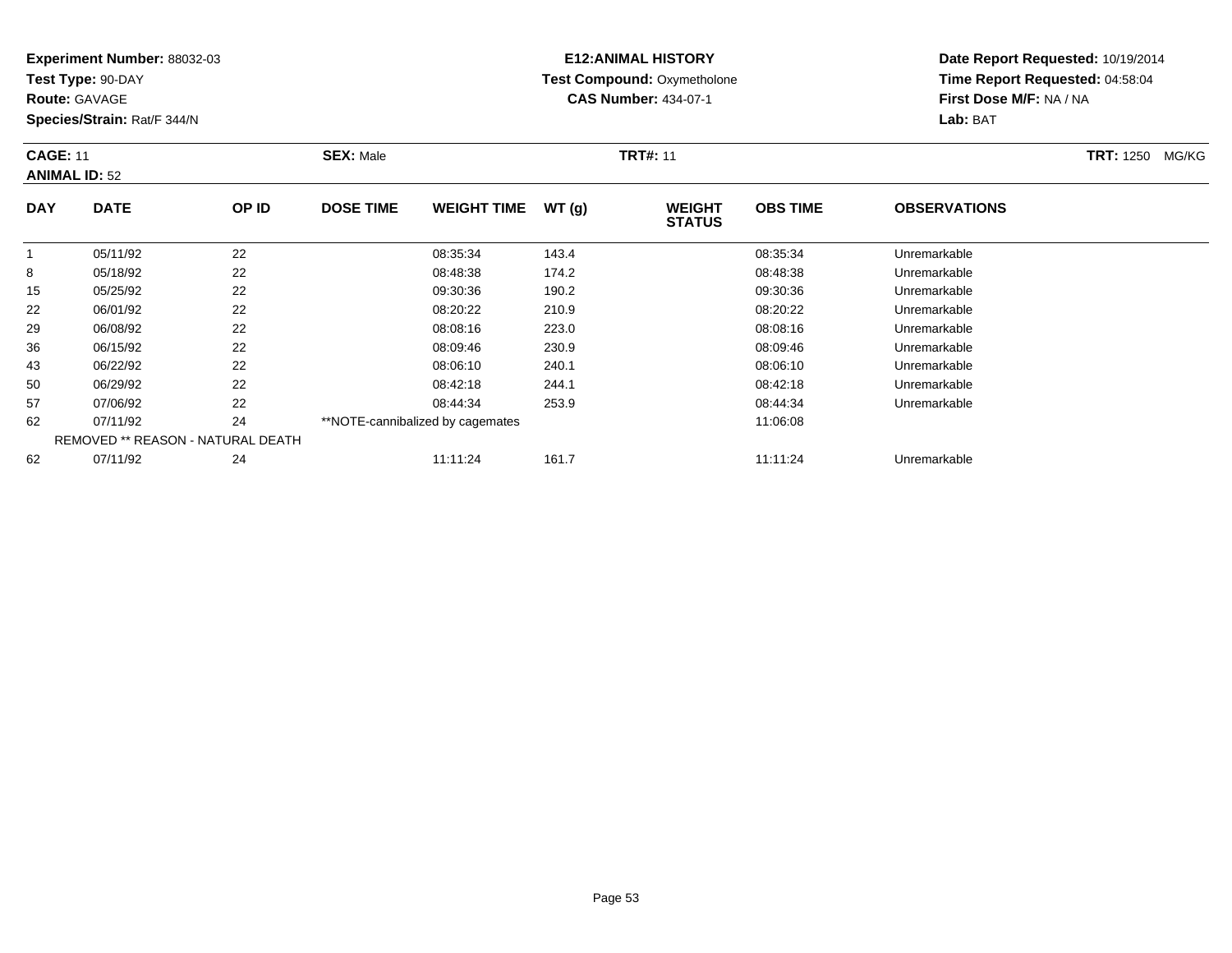**Test Type:** 90-DAY

**Route:** GAVAGE

**Species/Strain:** Rat/F 344/N

# **E12:ANIMAL HISTORY Test Compound:** Oxymetholone**CAS Number:** 434-07-1

| <b>CAGE: 11</b><br><b>ANIMAL ID: 53</b> |             | <b>SEX: Male</b> |                  |                    | <b>TRT#: 11</b> |                                |                 | <b>TRT: 1250</b>    | MG/KG |  |
|-----------------------------------------|-------------|------------------|------------------|--------------------|-----------------|--------------------------------|-----------------|---------------------|-------|--|
| <b>DAY</b>                              | <b>DATE</b> | OP ID            | <b>DOSE TIME</b> | <b>WEIGHT TIME</b> | WT (g)          | <b>WEIGHT</b><br><b>STATUS</b> | <b>OBS TIME</b> | <b>OBSERVATIONS</b> |       |  |

|    |          |                                               |          |       | .        |              |
|----|----------|-----------------------------------------------|----------|-------|----------|--------------|
|    | 05/11/92 | 22                                            | 08:35:34 | 156.2 | 08:35:34 | Unremarkable |
| 8  | 05/18/92 | 22                                            | 08:48:38 | 186.0 | 08:48:38 | Unremarkable |
| 15 | 05/25/92 | 22                                            | 09:30:36 | 199.6 | 09:30:36 | Unremarkable |
| 22 | 06/01/92 | 22                                            | 08:20:22 | 220.3 | 08:20:22 | Unremarkable |
| 29 | 06/08/92 | 22                                            | 08:08:16 | 235.6 | 08:08:16 | Unremarkable |
| 36 | 06/15/92 | 22                                            | 08:09:46 | 244.2 | 08:09:46 | Unremarkable |
| 43 | 06/22/92 | 22                                            | 08:06:10 | 248.7 | 08:06:10 | Unremarkable |
| 50 | 06/29/92 | 22                                            | 08:42:18 | 250.5 | 08:42:18 | Unremarkable |
| 57 | 07/06/92 | 22                                            | 08:44:34 | 260.6 | 08:44:34 | Unremarkable |
| 64 | 07/13/92 | 22                                            | 10:03:44 | 260.4 | 10:03:44 | Unremarkable |
| 71 | 07/20/92 | 22                                            | 07:55:14 | 267.5 | 07:55:14 | Unremarkable |
| 78 | 07/27/92 | 22                                            | 08:20:26 | 272.4 | 08:20:26 | Unremarkable |
| 85 | 08/03/92 | 33                                            | 09:03:00 | 285.4 | 09:03:00 | Unremarkable |
|    |          | <b>REMOVED ** REASON - TERMINAL SACRIFICE</b> |          |       |          |              |
| 93 | 08/11/92 | 22                                            | 07:14:32 | 279.3 | 07:14:32 | Unremarkable |
|    |          |                                               |          |       |          |              |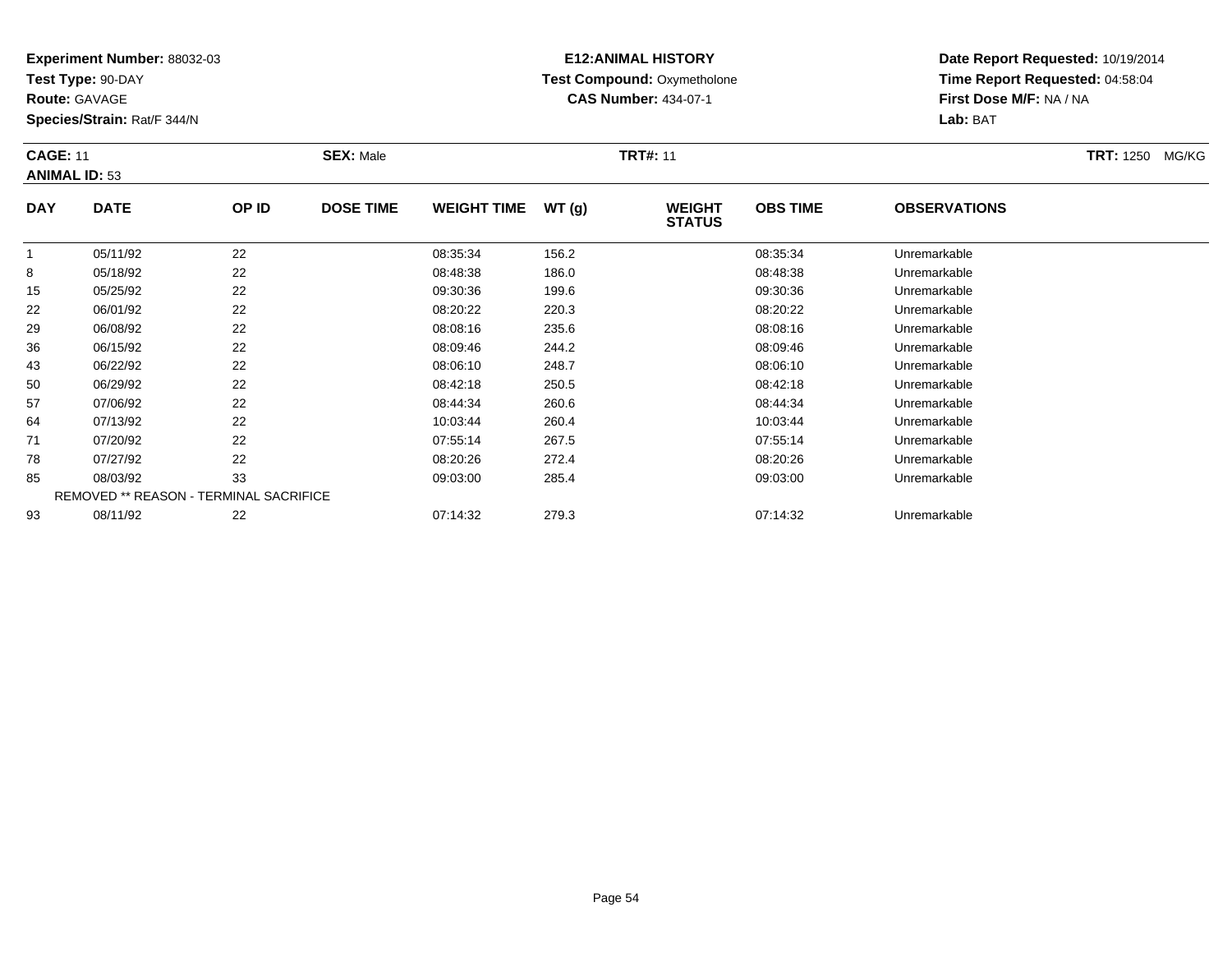**Test Type:** 90-DAY

**Route:** GAVAGE

**Species/Strain:** Rat/F 344/N

# **E12:ANIMAL HISTORY Test Compound:** Oxymetholone**CAS Number:** 434-07-1

**Date Report Requested:** 10/19/2014**Time Report Requested:** 04:58:04**First Dose M/F:** NA / NA**Lab:** BAT

### **CAGE:** 11 **SEX:** Male **TRT#:** <sup>11</sup> **TRT:** 1250 MG/KG**ANIMAL ID:** 54**DAY DATE OP IDDOSE TIME WEIGHT TIME WT** (g) **WEIGHT OBS TIMEOBSERVATIONS**

|    |          |                                               |          |       | <b>SIAIUS</b> |              |  |
|----|----------|-----------------------------------------------|----------|-------|---------------|--------------|--|
|    | 05/11/92 | 22                                            | 08:35:34 | 129.5 | 08:35:34      | Unremarkable |  |
| 8  | 05/18/92 | 22                                            | 08:48:38 | 158.7 | 08:48:38      | Unremarkable |  |
| 15 | 05/25/92 | 22                                            | 09:30:36 | 183.5 | 09:30:36      | Unremarkable |  |
| 22 | 06/01/92 | 22                                            | 08:20:22 | 205.0 | 08:20:22      | Unremarkable |  |
| 29 | 06/08/92 | 22                                            | 08:08:16 | 223.3 | 08:08:16      | Unremarkable |  |
| 36 | 06/15/92 | 22                                            | 08:09:46 | 230.1 | 08:09:46      | Unremarkable |  |
| 43 | 06/22/92 | 22                                            | 08:06:10 | 241.1 | 08:06:10      | Unremarkable |  |
| 50 | 06/29/92 | 22                                            | 08:42:18 | 246.4 | 08:42:18      | Unremarkable |  |
| 57 | 07/06/92 | 22                                            | 08:44:34 | 253.4 | 08:44:34      | Unremarkable |  |
| 64 | 07/13/92 | 22                                            | 10:03:44 | 246.0 | 10:03:44      | Unremarkable |  |
| 71 | 07/20/92 | 22                                            | 07:55:14 | 262.5 | 07:55:14      | Unremarkable |  |
| 78 | 07/27/92 | 22                                            | 08:20:26 | 267.7 | 08:20:26      | Unremarkable |  |
| 85 | 08/03/92 | 33                                            | 09:03:00 | 275.0 | 09:03:00      | Unremarkable |  |
|    |          | <b>REMOVED ** REASON - TERMINAL SACRIFICE</b> |          |       |               |              |  |
| 93 | 08/11/92 | 22                                            | 07:14:32 | 268.8 | 07:14:32      | Unremarkable |  |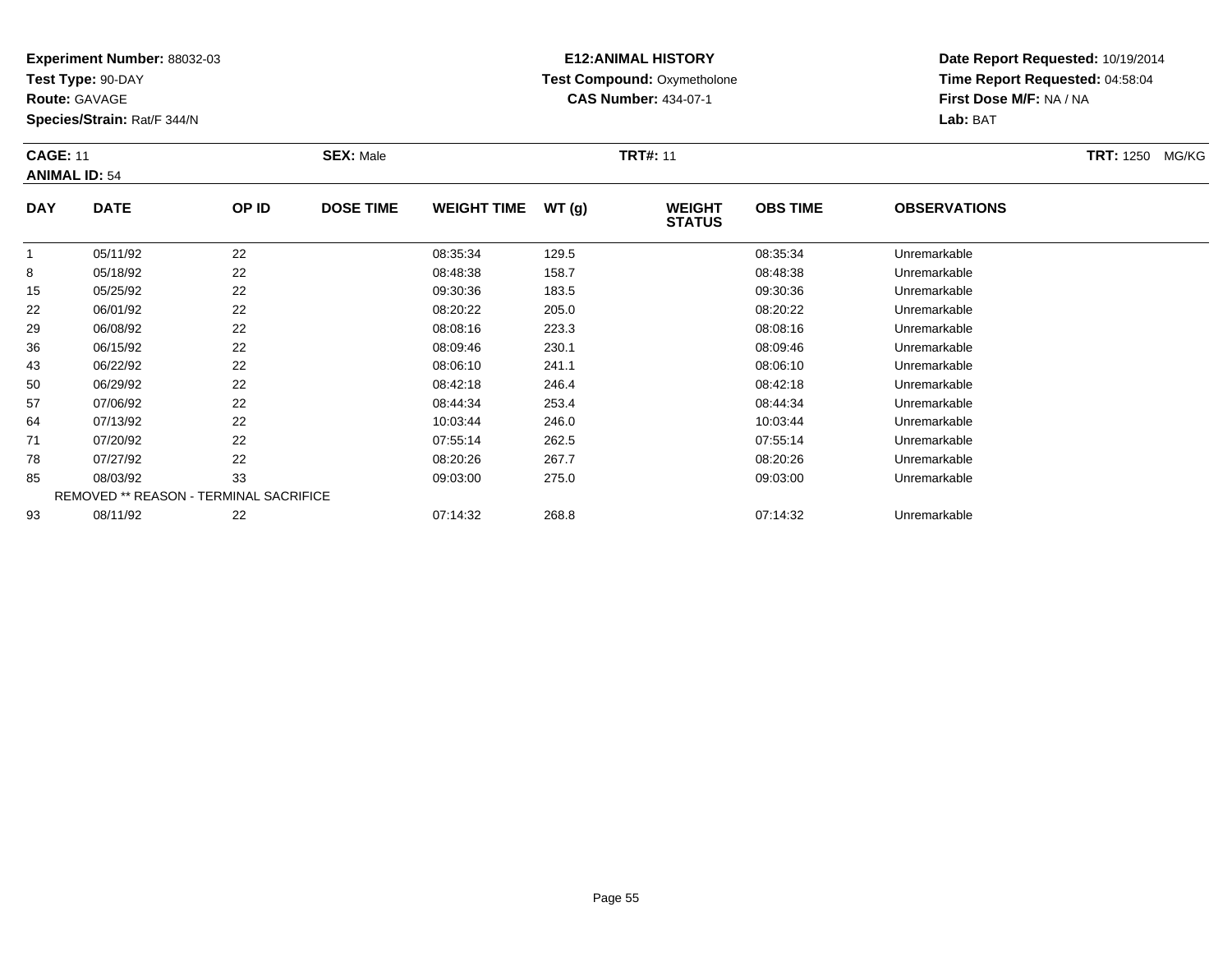**Test Type:** 90-DAY

**Route:** GAVAGE

**Species/Strain:** Rat/F 344/N

# **E12:ANIMAL HISTORY Test Compound:** Oxymetholone**CAS Number:** 434-07-1

**Date Report Requested:** 10/19/2014**Time Report Requested:** 04:58:04**First Dose M/F:** NA / NA**Lab:** BAT

### **CAGE:** 11 **SEX:** Male **TRT#:** <sup>11</sup> **TRT:** 1250 MG/KG**ANIMAL ID:** 55**DAY DATE OP IDDOSE TIME WEIGHT TIME WT** (g) **STATUSOBS TIMEOBSERVATIONS**

|    | 05/11/92 | 22                                            | 08:35:34 | 125.2 | 08:35:34 | Unremarkable |  |
|----|----------|-----------------------------------------------|----------|-------|----------|--------------|--|
| 8  | 05/18/92 | 22                                            | 08:48:38 | 150.8 | 08:48:38 | Unremarkable |  |
| 15 | 05/25/92 | 22                                            | 09:30:36 | 173.3 | 09:30:36 | Unremarkable |  |
| 22 | 06/01/92 | 22                                            | 08:20:22 | 200.4 | 08:20:22 | Unremarkable |  |
| 29 | 06/08/92 | 22                                            | 08:08:16 | 216.0 | 08:08:16 | Unremarkable |  |
| 36 | 06/15/92 | 22                                            | 08:09:46 | 229.2 | 08:09:46 | Unremarkable |  |
| 43 | 06/22/92 | 22                                            | 08:06:10 | 234.2 | 08:06:10 | Unremarkable |  |
| 50 | 06/29/92 | 22                                            | 08:42:18 | 239.0 | 08:42:18 | Unremarkable |  |
| 57 | 07/06/92 | 22                                            | 08:44:34 | 248.0 | 08:44:34 | Unremarkable |  |
| 64 | 07/13/92 | 22                                            | 10:03:44 | 239.4 | 10:03:44 | Unremarkable |  |
| 71 | 07/20/92 | 22                                            | 07:55:14 | 255.2 | 07:55:14 | Unremarkable |  |
| 78 | 07/27/92 | 22                                            | 08:20:26 | 270.1 | 08:20:26 | Unremarkable |  |
| 85 | 08/03/92 | 33                                            | 09:03:00 | 271.8 | 09:03:00 | Unremarkable |  |
|    |          | <b>REMOVED ** REASON - TERMINAL SACRIFICE</b> |          |       |          |              |  |
| 93 | 08/11/92 | 22                                            | 07:14:32 | 270.1 | 07:14:32 | Unremarkable |  |
|    |          |                                               |          |       |          |              |  |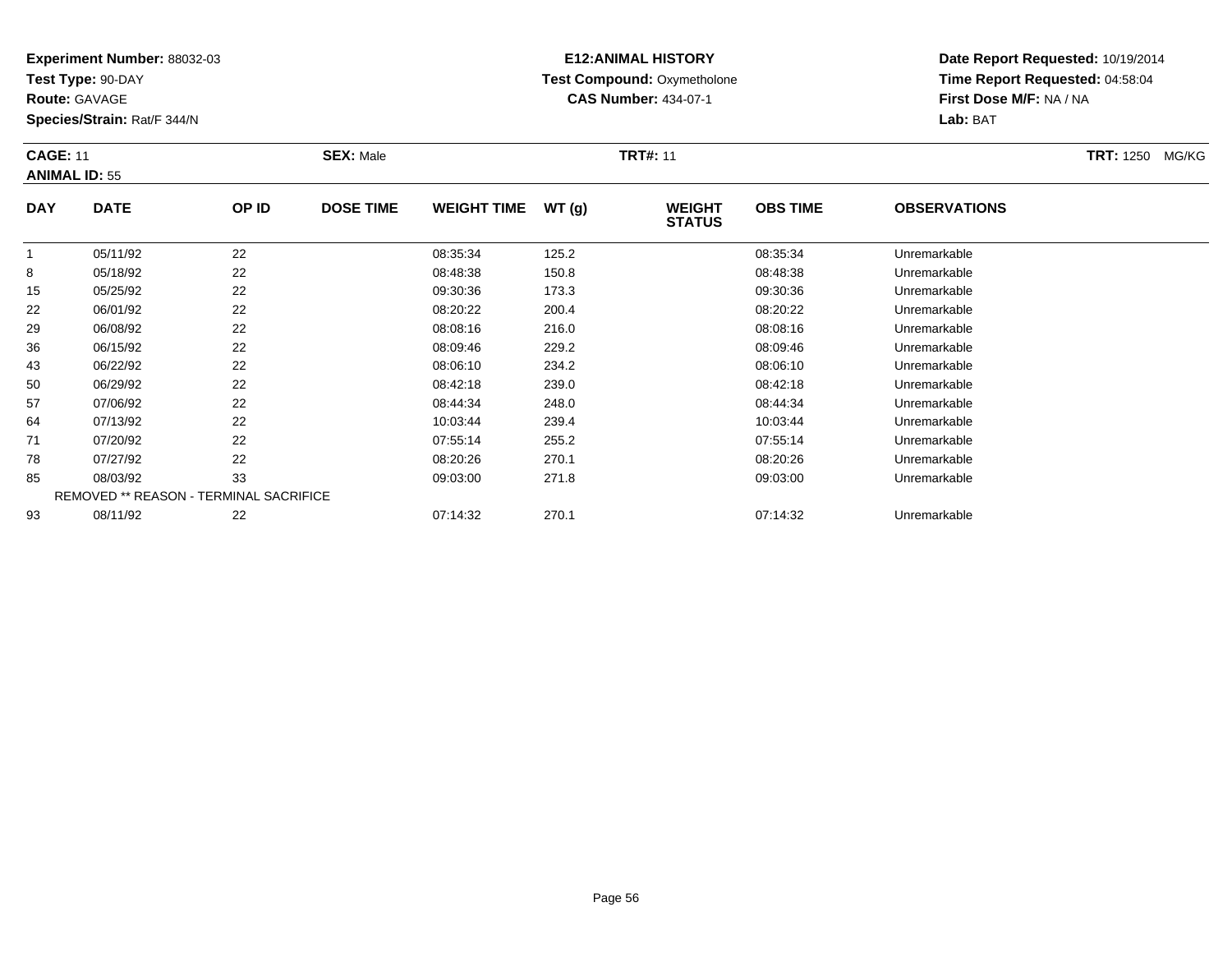**Test Type:** 90-DAY

**Route:** GAVAGE

**Species/Strain:** Rat/F 344/N

# **E12:ANIMAL HISTORY Test Compound:** Oxymetholone**CAS Number:** 434-07-1

| <b>CAGE: 12</b><br><b>ANIMAL ID: 56</b> |             |       | <b>SEX: Male</b> |                    |       |                                | <b>TRT#: 11</b> |                     |  |  |
|-----------------------------------------|-------------|-------|------------------|--------------------|-------|--------------------------------|-----------------|---------------------|--|--|
| <b>DAY</b>                              | <b>DATE</b> | OP ID | <b>DOSE TIME</b> | <b>WEIGHT TIME</b> | WT(g) | <b>WEIGHT</b><br><b>STATUS</b> | <b>OBS TIME</b> | <b>OBSERVATIONS</b> |  |  |
|                                         | 05/11/92    | ົດ    |                  | 08:37:38           | 172.  |                                | 08:37:38        | Unremarkable        |  |  |

|    | 05/11/92 | 22                                     | 08:37:38 | 172.1 | 08:37:38 | Unremarkable |  |
|----|----------|----------------------------------------|----------|-------|----------|--------------|--|
| 8  | 05/18/92 | 22                                     | 08:46:50 | 202.0 | 08:46:50 | Unremarkable |  |
| 15 | 05/25/92 | 22                                     | 09:33:26 | 215.9 | 09:33:26 | Unremarkable |  |
| 22 | 06/01/92 | 22                                     | 08:21:58 | 237.4 | 08:21:58 | Unremarkable |  |
| 29 | 06/08/92 | 22                                     | 08:09:56 | 248.0 | 08:09:56 | Unremarkable |  |
| 36 | 06/15/92 | 22                                     | 08:11:20 | 254.3 | 08:11:20 | Unremarkable |  |
| 43 | 06/22/92 | 22                                     | 08:07:52 | 267.6 | 08:07:52 | Unremarkable |  |
| 50 | 06/29/92 | 22                                     | 08:44:06 | 275.7 | 08:44:06 | Unremarkable |  |
| 57 | 07/06/92 | 22                                     | 08:46:00 | 272.4 | 08:46:00 | Unremarkable |  |
| 64 | 07/13/92 | 22                                     | 10:01:10 | 277.4 | 10:01:10 | Unremarkable |  |
| 71 | 07/20/92 | 22                                     | 07:56:38 | 274.2 | 07:56:38 | Unremarkable |  |
| 78 | 07/27/92 | 22                                     | 08:21:44 | 280.5 | 08:21:44 | Unremarkable |  |
| 85 | 08/03/92 | 33                                     | 09:04:16 | 285.1 | 09:04:16 | Unremarkable |  |
|    |          | REMOVED ** REASON - TERMINAL SACRIFICE |          |       |          |              |  |
| 93 | 08/11/92 | 22                                     | 07:17:40 | 273.8 | 07:17:40 | Unremarkable |  |
|    |          |                                        |          |       |          |              |  |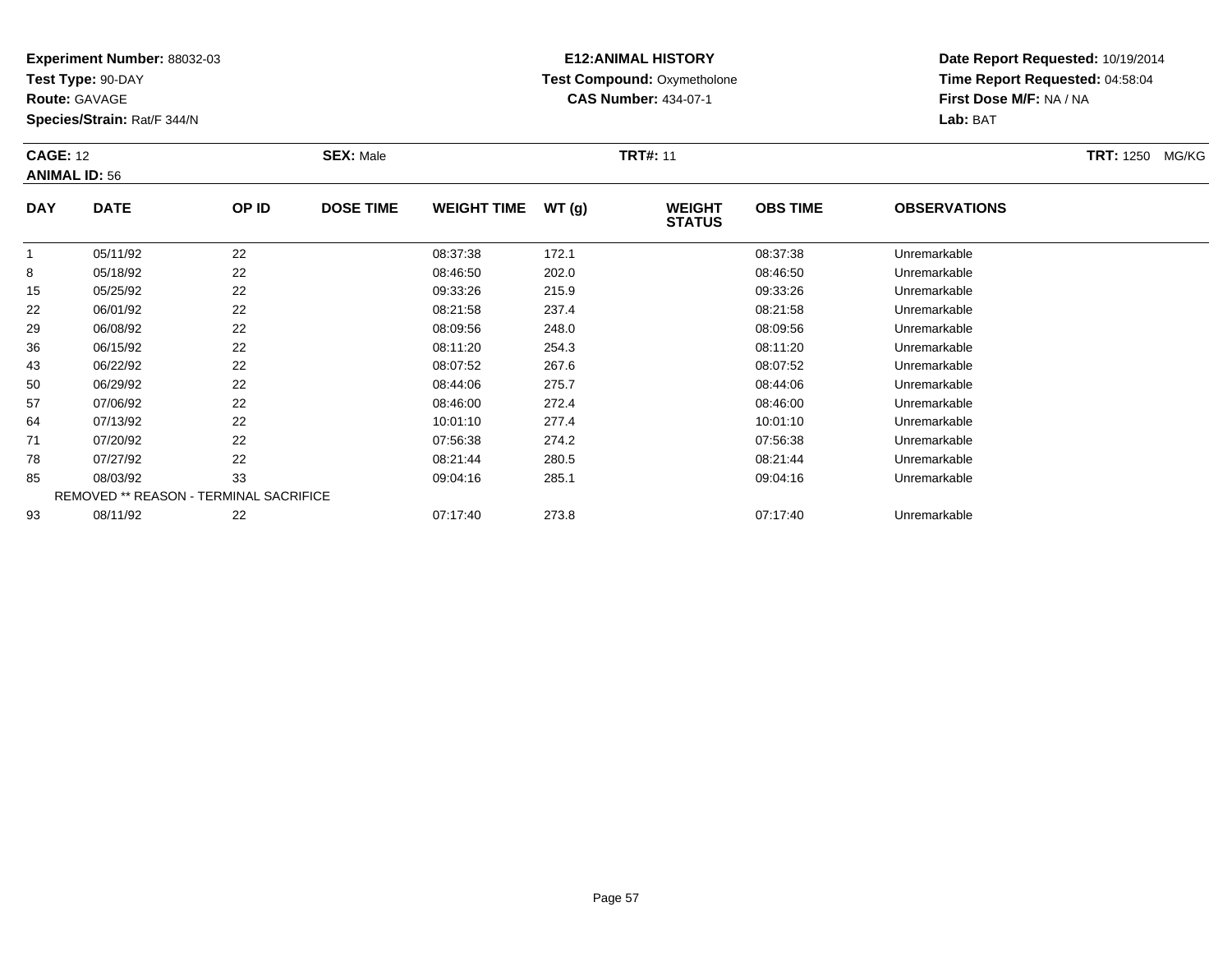**Test Type:** 90-DAY

**Route:** GAVAGE

**Species/Strain:** Rat/F 344/N

# **E12:ANIMAL HISTORY Test Compound:** Oxymetholone**CAS Number:** 434-07-1

| <b>CAGE: 12</b><br><b>ANIMAL ID: 57</b> |             |       | <b>SEX: Male</b> |                    |       | <b>TRT#: 11</b>                |                 |                     | <b>TRT: 1250</b> | MG/KG |
|-----------------------------------------|-------------|-------|------------------|--------------------|-------|--------------------------------|-----------------|---------------------|------------------|-------|
| <b>DAY</b>                              | <b>DATE</b> | OP ID | <b>DOSE TIME</b> | <b>WEIGHT TIME</b> | WT(g) | <b>WEIGHT</b><br><b>STATUS</b> | <b>OBS TIME</b> | <b>OBSERVATIONS</b> |                  |       |

|    |          |                                               |          |       | -        |              |
|----|----------|-----------------------------------------------|----------|-------|----------|--------------|
|    | 05/11/92 | 22                                            | 08:37:38 | 192.0 | 08:37:38 | Unremarkable |
| 8  | 05/18/92 | 22                                            | 08:46:50 | 219.5 | 08:46:50 | Unremarkable |
| 15 | 05/25/92 | 22                                            | 09:33:26 | 236.0 | 09:33:26 | Unremarkable |
| 22 | 06/01/92 | 22                                            | 08:21:58 | 255.9 | 08:21:58 | Unremarkable |
| 29 | 06/08/92 | 22                                            | 08:09:56 | 275.1 | 08:09:56 | Unremarkable |
| 36 | 06/15/92 | 22                                            | 08:11:20 | 281.5 | 08:11:20 | Unremarkable |
| 43 | 06/22/92 | 22                                            | 08:07:52 | 292.1 | 08:07:52 | Unremarkable |
| 50 | 06/29/92 | 22                                            | 08:44:06 | 281.0 | 08:44:06 | Unremarkable |
| 57 | 07/06/92 | 22                                            | 08:46:00 | 294.8 | 08:46:00 | Unremarkable |
| 64 | 07/13/92 | 22                                            | 10:01:10 | 293.6 | 10:01:10 | Unremarkable |
| 71 | 07/20/92 | 22                                            | 07:56:38 | 299.8 | 07:56:38 | Unremarkable |
| 78 | 07/27/92 | 22                                            | 08:21:44 | 299.2 | 08:21:44 | Unremarkable |
| 85 | 08/03/92 | 33                                            | 09:04:16 | 306.6 | 09:04:16 | Unremarkable |
|    |          | <b>REMOVED ** REASON - TERMINAL SACRIFICE</b> |          |       |          |              |
| 93 | 08/11/92 | 22                                            | 07:17:40 | 271.7 | 07:17:40 | Unremarkable |
|    |          |                                               |          |       |          |              |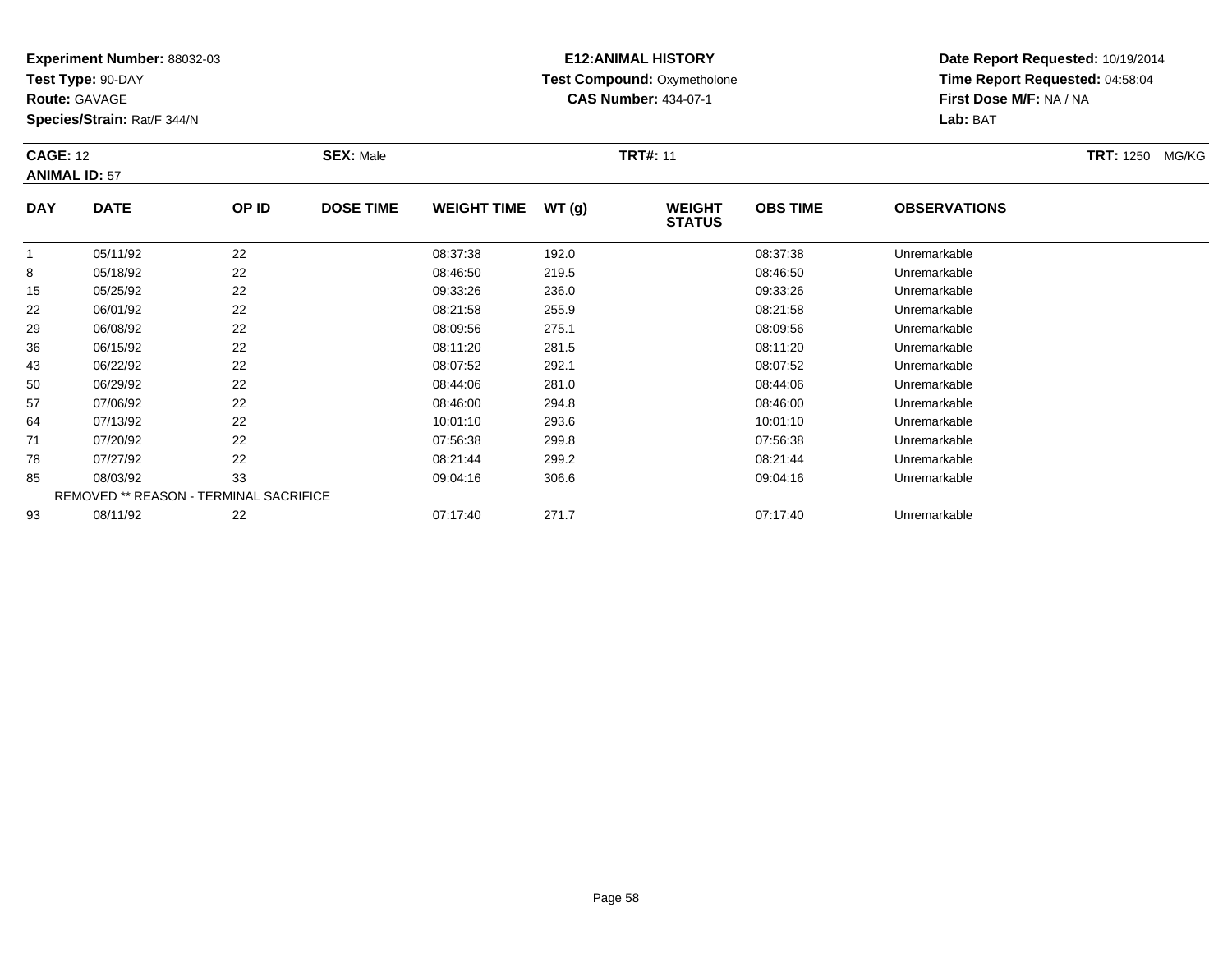**Test Type:** 90-DAY

**Route:** GAVAGE

**Species/Strain:** Rat/F 344/N

# **E12:ANIMAL HISTORY Test Compound:** Oxymetholone**CAS Number:** 434-07-1

| <b>CAGE: 12</b><br><b>ANIMAL ID: 58</b> |             |       | <b>SEX: Male</b> |                    |        | <b>TRT#: 11</b>                | <b>TRT: 1250</b> | MG/KG               |  |  |
|-----------------------------------------|-------------|-------|------------------|--------------------|--------|--------------------------------|------------------|---------------------|--|--|
| <b>DAY</b>                              | <b>DATE</b> | OP ID | <b>DOSE TIME</b> | <b>WEIGHT TIME</b> | WT (q) | <b>WEIGHT</b><br><b>STATUS</b> | <b>OBS TIME</b>  | <b>OBSERVATIONS</b> |  |  |
|                                         | 05/11/92    | 22    |                  | 08:37:38           | 181.8  |                                | 08:37:38         | Unremarkable        |  |  |
| 8                                       | 05/18/92    | 22    |                  | 08:46:50           | 203.8  |                                | 08:46:50         | Unremarkable        |  |  |

|    | <b>JUILIJL</b> | ∠∠                                            | <u>00.07.00</u> | 101.0 | <u>00.07.00</u> | <b>UILLEILIAINAVIC</b> |  |
|----|----------------|-----------------------------------------------|-----------------|-------|-----------------|------------------------|--|
| 8  | 05/18/92       | 22                                            | 08:46:50        | 203.8 | 08:46:50        | Unremarkable           |  |
| 15 | 05/25/92       | 22                                            | 09:33:26        | 217.4 | 09:33:26        | Unremarkable           |  |
| 22 | 06/01/92       | 22                                            | 08:21:58        | 240.4 | 08:21:58        | Unremarkable           |  |
| 29 | 06/08/92       | 22                                            | 08:09:56        | 250.2 | 08:09:56        | Unremarkable           |  |
| 36 | 06/15/92       | 22                                            | 08:11:20        | 256.7 | 08:11:20        | Unremarkable           |  |
| 43 | 06/22/92       | 22                                            | 08:07:52        | 271.2 | 08:07:52        | Unremarkable           |  |
| 50 | 06/29/92       | 22                                            | 08:44:06        | 268.6 | 08:44:06        | Unremarkable           |  |
| 57 | 07/06/92       | 22                                            | 08:46:00        | 278.5 | 08:46:00        | Unremarkable           |  |
| 64 | 07/13/92       | 22                                            | 10:01:10        | 281.8 | 10:01:10        | Unremarkable           |  |
| 71 | 07/20/92       | 22                                            | 07:56:38        | 287.8 | 07:56:38        | Unremarkable           |  |
| 78 | 07/27/92       | 22                                            | 08:21:44        | 284.8 | 08:21:44        | Unremarkable           |  |
| 85 | 08/03/92       | 33                                            | 09:04:16        | 294.1 | 09:04:16        | Unremarkable           |  |
|    |                | <b>REMOVED ** REASON - TERMINAL SACRIFICE</b> |                 |       |                 |                        |  |
| 93 | 08/11/92       | 22                                            | 07:17:40        | 269.1 | 07:17:40        | Unremarkable           |  |
|    |                |                                               |                 |       |                 |                        |  |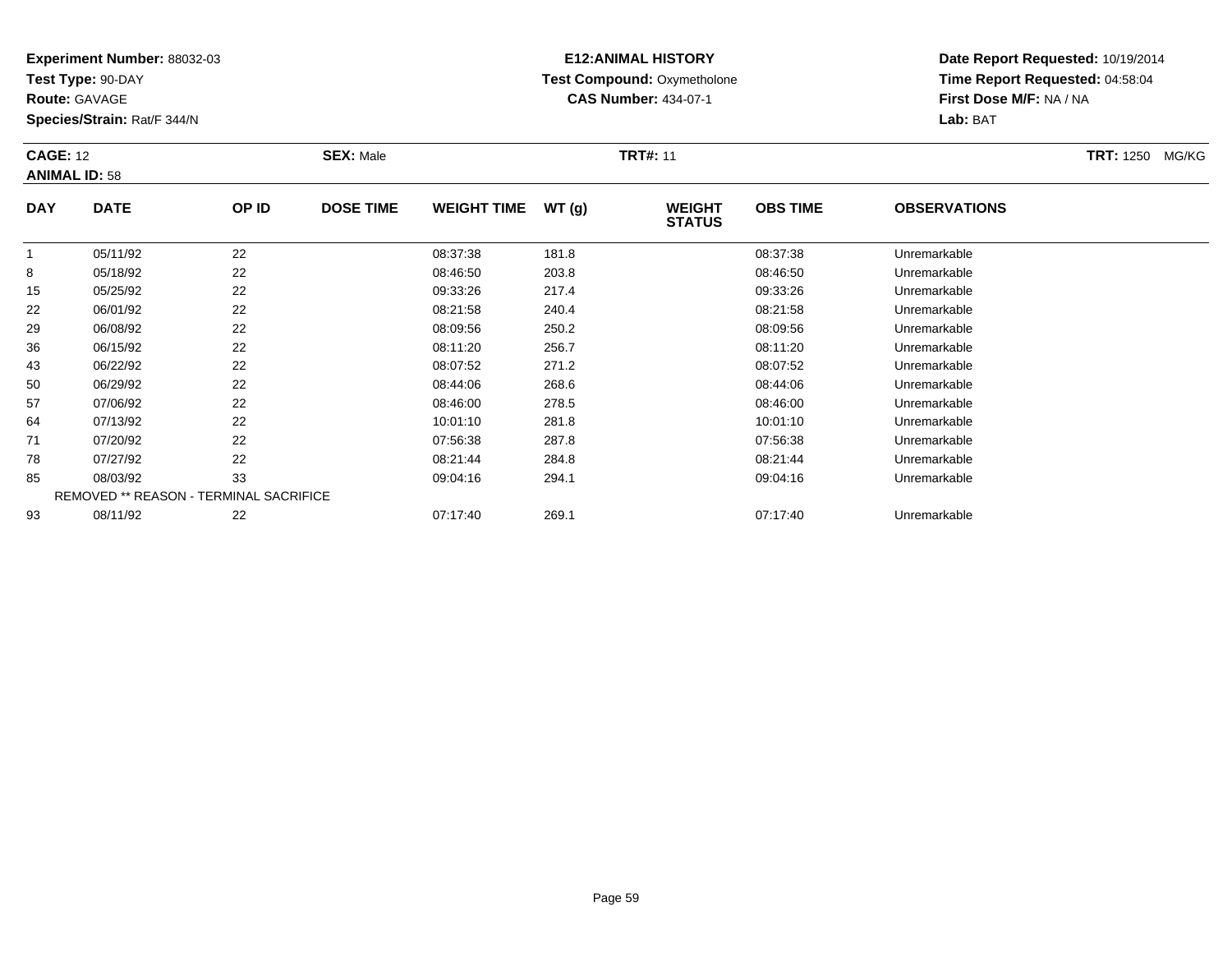**Test Type:** 90-DAY

**Route:** GAVAGE

**Species/Strain:** Rat/F 344/N

# **E12:ANIMAL HISTORY Test Compound:** Oxymetholone**CAS Number:** 434-07-1

| <b>CAGE: 12</b><br><b>ANIMAL ID: 59</b> |             |        | <b>SEX: Male</b> |                    |            | <b>TRT#: 11</b>                | <b>TRT: 1250</b><br>MG/KG |                               |  |
|-----------------------------------------|-------------|--------|------------------|--------------------|------------|--------------------------------|---------------------------|-------------------------------|--|
| <b>DAY</b>                              | <b>DATE</b> | OP ID  | <b>DOSE TIME</b> | <b>WEIGHT TIME</b> | WT(g)      | <b>WEIGHT</b><br><b>STATUS</b> | <b>OBS TIME</b>           | <b>OBSERVATIONS</b>           |  |
|                                         | QF/A A/2Q   | $\sim$ |                  | 00.27.20           | $\sqrt{2}$ |                                | 00.27.20                  | الملاحلة والمستحقق ومستحيلاته |  |

|    | 05/11/92 | 22                                            | 08:37:38 | 132.5 | 08:37:38 | Unremarkable |  |
|----|----------|-----------------------------------------------|----------|-------|----------|--------------|--|
| 8  | 05/18/92 | 22                                            | 08:46:50 | 159.3 | 08:46:50 | Unremarkable |  |
| 15 | 05/25/92 | 22                                            | 09:33:26 | 179.5 | 09:33:26 | Unremarkable |  |
| 22 | 06/01/92 | 22                                            | 08:21:58 | 203.9 | 08:21:58 | Unremarkable |  |
| 29 | 06/08/92 | 22                                            | 08:09:56 | 217.4 | 08:09:56 | Unremarkable |  |
| 36 | 06/15/92 | 22                                            | 08:11:20 | 227.4 | 08:11:20 | Unremarkable |  |
| 43 | 06/22/92 | 22                                            | 08:07:52 | 237.7 | 08:07:52 | Unremarkable |  |
| 50 | 06/29/92 | 22                                            | 08:44:06 | 249.2 | 08:44:06 | Unremarkable |  |
| 57 | 07/06/92 | 22                                            | 08:46:00 | 250.1 | 08:46:00 | Unremarkable |  |
| 64 | 07/13/92 | 22                                            | 10:01:10 | 254.4 | 10:01:10 | Unremarkable |  |
| 71 | 07/20/92 | 22                                            | 07:56:38 | 257.7 | 07:56:38 | Unremarkable |  |
| 78 | 07/27/92 | 22                                            | 08:21:44 | 261.8 | 08:21:44 | Unremarkable |  |
| 85 | 08/03/92 | 33                                            | 09:04:16 | 265.7 | 09:04:16 | Unremarkable |  |
|    |          | <b>REMOVED ** REASON - TERMINAL SACRIFICE</b> |          |       |          |              |  |
| 93 | 08/11/92 | 22                                            | 07:17:40 | 270.4 | 07:17:40 | Unremarkable |  |
|    |          |                                               |          |       |          |              |  |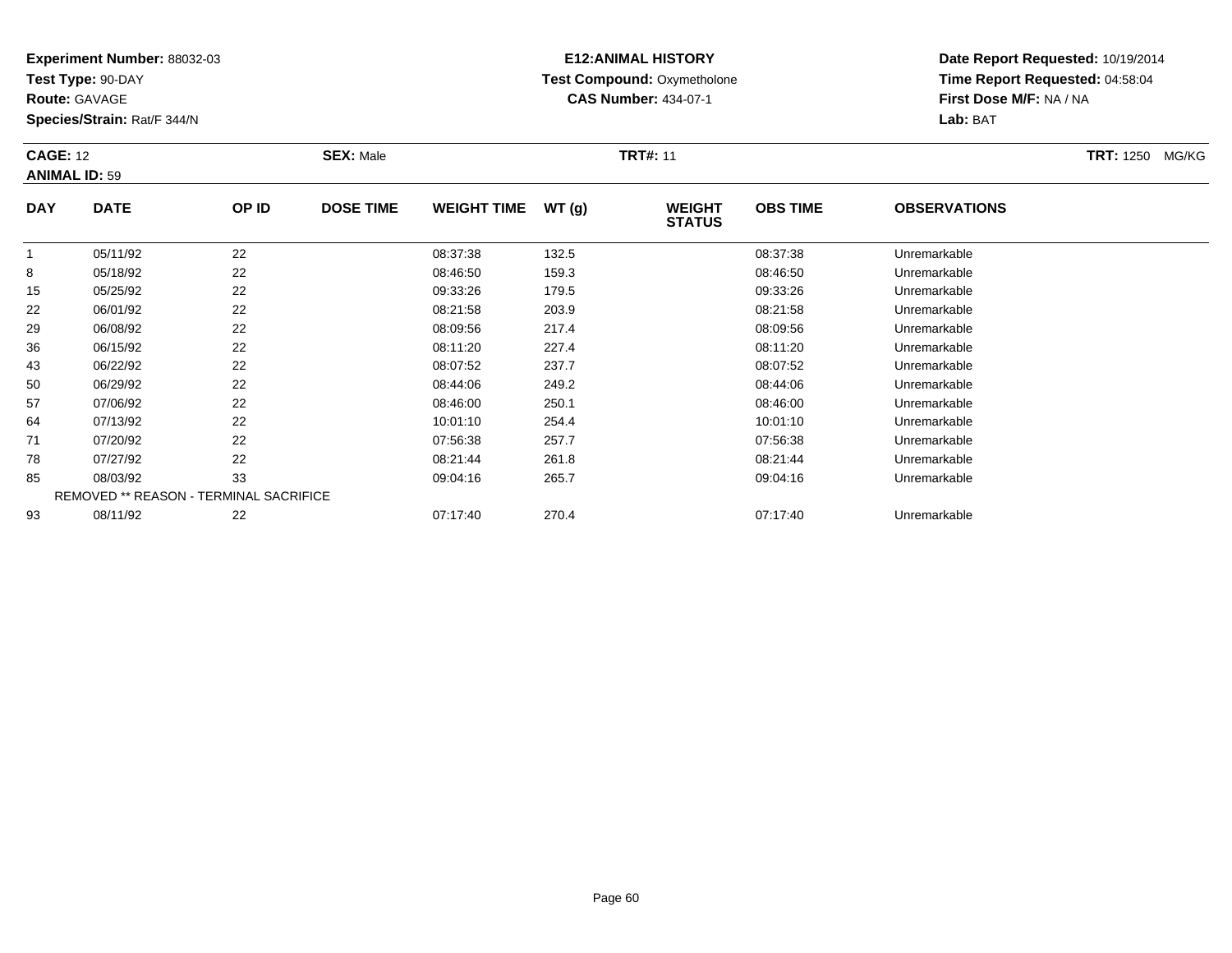**Test Type:** 90-DAY

**Route:** GAVAGE

**Species/Strain:** Rat/F 344/N

# **E12:ANIMAL HISTORY Test Compound:** Oxymetholone**CAS Number:** 434-07-1

| <b>CAGE: 12</b><br><b>ANIMAL ID: 60</b> |             |       | <b>SEX: Male</b> |                    |       | <b>TRT#: 11</b>                | <b>TRT: 1250</b><br>MG/KG |                      |  |
|-----------------------------------------|-------------|-------|------------------|--------------------|-------|--------------------------------|---------------------------|----------------------|--|
| <b>DAY</b>                              | <b>DATE</b> | OP ID | <b>DOSE TIME</b> | <b>WEIGHT TIME</b> | WT(g) | <b>WEIGHT</b><br><b>STATUS</b> | <b>OBS TIME</b>           | <b>OBSERVATIONS</b>  |  |
|                                         | 05/11/02    | າາ    |                  | <b>00.27.20</b>    | 1520  |                                | <b>00.27.20</b>           | <b>Lloromarkable</b> |  |

|    | 05/11/92 | 22                                     | 08:37:38 | 153.0 | 08:37:38 | Unremarkable |  |
|----|----------|----------------------------------------|----------|-------|----------|--------------|--|
| 8  | 05/18/92 | 22                                     | 08:46:50 | 177.5 | 08:46:50 | Unremarkable |  |
| 15 | 05/25/92 | 22                                     | 09:33:26 | 196.7 | 09:33:26 | Unremarkable |  |
| 22 | 06/01/92 | 22                                     | 08:21:58 | 221.2 | 08:21:58 | Unremarkable |  |
| 29 | 06/08/92 | 22                                     | 08:09:56 | 237.1 | 08:09:56 | Unremarkable |  |
| 36 | 06/15/92 | 22                                     | 08:11:20 | 243.5 | 08:11:20 | Unremarkable |  |
| 43 | 06/22/92 | 22                                     | 08:07:52 | 257.8 | 08:07:52 | Unremarkable |  |
| 50 | 06/29/92 | 22                                     | 08:44:06 | 255.9 | 08:44:06 | Unremarkable |  |
| 57 | 07/06/92 | 22                                     | 08:46:00 | 266.1 | 08:46:00 | Unremarkable |  |
| 64 | 07/13/92 | 22                                     | 10:01:10 | 265.5 | 10:01:10 | Unremarkable |  |
| 71 | 07/20/92 | 22                                     | 07:56:38 | 268.6 | 07:56:38 | Unremarkable |  |
| 78 | 07/27/92 | 22                                     | 08:21:44 | 267.1 | 08:21:44 | Unremarkable |  |
| 85 | 08/03/92 | 33                                     | 09:04:16 | 274.6 | 09:04:16 | Unremarkable |  |
|    |          | REMOVED ** REASON - TERMINAL SACRIFICE |          |       |          |              |  |
| 93 | 08/11/92 | 22                                     | 07:17:40 | 261.6 | 07:17:40 | Unremarkable |  |
|    |          |                                        |          |       |          |              |  |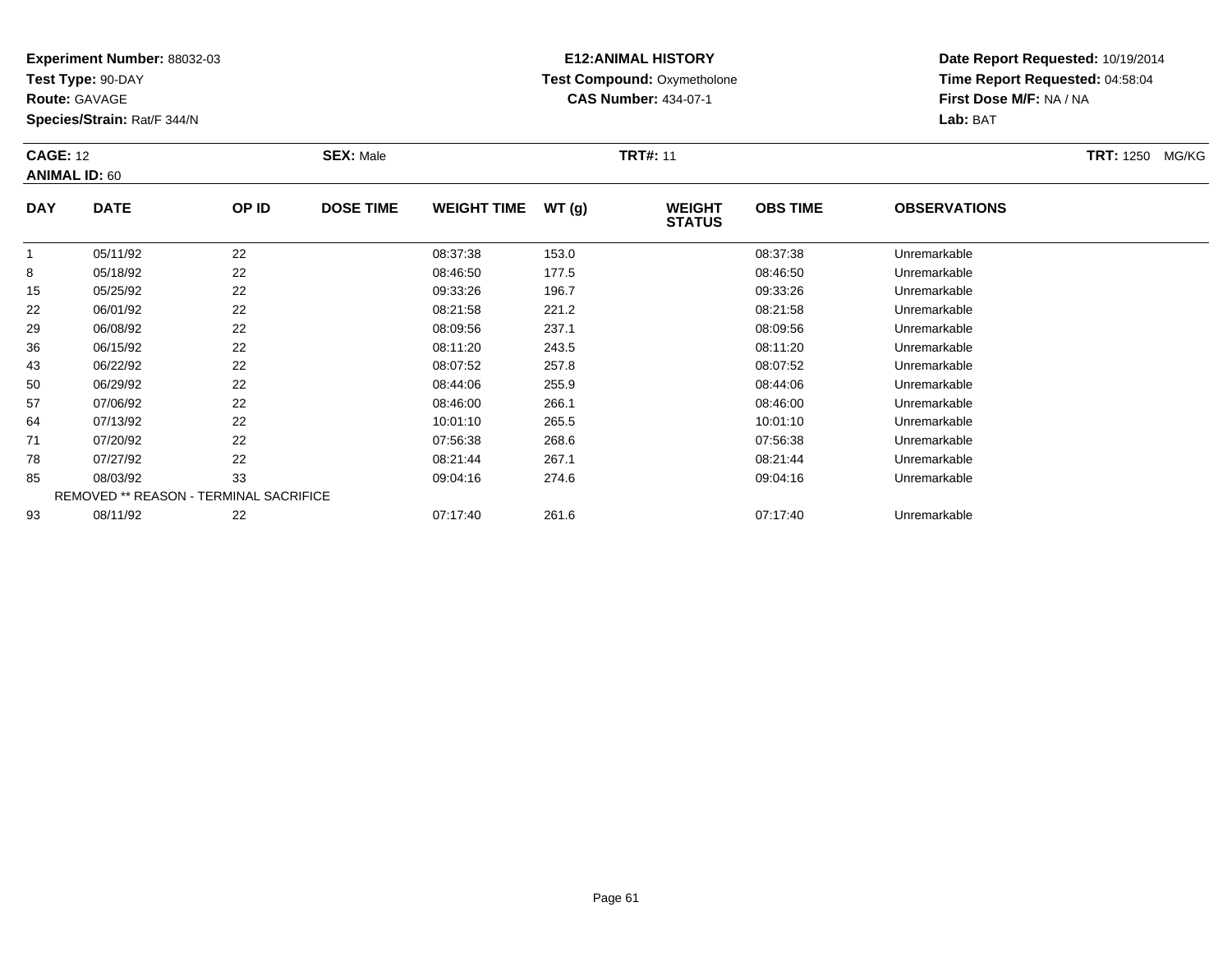**Test Type:** 90-DAY

**Route:** GAVAGE

93

**Species/Strain:** Rat/F 344/N

REMOVED \*\* REASON - TERMINAL SACRIFICE

## **E12:ANIMAL HISTORY Test Compound:** Oxymetholone**CAS Number:** 434-07-1

**Date Report Requested:** 10/19/2014**Time Report Requested:** 04:58:04**First Dose M/F:** NA / NA**Lab:** BAT

|            | <b>CAGE: 13</b><br><b>ANIMAL ID: 61</b> |       | <b>SEX: Female</b> |                    |       | <b>TRT#: 2</b>                 |                 | TRT: 0 MG/KG        |  |
|------------|-----------------------------------------|-------|--------------------|--------------------|-------|--------------------------------|-----------------|---------------------|--|
| <b>DAY</b> | <b>DATE</b>                             | OP ID | <b>DOSE TIME</b>   | <b>WEIGHT TIME</b> | WT(g) | <b>WEIGHT</b><br><b>STATUS</b> | <b>OBS TIME</b> | <b>OBSERVATIONS</b> |  |
|            | 05/12/92                                | 20    |                    | 08:33:12           | 121.9 |                                | 08:33:12        | Unremarkable        |  |
| 8          | 05/19/92                                | 22    |                    | 09:56:00           | 140.2 |                                | 09:56:00        | Unremarkable        |  |
| 15         | 05/26/92                                | 20    |                    | 15:16:54           | 152.3 |                                | 15:16:54        | Unremarkable        |  |
| 22         | 06/02/92                                | 20    |                    | 14:10:12           | 160.7 |                                | 14:10:12        | Unremarkable        |  |
| 29         | 06/09/92                                | 22    |                    | 08:56:44           | 176.6 |                                | 08:56:44        | Unremarkable        |  |
| 36         | 06/16/92                                | 19    |                    | 10:19:40           | 181.3 |                                | 10:19:40        | Unremarkable        |  |
| 43         | 06/23/92                                | 19    |                    | 08:42:04           | 188.8 |                                | 08:42:04        | Unremarkable        |  |
| 50         | 06/30/92                                | 22    |                    | 08:16:16           | 189.1 |                                | 08:16:16        | Unremarkable        |  |
| 57         | 07/07/92                                | 20    |                    | 10:22:24           | 198.9 |                                | 10:22:24        | Unremarkable        |  |
| 64         | 07/14/92                                | 22    |                    | 08:08:36           | 203.3 |                                | 08:08:36        | Unremarkable        |  |
| 71         | 07/21/92                                | 22    |                    | 08:28:52           | 206.1 |                                | 08:28:52        | Unremarkable        |  |
| 78         | 07/28/92                                | 22    |                    | 08:21:44           | 204.5 |                                | 08:21:44        | Unremarkable        |  |
| 85         | 08/04/92                                | 22    |                    | 09:47:50           | 211.1 |                                | 09:47:50        | Unremarkable        |  |

08/12/92 <sup>22</sup> 06:20:28 212.9 06:20:28 Unremarkable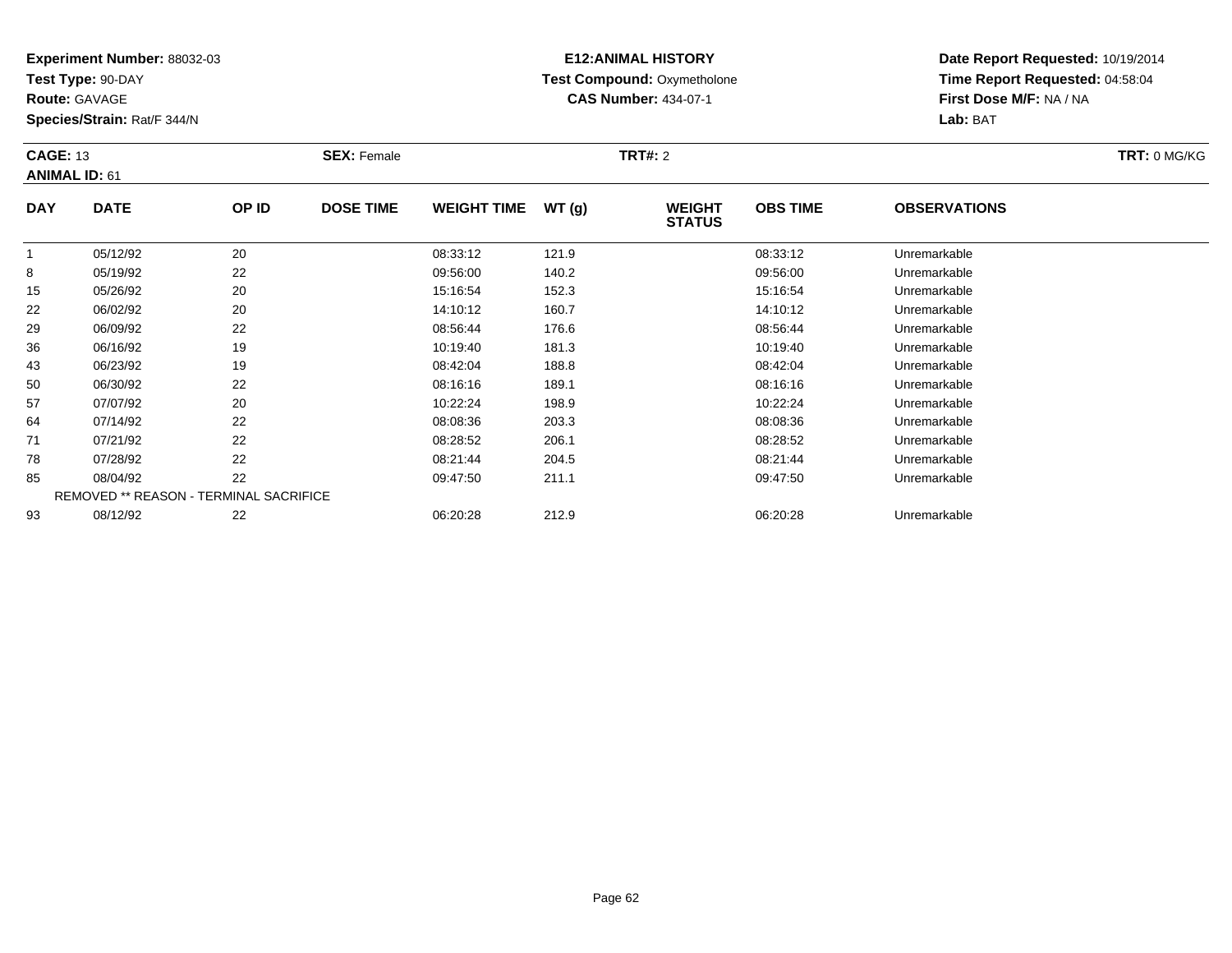**Test Type:** 90-DAY

**Route:** GAVAGE

**Species/Strain:** Rat/F 344/N

# **E12:ANIMAL HISTORY Test Compound:** Oxymetholone**CAS Number:** 434-07-1

**Date Report Requested:** 10/19/2014**Time Report Requested:** 04:58:04**First Dose M/F:** NA / NA**Lab:** BAT

| <b>CAGE: 13</b> | <b>ANIMAL ID: 62</b>                          |       | <b>SEX: Female</b> |                    |       | <b>TRT#: 2</b>                 |                 |                     | TRT: 0 MG/KG |
|-----------------|-----------------------------------------------|-------|--------------------|--------------------|-------|--------------------------------|-----------------|---------------------|--------------|
| <b>DAY</b>      | <b>DATE</b>                                   | OP ID | <b>DOSE TIME</b>   | <b>WEIGHT TIME</b> | WT(g) | <b>WEIGHT</b><br><b>STATUS</b> | <b>OBS TIME</b> | <b>OBSERVATIONS</b> |              |
|                 | 05/12/92                                      | 20    |                    | 08:33:12           | 104.1 |                                | 08:33:12        | Unremarkable        |              |
| 8               | 05/19/92                                      | 22    |                    | 09:56:00           | 123.1 |                                | 09:56:00        | Unremarkable        |              |
| 15              | 05/26/92                                      | 20    |                    | 15:16:54           | 136.3 |                                | 15:16:54        | Unremarkable        |              |
| 22              | 06/02/92                                      | 20    |                    | 14:10:12           | 146.8 |                                | 14:10:12        | Unremarkable        |              |
| 29              | 06/09/92                                      | 22    |                    | 08:56:44           | 159.9 |                                | 08:56:44        | Unremarkable        |              |
| 36              | 06/16/92                                      | 19    |                    | 10:19:40           | 165.6 |                                | 10:19:40        | Unremarkable        |              |
| 43              | 06/23/92                                      | 19    |                    | 08:42:04           | 169.3 |                                | 08:42:04        | Unremarkable        |              |
| 50              | 06/30/92                                      | 22    |                    | 08:16:16           | 175.5 |                                | 08:16:16        | Unremarkable        |              |
| 57              | 07/07/92                                      | 20    |                    | 10:22:24           | 181.7 |                                | 10:22:24        | Unremarkable        |              |
| 64              | 07/14/92                                      | 22    |                    | 08:08:36           | 183.4 |                                | 08:08:36        | Unremarkable        |              |
| 71              | 07/21/92                                      | 22    |                    | 08:28:52           | 194.6 |                                | 08:28:52        | Unremarkable        |              |
| 78              | 07/28/92                                      | 22    |                    | 08:21:44           | 194.4 |                                | 08:21:44        | Unremarkable        |              |
| 85              | 08/04/92                                      | 22    |                    | 09:47:50           | 193.9 |                                | 09:47:50        | Unremarkable        |              |
|                 | <b>REMOVED ** REASON - TERMINAL SACRIFICE</b> |       |                    |                    |       |                                |                 |                     |              |
| 93              | 08/12/92                                      | 22    |                    | 06:20:28           | 197.4 |                                | 06:20:28        | Unremarkable        |              |

08/12/92 <sup>22</sup> 06:20:28 197.4 06:20:28 Unremarkable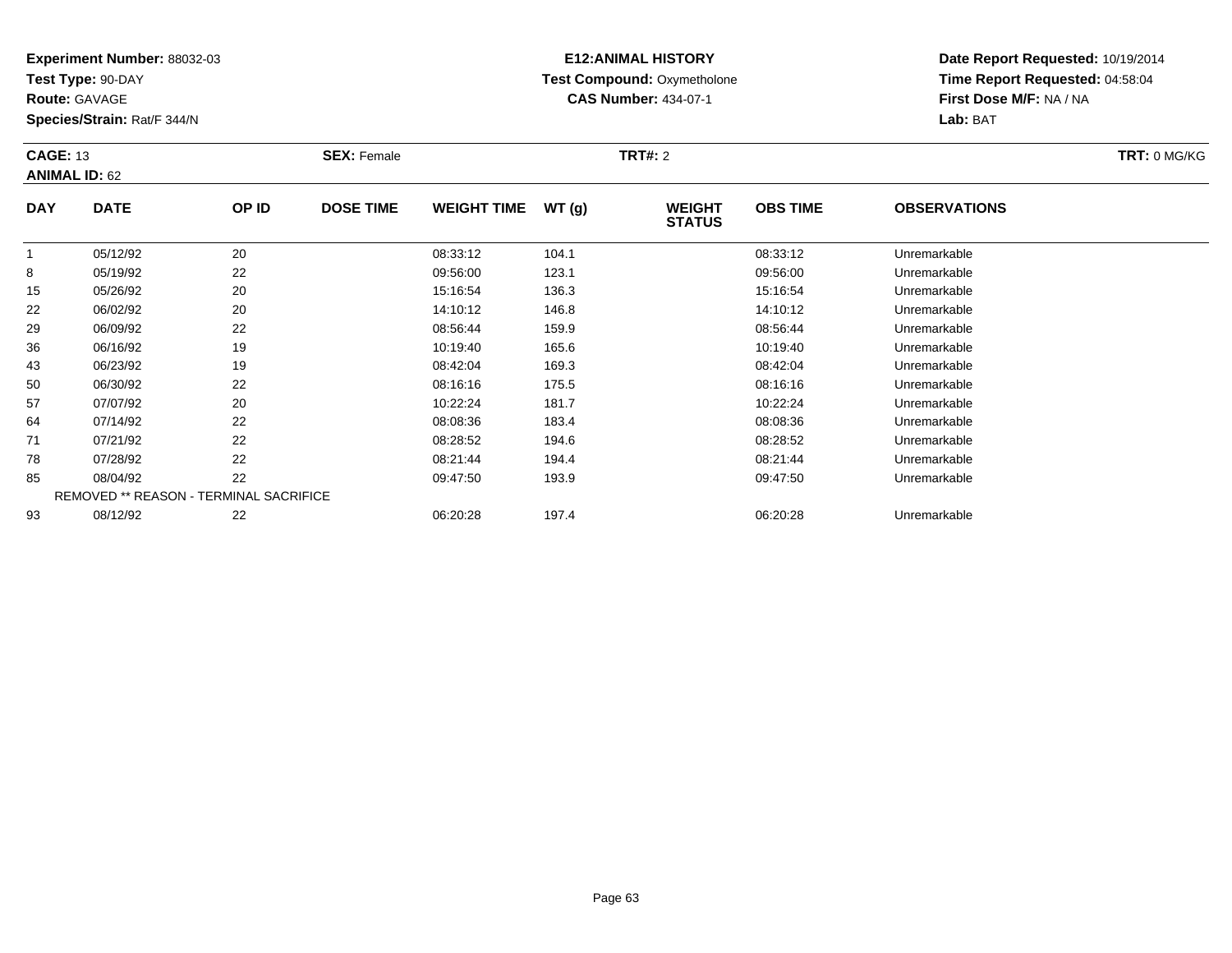**Test Type:** 90-DAY

**Route:** GAVAGE

93

**Species/Strain:** Rat/F 344/N

# **E12:ANIMAL HISTORY Test Compound:** Oxymetholone**CAS Number:** 434-07-1

**Date Report Requested:** 10/19/2014**Time Report Requested:** 04:58:04**First Dose M/F:** NA / NA**Lab:** BAT

|            | <b>CAGE: 13</b><br><b>ANIMAL ID: 63</b>       |       | <b>SEX: Female</b> |                    |       | <b>TRT#: 2</b>                 |                 | TRT: 0 MG/KG        |  |
|------------|-----------------------------------------------|-------|--------------------|--------------------|-------|--------------------------------|-----------------|---------------------|--|
| <b>DAY</b> | <b>DATE</b>                                   | OP ID | <b>DOSE TIME</b>   | <b>WEIGHT TIME</b> | WT(g) | <b>WEIGHT</b><br><b>STATUS</b> | <b>OBS TIME</b> | <b>OBSERVATIONS</b> |  |
|            | 05/12/92                                      | 20    |                    | 08:33:12           | 113.1 |                                | 08:33:12        | Unremarkable        |  |
| 8          | 05/19/92                                      | 22    |                    | 09:56:00           | 129.7 |                                | 09:56:00        | Unremarkable        |  |
| 15         | 05/26/92                                      | 20    |                    | 15:16:54           | 142.1 |                                | 15:16:54        | Unremarkable        |  |
| 22         | 06/02/92                                      | 20    |                    | 14:10:12           | 154.4 |                                | 14:10:12        | Unremarkable        |  |
| 29         | 06/09/92                                      | 22    |                    | 08:56:44           | 171.0 |                                | 08:56:44        | Unremarkable        |  |
| 36         | 06/16/92                                      | 19    |                    | 10:19:40           | 179.2 |                                | 10:19:40        | Unremarkable        |  |
| 43         | 06/23/92                                      | 19    |                    | 08:42:04           | 180.6 |                                | 08:42:04        | Unremarkable        |  |
| 50         | 06/30/92                                      | 22    |                    | 08:16:16           | 190.5 |                                | 08:16:16        | Unremarkable        |  |
| 57         | 07/07/92                                      | 20    |                    | 10:22:24           | 197.7 |                                | 10:22:24        | Unremarkable        |  |
| 64         | 07/14/92                                      | 22    |                    | 08:08:36           | 200.4 |                                | 08:08:36        | Unremarkable        |  |
| 71         | 07/21/92                                      | 22    |                    | 08:28:52           | 207.4 |                                | 08:28:52        | Unremarkable        |  |
| 78         | 07/28/92                                      | 22    |                    | 08:21:44           | 198.4 |                                | 08:21:44        | Unremarkable        |  |
| 85         | 08/04/92                                      | 22    |                    | 09:47:50           | 208.4 |                                | 09:47:50        | Unremarkable        |  |
|            | <b>REMOVED ** REASON - TERMINAL SACRIFICE</b> |       |                    |                    |       |                                |                 |                     |  |

08/12/92 <sup>22</sup> 06:20:28 204.0 06:20:28 Unremarkable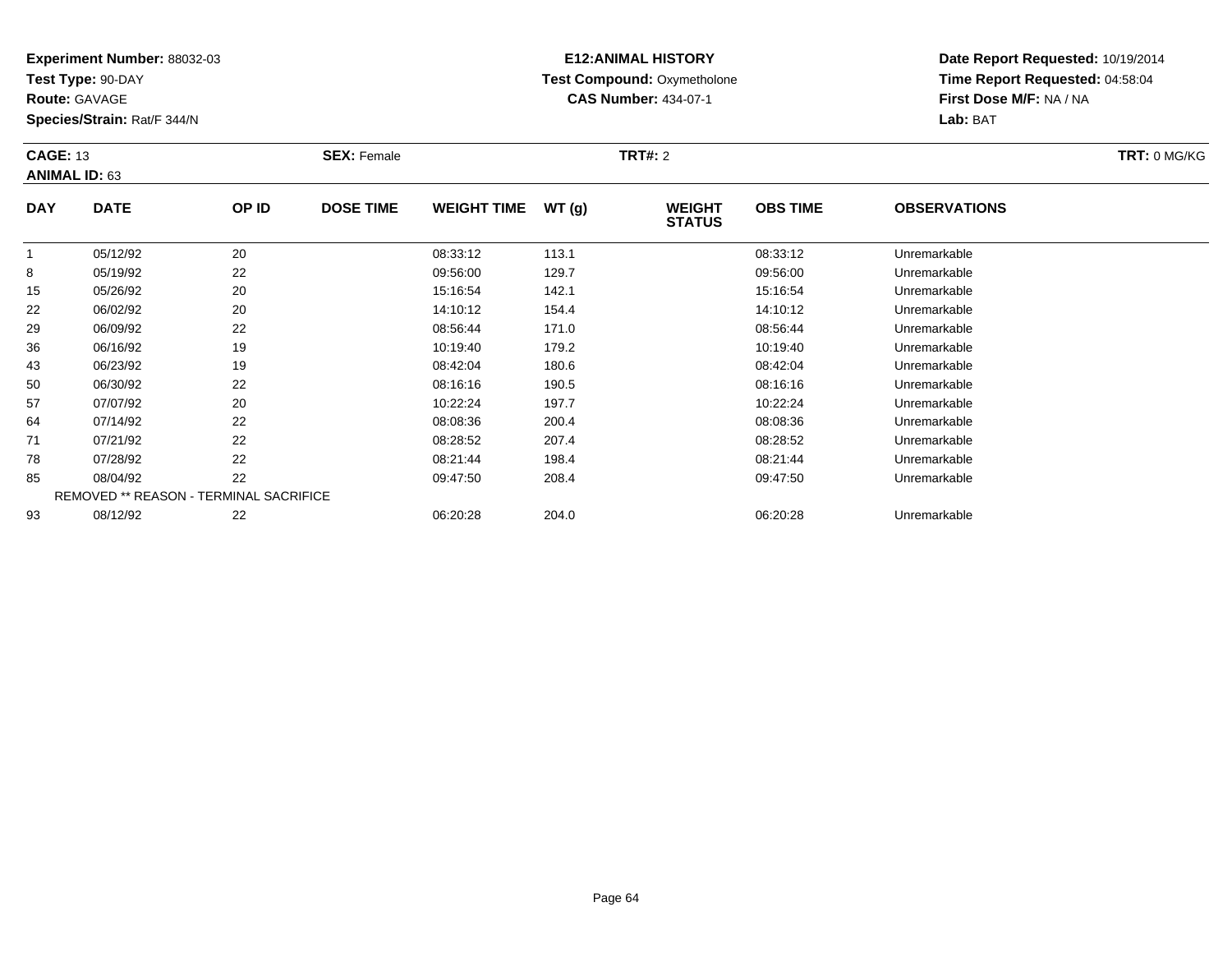**Test Type:** 90-DAY

**Route:** GAVAGE

93

**Species/Strain:** Rat/F 344/N

# **E12:ANIMAL HISTORY Test Compound:** Oxymetholone**CAS Number:** 434-07-1

**Date Report Requested:** 10/19/2014**Time Report Requested:** 04:58:04**First Dose M/F:** NA / NA**Lab:** BAT

|            | <b>CAGE: 13</b><br><b>ANIMAL ID: 64</b>       |       | <b>SEX: Female</b> |                    |       | <b>TRT#: 2</b>                 | TRT: 0 MG/KG    |                     |  |
|------------|-----------------------------------------------|-------|--------------------|--------------------|-------|--------------------------------|-----------------|---------------------|--|
| <b>DAY</b> | <b>DATE</b>                                   | OP ID | <b>DOSE TIME</b>   | <b>WEIGHT TIME</b> | WT(g) | <b>WEIGHT</b><br><b>STATUS</b> | <b>OBS TIME</b> | <b>OBSERVATIONS</b> |  |
|            | 05/12/92                                      | 20    |                    | 08:33:12           | 97.8  |                                | 08:33:12        | Unremarkable        |  |
| 8          | 05/19/92                                      | 22    |                    | 09:56:00           | 113.4 |                                | 09:56:00        | Unremarkable        |  |
| 15         | 05/26/92                                      | 20    |                    | 15:16:54           | 130.2 |                                | 15:16:54        | Unremarkable        |  |
| 22         | 06/02/92                                      | 20    |                    | 14:10:12           | 142.4 |                                | 14:10:12        | Unremarkable        |  |
| 29         | 06/09/92                                      | 22    |                    | 08:56:44           | 154.1 |                                | 08:56:44        | Unremarkable        |  |
| 36         | 06/16/92                                      | 19    |                    | 10:19:40           | 158.3 |                                | 10:19:40        | Unremarkable        |  |
| 43         | 06/23/92                                      | 19    |                    | 08:42:04           | 166.8 |                                | 08:42:04        | Unremarkable        |  |
| 50         | 06/30/92                                      | 22    |                    | 08:16:16           | 172.3 |                                | 08:16:16        | Unremarkable        |  |
| 57         | 07/07/92                                      | 20    |                    | 10:22:24           | 172.5 |                                | 10:22:24        | Unremarkable        |  |
| 64         | 07/14/92                                      | 22    |                    | 08:08:36           | 176.0 |                                | 08:08:36        | Unremarkable        |  |
| 71         | 07/21/92                                      | 22    |                    | 08:28:52           | 176.1 |                                | 08:28:52        | Unremarkable        |  |
| 78         | 07/28/92                                      | 22    |                    | 08:21:44           | 179.5 |                                | 08:21:44        | Unremarkable        |  |
| 85         | 08/04/92                                      | 22    |                    | 09:47:50           | 188.6 |                                | 09:47:50        | Unremarkable        |  |
|            | <b>REMOVED ** REASON - TERMINAL SACRIFICE</b> |       |                    |                    |       |                                |                 |                     |  |

08/12/92 <sup>22</sup> 06:20:28 192.2 06:20:28 Unremarkable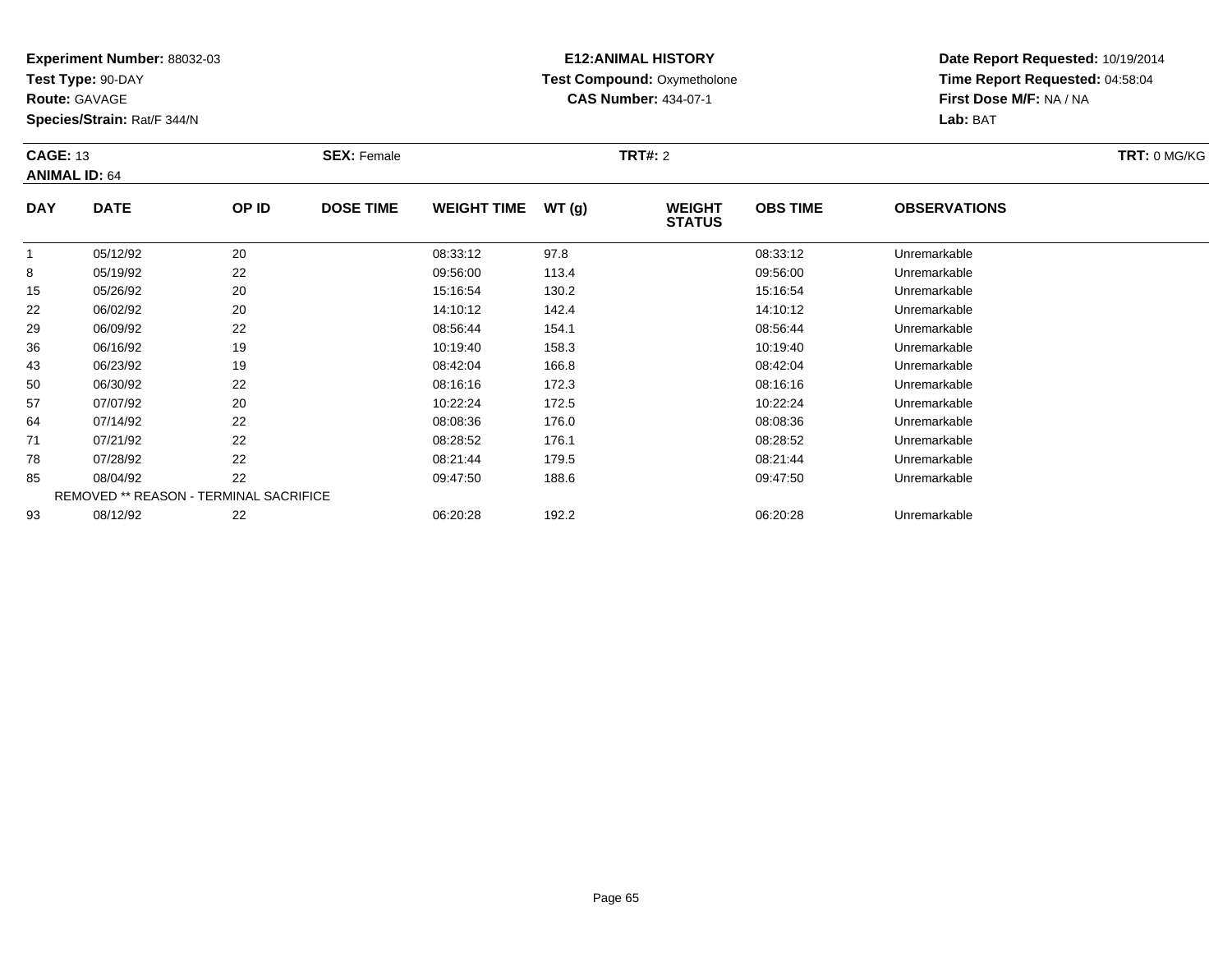**Test Type:** 90-DAY

**Route:** GAVAGE

**Species/Strain:** Rat/F 344/N

# **E12:ANIMAL HISTORY Test Compound:** Oxymetholone**CAS Number:** 434-07-1

**Date Report Requested:** 10/19/2014**Time Report Requested:** 04:58:04**First Dose M/F:** NA / NA**Lab:** BAT

| <b>CAGE: 13</b> | <b>ANIMAL ID: 65</b>                   |       | <b>SEX: Female</b> |                    |       | <b>TRT#: 2</b>                 |                 |                     | TRT: 0 MG/KG |
|-----------------|----------------------------------------|-------|--------------------|--------------------|-------|--------------------------------|-----------------|---------------------|--------------|
| <b>DAY</b>      | <b>DATE</b>                            | OP ID | <b>DOSE TIME</b>   | <b>WEIGHT TIME</b> | WT(g) | <b>WEIGHT</b><br><b>STATUS</b> | <b>OBS TIME</b> | <b>OBSERVATIONS</b> |              |
|                 | 05/12/92                               | 20    |                    | 08:33:12           | 114.0 |                                | 08:33:12        | Unremarkable        |              |
| 8               | 05/19/92                               | 22    |                    | 09:56:00           | 133.1 |                                | 09:56:00        | Unremarkable        |              |
| 15              | 05/26/92                               | 20    |                    | 15:16:54           | 144.3 |                                | 15:16:54        | Unremarkable        |              |
| 22              | 06/02/92                               | 20    |                    | 14:10:12           | 154.6 |                                | 14:10:12        | Unremarkable        |              |
| 29              | 06/09/92                               | 22    |                    | 08:56:44           | 164.4 |                                | 08:56:44        | Unremarkable        |              |
| 36              | 06/16/92                               | 19    |                    | 10:19:40           | 173.0 |                                | 10:19:40        | Unremarkable        |              |
| 43              | 06/23/92                               | 19    |                    | 08:42:04           | 171.6 |                                | 08:42:04        | Unremarkable        |              |
| 50              | 06/30/92                               | 22    |                    | 08:16:16           | 184.4 |                                | 08:16:16        | Unremarkable        |              |
| 57              | 07/07/92                               | 20    |                    | 10:22:24           | 189.6 |                                | 10:22:24        | Unremarkable        |              |
| 64              | 07/14/92                               | 22    |                    | 08:08:36           | 195.3 |                                | 08:08:36        | Unremarkable        |              |
| 71              | 07/21/92                               | 22    |                    | 08:28:52           | 198.3 |                                | 08:28:52        | Unremarkable        |              |
| 78              | 07/28/92                               | 22    |                    | 08:21:44           | 201.8 |                                | 08:21:44        | Unremarkable        |              |
| 85              | 08/04/92                               | 22    |                    | 09:47:50           | 205.5 |                                | 09:47:50        | Unremarkable        |              |
|                 | REMOVED ** REASON - TERMINAL SACRIFICE |       |                    |                    |       |                                |                 |                     |              |
| 93              | 08/12/92                               | 22    |                    | 06:20:28           | 208.6 |                                | 06:20:28        | Unremarkable        |              |

08/12/92 <sup>22</sup> 06:20:28 208.6 06:20:28 Unremarkable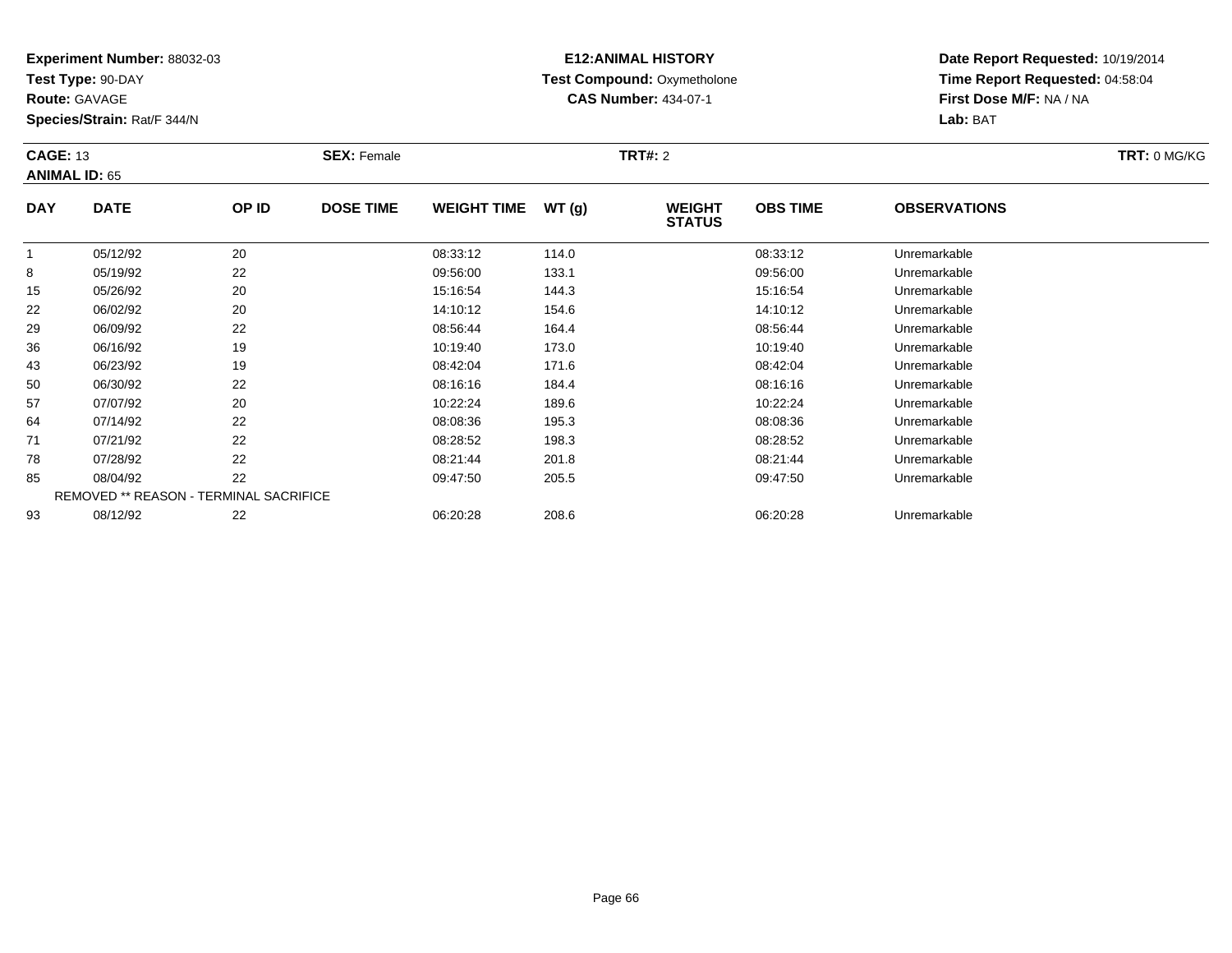**Test Type:** 90-DAY

**Route:** GAVAGE

**Species/Strain:** Rat/F 344/N

# **E12:ANIMAL HISTORY Test Compound:** Oxymetholone**CAS Number:** 434-07-1

| <b>CAGE: 14</b> | <b>ANIMAL ID: 66</b>                   |       | <b>SEX: Female</b> |                    |       | <b>TRT#: 2</b>                 |                 |                     | TRT: 0 MG/KG |
|-----------------|----------------------------------------|-------|--------------------|--------------------|-------|--------------------------------|-----------------|---------------------|--------------|
| <b>DAY</b>      | <b>DATE</b>                            | OP ID | <b>DOSE TIME</b>   | <b>WEIGHT TIME</b> | WT(g) | <b>WEIGHT</b><br><b>STATUS</b> | <b>OBS TIME</b> | <b>OBSERVATIONS</b> |              |
|                 | 05/12/92                               | 20    |                    | 08:35:46           | 104.2 |                                | 08:35:46        | Unremarkable        |              |
| 8               | 05/19/92                               | 22    |                    | 09:57:46           | 119.7 |                                | 09:57:46        | Unremarkable        |              |
| 15              | 05/26/92                               | 20    |                    | 15:18:42           | 129.5 |                                | 15:18:42        | Unremarkable        |              |
| 22              | 06/02/92                               | 20    |                    | 14:11:48           | 139.3 |                                | 14:11:48        | Unremarkable        |              |
| 29              | 06/09/92                               | 22    |                    | 08:57:56           | 148.5 |                                | 08:57:56        | Unremarkable        |              |
| 36              | 06/16/92                               | 19    |                    | 10:17:18           | 160.0 |                                | 10:17:18        | Unremarkable        |              |
| 43              | 06/23/92                               | 19    |                    | 08:40:12           | 167.1 |                                | 08:40:12        | Unremarkable        |              |
| 50              | 06/30/92                               | 22    |                    | 08:17:48           | 173.5 |                                | 08:17:48        | Unremarkable        |              |
| 57              | 07/07/92                               | 20    |                    | 10:23:50           | 187.3 |                                | 10:23:50        | Unremarkable        |              |
| 64              | 07/14/92                               | 22    |                    | 08:10:14           | 190.9 |                                | 08:10:14        | Unremarkable        |              |
| 71              | 07/21/92                               | 22    |                    | 08:30:48           | 190.8 |                                | 08:30:48        | Unremarkable        |              |
| 78              | 07/28/92                               | 22    |                    | 08:23:38           | 190.4 |                                | 08:23:38        | Unremarkable        |              |
| 85              | 08/04/92                               | 22    |                    | 09:49:02           | 189.9 |                                | 09:49:02        | Unremarkable        |              |
|                 | REMOVED ** REASON - TERMINAL SACRIFICE |       |                    |                    |       |                                |                 |                     |              |
| 93              | 08/12/92                               | 22    |                    | 06:23:28           | 195.4 |                                | 06:23:28        | Unremarkable        |              |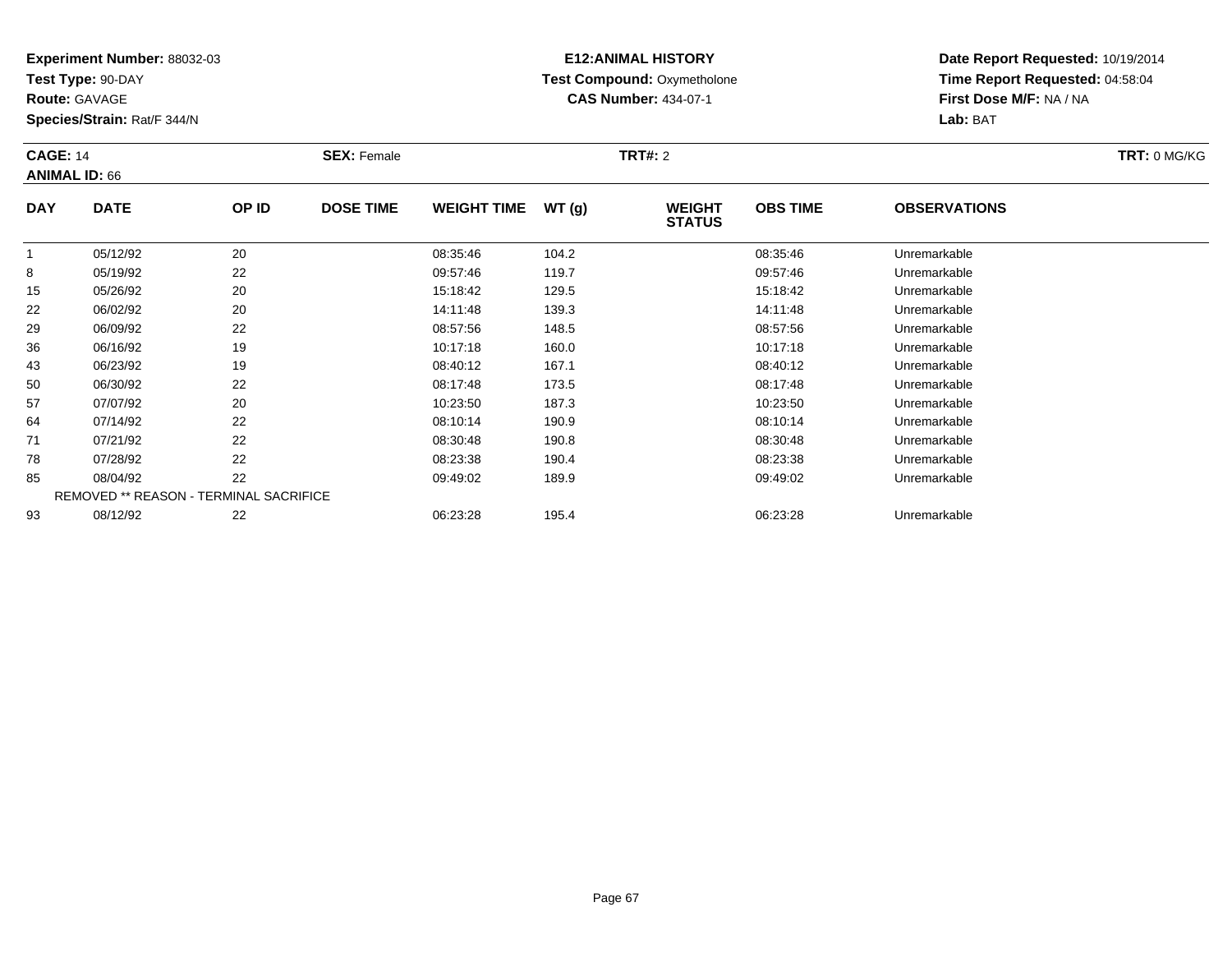**Test Type:** 90-DAY

**Route:** GAVAGE

93

**Species/Strain:** Rat/F 344/N

# **E12:ANIMAL HISTORY Test Compound:** Oxymetholone**CAS Number:** 434-07-1

**Date Report Requested:** 10/19/2014**Time Report Requested:** 04:58:04**First Dose M/F:** NA / NA**Lab:** BAT

|            | <b>CAGE: 14</b><br><b>ANIMAL ID: 67</b> |       | <b>SEX: Female</b> |                    |       | <b>TRT#: 2</b>                 | TRT: 0 MG/KG    |                     |  |
|------------|-----------------------------------------|-------|--------------------|--------------------|-------|--------------------------------|-----------------|---------------------|--|
| <b>DAY</b> | <b>DATE</b>                             | OP ID | <b>DOSE TIME</b>   | <b>WEIGHT TIME</b> | WT(g) | <b>WEIGHT</b><br><b>STATUS</b> | <b>OBS TIME</b> | <b>OBSERVATIONS</b> |  |
|            | 05/12/92                                | 20    |                    | 08:35:46           | 118.6 |                                | 08:35:46        | Unremarkable        |  |
| 8          | 05/19/92                                | 22    |                    | 09:57:46           | 124.7 |                                | 09:57:46        | Unremarkable        |  |
| 15         | 05/26/92                                | 20    |                    | 15:18:42           | 135.7 |                                | 15:18:42        | Unremarkable        |  |
| 22         | 06/02/92                                | 20    |                    | 14:11:48           | 147.1 |                                | 14:11:48        | Unremarkable        |  |
| 29         | 06/09/92                                | 22    |                    | 08:57:56           | 154.3 |                                | 08:57:56        | Unremarkable        |  |
| 36         | 06/16/92                                | 19    |                    | 10:17:18           | 158.4 |                                | 10:17:18        | Unremarkable        |  |
| 43         | 06/23/92                                | 19    |                    | 08:40:12           | 159.8 |                                | 08:40:12        | Unremarkable        |  |
| 50         | 06/30/92                                | 22    |                    | 08:17:48           | 168.9 |                                | 08:17:48        | Unremarkable        |  |
| 57         | 07/07/92                                | 20    |                    | 10:23:50           | 176.6 |                                | 10:23:50        | Unremarkable        |  |
| 64         | 07/14/92                                | 22    |                    | 08:10:14           | 175.0 |                                | 08:10:14        | Unremarkable        |  |
| 71         | 07/21/92                                | 22    |                    | 08:30:48           | 181.3 |                                | 08:30:48        | Unremarkable        |  |
| 78         | 07/28/92                                | 22    |                    | 08:23:38           | 178.2 |                                | 08:23:38        | Unremarkable        |  |
| 85         | 08/04/92                                | 22    |                    | 09:49:02           | 177.5 |                                | 09:49:02        | Unremarkable        |  |
|            | REMOVED ** REASON - TERMINAL SACRIFICE  |       |                    |                    |       |                                |                 |                     |  |

08/12/92 <sup>22</sup> 06:23:28 171.5 06:23:28 Unremarkable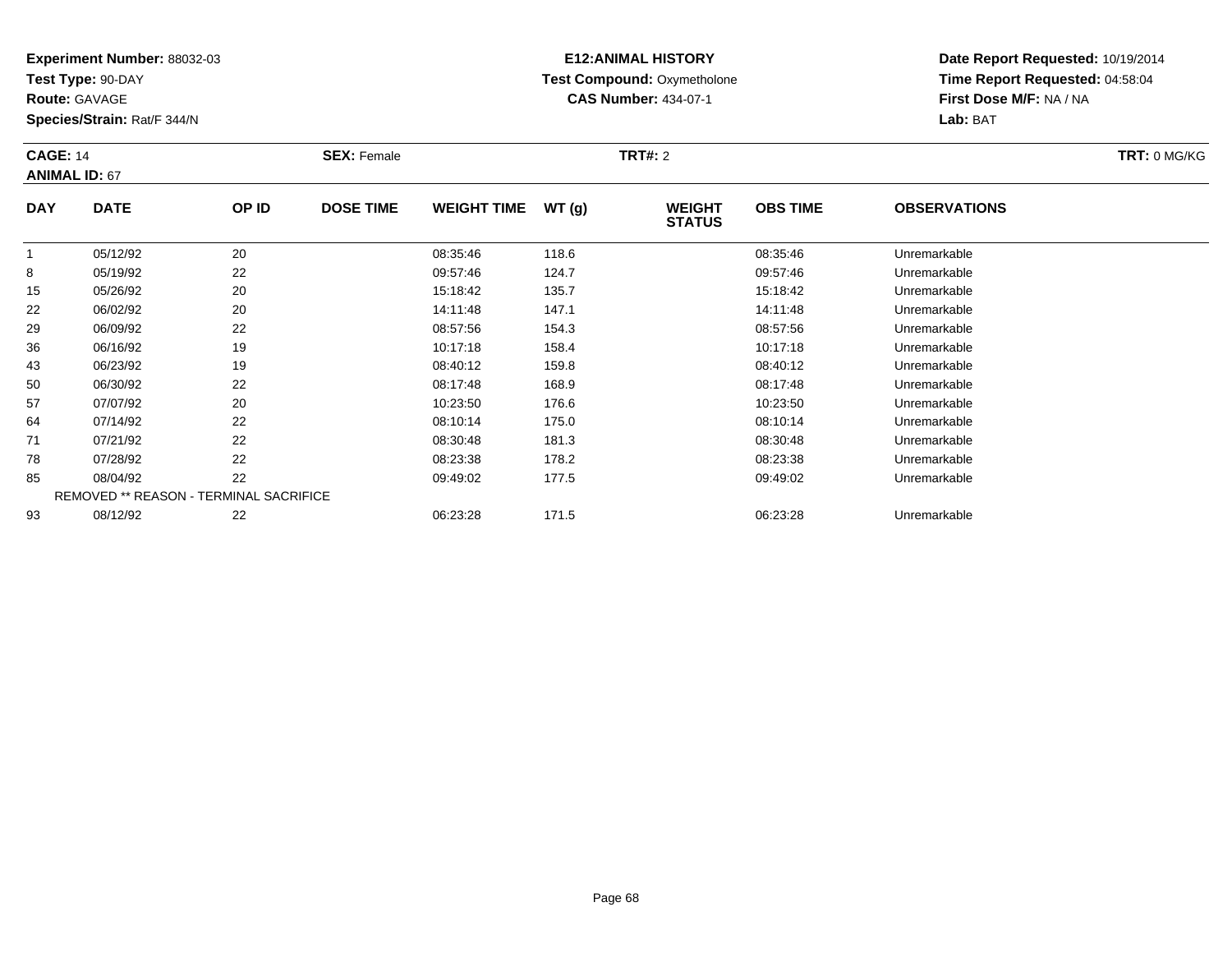**Test Type:** 90-DAY

**Route:** GAVAGE

**Species/Strain:** Rat/F 344/N

# **E12:ANIMAL HISTORY Test Compound:** Oxymetholone**CAS Number:** 434-07-1

| <b>CAGE: 14</b> | <b>ANIMAL ID: 68</b>                          |       | <b>SEX: Female</b> |                    |       | <b>TRT#: 2</b>                 |                 |                     | TRT: 0 MG/KG |
|-----------------|-----------------------------------------------|-------|--------------------|--------------------|-------|--------------------------------|-----------------|---------------------|--------------|
| <b>DAY</b>      | <b>DATE</b>                                   | OP ID | <b>DOSE TIME</b>   | <b>WEIGHT TIME</b> | WT(g) | <b>WEIGHT</b><br><b>STATUS</b> | <b>OBS TIME</b> | <b>OBSERVATIONS</b> |              |
|                 | 05/12/92                                      | 20    |                    | 08:35:46           | 127.5 |                                | 08:35:46        | Unremarkable        |              |
| 8               | 05/19/92                                      | 22    |                    | 09:57:46           | 141.0 |                                | 09:57:46        | Unremarkable        |              |
| 15              | 05/26/92                                      | 20    |                    | 15:18:42           | 153.4 |                                | 15:18:42        | Unremarkable        |              |
| 22              | 06/02/92                                      | 20    |                    | 14:11:48           | 159.1 |                                | 14:11:48        | Unremarkable        |              |
| 29              | 06/09/92                                      | 22    |                    | 08:57:56           | 175.2 |                                | 08:57:56        | Unremarkable        |              |
| 36              | 06/16/92                                      | 19    |                    | 10:17:18           | 184.1 |                                | 10:17:18        | Unremarkable        |              |
| 43              | 06/23/92                                      | 19    |                    | 08:40:12           | 187.5 |                                | 08:40:12        | Unremarkable        |              |
| 50              | 06/30/92                                      | 22    |                    | 08:17:48           | 192.9 |                                | 08:17:48        | Unremarkable        |              |
| 57              | 07/07/92                                      | 20    |                    | 10:23:50           | 197.4 |                                | 10:23:50        | Unremarkable        |              |
| 64              | 07/14/92                                      | 22    |                    | 08:10:14           | 201.1 |                                | 08:10:14        | Unremarkable        |              |
| 71              | 07/21/92                                      | 22    |                    | 08:30:48           | 202.2 |                                | 08:30:48        | Unremarkable        |              |
| 78              | 07/28/92                                      | 22    |                    | 08:23:38           | 203.1 |                                | 08:23:38        | Unremarkable        |              |
| 85              | 08/04/92                                      | 22    |                    | 09:49:02           | 198.7 |                                | 09:49:02        | Unremarkable        |              |
|                 | <b>REMOVED ** REASON - TERMINAL SACRIFICE</b> |       |                    |                    |       |                                |                 |                     |              |
| 93              | 08/12/92                                      | 22    |                    | 06:23:28           | 202.1 |                                | 06:23:28        | Unremarkable        |              |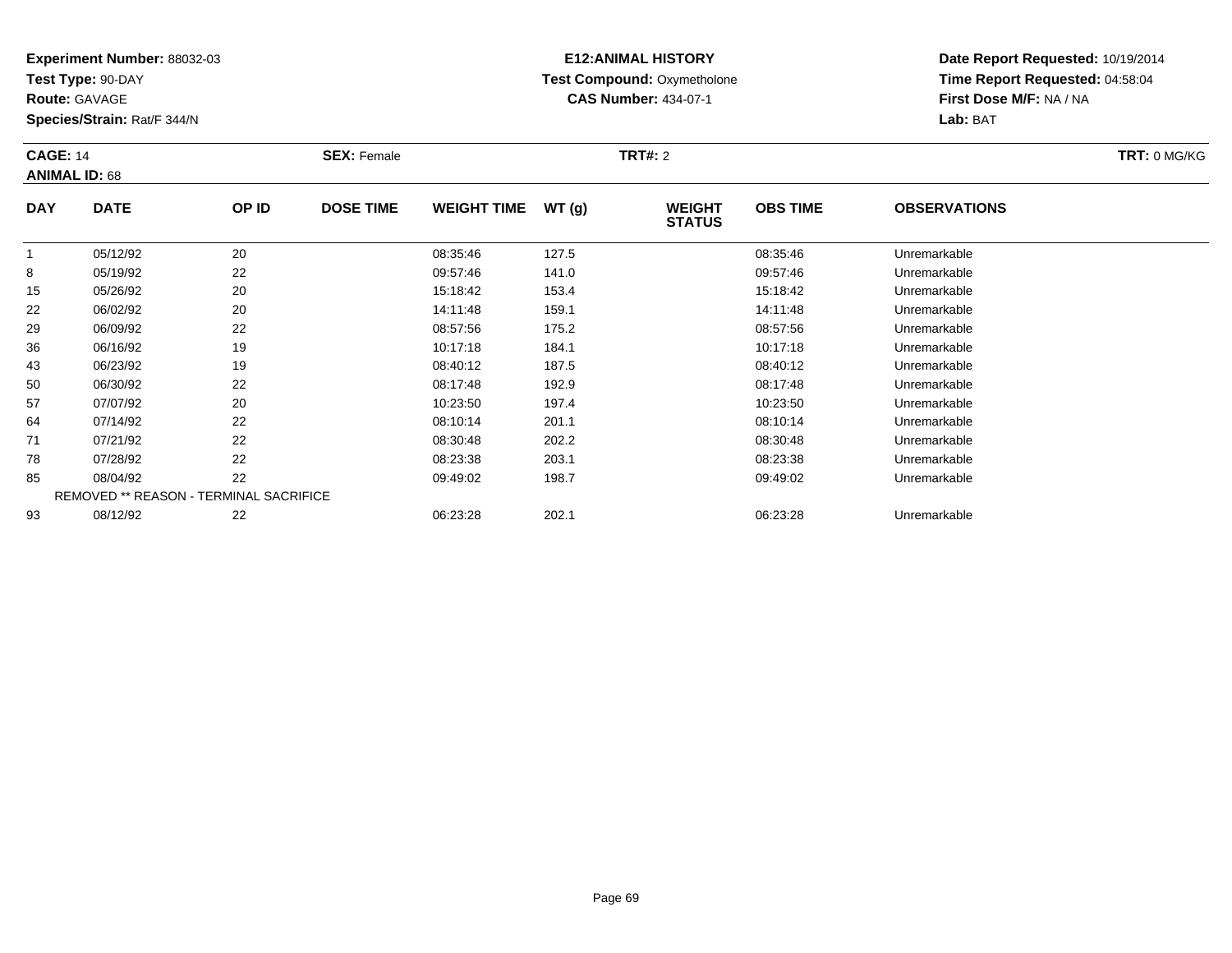**Test Type:** 90-DAY

**Route:** GAVAGE

**Species/Strain:** Rat/F 344/N

# **E12:ANIMAL HISTORY Test Compound:** Oxymetholone**CAS Number:** 434-07-1

| <b>CAGE: 14</b> | <b>ANIMAL ID: 69</b> |                                        | <b>SEX: Female</b> |                    |       | <b>TRT#: 2</b>                 |                 |                     | TRT: 0 MG/KG |
|-----------------|----------------------|----------------------------------------|--------------------|--------------------|-------|--------------------------------|-----------------|---------------------|--------------|
| <b>DAY</b>      | <b>DATE</b>          | OP ID                                  | <b>DOSE TIME</b>   | <b>WEIGHT TIME</b> | WT(g) | <b>WEIGHT</b><br><b>STATUS</b> | <b>OBS TIME</b> | <b>OBSERVATIONS</b> |              |
|                 | 05/12/92             | 20                                     |                    | 08:35:46           | 100.2 |                                | 08:35:46        | Unremarkable        |              |
| 8               | 05/19/92             | 22                                     |                    | 09:57:46           | 115.8 |                                | 09:57:46        | Unremarkable        |              |
| 15              | 05/26/92             | 20                                     |                    | 15:18:42           | 134.1 |                                | 15:18:42        | Unremarkable        |              |
| 22              | 06/02/92             | 20                                     |                    | 14:11:48           | 151.0 |                                | 14:11:48        | Unremarkable        |              |
| 29              | 06/09/92             | 22                                     |                    | 08:57:56           | 161.4 |                                | 08:57:56        | Unremarkable        |              |
| 36              | 06/16/92             | 19                                     |                    | 10:17:18           | 165.6 |                                | 10:17:18        | Unremarkable        |              |
| 43              | 06/23/92             | 19                                     |                    | 08:40:12           | 176.7 |                                | 08:40:12        | Unremarkable        |              |
| 50              | 06/30/92             | 22                                     |                    | 08:17:48           | 182.7 |                                | 08:17:48        | Unremarkable        |              |
| 57              | 07/07/92             | 20                                     |                    | 10:23:50           | 187.6 |                                | 10:23:50        | Unremarkable        |              |
| 64              | 07/14/92             | 22                                     |                    | 08:10:14           | 190.1 |                                | 08:10:14        | Unremarkable        |              |
| 71              | 07/21/92             | 22                                     |                    | 08:30:48           | 195.9 |                                | 08:30:48        | Unremarkable        |              |
| 78              | 07/28/92             | 22                                     |                    | 08:23:38           | 193.7 |                                | 08:23:38        | Unremarkable        |              |
| 85              | 08/04/92             | 22                                     |                    | 09:49:02           | 202.3 |                                | 09:49:02        | Unremarkable        |              |
|                 |                      | REMOVED ** REASON - TERMINAL SACRIFICE |                    |                    |       |                                |                 |                     |              |
| 93              | 08/12/92             | 22                                     |                    | 06:23:28           | 202.1 |                                | 06:23:28        | Unremarkable        |              |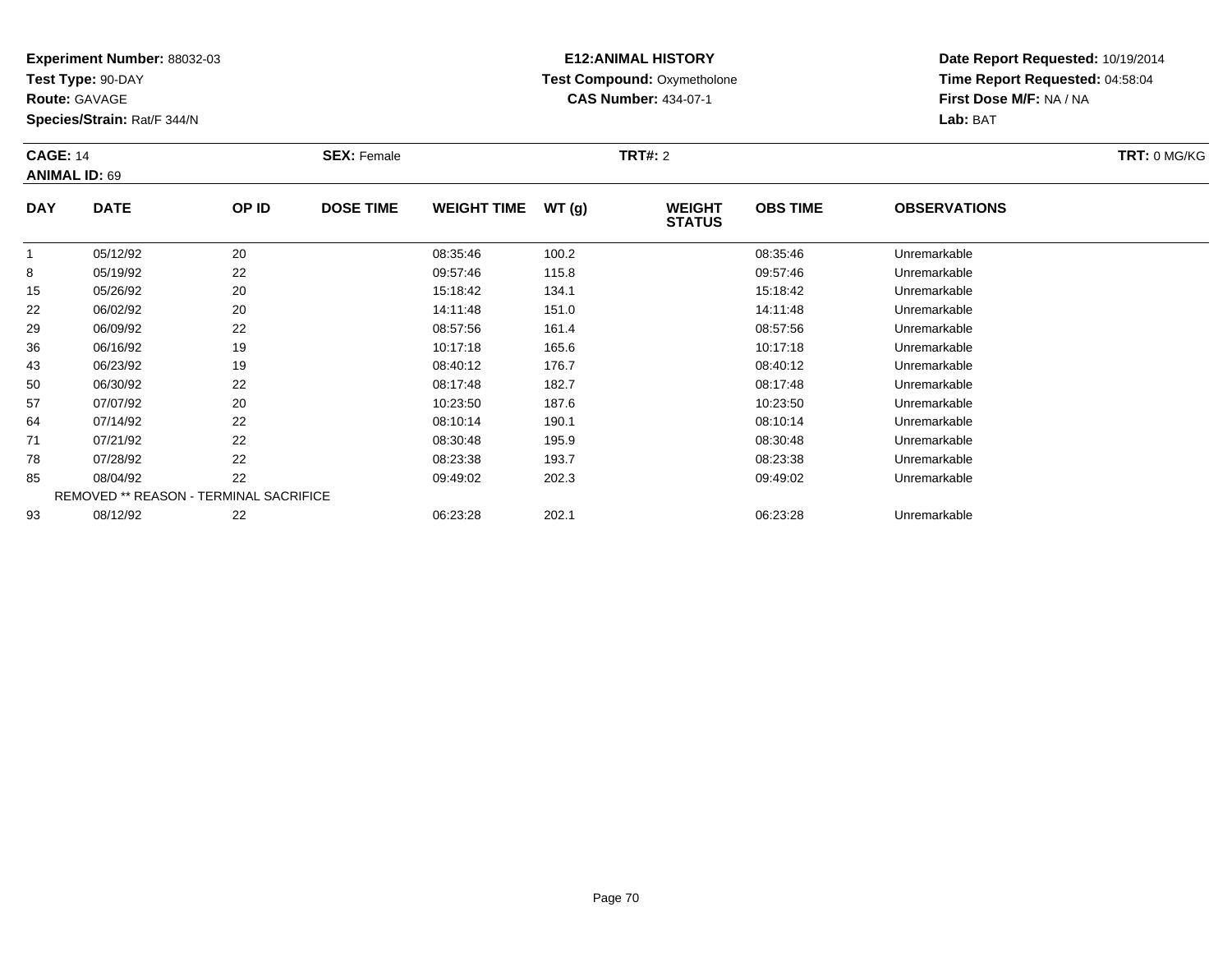**Test Type:** 90-DAY

**Route:** GAVAGE

**Species/Strain:** Rat/F 344/N

# **E12:ANIMAL HISTORY Test Compound:** Oxymetholone**CAS Number:** 434-07-1

**Date Report Requested:** 10/19/2014**Time Report Requested:** 04:58:04**First Dose M/F:** NA / NA**Lab:** BAT

| <b>CAGE: 14</b> | <b>ANIMAL ID: 70</b>                   |       | <b>SEX: Female</b> |                    |       | <b>TRT#: 2</b>                 |                 |                     | TRT: 0 MG/KG |
|-----------------|----------------------------------------|-------|--------------------|--------------------|-------|--------------------------------|-----------------|---------------------|--------------|
| <b>DAY</b>      | <b>DATE</b>                            | OP ID | <b>DOSE TIME</b>   | <b>WEIGHT TIME</b> | WT(g) | <b>WEIGHT</b><br><b>STATUS</b> | <b>OBS TIME</b> | <b>OBSERVATIONS</b> |              |
|                 | 05/12/92                               | 20    |                    | 08:35:46           | 110.7 |                                | 08:35:46        | Unremarkable        |              |
| 8               | 05/19/92                               | 22    |                    | 09:57:46           | 126.8 |                                | 09:57:46        | Unremarkable        |              |
| 15              | 05/26/92                               | 20    |                    | 15:18:42           | 135.7 |                                | 15:18:42        | Unremarkable        |              |
| 22              | 06/02/92                               | 20    |                    | 14:11:48           | 140.0 |                                | 14:11:48        | Unremarkable        |              |
| 29              | 06/09/92                               | 22    |                    | 08:57:56           | 156.0 |                                | 08:57:56        | Unremarkable        |              |
| 36              | 06/16/92                               | 19    |                    | 10:17:18           | 159.1 |                                | 10:17:18        | Unremarkable        |              |
| 43              | 06/23/92                               | 19    |                    | 08:40:12           | 170.6 |                                | 08:40:12        | Unremarkable        |              |
| 50              | 06/30/92                               | 22    |                    | 08:17:48           | 172.0 |                                | 08:17:48        | Unremarkable        |              |
| 57              | 07/07/92                               | 20    |                    | 10:23:50           | 186.5 |                                | 10:23:50        | Unremarkable        |              |
| 64              | 07/14/92                               | 22    |                    | 08:10:14           | 182.6 |                                | 08:10:14        | Unremarkable        |              |
| 71              | 07/21/92                               | 22    |                    | 08:30:48           | 187.8 |                                | 08:30:48        | Unremarkable        |              |
| 78              | 07/28/92                               | 22    |                    | 08:23:38           | 187.1 |                                | 08:23:38        | Unremarkable        |              |
| 85              | 08/04/92                               | 22    |                    | 09:49:02           | 193.9 |                                | 09:49:02        | Unremarkable        |              |
|                 | REMOVED ** REASON - TERMINAL SACRIFICE |       |                    |                    |       |                                |                 |                     |              |
| 93              | 08/12/92                               | 22    |                    | 06:23:28           | 195.0 |                                | 06:23:28        | Unremarkable        |              |

08/12/92 <sup>22</sup> 06:23:28 195.0 06:23:28 Unremarkable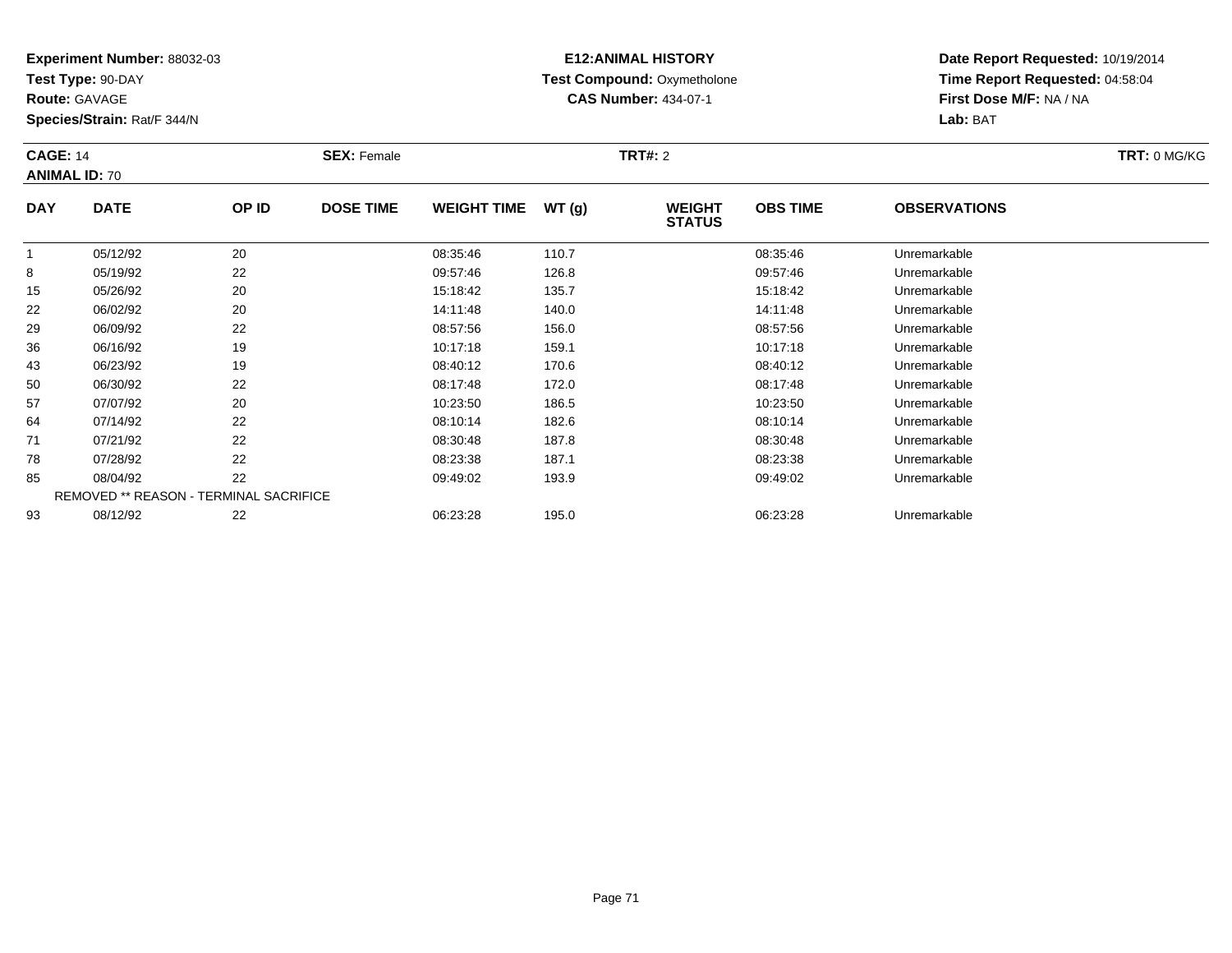**Test Type:** 90-DAY

**Route:** GAVAGE

85

93

**Species/Strain:** Rat/F 344/N

REMOVED \*\* REASON - TERMINAL SACRIFICE

## **E12:ANIMAL HISTORY Test Compound:** Oxymetholone**CAS Number:** 434-07-1

**Date Report Requested:** 10/19/2014**Time Report Requested:** 04:58:04**First Dose M/F:** NA / NA**Lab:** BAT

|            | <b>CAGE: 15</b><br><b>ANIMAL ID: 71</b> |       | <b>SEX: Female</b> |                    |       | <b>TRT#: 4</b>                 | <b>TRT: 80 MG/KG</b> |                     |  |
|------------|-----------------------------------------|-------|--------------------|--------------------|-------|--------------------------------|----------------------|---------------------|--|
| <b>DAY</b> | <b>DATE</b>                             | OP ID | <b>DOSE TIME</b>   | <b>WEIGHT TIME</b> | WT(g) | <b>WEIGHT</b><br><b>STATUS</b> | <b>OBS TIME</b>      | <b>OBSERVATIONS</b> |  |
|            | 05/12/92                                | 20    |                    | 08:50:18           | 98.8  |                                | 08:50:18             | Unremarkable        |  |
| 8          | 05/19/92                                | 22    |                    | 10:12:16           | 120.7 |                                | 10:12:16             | Unremarkable        |  |
| 15         | 05/26/92                                | 20    |                    | 15:33:50           | 146.6 |                                | 15:33:50             | Unremarkable        |  |
| 22         | 06/02/92                                | 20    |                    | 14:30:46           | 165.4 |                                | 14:30:46             | Unremarkable        |  |
| 29         | 06/09/92                                | 22    |                    | 08:36:20           | 184.8 |                                | 08:36:20             | Unremarkable        |  |
| 36         | 06/16/92                                | 19    |                    | 09:44:00           | 197.7 |                                | 09:44:00             | Unremarkable        |  |
| 43         | 06/23/92                                | 19    |                    | 08:57:24           | 207.4 |                                | 08:57:24             | Unremarkable        |  |
| 50         | 06/30/92                                | 22    |                    | 08:32:22           | 224.2 |                                | 08:32:22             | Unremarkable        |  |
| 57         | 07/07/92                                | 20    |                    | 10:00:44           | 214.0 |                                | 10:00:44             | Unremarkable        |  |
| 64         | 07/14/92                                | 22    |                    | 08:25:48           | 234.9 |                                | 08:25:48             | Unremarkable        |  |
| 71         | 07/21/92                                | 22    |                    | 08:02:56           | 242.6 |                                | 08:02:56             | Unremarkable        |  |
| 78         | 07/28/92                                | 22    |                    | 08:00:04           | 256.7 |                                | 08:00:04             | Unremarkable        |  |

07/28/92 <sup>22</sup> 08:00:04 256.7 08:00:04 Unremarkable

08/04/92 <sup>22</sup> 10:01:08 260.7 10:01:08 Unremarkable

08/12/92 <sup>22</sup> 06:26:46 266.8 06:26:46 Unremarkable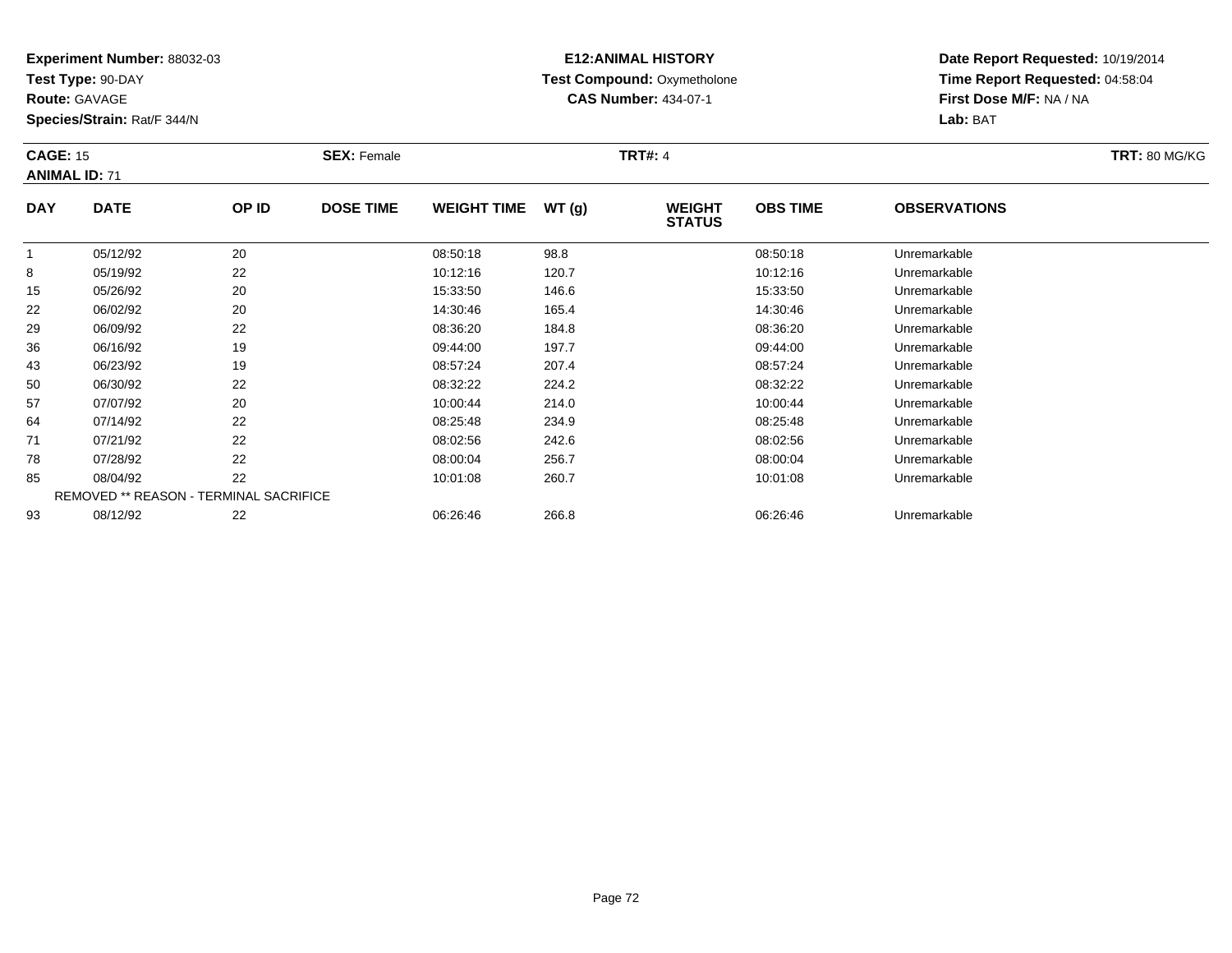**Test Type:** 90-DAY

**Route:** GAVAGE

93

**Species/Strain:** Rat/F 344/N

#### **E12:ANIMAL HISTORY Test Compound:** Oxymetholone**CAS Number:** 434-07-1

**Date Report Requested:** 10/19/2014**Time Report Requested:** 04:58:04**First Dose M/F:** NA / NA**Lab:** BAT

| <b>CAGE: 15</b> | <b>ANIMAL ID: 72</b>                          |       | <b>SEX: Female</b> |                    |       | <b>TRT#: 4</b>                 |                 |                     | <b>TRT: 80 MG/KG</b> |
|-----------------|-----------------------------------------------|-------|--------------------|--------------------|-------|--------------------------------|-----------------|---------------------|----------------------|
| <b>DAY</b>      | <b>DATE</b>                                   | OP ID | <b>DOSE TIME</b>   | <b>WEIGHT TIME</b> | WT(g) | <b>WEIGHT</b><br><b>STATUS</b> | <b>OBS TIME</b> | <b>OBSERVATIONS</b> |                      |
|                 | 05/12/92                                      | 20    |                    | 08:50:18           | 113.6 |                                | 08:50:18        | Unremarkable        |                      |
| 8               | 05/19/92                                      | 22    |                    | 10:12:16           | 135.5 |                                | 10:12:16        | Unremarkable        |                      |
| 15              | 05/26/92                                      | 20    |                    | 15:33:50           | 152.6 |                                | 15:33:50        | Unremarkable        |                      |
| 22              | 06/02/92                                      | 20    |                    | 14:30:46           | 171.3 |                                | 14:30:46        | Unremarkable        |                      |
| 29              | 06/09/92                                      | 22    |                    | 08:36:20           | 189.4 |                                | 08:36:20        | Unremarkable        |                      |
| 36              | 06/16/92                                      | 19    |                    | 09:44:00           | 201.2 |                                | 09:44:00        | Unremarkable        |                      |
| 43              | 06/23/92                                      | 19    |                    | 08:57:24           | 211.3 |                                | 08:57:24        | Unremarkable        |                      |
| 50              | 06/30/92                                      | 22    |                    | 08:32:22           | 221.4 |                                | 08:32:22        | Unremarkable        |                      |
| 57              | 07/07/92                                      | 20    |                    | 10:00:44           | 226.4 |                                | 10:00:44        | Unremarkable        |                      |
| 64              | 07/14/92                                      | 22    |                    | 08:25:48           | 237.7 |                                | 08:25:48        | Unremarkable        |                      |
| 71              | 07/21/92                                      | 22    |                    | 08:02:56           | 245.4 |                                | 08:02:56        | Unremarkable        |                      |
| 78              | 07/28/92                                      | 22    |                    | 08:00:04           | 249.8 |                                | 08:00:04        | Unremarkable        |                      |
| 85              | 08/04/92                                      | 22    |                    | 10:01:08           | 256.0 |                                | 10:01:08        | Unremarkable        |                      |
|                 | <b>REMOVED ** REASON - TERMINAL SACRIFICE</b> |       |                    |                    |       |                                |                 |                     |                      |

08/12/92 <sup>22</sup> 06:26:46 260.7 06:26:46 Unremarkable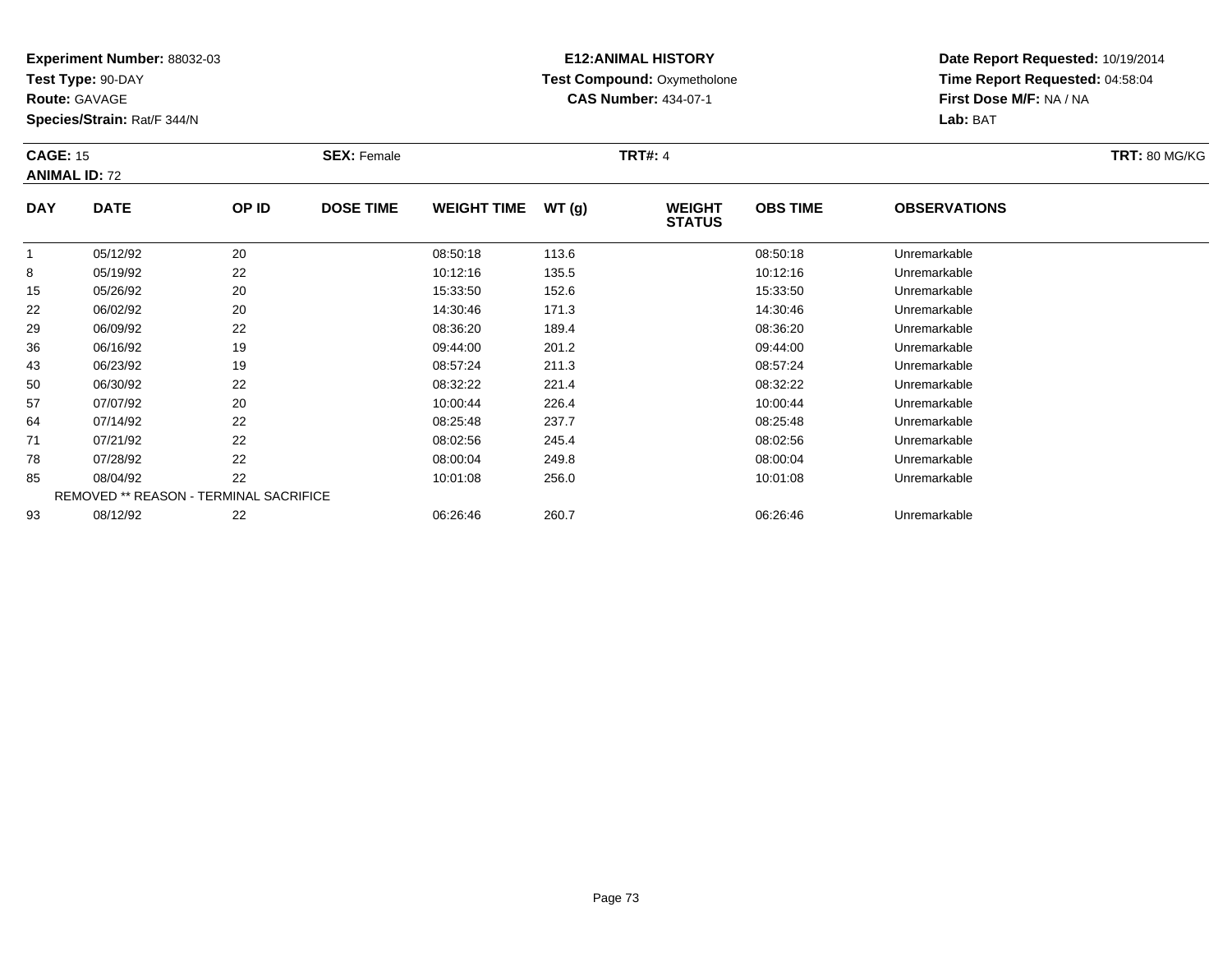**Test Type:** 90-DAY

**Route:** GAVAGE

93

**Species/Strain:** Rat/F 344/N

# **E12:ANIMAL HISTORY Test Compound:** Oxymetholone**CAS Number:** 434-07-1

**Date Report Requested:** 10/19/2014**Time Report Requested:** 04:58:04**First Dose M/F:** NA / NA**Lab:** BAT

|            | <b>CAGE: 15</b><br><b>ANIMAL ID: 73</b>       |       | <b>SEX: Female</b> |                    |       | <b>TRT#: 4</b>                 | <b>TRT: 80 MG/KG</b> |                     |  |
|------------|-----------------------------------------------|-------|--------------------|--------------------|-------|--------------------------------|----------------------|---------------------|--|
| <b>DAY</b> | <b>DATE</b>                                   | OP ID | <b>DOSE TIME</b>   | <b>WEIGHT TIME</b> | WT(g) | <b>WEIGHT</b><br><b>STATUS</b> | <b>OBS TIME</b>      | <b>OBSERVATIONS</b> |  |
|            | 05/12/92                                      | 20    |                    | 08:50:18           | 125.9 |                                | 08:50:18             | Unremarkable        |  |
| 8          | 05/19/92                                      | 22    |                    | 10:12:16           | 149.8 |                                | 10:12:16             | Unremarkable        |  |
| 15         | 05/26/92                                      | 20    |                    | 15:33:50           | 172.3 |                                | 15:33:50             | Unremarkable        |  |
| 22         | 06/02/92                                      | 20    |                    | 14:30:46           | 193.7 |                                | 14:30:46             | Unremarkable        |  |
| 29         | 06/09/92                                      | 22    |                    | 08:36:20           | 217.0 |                                | 08:36:20             | Unremarkable        |  |
| 36         | 06/16/92                                      | 19    |                    | 09:44:00           | 226.5 |                                | 09:44:00             | Unremarkable        |  |
| 43         | 06/23/92                                      | 19    |                    | 08:57:24           | 241.5 |                                | 08:57:24             | Unremarkable        |  |
| 50         | 06/30/92                                      | 22    |                    | 08:32:22           | 248.5 |                                | 08:32:22             | Unremarkable        |  |
| 57         | 07/07/92                                      | 20    |                    | 10:00:44           | 249.9 |                                | 10:00:44             | Unremarkable        |  |
| 64         | 07/14/92                                      | 22    |                    | 08:25:48           | 256.2 |                                | 08:25:48             | Unremarkable        |  |
| 71         | 07/21/92                                      | 22    |                    | 08:02:56           | 261.0 |                                | 08:02:56             | Unremarkable        |  |
| 78         | 07/28/92                                      | 22    |                    | 08:00:04           | 266.5 |                                | 08:00:04             | Unremarkable        |  |
| 85         | 08/04/92                                      | 22    |                    | 10:01:08           | 264.8 |                                | 10:01:08             | Unremarkable        |  |
|            | <b>REMOVED ** REASON - TERMINAL SACRIFICE</b> |       |                    |                    |       |                                |                      |                     |  |

08/12/92 <sup>22</sup> 06:26:46 267.3 06:26:46 Unremarkable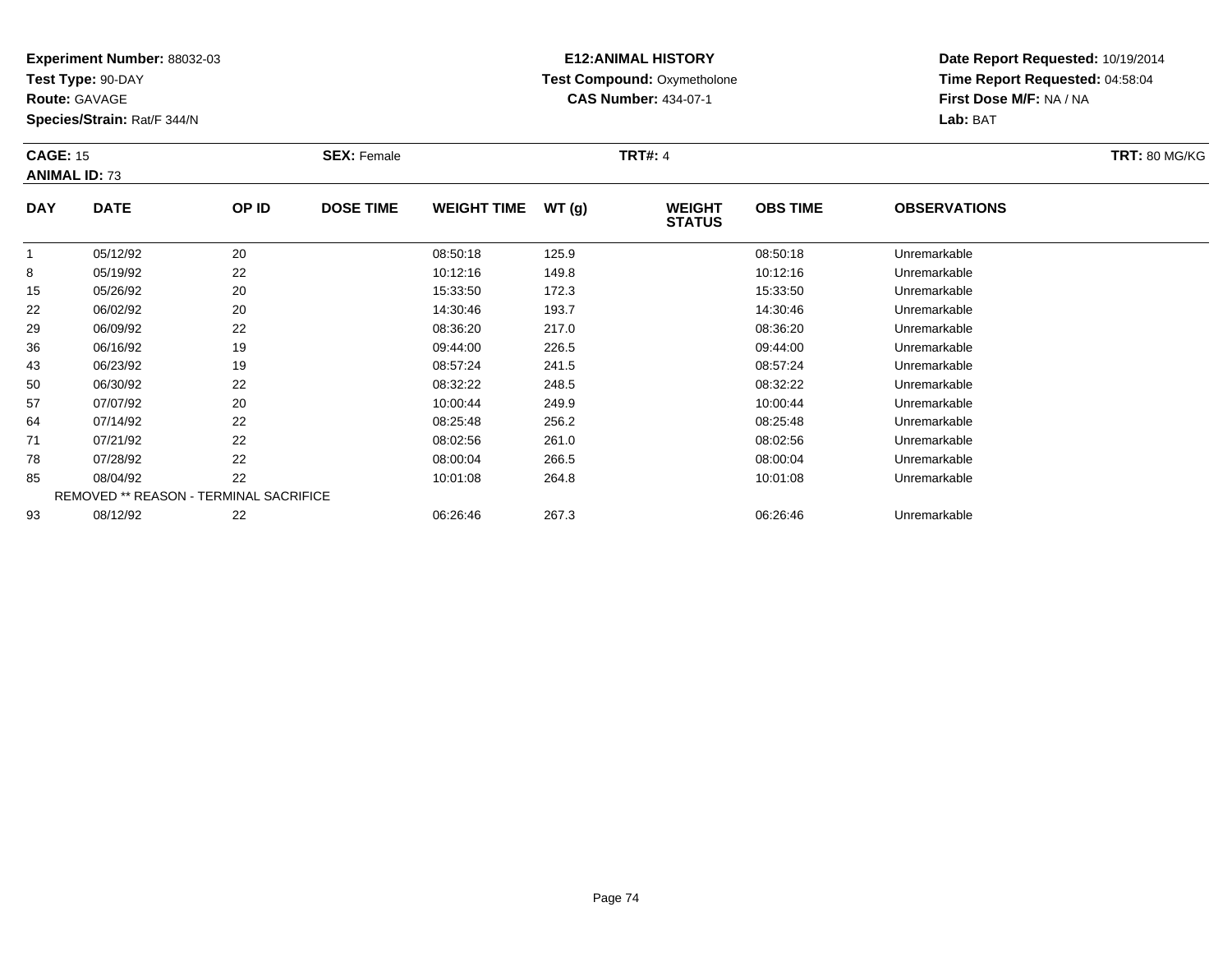**Test Type:** 90-DAY

**Route:** GAVAGE

**Species/Strain:** Rat/F 344/N

# **E12:ANIMAL HISTORY Test Compound:** Oxymetholone**CAS Number:** 434-07-1

| <b>CAGE: 15</b><br><b>ANIMAL ID: 74</b> |                                               |       | <b>SEX: Female</b> |                    |       | <b>TRT#: 4</b>                 |                 |                     | <b>TRT: 80 MG/KG</b> |
|-----------------------------------------|-----------------------------------------------|-------|--------------------|--------------------|-------|--------------------------------|-----------------|---------------------|----------------------|
| <b>DAY</b>                              | <b>DATE</b>                                   | OP ID | <b>DOSE TIME</b>   | <b>WEIGHT TIME</b> | WT(g) | <b>WEIGHT</b><br><b>STATUS</b> | <b>OBS TIME</b> | <b>OBSERVATIONS</b> |                      |
|                                         | 05/12/92                                      | 20    |                    | 08:50:18           | 102.4 |                                | 08:50:18        | Unremarkable        |                      |
| 8                                       | 05/19/92                                      | 22    |                    | 10:12:16           | 122.9 |                                | 10:12:16        | Unremarkable        |                      |
| 15                                      | 05/26/92                                      | 20    |                    | 15:33:50           | 141.0 |                                | 15:33:50        | Unremarkable        |                      |
| 22                                      | 06/02/92                                      | 20    |                    | 14:30:46           | 156.3 |                                | 14:30:46        | Unremarkable        |                      |
| 29                                      | 06/09/92                                      | 22    |                    | 08:36:20           | 171.0 |                                | 08:36:20        | Unremarkable        |                      |
| 36                                      | 06/16/92                                      | 19    |                    | 09:44:00           | 185.2 |                                | 09:44:00        | Unremarkable        |                      |
| 43                                      | 06/23/92                                      | 19    |                    | 08:57:24           | 193.6 |                                | 08:57:24        | Unremarkable        |                      |
| 50                                      | 06/30/92                                      | 22    |                    | 08:32:22           | 205.5 |                                | 08:32:22        | Unremarkable        |                      |
| 57                                      | 07/07/92                                      | 20    |                    | 10:00:44           | 210.9 |                                | 10:00:44        | Unremarkable        |                      |
| 64                                      | 07/14/92                                      | 22    |                    | 08:25:48           | 219.1 |                                | 08:25:48        | Unremarkable        |                      |
| 71                                      | 07/21/92                                      | 22    |                    | 08:02:56           | 228.0 |                                | 08:02:56        | Unremarkable        |                      |
| 78                                      | 07/28/92                                      | 22    |                    | 08:00:04           | 237.0 |                                | 08:00:04        | Unremarkable        |                      |
| 85                                      | 08/04/92                                      | 22    |                    | 10:01:08           | 248.8 |                                | 10:01:08        | Unremarkable        |                      |
|                                         | <b>REMOVED ** REASON - TERMINAL SACRIFICE</b> |       |                    |                    |       |                                |                 |                     |                      |
| 93                                      | 08/12/92                                      | 22    |                    | 06:26:46           | 261.3 |                                | 06:26:46        | Unremarkable        |                      |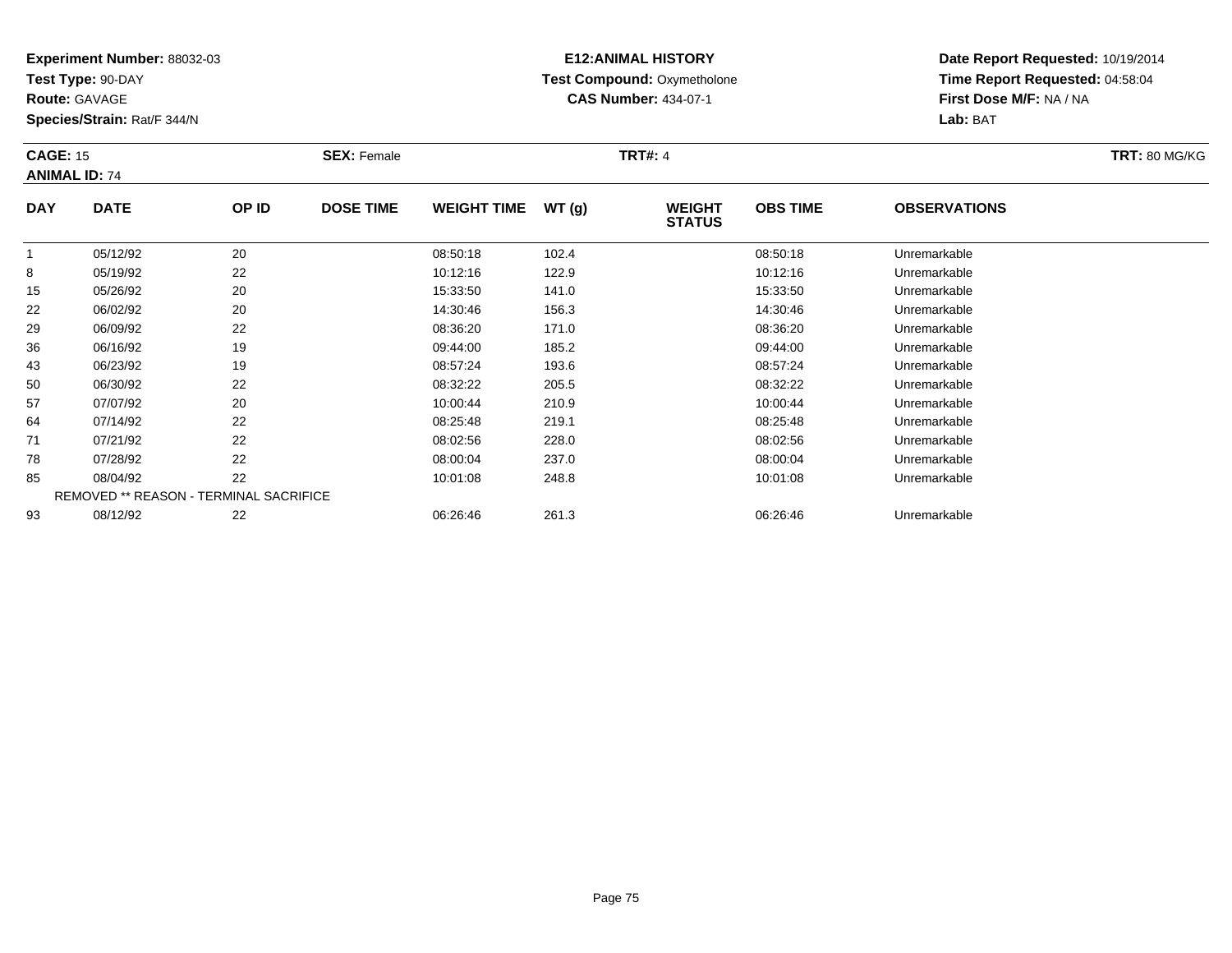**Test Type:** 90-DAY

**Route:** GAVAGE

**Species/Strain:** Rat/F 344/N

# **E12:ANIMAL HISTORY Test Compound:** Oxymetholone**CAS Number:** 434-07-1

| <b>CAGE: 15</b> | <b>ANIMAL ID: 75</b>                          |       | <b>SEX: Female</b> |                    |       | <b>TRT#: 4</b>                 |                 |                     | <b>TRT: 80 MG/KG</b> |
|-----------------|-----------------------------------------------|-------|--------------------|--------------------|-------|--------------------------------|-----------------|---------------------|----------------------|
| <b>DAY</b>      | <b>DATE</b>                                   | OP ID | <b>DOSE TIME</b>   | <b>WEIGHT TIME</b> | WT(g) | <b>WEIGHT</b><br><b>STATUS</b> | <b>OBS TIME</b> | <b>OBSERVATIONS</b> |                      |
| 1               | 05/12/92                                      | 20    |                    | 08:50:18           | 107.1 |                                | 08:50:18        | Unremarkable        |                      |
| 8               | 05/19/92                                      | 22    |                    | 10:12:16           | 131.4 |                                | 10:12:16        | Unremarkable        |                      |
| 15              | 05/26/92                                      | 20    |                    | 15:33:50           | 156.3 |                                | 15:33:50        | Unremarkable        |                      |
| 22              | 06/02/92                                      | 20    |                    | 14:30:46           | 177.1 |                                | 14:30:46        | Unremarkable        |                      |
| 29              | 06/09/92                                      | 22    |                    | 08:36:20           | 189.3 |                                | 08:36:20        | Unremarkable        |                      |
| 36              | 06/16/92                                      | 19    |                    | 09:44:00           | 206.3 |                                | 09:44:00        | Unremarkable        |                      |
| 43              | 06/23/92                                      | 19    |                    | 08:57:24           | 220.0 |                                | 08:57:24        | Unremarkable        |                      |
| 50              | 06/30/92                                      | 22    |                    | 08:32:22           | 228.3 |                                | 08:32:22        | Unremarkable        |                      |
| 57              | 07/07/92                                      | 20    |                    | 10:00:44           | 237.1 |                                | 10:00:44        | Unremarkable        |                      |
| 64              | 07/14/92                                      | 22    |                    | 08:25:48           | 244.5 |                                | 08:25:48        | Unremarkable        |                      |
| 71              | 07/21/92                                      | 22    |                    | 08:02:56           | 249.6 |                                | 08:02:56        | Unremarkable        |                      |
| 78              | 07/28/92                                      | 22    |                    | 08:00:04           | 261.5 |                                | 08:00:04        | Unremarkable        |                      |
| 85              | 08/04/92                                      | 22    |                    | 10:01:08           | 269.5 |                                | 10:01:08        | Unremarkable        |                      |
|                 | <b>REMOVED ** REASON - TERMINAL SACRIFICE</b> |       |                    |                    |       |                                |                 |                     |                      |
| 93              | 08/12/92                                      | 22    |                    | 06:26:46           | 280.8 |                                | 06:26:46        | Unremarkable        |                      |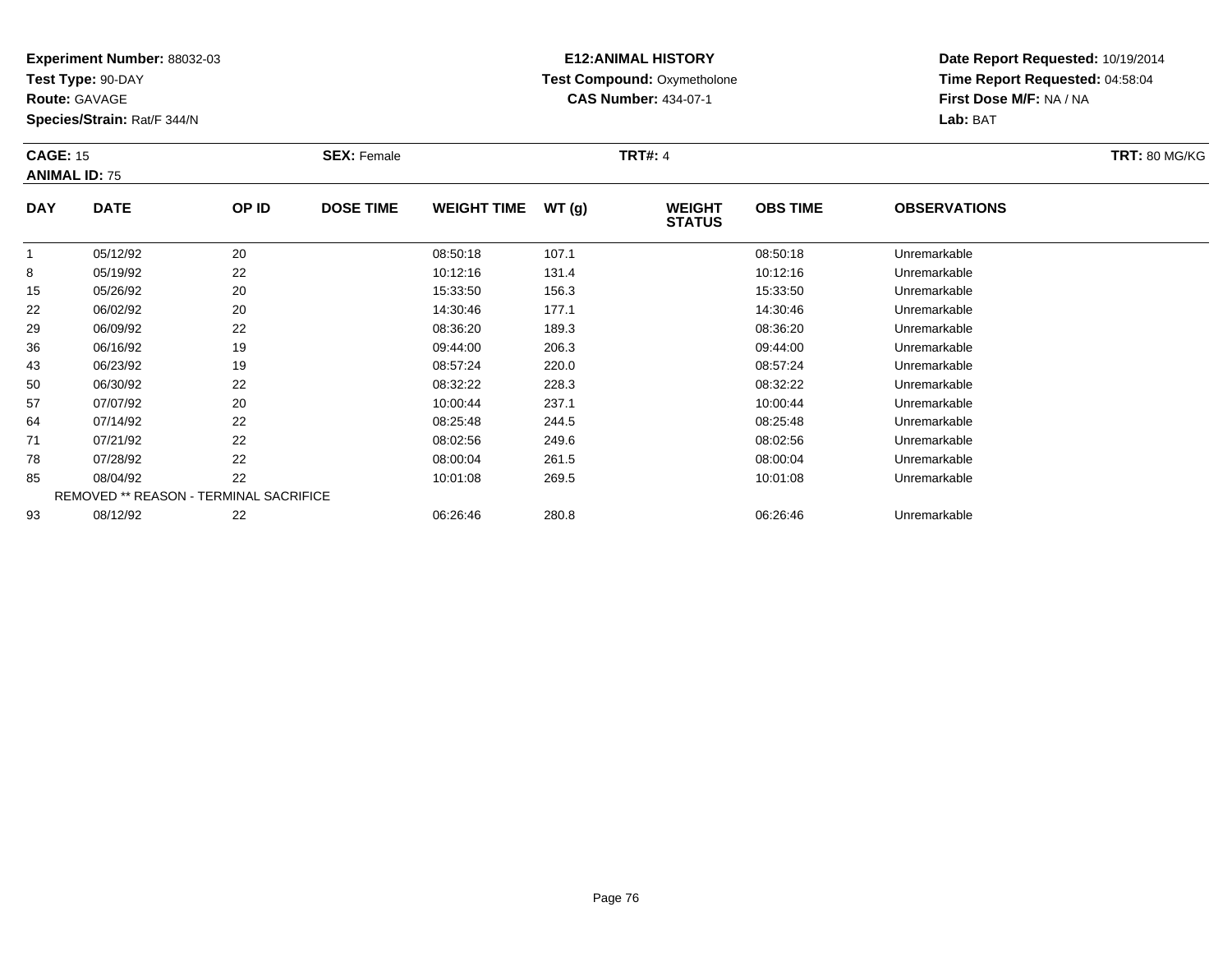**Test Type:** 90-DAY

**Route:** GAVAGE

**Species/Strain:** Rat/F 344/N

# **E12:ANIMAL HISTORY Test Compound:** Oxymetholone**CAS Number:** 434-07-1

| <b>CAGE: 16</b><br><b>ANIMAL ID: 76</b> |                                               |       | <b>SEX: Female</b> |                    |       | <b>TRT#: 4</b>                 |                 |                     | <b>TRT: 80 MG/KG</b> |
|-----------------------------------------|-----------------------------------------------|-------|--------------------|--------------------|-------|--------------------------------|-----------------|---------------------|----------------------|
| <b>DAY</b>                              | <b>DATE</b>                                   | OP ID | <b>DOSE TIME</b>   | <b>WEIGHT TIME</b> | WT(g) | <b>WEIGHT</b><br><b>STATUS</b> | <b>OBS TIME</b> | <b>OBSERVATIONS</b> |                      |
|                                         | 05/12/92                                      | 20    |                    | 08:51:46           | 124.3 |                                | 08:51:46        | Unremarkable        |                      |
| 8                                       | 05/19/92                                      | 22    |                    | 10:14:00           | 141.8 |                                | 10:14:00        | Unremarkable        |                      |
| 15                                      | 05/26/92                                      | 20    |                    | 15:35:18           | 160.3 |                                | 15:35:18        | Unremarkable        |                      |
| 22                                      | 06/02/92                                      | 20    |                    | 14:32:12           | 181.8 |                                | 14:32:12        | Unremarkable        |                      |
| 29                                      | 06/09/92                                      | 22    |                    | 08:38:26           | 196.5 |                                | 08:38:26        | Unremarkable        |                      |
| 36                                      | 06/16/92                                      | 19    |                    | 09:42:28           | 209.3 |                                | 09:42:28        | Unremarkable        |                      |
| 43                                      | 06/23/92                                      | 19    |                    | 08:56:10           | 224.3 |                                | 08:56:10        | Unremarkable        |                      |
| 50                                      | 06/30/92                                      | 22    |                    | 08:33:38           | 234.8 |                                | 08:33:38        | Unremarkable        |                      |
| 57                                      | 07/07/92                                      | 20    |                    | 10:02:02           | 243.4 |                                | 10:02:02        | Unremarkable        |                      |
| 64                                      | 07/14/92                                      | 22    |                    | 08:27:16           | 250.1 |                                | 08:27:16        | Unremarkable        |                      |
| 71                                      | 07/21/92                                      | 22    |                    | 08:04:18           | 255.9 |                                | 08:04:18        | Unremarkable        |                      |
| 78                                      | 07/28/92                                      | 22    |                    | 08:01:28           | 268.0 |                                | 08:01:28        | Unremarkable        |                      |
| 85                                      | 08/04/92                                      | 22    |                    | 10:02:14           | 272.7 |                                | 10:02:14        | Unremarkable        |                      |
|                                         | <b>REMOVED ** REASON - TERMINAL SACRIFICE</b> |       |                    |                    |       |                                |                 |                     |                      |
| 93                                      | 08/12/92                                      | 22    |                    | 06:29:40           | 261.5 |                                | 06:29:40        | Unremarkable        |                      |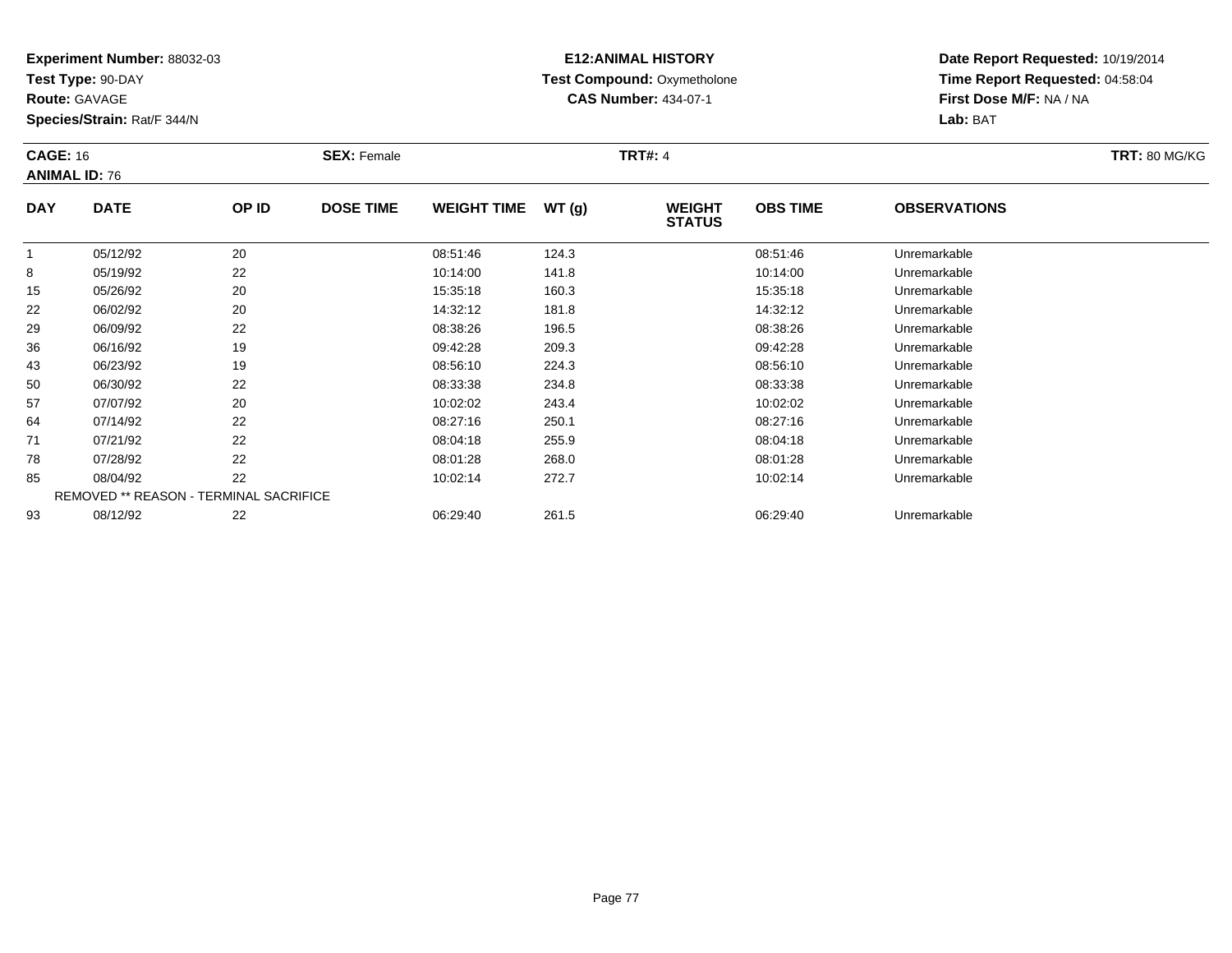**Test Type:** 90-DAY

**Route:** GAVAGE

93

**Species/Strain:** Rat/F 344/N

# **E12:ANIMAL HISTORY Test Compound:** Oxymetholone**CAS Number:** 434-07-1

**Date Report Requested:** 10/19/2014**Time Report Requested:** 04:58:04**First Dose M/F:** NA / NA**Lab:** BAT

| <b>CAGE: 16</b> | <b>ANIMAL ID: 77</b>                          |       | <b>SEX: Female</b> |                    |       | <b>TRT#: 4</b>                 |                 |                     | <b>TRT: 80 MG/KG</b> |
|-----------------|-----------------------------------------------|-------|--------------------|--------------------|-------|--------------------------------|-----------------|---------------------|----------------------|
| <b>DAY</b>      | <b>DATE</b>                                   | OP ID | <b>DOSE TIME</b>   | <b>WEIGHT TIME</b> | WT(g) | <b>WEIGHT</b><br><b>STATUS</b> | <b>OBS TIME</b> | <b>OBSERVATIONS</b> |                      |
| $\mathbf{1}$    | 05/12/92                                      | 20    |                    | 08:51:46           | 104.6 |                                | 08:51:46        | Unremarkable        |                      |
| 8               | 05/19/92                                      | 22    |                    | 10:14:00           | 125.4 |                                | 10:14:00        | Unremarkable        |                      |
| 15              | 05/26/92                                      | 20    |                    | 15:35:18           | 147.2 |                                | 15:35:18        | Unremarkable        |                      |
| 22              | 06/02/92                                      | 20    |                    | 14:32:12           | 166.4 |                                | 14:32:12        | Unremarkable        |                      |
| 29              | 06/09/92                                      | 22    |                    | 08:38:26           | 182.2 |                                | 08:38:26        | Unremarkable        |                      |
| 36              | 06/16/92                                      | 19    |                    | 09:42:28           | 197.3 |                                | 09:42:28        | Unremarkable        |                      |
| 43              | 06/23/92                                      | 19    |                    | 08:56:10           | 207.4 |                                | 08:56:10        | Unremarkable        |                      |
| 50              | 06/30/92                                      | 22    |                    | 08:33:38           | 214.2 |                                | 08:33:38        | Unremarkable        |                      |
| 57              | 07/07/92                                      | 20    |                    | 10:02:02           | 224.2 |                                | 10:02:02        | Unremarkable        |                      |
| 64              | 07/14/92                                      | 22    |                    | 08:27:16           | 232.5 |                                | 08:27:16        | Unremarkable        |                      |
| 71              | 07/21/92                                      | 22    |                    | 08:04:18           | 237.3 |                                | 08:04:18        | Unremarkable        |                      |
| 78              | 07/28/92                                      | 22    |                    | 08:01:28           | 247.1 |                                | 08:01:28        | Unremarkable        |                      |
| 85              | 08/04/92                                      | 22    |                    | 10:02:14           | 246.1 |                                | 10:02:14        | Unremarkable        |                      |
|                 | <b>REMOVED ** REASON - TERMINAL SACRIFICE</b> |       |                    |                    |       |                                |                 |                     |                      |

08/12/92 <sup>22</sup> 06:29:40 238.1 06:29:40 Unremarkable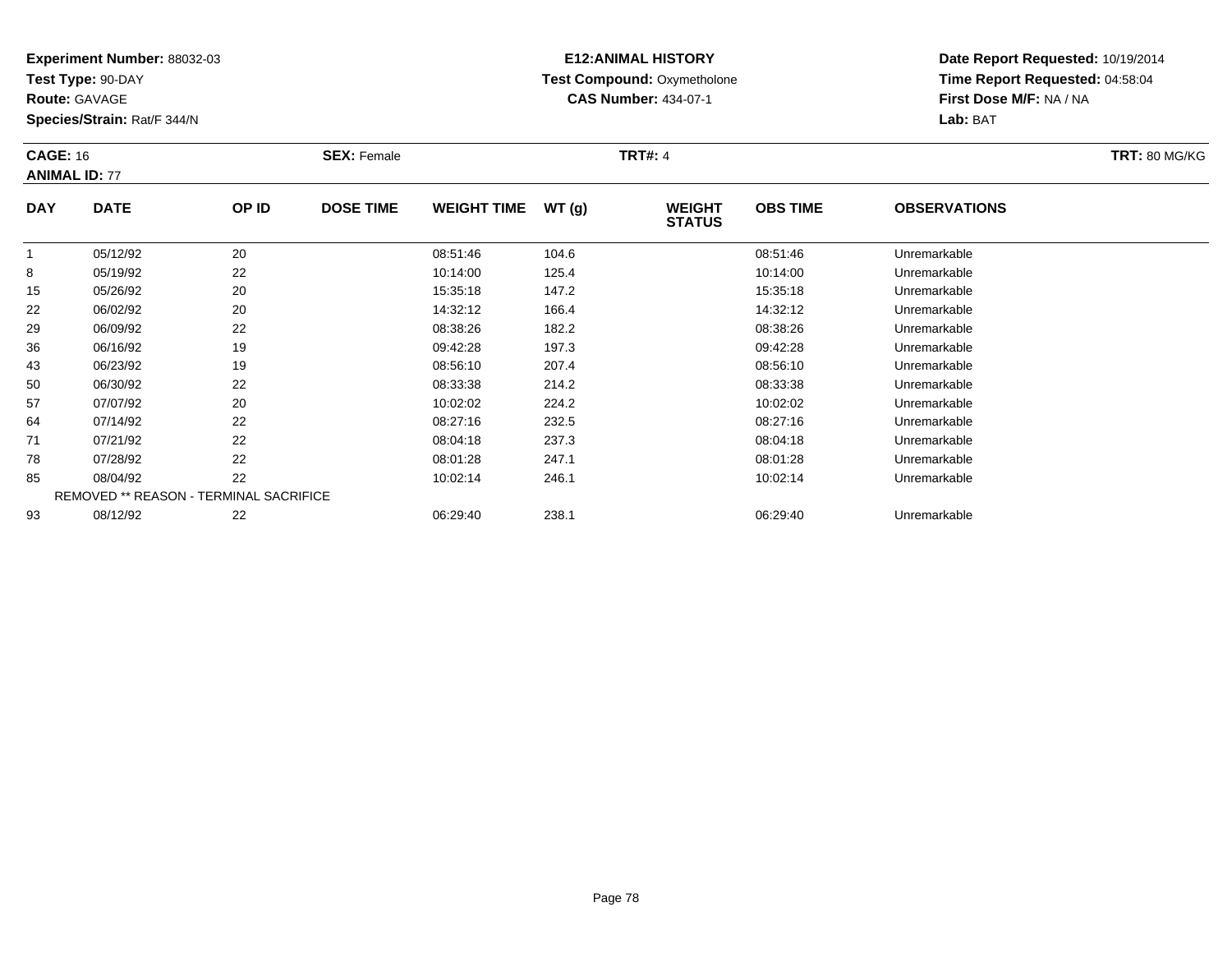**Test Type:** 90-DAY

**Route:** GAVAGE

**Species/Strain:** Rat/F 344/N

# **E12:ANIMAL HISTORY Test Compound:** Oxymetholone**CAS Number:** 434-07-1

| <b>CAGE: 16</b> | <b>ANIMAL ID: 78</b>                          |       | <b>SEX: Female</b> |                    |       | <b>TRT#: 4</b>                 |                 |                     | <b>TRT: 80 MG/KG</b> |
|-----------------|-----------------------------------------------|-------|--------------------|--------------------|-------|--------------------------------|-----------------|---------------------|----------------------|
| <b>DAY</b>      | <b>DATE</b>                                   | OP ID | <b>DOSE TIME</b>   | <b>WEIGHT TIME</b> | WT(g) | <b>WEIGHT</b><br><b>STATUS</b> | <b>OBS TIME</b> | <b>OBSERVATIONS</b> |                      |
|                 | 05/12/92                                      | 20    |                    | 08:51:46           | 121.4 |                                | 08:51:46        | Unremarkable        |                      |
| 8               | 05/19/92                                      | 22    |                    | 10:14:00           | 138.4 |                                | 10:14:00        | Unremarkable        |                      |
| 15              | 05/26/92                                      | 20    |                    | 15:35:18           | 157.6 |                                | 15:35:18        | Unremarkable        |                      |
| 22              | 06/02/92                                      | 20    |                    | 14:32:12           | 177.7 |                                | 14:32:12        | Unremarkable        |                      |
| 29              | 06/09/92                                      | 22    |                    | 08:38:26           | 195.7 |                                | 08:38:26        | Unremarkable        |                      |
| 36              | 06/16/92                                      | 19    |                    | 09:42:28           | 211.0 |                                | 09:42:28        | Unremarkable        |                      |
| 43              | 06/23/92                                      | 19    |                    | 08:56:10           | 225.8 |                                | 08:56:10        | Unremarkable        |                      |
| 50              | 06/30/92                                      | 22    |                    | 08:33:38           | 232.7 |                                | 08:33:38        | Unremarkable        |                      |
| 57              | 07/07/92                                      | 20    |                    | 10:02:02           | 244.9 |                                | 10:02:02        | Unremarkable        |                      |
| 64              | 07/14/92                                      | 22    |                    | 08:27:16           | 247.3 |                                | 08:27:16        | Unremarkable        |                      |
| 71              | 07/21/92                                      | 22    |                    | 08:04:18           | 253.2 |                                | 08:04:18        | Unremarkable        |                      |
| 78              | 07/28/92                                      | 22    |                    | 08:01:28           | 262.7 |                                | 08:01:28        | Unremarkable        |                      |
| 85              | 08/04/92                                      | 22    |                    | 10:02:14           | 264.9 |                                | 10:02:14        | Unremarkable        |                      |
|                 | <b>REMOVED ** REASON - TERMINAL SACRIFICE</b> |       |                    |                    |       |                                |                 |                     |                      |
| 93              | 08/12/92                                      | 22    |                    | 06:29:40           | 255.1 |                                | 06:29:40        | Unremarkable        |                      |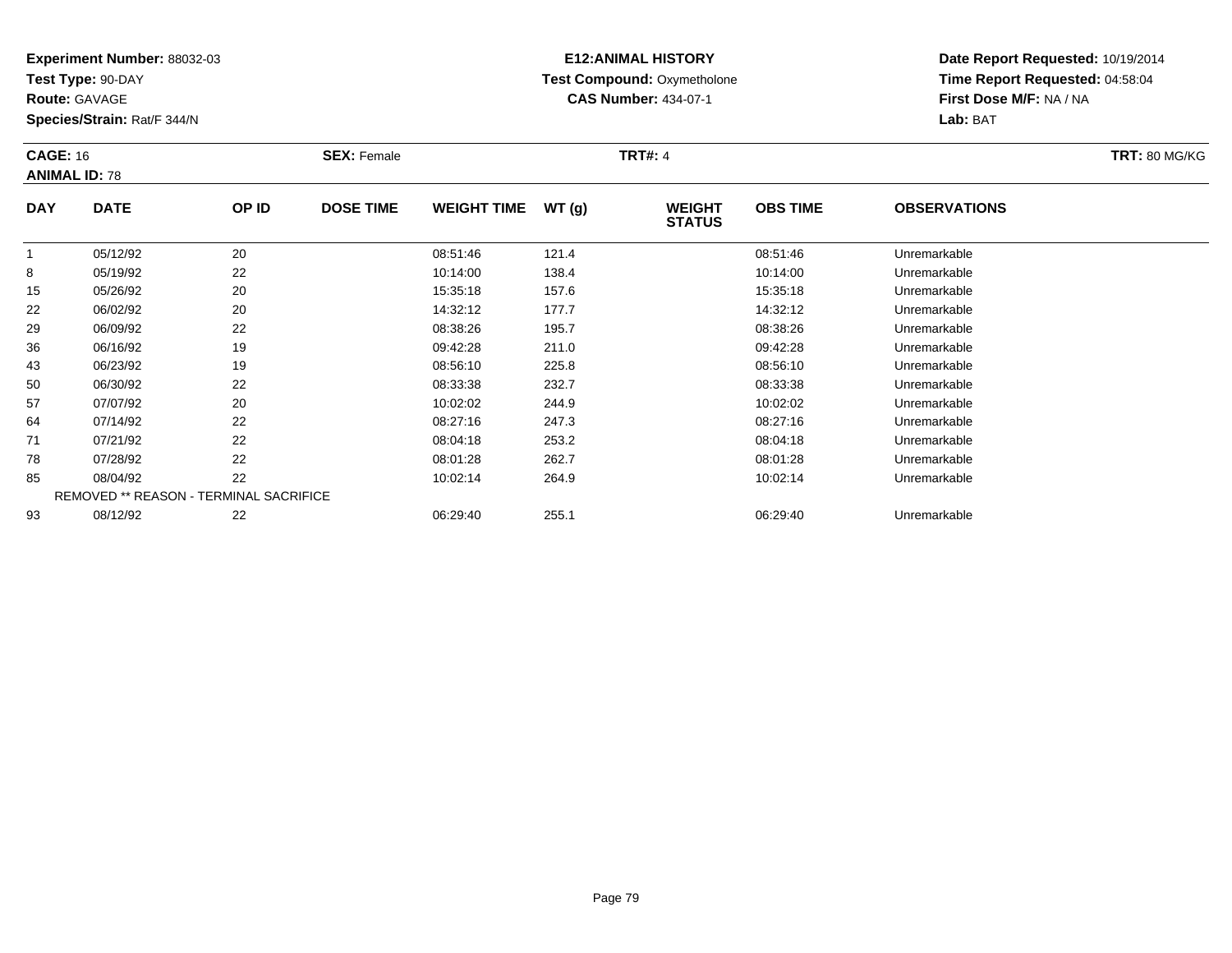**Test Type:** 90-DAY

**Route:** GAVAGE

**Species/Strain:** Rat/F 344/N

# **E12:ANIMAL HISTORY Test Compound:** Oxymetholone**CAS Number:** 434-07-1

| <b>CAGE: 16</b> | <b>ANIMAL ID: 79</b>                          |       | <b>SEX: Female</b> |                    |       | <b>TRT#: 4</b>                 |                 |                     | <b>TRT: 80 MG/KG</b> |
|-----------------|-----------------------------------------------|-------|--------------------|--------------------|-------|--------------------------------|-----------------|---------------------|----------------------|
| <b>DAY</b>      | <b>DATE</b>                                   | OP ID | <b>DOSE TIME</b>   | <b>WEIGHT TIME</b> | WT(g) | <b>WEIGHT</b><br><b>STATUS</b> | <b>OBS TIME</b> | <b>OBSERVATIONS</b> |                      |
|                 | 05/12/92                                      | 20    |                    | 08:51:46           | 121.6 |                                | 08:51:46        | Unremarkable        |                      |
| 8               | 05/19/92                                      | 22    |                    | 10:14:00           | 141.3 |                                | 10:14:00        | Unremarkable        |                      |
| 15              | 05/26/92                                      | 20    |                    | 15:35:18           | 159.9 |                                | 15:35:18        | Unremarkable        |                      |
| 22              | 06/02/92                                      | 20    |                    | 14:32:12           | 178.3 |                                | 14:32:12        | Unremarkable        |                      |
| 29              | 06/09/92                                      | 22    |                    | 08:38:26           | 193.5 |                                | 08:38:26        | Unremarkable        |                      |
| 36              | 06/16/92                                      | 19    |                    | 09:42:28           | 203.2 |                                | 09:42:28        | Unremarkable        |                      |
| 43              | 06/23/92                                      | 19    |                    | 08:56:10           | 209.8 |                                | 08:56:10        | Unremarkable        |                      |
| 50              | 06/30/92                                      | 22    |                    | 08:33:38           | 217.9 |                                | 08:33:38        | Unremarkable        |                      |
| 57              | 07/07/92                                      | 20    |                    | 10:02:02           | 226.9 |                                | 10:02:02        | Unremarkable        |                      |
| 64              | 07/14/92                                      | 22    |                    | 08:27:16           | 228.2 |                                | 08:27:16        | Unremarkable        |                      |
| 71              | 07/21/92                                      | 22    |                    | 08:04:18           | 238.4 |                                | 08:04:18        | Unremarkable        |                      |
| 78              | 07/28/92                                      | 22    |                    | 08:01:28           | 242.2 |                                | 08:01:28        | Unremarkable        |                      |
| 85              | 08/04/92                                      | 22    |                    | 10:02:14           | 243.3 |                                | 10:02:14        | Unremarkable        |                      |
|                 | <b>REMOVED ** REASON - TERMINAL SACRIFICE</b> |       |                    |                    |       |                                |                 |                     |                      |
| 93              | 08/12/92                                      | 22    |                    | 06:29:40           | 232.4 |                                | 06:29:40        | Unremarkable        |                      |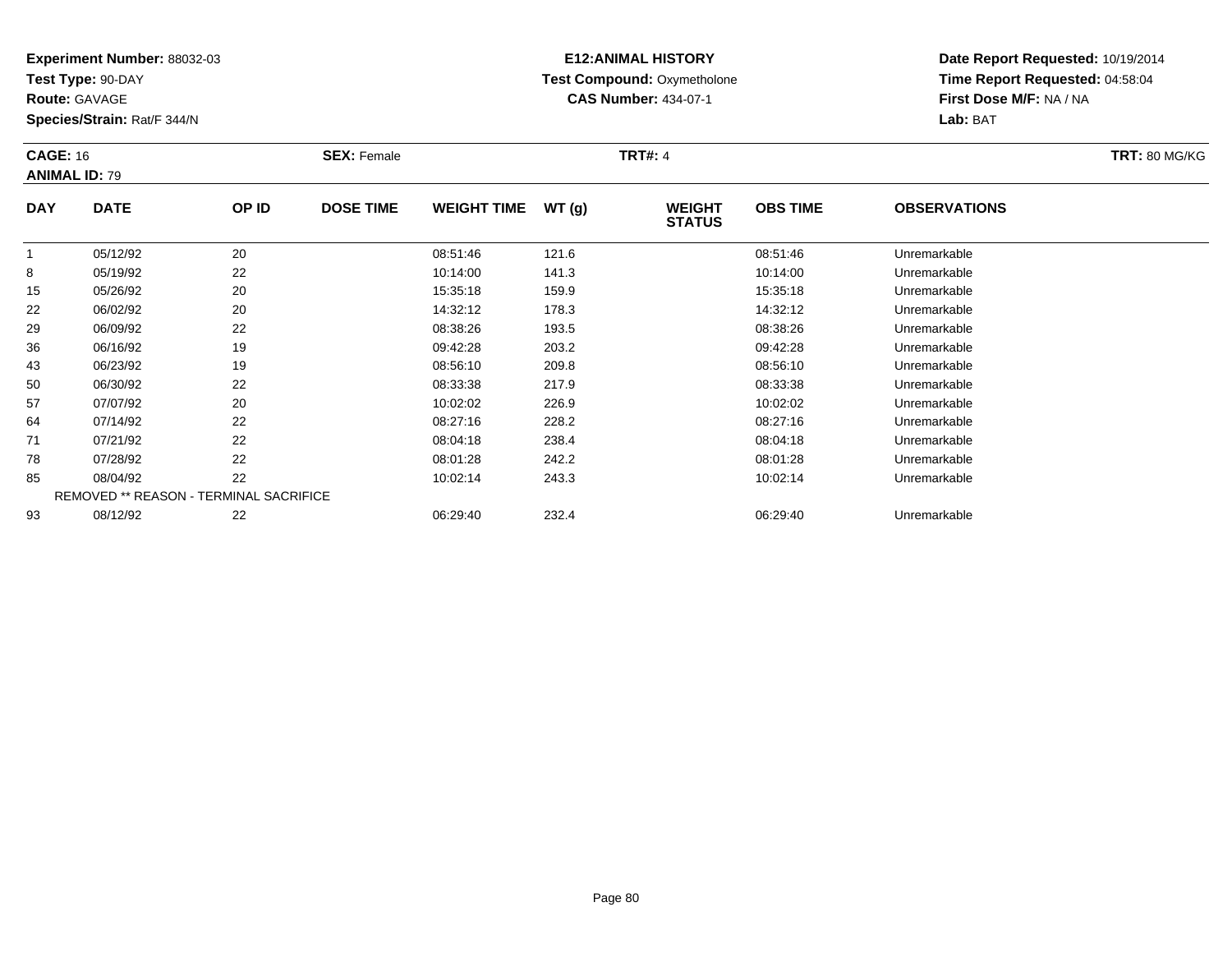**Test Type:** 90-DAY

**Route:** GAVAGE

**Species/Strain:** Rat/F 344/N

# **E12:ANIMAL HISTORY Test Compound:** Oxymetholone**CAS Number:** 434-07-1

| <b>CAGE: 16</b> | <b>ANIMAL ID: 80</b> |                                        | <b>SEX: Female</b> |                    |       | <b>TRT#: 4</b>                 |                 |                     | <b>TRT: 80 MG/KG</b> |
|-----------------|----------------------|----------------------------------------|--------------------|--------------------|-------|--------------------------------|-----------------|---------------------|----------------------|
| <b>DAY</b>      | <b>DATE</b>          | OP ID                                  | <b>DOSE TIME</b>   | <b>WEIGHT TIME</b> | WT(g) | <b>WEIGHT</b><br><b>STATUS</b> | <b>OBS TIME</b> | <b>OBSERVATIONS</b> |                      |
|                 | 05/12/92             | 20                                     |                    | 08:51:46           | 109.6 |                                | 08:51:46        | Unremarkable        |                      |
| 8               | 05/19/92             | 22                                     |                    | 10:14:00           | 122.8 |                                | 10:14:00        | Unremarkable        |                      |
| 15              | 05/26/92             | 20                                     |                    | 15:35:18           | 144.6 |                                | 15:35:18        | Unremarkable        |                      |
| 22              | 06/02/92             | 20                                     |                    | 14:32:12           | 158.5 |                                | 14:32:12        | Unremarkable        |                      |
| 29              | 06/09/92             | 22                                     |                    | 08:38:26           | 176.5 |                                | 08:38:26        | Unremarkable        |                      |
| 36              | 06/16/92             | 19                                     |                    | 09:42:28           | 188.3 |                                | 09:42:28        | Unremarkable        |                      |
| 43              | 06/23/92             | 19                                     |                    | 08:56:10           | 202.3 |                                | 08:56:10        | Unremarkable        |                      |
| 50              | 06/30/92             | 22                                     |                    | 08:33:38           | 213.6 |                                | 08:33:38        | Unremarkable        |                      |
| 57              | 07/07/92             | 20                                     |                    | 10:02:02           | 227.2 |                                | 10:02:02        | Unremarkable        |                      |
| 64              | 07/14/92             | 22                                     |                    | 08:27:16           | 229.9 |                                | 08:27:16        | Unremarkable        |                      |
| 71              | 07/21/92             | 22                                     |                    | 08:04:18           | 244.0 |                                | 08:04:18        | Unremarkable        |                      |
| 78              | 07/28/92             | 22                                     |                    | 08:01:28           | 249.5 |                                | 08:01:28        | Unremarkable        |                      |
| 85              | 08/04/92             | 22                                     |                    | 10:02:14           | 251.4 |                                | 10:02:14        | Unremarkable        |                      |
|                 |                      | REMOVED ** REASON - TERMINAL SACRIFICE |                    |                    |       |                                |                 |                     |                      |
| 93              | 08/12/92             | 22                                     |                    | 06:29:40           | 251.0 |                                | 06:29:40        | Unremarkable        |                      |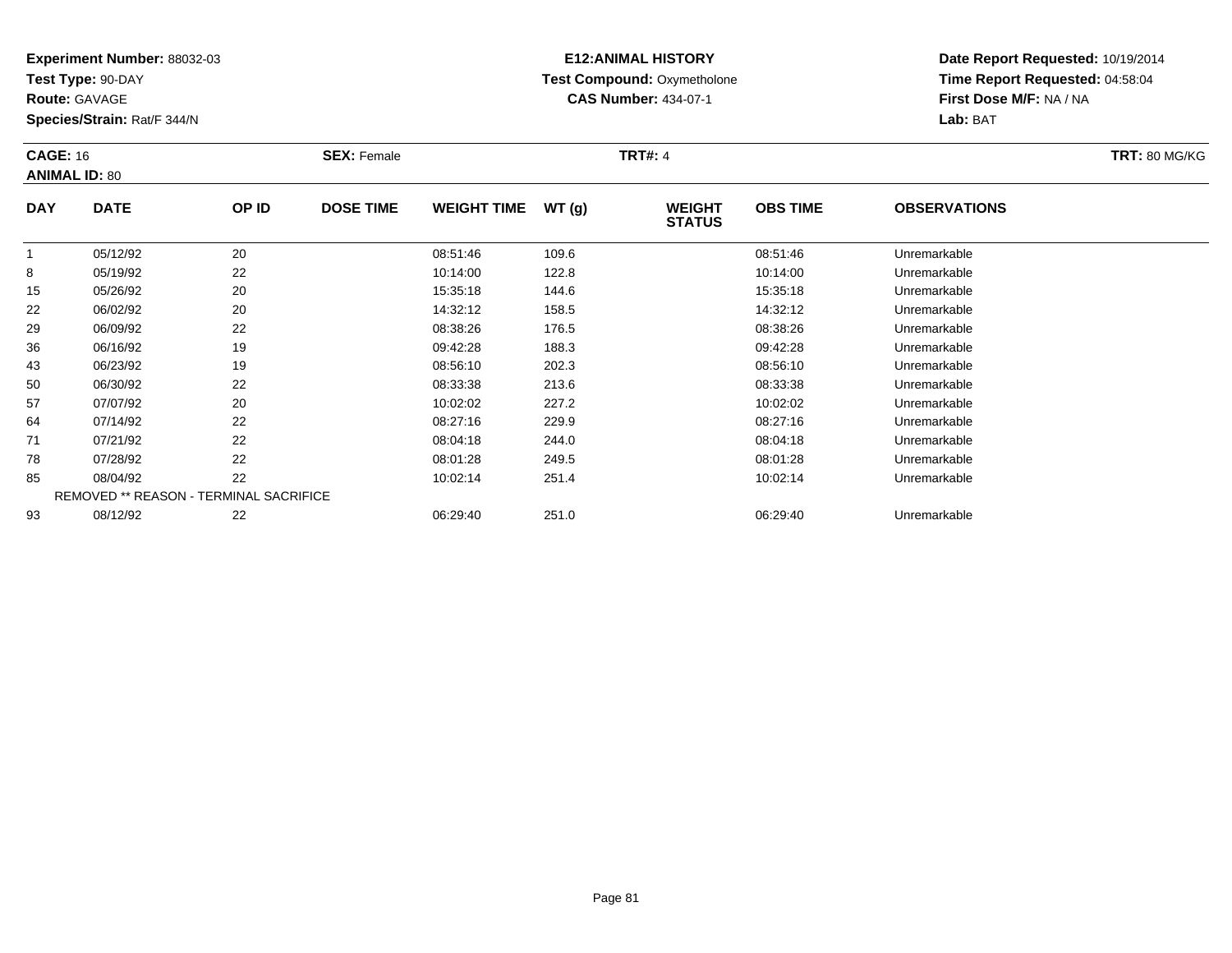**Test Type:** 90-DAY

**Route:** GAVAGE

93

**Species/Strain:** Rat/F 344/N

REMOVED \*\* REASON - TERMINAL SACRIFICE

#### **E12:ANIMAL HISTORY Test Compound:** Oxymetholone**CAS Number:** 434-07-1

**Date Report Requested:** 10/19/2014**Time Report Requested:** 04:58:04**First Dose M/F:** NA / NA**Lab:** BAT

| <b>CAGE: 17</b> | <b>ANIMAL ID: 81</b> |       | <b>SEX: Female</b> |                    |       | <b>TRT#: 6</b>                 |                 |                     | <b>TRT: 160</b> | MG/KG |
|-----------------|----------------------|-------|--------------------|--------------------|-------|--------------------------------|-----------------|---------------------|-----------------|-------|
| <b>DAY</b>      | <b>DATE</b>          | OP ID | <b>DOSE TIME</b>   | <b>WEIGHT TIME</b> | WT(g) | <b>WEIGHT</b><br><b>STATUS</b> | <b>OBS TIME</b> | <b>OBSERVATIONS</b> |                 |       |
| 1               | 05/12/92             | 20    |                    | 08:37:46           | 111.9 |                                | 08:37:46        | Unremarkable        |                 |       |
| 8               | 05/19/92             | 22    |                    | 09:59:46           | 138.5 |                                | 09:59:46        | Unremarkable        |                 |       |
| 15              | 05/26/92             | 20    |                    | 15:20:20           | 163.0 |                                | 15:20:20        | Unremarkable        |                 |       |
| 22              | 06/02/92             | 20    |                    | 14:17:26           | 187.9 |                                | 14:17:26        | Unremarkable        |                 |       |
| 29              | 06/09/92             | 22    |                    | 08:59:12           | 202.3 |                                | 08:59:12        | Unremarkable        |                 |       |
| 36              | 06/16/92             | 19    |                    | 10:11:40           | 211.4 |                                | 10:11:40        | Unremarkable        |                 |       |
| 43              | 06/23/92             | 19    |                    | 08:46:00           | 218.4 |                                | 08:46:00        | Unremarkable        |                 |       |
| 50              | 06/30/92             | 22    |                    | 08:19:48           | 222.1 |                                | 08:19:48        | Unremarkable        |                 |       |
| 57              | 07/07/92             | 20    |                    | 10:03:26           | 233.7 |                                | 10:03:26        | Unremarkable        |                 |       |
| 64              | 07/14/92             | 22    |                    | 08:13:02           | 235.7 |                                | 08:13:02        | Unremarkable        |                 |       |
| 71              | 07/21/92             | 22    |                    | 08:32:22           | 239.3 |                                | 08:32:22        | Unremarkable        |                 |       |
| 78              | 07/28/92             | 22    |                    | 08:26:22           | 246.7 |                                | 08:26:22        | Unremarkable        |                 |       |
| 85              | 08/04/92             | 22    |                    | 09:50:54           | 251.8 |                                | 09:50:54        | Unremarkable        |                 |       |

08/04/92 <sup>22</sup> 09:50:54 251.8 09:50:54 Unremarkable

08/12/92 <sup>22</sup> 06:32:56 256.9 06:32:56 Unremarkable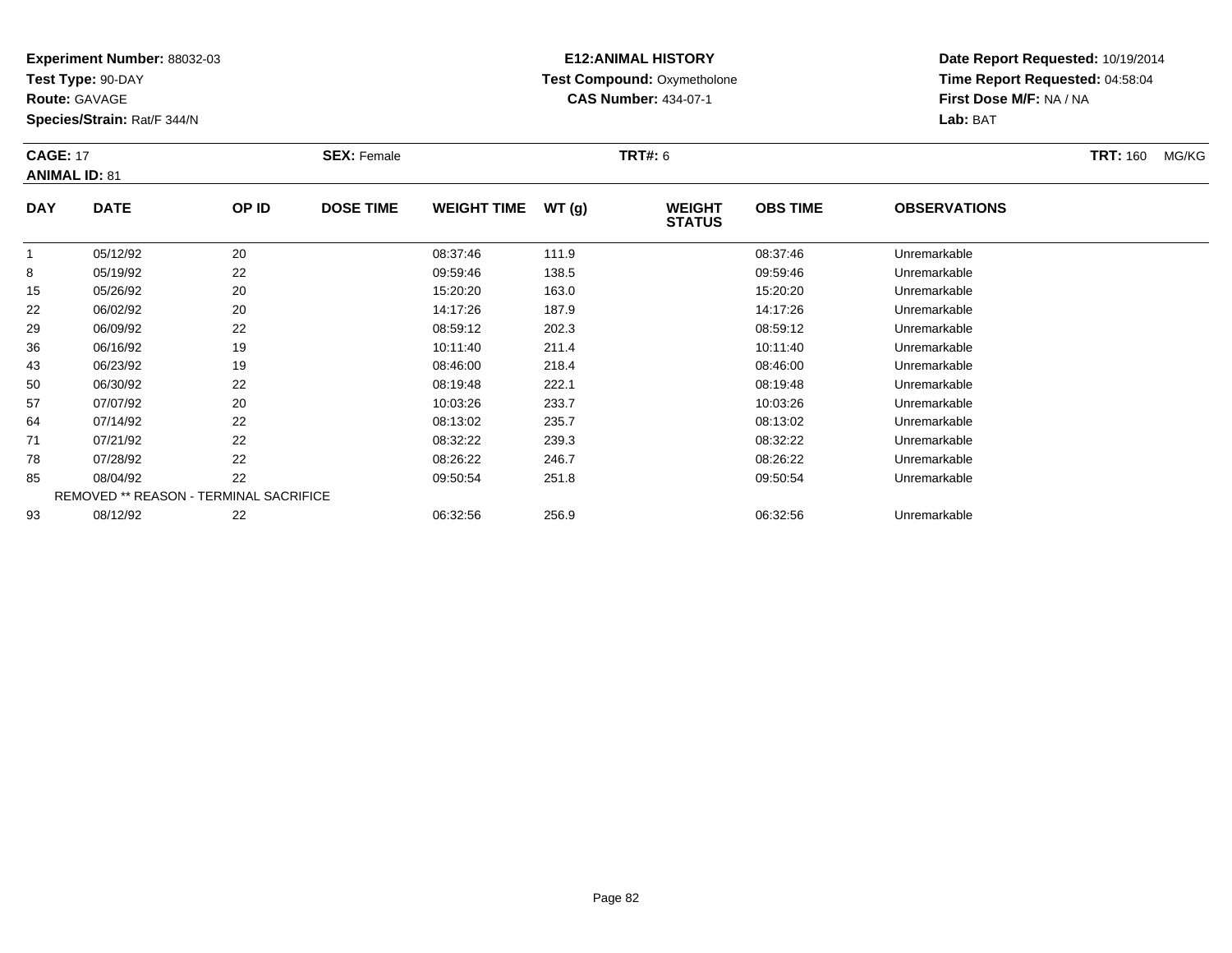**Test Type:** 90-DAY

**Route:** GAVAGE

93

**Species/Strain:** Rat/F 344/N

#### **E12:ANIMAL HISTORY Test Compound:** Oxymetholone**CAS Number:** 434-07-1

**Date Report Requested:** 10/19/2014**Time Report Requested:** 04:58:04**First Dose M/F:** NA / NA**Lab:** BAT

| <b>CAGE: 17</b> | <b>ANIMAL ID: 82</b>                          |       | <b>SEX: Female</b> |                    |       | <b>TRT#: 6</b>                 |                 |                     | <b>TRT: 160</b> | MG/KG |
|-----------------|-----------------------------------------------|-------|--------------------|--------------------|-------|--------------------------------|-----------------|---------------------|-----------------|-------|
| <b>DAY</b>      | <b>DATE</b>                                   | OP ID | <b>DOSE TIME</b>   | <b>WEIGHT TIME</b> | WT(g) | <b>WEIGHT</b><br><b>STATUS</b> | <b>OBS TIME</b> | <b>OBSERVATIONS</b> |                 |       |
|                 | 05/12/92                                      | 20    |                    | 08:37:46           | 100.3 |                                | 08:37:46        | Unremarkable        |                 |       |
| 8               | 05/19/92                                      | 22    |                    | 09:59:46           | 124.1 |                                | 09:59:46        | Unremarkable        |                 |       |
| 15              | 05/26/92                                      | 20    |                    | 15:20:20           | 157.4 |                                | 15:20:20        | Unremarkable        |                 |       |
| 22              | 06/02/92                                      | 20    |                    | 14:17:26           | 181.5 |                                | 14:17:26        | Unremarkable        |                 |       |
| 29              | 06/09/92                                      | 22    |                    | 08:59:12           | 199.8 |                                | 08:59:12        | Unremarkable        |                 |       |
| 36              | 06/16/92                                      | 19    |                    | 10:11:40           | 213.8 |                                | 10:11:40        | Unremarkable        |                 |       |
| 43              | 06/23/92                                      | 19    |                    | 08:46:00           | 228.1 |                                | 08:46:00        | Unremarkable        |                 |       |
| 50              | 06/30/92                                      | 22    |                    | 08:19:48           | 235.4 |                                | 08:19:48        | Unremarkable        |                 |       |
| 57              | 07/07/92                                      | 20    |                    | 10:03:26           | 240.2 |                                | 10:03:26        | Unremarkable        |                 |       |
| 64              | 07/14/92                                      | 22    |                    | 08:13:02           | 244.7 |                                | 08:13:02        | Unremarkable        |                 |       |
| 71              | 07/21/92                                      | 22    |                    | 08:32:22           | 251.2 |                                | 08:32:22        | Unremarkable        |                 |       |
| 78              | 07/28/92                                      | 22    |                    | 08:26:22           | 256.0 |                                | 08:26:22        | Unremarkable        |                 |       |
| 85              | 08/04/92                                      | 22    |                    | 09:50:54           | 260.9 |                                | 09:50:54        | Unremarkable        |                 |       |
|                 | <b>REMOVED ** REASON - TERMINAL SACRIFICE</b> |       |                    |                    |       |                                |                 |                     |                 |       |

08/12/92 <sup>22</sup> 06:32:56 261.0 06:32:56 Unremarkable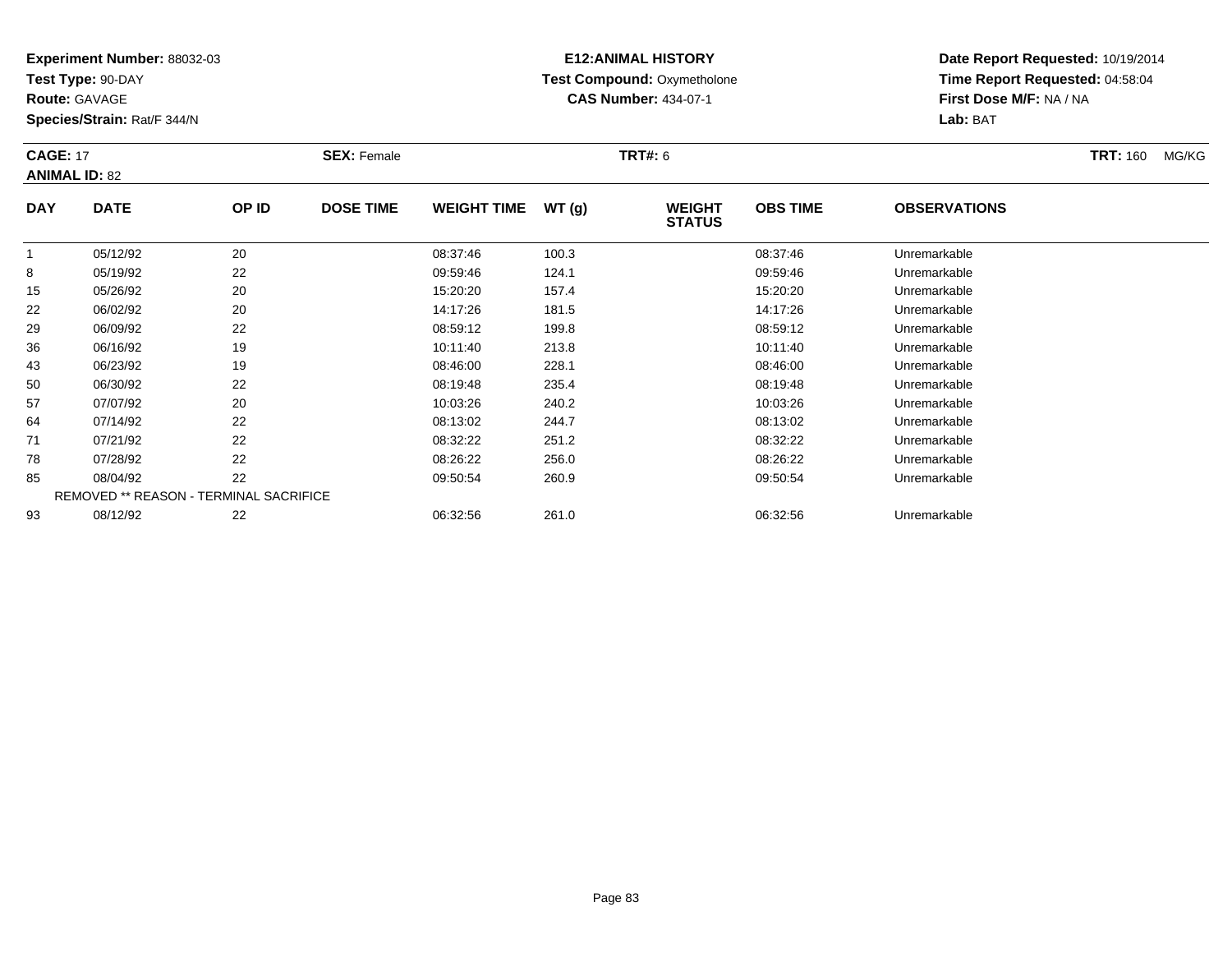**Test Type:** 90-DAY

**Route:** GAVAGE

93

**Species/Strain:** Rat/F 344/N

#### **E12:ANIMAL HISTORY Test Compound:** Oxymetholone**CAS Number:** 434-07-1

**Date Report Requested:** 10/19/2014**Time Report Requested:** 04:58:04**First Dose M/F:** NA / NA**Lab:** BAT

| <b>CAGE: 17</b> | <b>ANIMAL ID: 83</b>                          |       | <b>SEX: Female</b> |                    |       | <b>TRT#: 6</b>                 |                 |                     | <b>TRT: 160</b> | MG/KG |
|-----------------|-----------------------------------------------|-------|--------------------|--------------------|-------|--------------------------------|-----------------|---------------------|-----------------|-------|
| <b>DAY</b>      | <b>DATE</b>                                   | OP ID | <b>DOSE TIME</b>   | <b>WEIGHT TIME</b> | WT(g) | <b>WEIGHT</b><br><b>STATUS</b> | <b>OBS TIME</b> | <b>OBSERVATIONS</b> |                 |       |
|                 | 05/12/92                                      | 20    |                    | 08:37:46           | 115.1 |                                | 08:37:46        | Unremarkable        |                 |       |
| 8               | 05/19/92                                      | 22    |                    | 09:59:46           | 144.3 |                                | 09:59:46        | Unremarkable        |                 |       |
| 15              | 05/26/92                                      | 20    |                    | 15:20:20           | 169.2 |                                | 15:20:20        | Unremarkable        |                 |       |
| 22              | 06/02/92                                      | 20    |                    | 14:17:26           | 186.3 |                                | 14:17:26        | Unremarkable        |                 |       |
| 29              | 06/09/92                                      | 22    |                    | 08:59:12           | 203.4 |                                | 08:59:12        | Unremarkable        |                 |       |
| 36              | 06/16/92                                      | 19    |                    | 10:11:40           | 214.4 |                                | 10:11:40        | Unremarkable        |                 |       |
| 43              | 06/23/92                                      | 19    |                    | 08:46:00           | 223.7 |                                | 08:46:00        | Unremarkable        |                 |       |
| 50              | 06/30/92                                      | 22    |                    | 08:19:48           | 228.2 |                                | 08:19:48        | Unremarkable        |                 |       |
| 57              | 07/07/92                                      | 20    |                    | 10:03:26           | 236.4 |                                | 10:03:26        | Unremarkable        |                 |       |
| 64              | 07/14/92                                      | 22    |                    | 08:13:02           | 239.5 |                                | 08:13:02        | Unremarkable        |                 |       |
| 71              | 07/21/92                                      | 22    |                    | 08:32:22           | 233.2 |                                | 08:32:22        | Unremarkable        |                 |       |
| 78              | 07/28/92                                      | 22    |                    | 08:26:22           | 242.5 |                                | 08:26:22        | Unremarkable        |                 |       |
| 85              | 08/04/92                                      | 22    |                    | 09:50:54           | 253.1 |                                | 09:50:54        | Unremarkable        |                 |       |
|                 | <b>REMOVED ** REASON - TERMINAL SACRIFICE</b> |       |                    |                    |       |                                |                 |                     |                 |       |

08/12/92 <sup>22</sup> 06:32:56 253.1 06:32:56 Unremarkable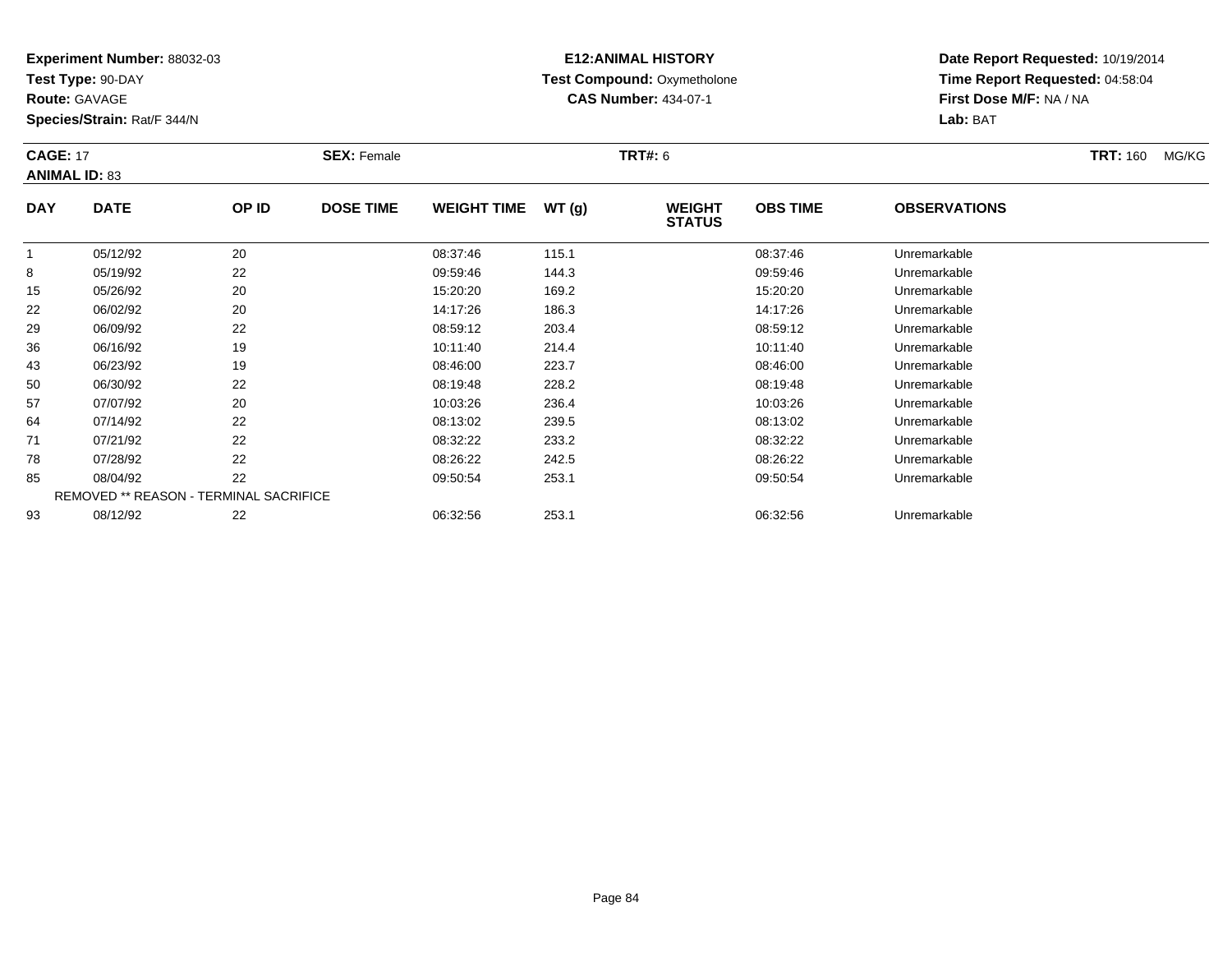**Test Type:** 90-DAY

**Route:** GAVAGE

93

**Species/Strain:** Rat/F 344/N

# **E12:ANIMAL HISTORY Test Compound:** Oxymetholone**CAS Number:** 434-07-1

**Date Report Requested:** 10/19/2014**Time Report Requested:** 04:58:04**First Dose M/F:** NA / NA**Lab:** BAT

| <b>CAGE: 17</b> | <b>ANIMAL ID: 84</b>                          |       | <b>SEX: Female</b> |                    |       | <b>TRT#: 6</b>                 |                 |                     | <b>TRT: 160</b> | MG/KG |
|-----------------|-----------------------------------------------|-------|--------------------|--------------------|-------|--------------------------------|-----------------|---------------------|-----------------|-------|
| <b>DAY</b>      | <b>DATE</b>                                   | OP ID | <b>DOSE TIME</b>   | <b>WEIGHT TIME</b> | WT(g) | <b>WEIGHT</b><br><b>STATUS</b> | <b>OBS TIME</b> | <b>OBSERVATIONS</b> |                 |       |
|                 | 05/12/92                                      | 20    |                    | 08:37:46           | 126.8 |                                | 08:37:46        | Unremarkable        |                 |       |
| 8               | 05/19/92                                      | 22    |                    | 09:59:46           | 153.4 |                                | 09:59:46        | Unremarkable        |                 |       |
| 15              | 05/26/92                                      | 20    |                    | 15:20:20           | 178.1 |                                | 15:20:20        | Unremarkable        |                 |       |
| 22              | 06/02/92                                      | 20    |                    | 14:17:26           | 198.9 |                                | 14:17:26        | Unremarkable        |                 |       |
| 29              | 06/09/92                                      | 22    |                    | 08:59:12           | 219.2 |                                | 08:59:12        | Unremarkable        |                 |       |
| 36              | 06/16/92                                      | 19    |                    | 10:11:40           | 227.3 |                                | 10:11:40        | Unremarkable        |                 |       |
| 43              | 06/23/92                                      | 19    |                    | 08:46:00           | 237.6 |                                | 08:46:00        | Unremarkable        |                 |       |
| 50              | 06/30/92                                      | 22    |                    | 08:19:48           | 244.4 |                                | 08:19:48        | Unremarkable        |                 |       |
| 57              | 07/07/92                                      | 20    |                    | 10:03:26           | 245.7 |                                | 10:03:26        | Unremarkable        |                 |       |
| 64              | 07/14/92                                      | 22    |                    | 08:13:02           | 247.4 |                                | 08:13:02        | Unremarkable        |                 |       |
| 71              | 07/21/92                                      | 22    |                    | 08:32:22           | 251.9 |                                | 08:32:22        | Unremarkable        |                 |       |
| 78              | 07/28/92                                      | 22    |                    | 08:26:22           | 251.6 |                                | 08:26:22        | Unremarkable        |                 |       |
| 85              | 08/04/92                                      | 22    |                    | 09:50:54           | 259.8 |                                | 09:50:54        | Unremarkable        |                 |       |
|                 | <b>REMOVED ** REASON - TERMINAL SACRIFICE</b> |       |                    |                    |       |                                |                 |                     |                 |       |

08/12/92 <sup>22</sup> 06:32:56 258.3 06:32:56 Unremarkable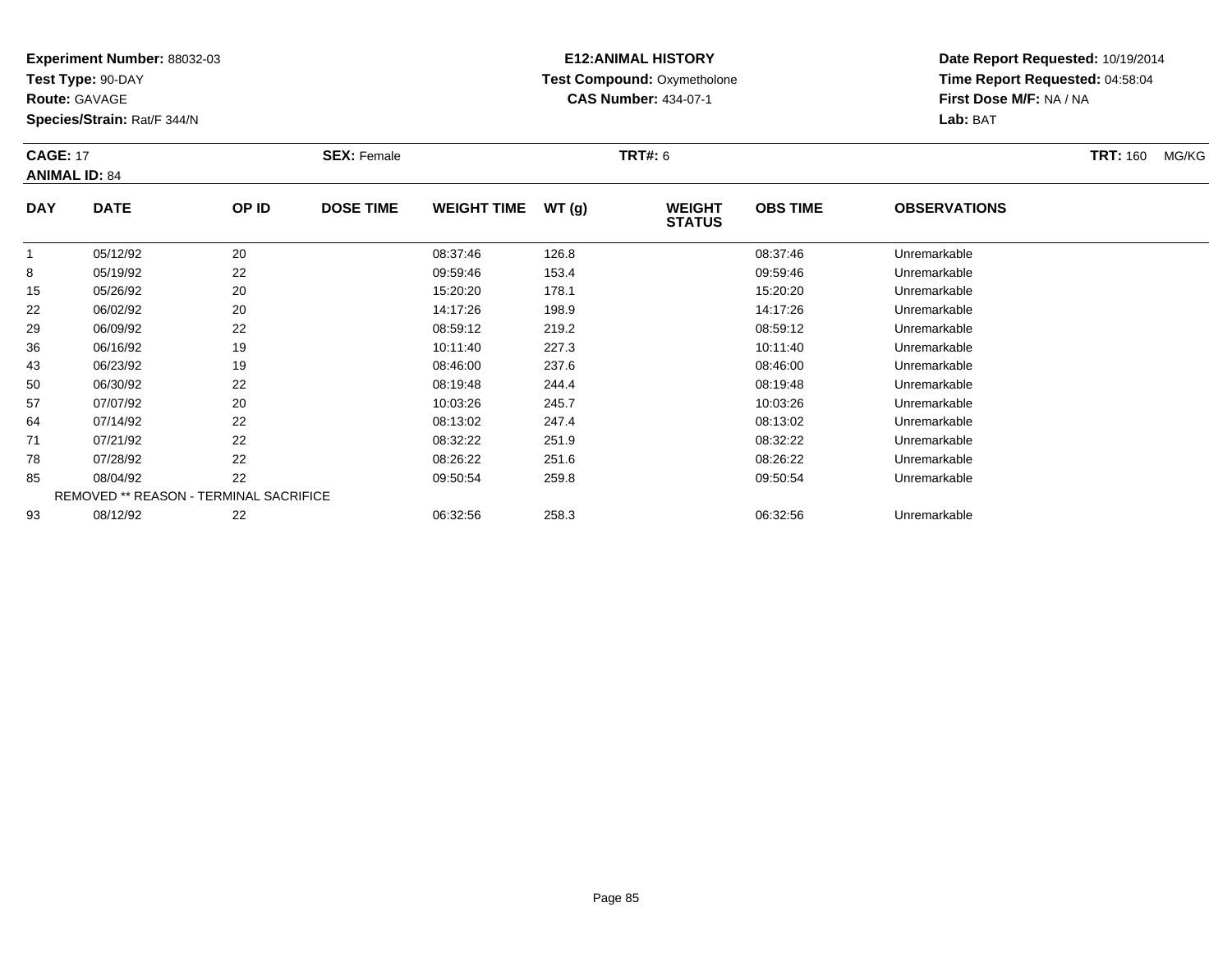**Test Type:** 90-DAY

**Route:** GAVAGE

93

**Species/Strain:** Rat/F 344/N

# **E12:ANIMAL HISTORY Test Compound:** Oxymetholone**CAS Number:** 434-07-1

**Date Report Requested:** 10/19/2014**Time Report Requested:** 04:58:04**First Dose M/F:** NA / NA**Lab:** BAT

| <b>CAGE: 17</b> | <b>ANIMAL ID: 85</b>                          |       | <b>SEX: Female</b> |                    |       | <b>TRT#: 6</b>                 |                 |                     | <b>TRT: 160</b> | MG/KG |
|-----------------|-----------------------------------------------|-------|--------------------|--------------------|-------|--------------------------------|-----------------|---------------------|-----------------|-------|
| <b>DAY</b>      | <b>DATE</b>                                   | OP ID | <b>DOSE TIME</b>   | <b>WEIGHT TIME</b> | WT(g) | <b>WEIGHT</b><br><b>STATUS</b> | <b>OBS TIME</b> | <b>OBSERVATIONS</b> |                 |       |
|                 | 05/12/92                                      | 20    |                    | 08:37:46           | 130.4 |                                | 08:37:46        | Unremarkable        |                 |       |
| 8               | 05/19/92                                      | 22    |                    | 09:59:46           | 156.0 |                                | 09:59:46        | Unremarkable        |                 |       |
| 15              | 05/26/92                                      | 20    |                    | 15:20:20           | 174.1 |                                | 15:20:20        | Unremarkable        |                 |       |
| 22              | 06/02/92                                      | 20    |                    | 14:17:26           | 195.9 |                                | 14:17:26        | Unremarkable        |                 |       |
| 29              | 06/09/92                                      | 22    |                    | 08:59:12           | 214.9 |                                | 08:59:12        | Unremarkable        |                 |       |
| 36              | 06/16/92                                      | 19    |                    | 10:11:40           | 226.9 |                                | 10:11:40        | Unremarkable        |                 |       |
| 43              | 06/23/92                                      | 19    |                    | 08:46:00           | 235.9 |                                | 08:46:00        | Unremarkable        |                 |       |
| 50              | 06/30/92                                      | 22    |                    | 08:19:48           | 243.6 |                                | 08:19:48        | Unremarkable        |                 |       |
| 57              | 07/07/92                                      | 20    |                    | 10:03:26           | 254.9 |                                | 10:03:26        | Unremarkable        |                 |       |
| 64              | 07/14/92                                      | 22    |                    | 08:13:02           | 253.6 |                                | 08:13:02        | Unremarkable        |                 |       |
| 71              | 07/21/92                                      | 22    |                    | 08:32:22           | 251.4 |                                | 08:32:22        | Unremarkable        |                 |       |
| 78              | 07/28/92                                      | 22    |                    | 08:26:22           | 258.9 |                                | 08:26:22        | Unremarkable        |                 |       |
| 85              | 08/04/92                                      | 22    |                    | 09:50:54           | 272.1 |                                | 09:50:54        | Unremarkable        |                 |       |
|                 | <b>REMOVED ** REASON - TERMINAL SACRIFICE</b> |       |                    |                    |       |                                |                 |                     |                 |       |

08/12/92 <sup>22</sup> 06:32:56 273.6 06:32:56 Unremarkable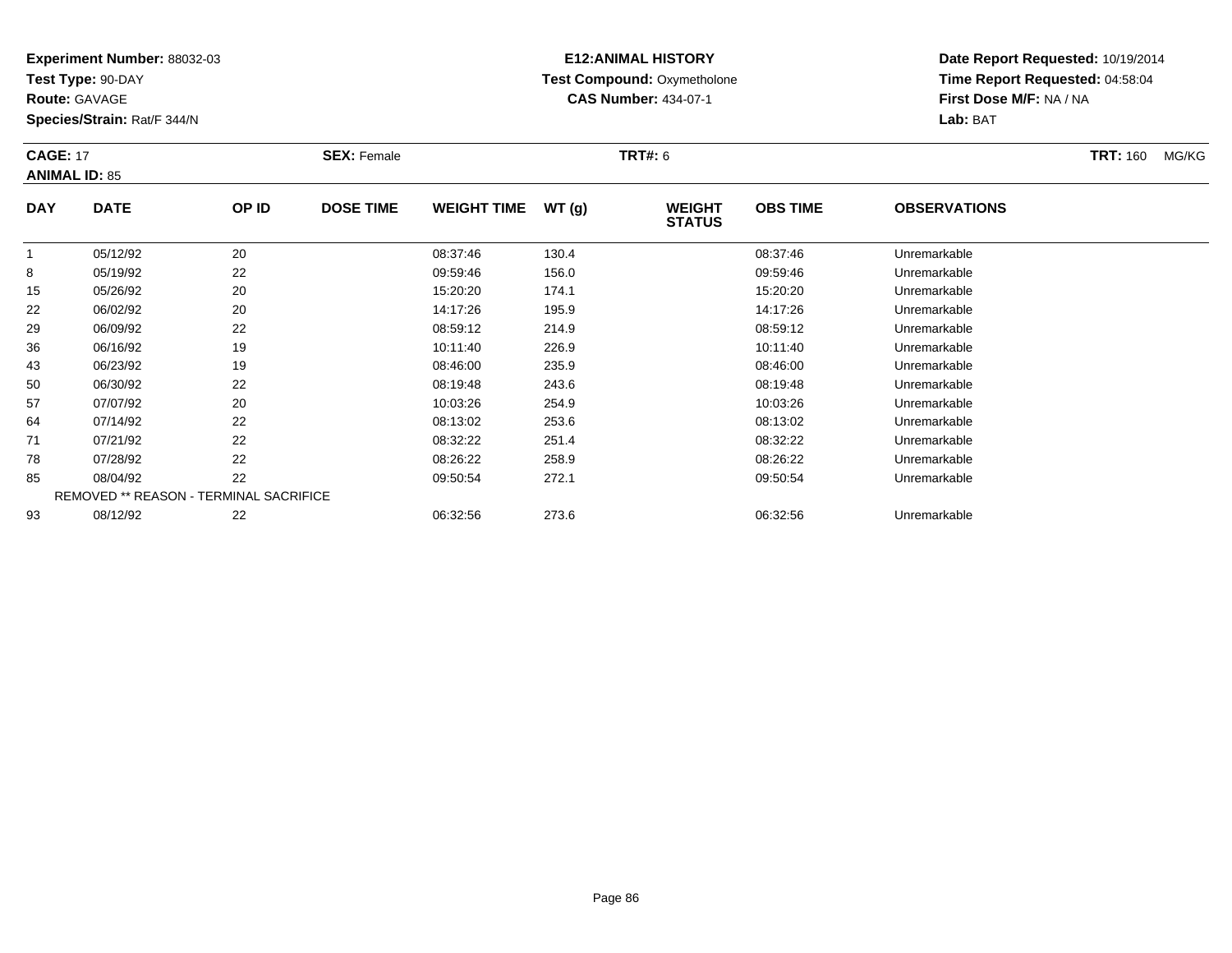**Test Type:** 90-DAY

**Route:** GAVAGE

**Species/Strain:** Rat/F 344/N

# **E12:ANIMAL HISTORY Test Compound:** Oxymetholone**CAS Number:** 434-07-1

| <b>CAGE: 18</b><br><b>ANIMAL ID: 86</b> |                                        | <b>SEX: Female</b> |                  |                    | <b>TRT#:</b> 6 |                                | <b>TRT: 160</b> | MG/KG               |  |  |
|-----------------------------------------|----------------------------------------|--------------------|------------------|--------------------|----------------|--------------------------------|-----------------|---------------------|--|--|
| <b>DAY</b>                              | <b>DATE</b>                            | OP ID              | <b>DOSE TIME</b> | <b>WEIGHT TIME</b> | WT(g)          | <b>WEIGHT</b><br><b>STATUS</b> | <b>OBS TIME</b> | <b>OBSERVATIONS</b> |  |  |
| $\overline{1}$                          | 05/12/92                               | 20                 |                  | 08:39:22           | 118.8          |                                | 08:39:22        | Unremarkable        |  |  |
| 8                                       | 05/19/92                               | 22                 |                  | 10:01:20           | 139.5          |                                | 10:01:20        | Unremarkable        |  |  |
| 15                                      | 05/26/92                               | 20                 |                  | 15:21:50           | 168.8          |                                | 15:21:50        | Unremarkable        |  |  |
| 22                                      | 06/02/92                               | 20                 |                  | 14:19:12           | 187.6          |                                | 14:19:12        | Unremarkable        |  |  |
| 29                                      | 06/09/92                               | 22                 |                  | 09:00:30           | 202.9          |                                | 09:00:30        | Unremarkable        |  |  |
| 36                                      | 06/16/92                               | 19                 |                  | 10:07:52           | 214.1          |                                | 10:07:52        | Unremarkable        |  |  |
| 43                                      | 06/23/92                               | 19                 |                  | 08:44:20           | 225.7          |                                | 08:44:20        | Unremarkable        |  |  |
| 50                                      | 06/30/92                               | 22                 |                  | 08:21:06           | 221.9          |                                | 08:21:06        | Unremarkable        |  |  |
| 57                                      | 07/07/92                               | 20                 |                  | 10:04:50           | 233.4          |                                | 10:04:50        | Unremarkable        |  |  |
| 64                                      | 07/14/92                               | 22                 |                  | 08:14:18           | 239.0          |                                | 08:14:18        | Unremarkable        |  |  |
| 71                                      | 07/21/92                               | 22                 |                  | 08:33:46           | 240.9          |                                | 08:33:46        | Unremarkable        |  |  |
| 78                                      | 07/28/92                               | 22                 |                  | 08:27:58           | 247.9          |                                | 08:27:58        | Unremarkable        |  |  |
| 85                                      | 08/04/92                               | 22                 |                  | 09:52:04           | 239.5          |                                | 09:52:04        | Unremarkable        |  |  |
|                                         | REMOVED ** REASON - TERMINAL SACRIFICE |                    |                  |                    |                |                                |                 |                     |  |  |
| 93                                      | 08/12/92                               | 22                 |                  | 06:35:42           | 253.4          |                                | 06:35:42        | Unremarkable        |  |  |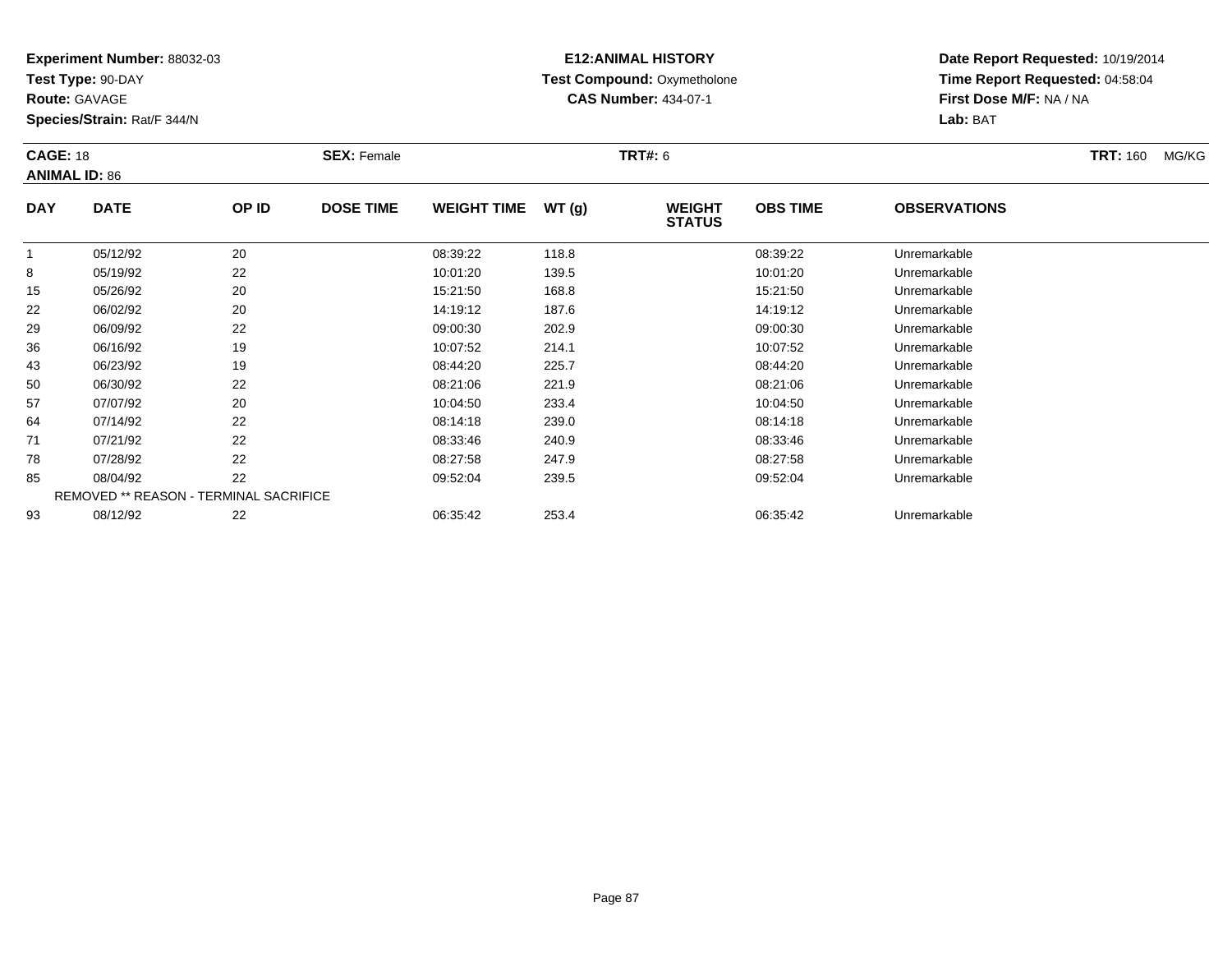**Test Type:** 90-DAY

**Route:** GAVAGE

93

**Species/Strain:** Rat/F 344/N

REMOVED \*\* REASON - TERMINAL SACRIFICE

#### **E12:ANIMAL HISTORY Test Compound:** Oxymetholone**CAS Number:** 434-07-1

**Date Report Requested:** 10/19/2014**Time Report Requested:** 04:58:04**First Dose M/F:** NA / NA**Lab:** BAT

| <b>CAGE: 18</b><br><b>ANIMAL ID: 87</b> |             |       | <b>SEX: Female</b> |                    |       | <b>TRT#: 6</b>                 |                 |                     | <b>TRT: 160</b> | MG/KG |
|-----------------------------------------|-------------|-------|--------------------|--------------------|-------|--------------------------------|-----------------|---------------------|-----------------|-------|
| <b>DAY</b>                              | <b>DATE</b> | OP ID | <b>DOSE TIME</b>   | <b>WEIGHT TIME</b> | WT(g) | <b>WEIGHT</b><br><b>STATUS</b> | <b>OBS TIME</b> | <b>OBSERVATIONS</b> |                 |       |
|                                         | 05/12/92    | 20    |                    | 08:39:22           | 106.8 |                                | 08:39:22        | Unremarkable        |                 |       |
| 8                                       | 05/19/92    | 22    |                    | 10:01:20           | 128.9 |                                | 10:01:20        | Unremarkable        |                 |       |
| 15                                      | 05/26/92    | 20    |                    | 15:21:50           | 155.2 |                                | 15:21:50        | Unremarkable        |                 |       |
| 22                                      | 06/02/92    | 20    |                    | 14:19:12           | 174.0 |                                | 14:19:12        | Unremarkable        |                 |       |
| 29                                      | 06/09/92    | 22    |                    | 09:00:30           | 197.3 |                                | 09:00:30        | Unremarkable        |                 |       |
| 36                                      | 06/16/92    | 19    |                    | 10:07:52           | 206.2 |                                | 10:07:52        | Unremarkable        |                 |       |
| 43                                      | 06/23/92    | 19    |                    | 08:44:20           | 218.7 |                                | 08:44:20        | Unremarkable        |                 |       |
| 50                                      | 06/30/92    | 22    |                    | 08:21:06           | 221.9 |                                | 08:21:06        | Unremarkable        |                 |       |
| 57                                      | 07/07/92    | 20    |                    | 10:04:50           | 230.4 |                                | 10:04:50        | Unremarkable        |                 |       |
| 64                                      | 07/14/92    | 22    |                    | 08:14:18           | 231.9 |                                | 08:14:18        | Unremarkable        |                 |       |
| 71                                      | 07/21/92    | 22    |                    | 08:33:46           | 240.4 |                                | 08:33:46        | Unremarkable        |                 |       |
| 78                                      | 07/28/92    | 22    |                    | 08:27:58           | 246.5 |                                | 08:27:58        | Unremarkable        |                 |       |
| 85                                      | 08/04/92    | 22    |                    | 09:52:04           | 252.2 |                                | 09:52:04        | Unremarkable        |                 |       |

08/12/92 <sup>22</sup> 06:35:42 257.4 06:35:42 Unremarkable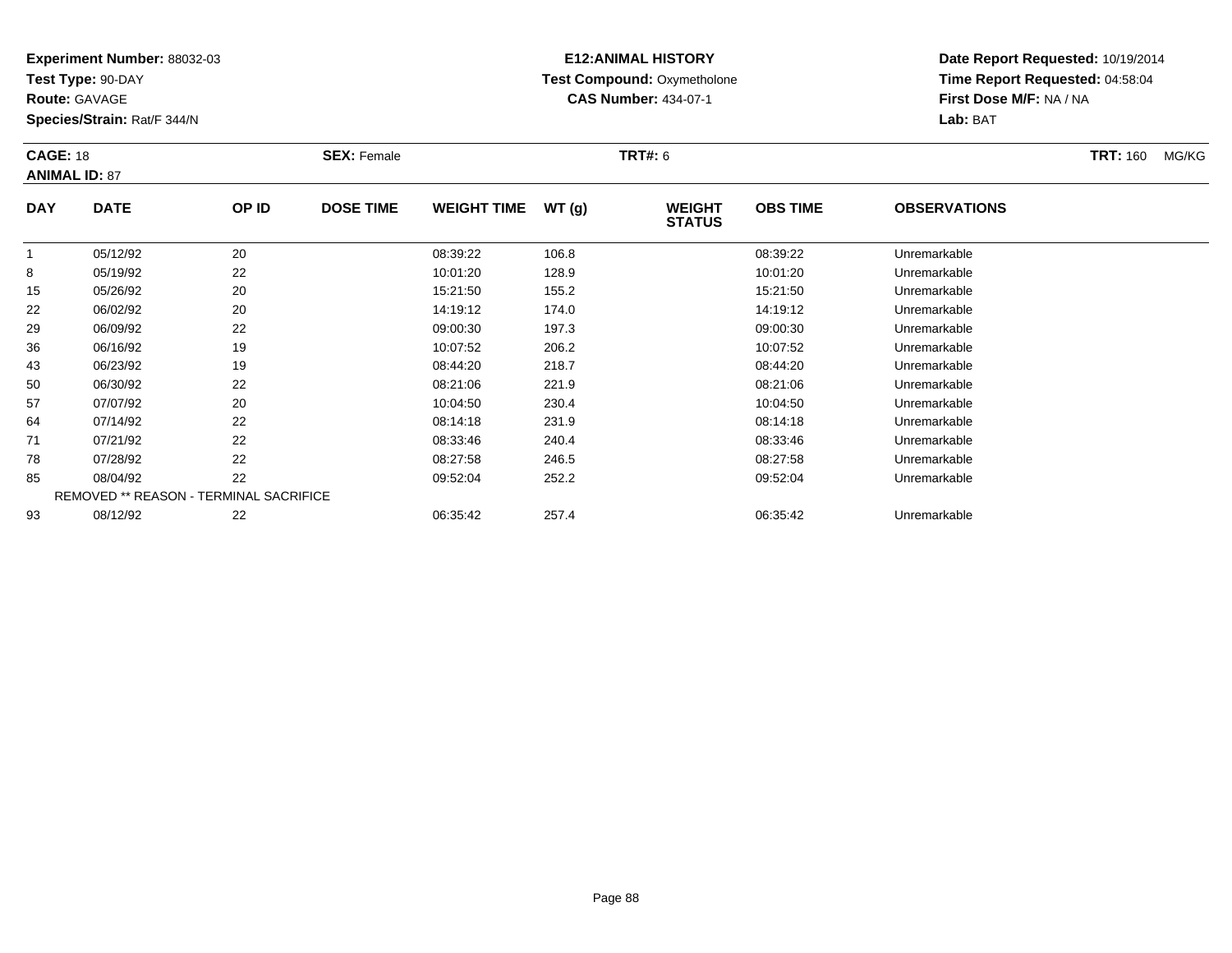**Test Type:** 90-DAY

**Route:** GAVAGE

**Species/Strain:** Rat/F 344/N

# **E12:ANIMAL HISTORY Test Compound:** Oxymetholone**CAS Number:** 434-07-1

**Date Report Requested:** 10/19/2014**Time Report Requested:** 04:58:04**First Dose M/F:** NA / NA**Lab:** BAT

| <b>CAGE: 18</b> | <b>ANIMAL ID: 88</b>                          |       | <b>SEX: Female</b> |                    |       | <b>TRT#: 6</b>                 |                 |                     | <b>TRT: 160</b> | MG/KG |
|-----------------|-----------------------------------------------|-------|--------------------|--------------------|-------|--------------------------------|-----------------|---------------------|-----------------|-------|
| <b>DAY</b>      | <b>DATE</b>                                   | OP ID | <b>DOSE TIME</b>   | <b>WEIGHT TIME</b> | WT(g) | <b>WEIGHT</b><br><b>STATUS</b> | <b>OBS TIME</b> | <b>OBSERVATIONS</b> |                 |       |
|                 |                                               |       |                    |                    |       |                                |                 |                     |                 |       |
|                 | 05/12/92                                      | 20    |                    | 08:39:22           | 104.9 |                                | 08:39:22        | Unremarkable        |                 |       |
| 8               | 05/19/92                                      | 22    |                    | 10:01:20           | 121.3 |                                | 10:01:20        | Unremarkable        |                 |       |
| 15              | 05/26/92                                      | 20    |                    | 15:21:50           | 134.2 |                                | 15:21:50        | Unremarkable        |                 |       |
| 22              | 06/02/92                                      | 20    |                    | 14:19:12           | 149.6 |                                | 14:19:12        | Unremarkable        |                 |       |
| 29              | 06/09/92                                      | 22    |                    | 09:00:30           | 161.5 |                                | 09:00:30        | Unremarkable        |                 |       |
| 36              | 06/16/92                                      | 19    |                    | 10:07:52           | 165.6 |                                | 10:07:52        | Unremarkable        |                 |       |
| 43              | 06/23/92                                      | 19    |                    | 08:44:20           | 175.9 |                                | 08:44:20        | Unremarkable        |                 |       |
| 50              | 06/30/92                                      | 22    |                    | 08:21:06           | 177.7 |                                | 08:21:06        | Unremarkable        |                 |       |
| 57              | 07/07/92                                      | 20    |                    | 10:04:50           | 186.0 |                                | 10:04:50        | Unremarkable        |                 |       |
| 64              | 07/14/92                                      | 22    |                    | 08:14:18           | 188.3 |                                | 08:14:18        | Unremarkable        |                 |       |
| 71              | 07/21/92                                      | 22    |                    | 08:33:46           | 196.3 |                                | 08:33:46        | Unremarkable        |                 |       |
| 78              | 07/28/92                                      | 22    |                    | 08:27:58           | 200.6 |                                | 08:27:58        | Unremarkable        |                 |       |
| 85              | 08/04/92                                      | 22    |                    | 09:52:04           | 202.5 |                                | 09:52:04        | Unremarkable        |                 |       |
|                 | <b>REMOVED ** REASON - TERMINAL SACRIFICE</b> |       |                    |                    |       |                                |                 |                     |                 |       |
| 93              | 08/12/92                                      | 22    |                    | 06:35:42           | 205.4 |                                | 06:35:42        | Unremarkable        |                 |       |

08/12/92 <sup>22</sup> 06:35:42 205.4 06:35:42 Unremarkable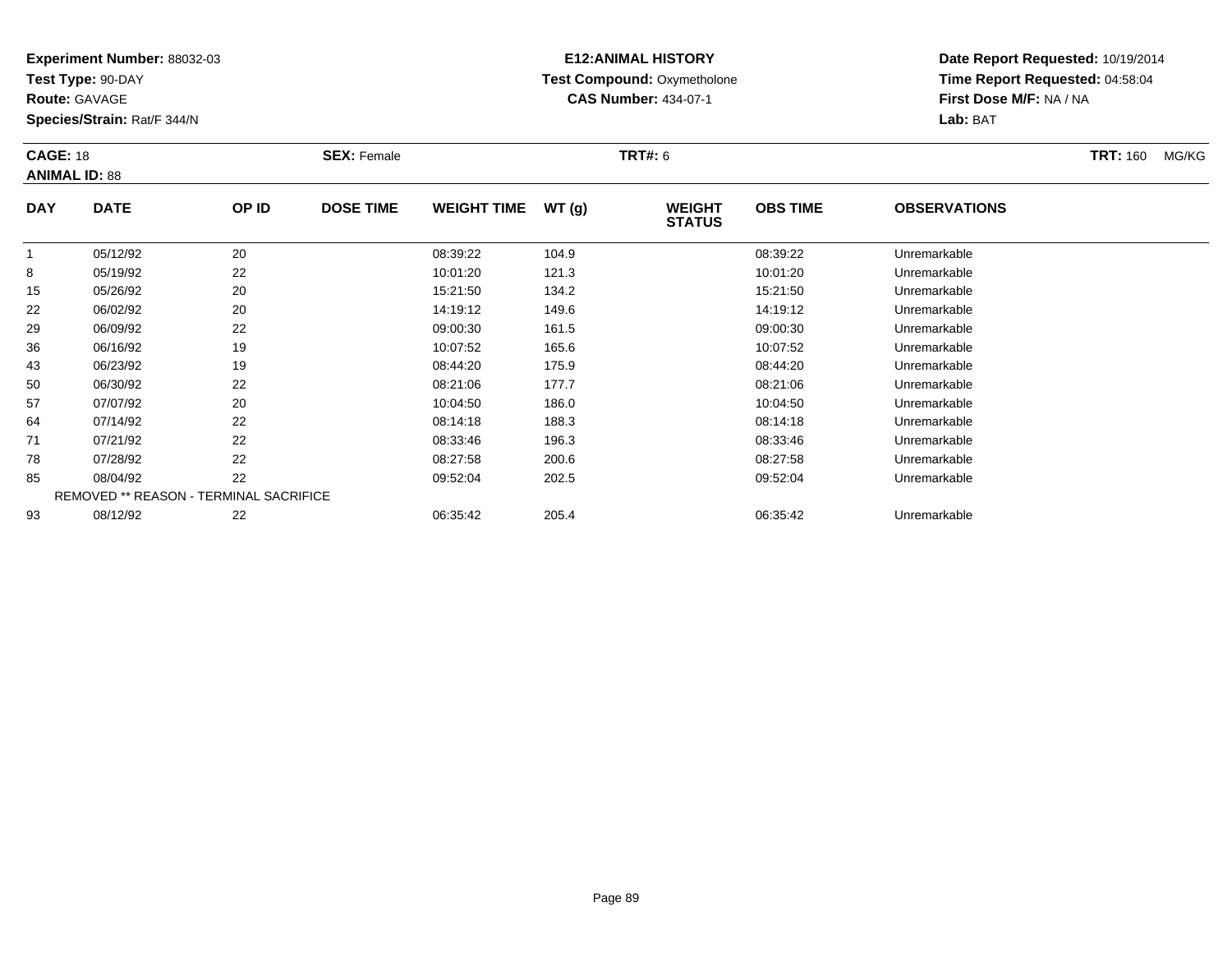**Test Type:** 90-DAY

**Route:** GAVAGE

93

**Species/Strain:** Rat/F 344/N

# **E12:ANIMAL HISTORY Test Compound:** Oxymetholone**CAS Number:** 434-07-1

**Date Report Requested:** 10/19/2014**Time Report Requested:** 04:58:04**First Dose M/F:** NA / NA**Lab:** BAT

| <b>CAGE: 18</b> | <b>ANIMAL ID: 89</b> |                                               | <b>SEX: Female</b> |                    |       | <b>TRT#: 6</b>                 |                 |                     | <b>TRT: 160</b> | MG/KG |
|-----------------|----------------------|-----------------------------------------------|--------------------|--------------------|-------|--------------------------------|-----------------|---------------------|-----------------|-------|
| <b>DAY</b>      | <b>DATE</b>          | OP ID                                         | <b>DOSE TIME</b>   | <b>WEIGHT TIME</b> | WT(g) | <b>WEIGHT</b><br><b>STATUS</b> | <b>OBS TIME</b> | <b>OBSERVATIONS</b> |                 |       |
|                 | 05/12/92             | 20                                            |                    | 08:39:22           | 126.3 |                                | 08:39:22        | Unremarkable        |                 |       |
| 8               | 05/19/92             | 22                                            |                    | 10:01:20           | 146.4 |                                | 10:01:20        | Unremarkable        |                 |       |
| 15              | 05/26/92             | 20                                            |                    | 15:21:50           | 163.7 |                                | 15:21:50        | Unremarkable        |                 |       |
| 22              | 06/02/92             | 20                                            |                    | 14:19:12           | 189.3 |                                | 14:19:12        | Unremarkable        |                 |       |
| 29              | 06/09/92             | 22                                            |                    | 09:00:30           | 207.7 |                                | 09:00:30        | Unremarkable        |                 |       |
| 36              | 06/16/92             | 19                                            |                    | 10:07:52           | 216.5 |                                | 10:07:52        | Unremarkable        |                 |       |
| 43              | 06/23/92             | 19                                            |                    | 08:44:20           | 226.2 |                                | 08:44:20        | Unremarkable        |                 |       |
| 50              | 06/30/92             | 22                                            |                    | 08:21:06           | 227.5 |                                | 08:21:06        | Unremarkable        |                 |       |
| 57              | 07/07/92             | 20                                            |                    | 10:04:50           | 238.3 |                                | 10:04:50        | Unremarkable        |                 |       |
| 64              | 07/14/92             | 22                                            |                    | 08:14:18           | 235.8 |                                | 08:14:18        | Unremarkable        |                 |       |
| 71              | 07/21/92             | 22                                            |                    | 08:33:46           | 239.8 |                                | 08:33:46        | Unremarkable        |                 |       |
| 78              | 07/28/92             | 22                                            |                    | 08:27:58           | 246.6 |                                | 08:27:58        | Unremarkable        |                 |       |
| 85              | 08/04/92             | 22                                            |                    | 09:52:04           | 252.1 |                                | 09:52:04        | Unremarkable        |                 |       |
|                 |                      | <b>REMOVED ** REASON - TERMINAL SACRIFICE</b> |                    |                    |       |                                |                 |                     |                 |       |

08/12/92 <sup>22</sup> 06:35:42 260.6 06:35:42 Unremarkable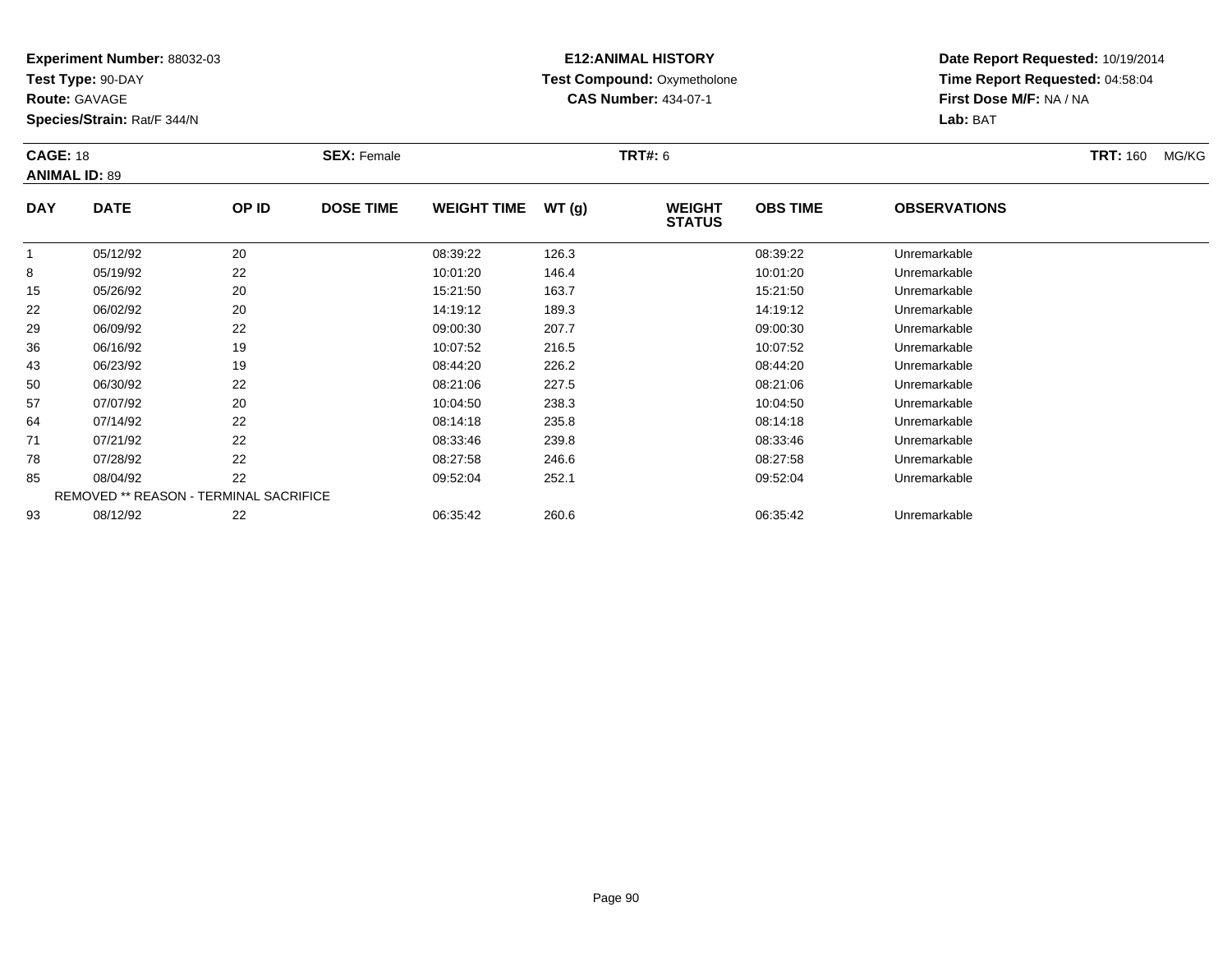**Test Type:** 90-DAY

**Route:** GAVAGE

93

**Species/Strain:** Rat/F 344/N

# **E12:ANIMAL HISTORY Test Compound:** Oxymetholone**CAS Number:** 434-07-1

**Date Report Requested:** 10/19/2014**Time Report Requested:** 04:58:04**First Dose M/F:** NA / NA**Lab:** BAT

| <b>CAGE: 18</b> |                      |                                               | <b>SEX: Female</b> |                    |       | <b>TRT#: 6</b>                 |                 |                     | <b>TRT: 160</b> | MG/KG |
|-----------------|----------------------|-----------------------------------------------|--------------------|--------------------|-------|--------------------------------|-----------------|---------------------|-----------------|-------|
|                 | <b>ANIMAL ID: 90</b> |                                               |                    |                    |       |                                |                 |                     |                 |       |
| <b>DAY</b>      | <b>DATE</b>          | OP ID                                         | <b>DOSE TIME</b>   | <b>WEIGHT TIME</b> | WT(g) | <b>WEIGHT</b><br><b>STATUS</b> | <b>OBS TIME</b> | <b>OBSERVATIONS</b> |                 |       |
|                 | 05/12/92             | 20                                            |                    | 08:39:22           | 109.7 |                                | 08:39:22        | Unremarkable        |                 |       |
| 8               | 05/19/92             | 22                                            |                    | 10:01:20           | 137.5 |                                | 10:01:20        | Unremarkable        |                 |       |
| 15              | 05/26/92             | 20                                            |                    | 15:21:50           | 170.9 |                                | 15:21:50        | Unremarkable        |                 |       |
| 22              | 06/02/92             | 20                                            |                    | 14:19:12           | 192.6 |                                | 14:19:12        | Unremarkable        |                 |       |
| 29              | 06/09/92             | 22                                            |                    | 09:00:30           | 212.9 |                                | 09:00:30        | Unremarkable        |                 |       |
| 36              | 06/16/92             | 19                                            |                    | 10:07:52           | 224.3 |                                | 10:07:52        | Unremarkable        |                 |       |
| 43              | 06/23/92             | 19                                            |                    | 08:44:20           | 233.4 |                                | 08:44:20        | Unremarkable        |                 |       |
| 50              | 06/30/92             | 22                                            |                    | 08:21:06           | 236.5 |                                | 08:21:06        | Unremarkable        |                 |       |
| 57              | 07/07/92             | 20                                            |                    | 10:04:50           | 255.7 |                                | 10:04:50        | Unremarkable        |                 |       |
| 64              | 07/14/92             | 22                                            |                    | 08:14:18           | 266.5 |                                | 08:14:18        | Unremarkable        |                 |       |
| 71              | 07/21/92             | 22                                            |                    | 08:33:46           | 271.4 |                                | 08:33:46        | Unremarkable        |                 |       |
| 78              | 07/28/92             | 22                                            |                    | 08:27:58           | 283.3 |                                | 08:27:58        | Unremarkable        |                 |       |
| 85              | 08/04/92             | 22                                            |                    | 09:52:04           | 280.4 |                                | 09:52:04        | Unremarkable        |                 |       |
|                 |                      | <b>REMOVED ** REASON - TERMINAL SACRIFICE</b> |                    |                    |       |                                |                 |                     |                 |       |

08/12/92 <sup>22</sup> 06:35:42 280.0 06:35:42 Unremarkable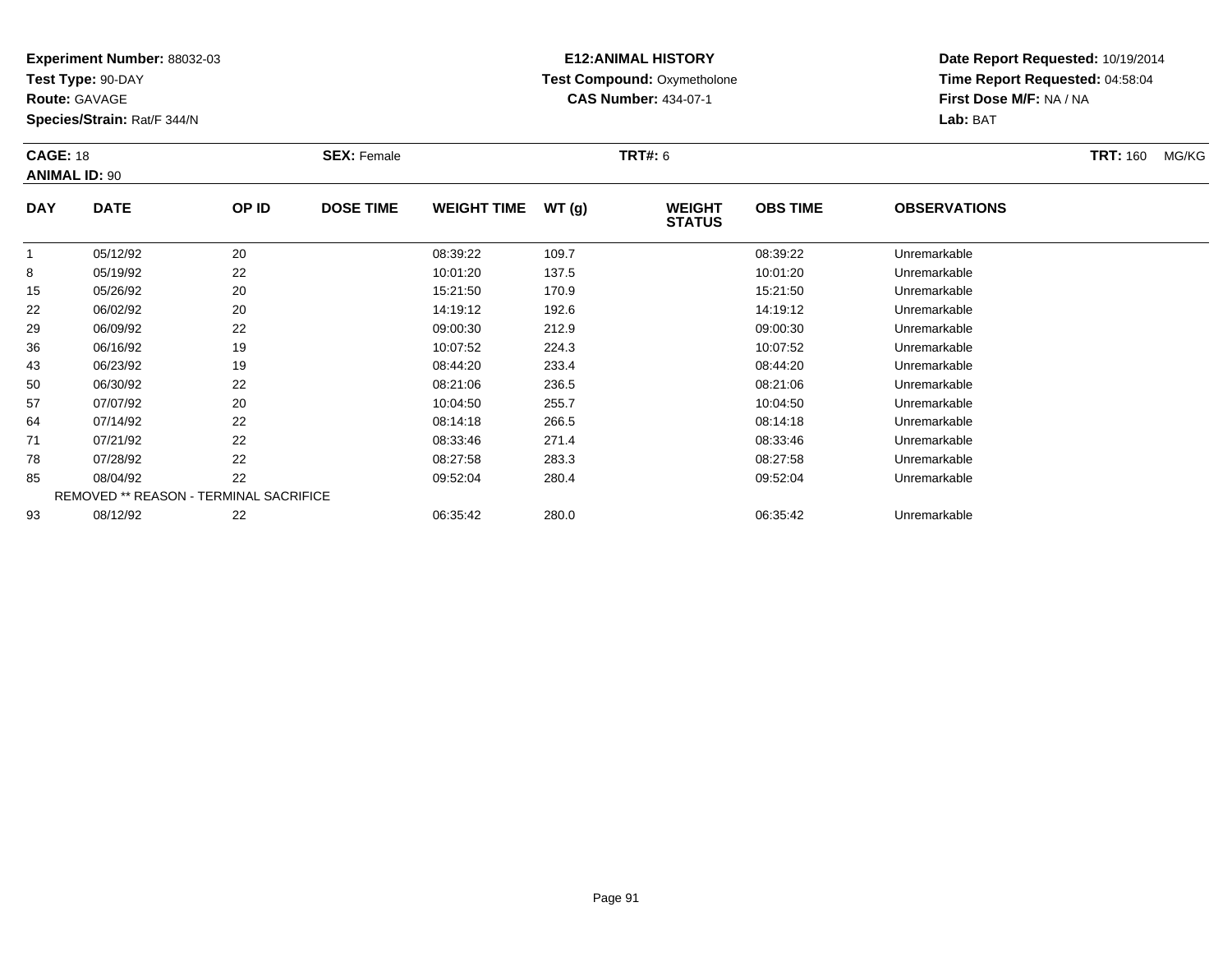**Test Type:** 90-DAY

**Route:** GAVAGE

93

**Species/Strain:** Rat/F 344/N

# **E12:ANIMAL HISTORY Test Compound:** Oxymetholone**CAS Number:** 434-07-1

**Date Report Requested:** 10/19/2014**Time Report Requested:** 04:58:04**First Dose M/F:** NA / NA**Lab:** BAT

| <b>CAGE: 19</b> | <b>ANIMAL ID: 91</b>                          |       | <b>SEX: Female</b> |                    |       | <b>TRT#: 8</b>                 |                 |                     | <b>TRT: 315</b> | MG/KG |
|-----------------|-----------------------------------------------|-------|--------------------|--------------------|-------|--------------------------------|-----------------|---------------------|-----------------|-------|
| <b>DAY</b>      | <b>DATE</b>                                   | OP ID | <b>DOSE TIME</b>   | <b>WEIGHT TIME</b> | WT(g) | <b>WEIGHT</b><br><b>STATUS</b> | <b>OBS TIME</b> | <b>OBSERVATIONS</b> |                 |       |
|                 | 05/12/92                                      | 20    |                    | 08:44:06           | 99.1  |                                | 08:44:06        | Unremarkable        |                 |       |
| 8               | 05/19/92                                      | 22    |                    | 10:06:10           | 122.7 |                                | 10:06:10        | Unremarkable        |                 |       |
| 15              | 05/26/92                                      | 20    |                    | 15:28:00           | 150.0 |                                | 15:28:00        | Unremarkable        |                 |       |
| 22              | 06/02/92                                      | 20    |                    | 14:23:38           | 167.3 |                                | 14:23:38        | Unremarkable        |                 |       |
| 29              | 06/09/92                                      | 22    |                    | 08:30:16           | 182.3 |                                | 08:30:16        | Unremarkable        |                 |       |
| 36              | 06/16/92                                      | 19    |                    | 09:36:50           | 186.5 |                                | 09:36:50        | Unremarkable        |                 |       |
| 43              | 06/23/92                                      | 19    |                    | 08:51:44           | 198.9 |                                | 08:51:44        | Unremarkable        |                 |       |
| 50              | 06/30/92                                      | 22    |                    | 08:26:46           | 198.6 |                                | 08:26:46        | Unremarkable        |                 |       |
| 57              | 07/07/92                                      | 20    |                    | 09:55:18           | 208.4 |                                | 09:55:18        | Unremarkable        |                 |       |
| 64              | 07/14/92                                      | 22    |                    | 08:19:14           | 216.5 |                                | 08:19:14        | Unremarkable        |                 |       |
| 71              | 07/21/92                                      | 22    |                    | 07:56:22           | 220.5 |                                | 07:56:22        | Unremarkable        |                 |       |
| 78              | 07/28/92                                      | 22    |                    | 07:54:12           | 223.2 |                                | 07:54:12        | Unremarkable        |                 |       |
| 85              | 08/04/92                                      | 22    |                    | 09:55:32           | 224.6 |                                | 09:55:32        | Unremarkable        |                 |       |
|                 | <b>REMOVED ** REASON - TERMINAL SACRIFICE</b> |       |                    |                    |       |                                |                 |                     |                 |       |

08/12/92 <sup>22</sup> 06:39:06 226.6 06:39:06 Unremarkable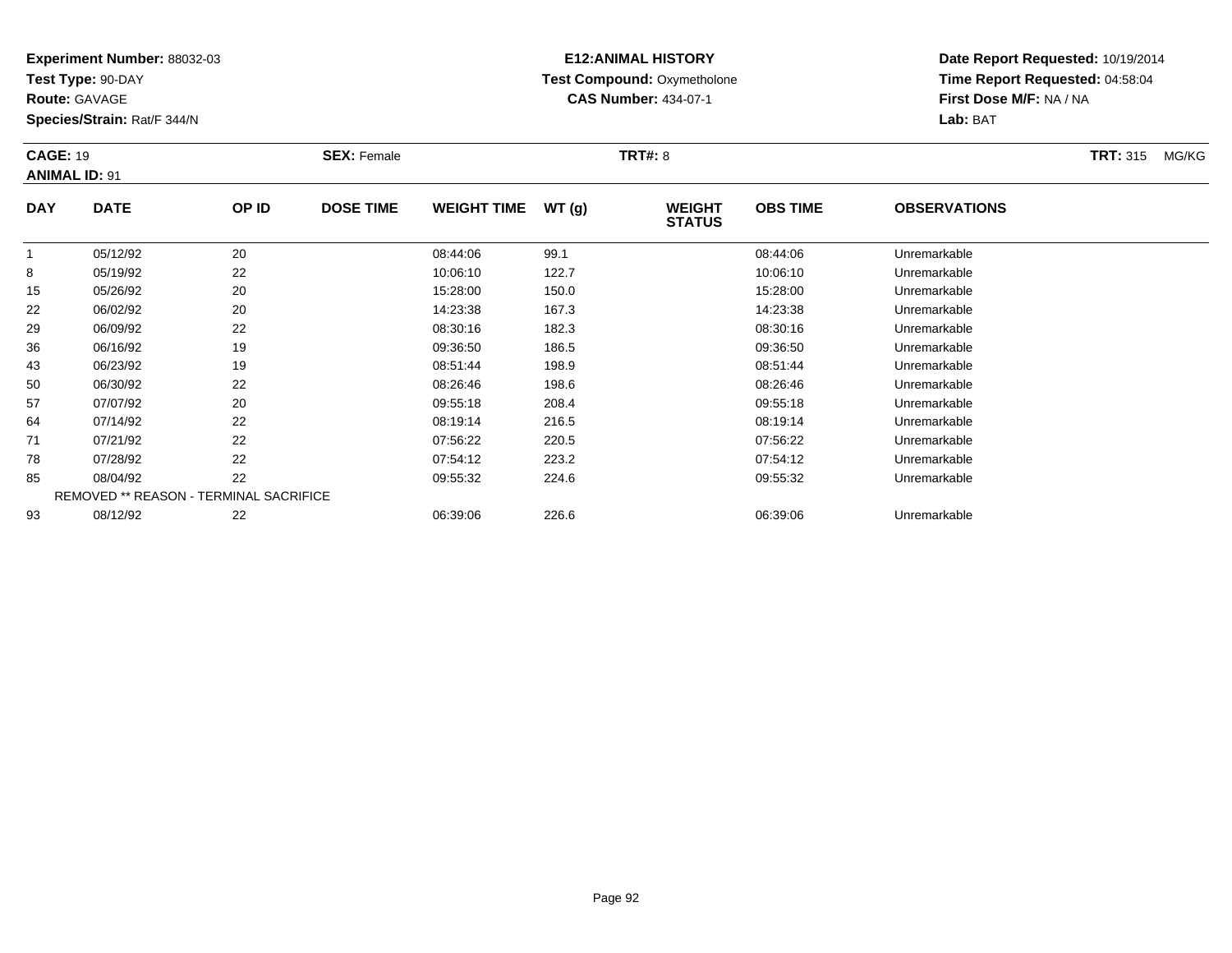**Test Type:** 90-DAY

**Route:** GAVAGE

93

**Species/Strain:** Rat/F 344/N

REMOVED \*\* REASON - TERMINAL SACRIFICE

# **E12:ANIMAL HISTORY Test Compound:** Oxymetholone**CAS Number:** 434-07-1

**Date Report Requested:** 10/19/2014**Time Report Requested:** 04:58:04**First Dose M/F:** NA / NA**Lab:** BAT

| <b>CAGE: 19</b><br><b>ANIMAL ID: 92</b> |             |       | <b>SEX: Female</b> |                    |       | <b>TRT#: 8</b>                 |                 |                     | <b>TRT: 315</b> | MG/KG |
|-----------------------------------------|-------------|-------|--------------------|--------------------|-------|--------------------------------|-----------------|---------------------|-----------------|-------|
| <b>DAY</b>                              | <b>DATE</b> | OP ID | <b>DOSE TIME</b>   | <b>WEIGHT TIME</b> | WT(g) | <b>WEIGHT</b><br><b>STATUS</b> | <b>OBS TIME</b> | <b>OBSERVATIONS</b> |                 |       |
|                                         | 05/12/92    | 20    |                    | 08:44:06           | 107.5 |                                | 08:44:06        | Unremarkable        |                 |       |
| 8                                       | 05/19/92    | 22    |                    | 10:06:10           | 128.0 |                                | 10:06:10        | Unremarkable        |                 |       |
| 15                                      | 05/26/92    | 20    |                    | 15:28:00           | 152.8 |                                | 15:28:00        | Unremarkable        |                 |       |
| 22                                      | 06/02/92    | 20    |                    | 14:23:38           | 168.0 |                                | 14:23:38        | Unremarkable        |                 |       |
| 29                                      | 06/09/92    | 22    |                    | 08:30:16           | 182.3 |                                | 08:30:16        | Unremarkable        |                 |       |
| 36                                      | 06/16/92    | 19    |                    | 09:36:50           | 186.3 |                                | 09:36:50        | Unremarkable        |                 |       |
| 43                                      | 06/23/92    | 19    |                    | 08:51:44           | 201.2 |                                | 08:51:44        | Unremarkable        |                 |       |
| 50                                      | 06/30/92    | 22    |                    | 08:26:46           | 207.8 |                                | 08:26:46        | Unremarkable        |                 |       |
| 57                                      | 07/07/92    | 20    |                    | 09:55:18           | 212.3 |                                | 09:55:18        | Unremarkable        |                 |       |
| 64                                      | 07/14/92    | 22    |                    | 08:19:14           | 208.6 |                                | 08:19:14        | Unremarkable        |                 |       |
| 71                                      | 07/21/92    | 22    |                    | 07:56:22           | 221.3 |                                | 07:56:22        | Unremarkable        |                 |       |
| 78                                      | 07/28/92    | 22    |                    | 07:54:12           | 226.1 |                                | 07:54:12        | Unremarkable        |                 |       |
| 85                                      | 08/04/92    | 22    |                    | 09:55:32           | 225.3 |                                | 09:55:32        | Unremarkable        |                 |       |

08/12/92 <sup>22</sup> 06:39:06 219.6 06:39:06 Unremarkable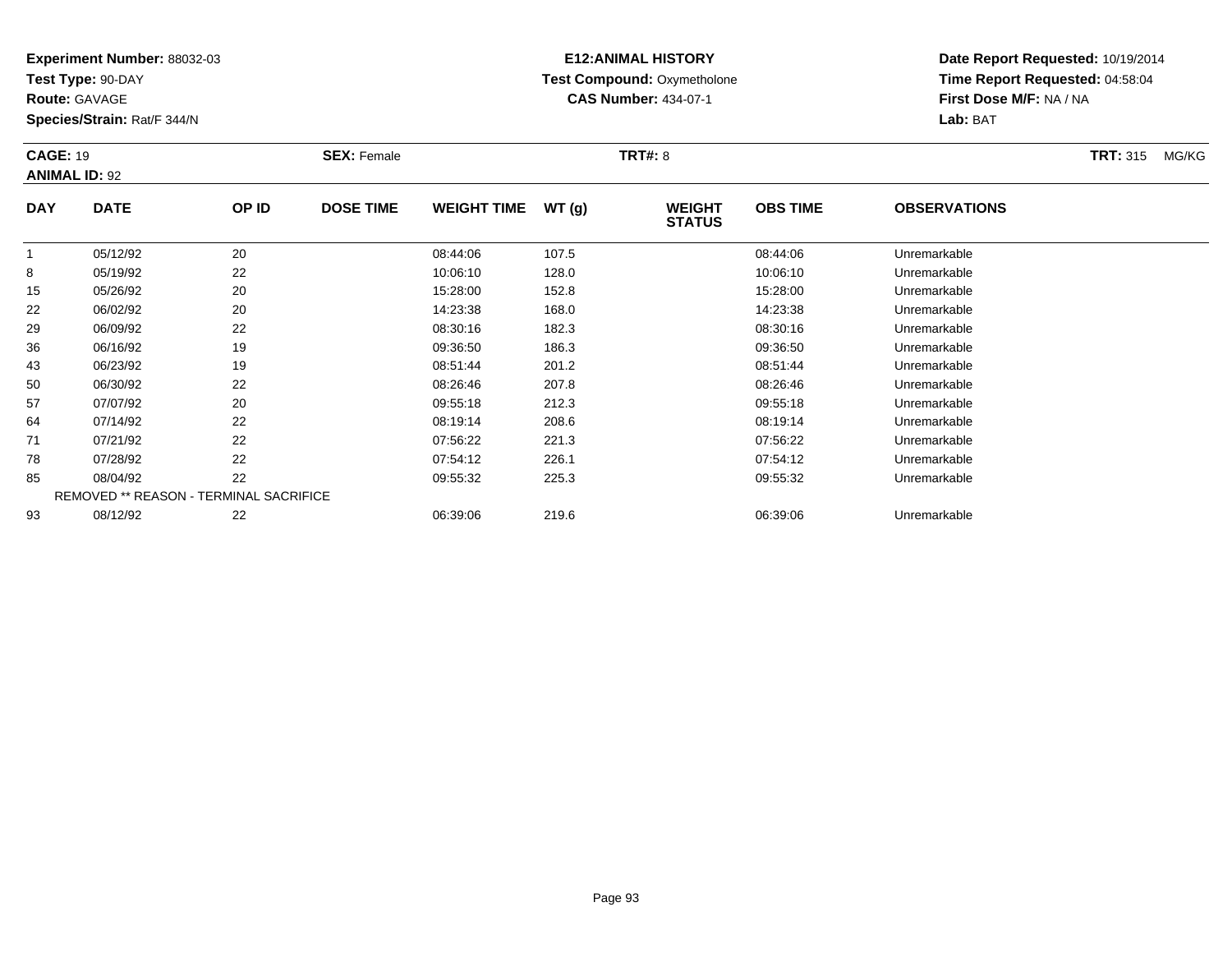**Test Type:** 90-DAY

**Route:** GAVAGE

**Species/Strain:** Rat/F 344/N

# **E12:ANIMAL HISTORY Test Compound:** Oxymetholone**CAS Number:** 434-07-1

**Date Report Requested:** 10/19/2014**Time Report Requested:** 04:58:04**First Dose M/F:** NA / NA**Lab:** BAT

| <b>CAGE: 19</b> | <b>ANIMAL ID: 93</b>                   |       | <b>SEX: Female</b> |                    |       | <b>TRT#: 8</b>                 |                 |                     | <b>TRT: 315</b> | MG/KG |
|-----------------|----------------------------------------|-------|--------------------|--------------------|-------|--------------------------------|-----------------|---------------------|-----------------|-------|
| <b>DAY</b>      | <b>DATE</b>                            | OP ID | <b>DOSE TIME</b>   | <b>WEIGHT TIME</b> | WT(g) | <b>WEIGHT</b><br><b>STATUS</b> | <b>OBS TIME</b> | <b>OBSERVATIONS</b> |                 |       |
|                 | 05/12/92                               | 20    |                    | 08:44:06           | 101.7 |                                | 08:44:06        | Unremarkable        |                 |       |
| 8               | 05/19/92                               | 22    |                    | 10:06:10           | 125.9 |                                | 10:06:10        | Unremarkable        |                 |       |
| 15              | 05/26/92                               | 20    |                    | 15:28:00           | 152.7 |                                | 15:28:00        | Unremarkable        |                 |       |
| 22              | 06/02/92                               | 20    |                    | 14:23:38           | 177.4 |                                | 14:23:38        | Unremarkable        |                 |       |
| 29              | 06/09/92                               | 22    |                    | 08:30:16           | 190.2 |                                | 08:30:16        | Unremarkable        |                 |       |
| 36              | 06/16/92                               | 19    |                    | 09:36:50           | 197.0 |                                | 09:36:50        | Unremarkable        |                 |       |
| 43              | 06/23/92                               | 19    |                    | 08:51:44           | 213.8 |                                | 08:51:44        | Unremarkable        |                 |       |
| 50              | 06/30/92                               | 22    |                    | 08:26:46           | 218.2 |                                | 08:26:46        | Unremarkable        |                 |       |
| 57              | 07/07/92                               | 20    |                    | 09:55:18           | 226.3 |                                | 09:55:18        | Unremarkable        |                 |       |
| 64              | 07/14/92                               | 22    |                    | 08:19:14           | 228.6 |                                | 08:19:14        | Unremarkable        |                 |       |
| 71              | 07/21/92                               | 22    |                    | 07:56:22           | 237.4 |                                | 07:56:22        | Unremarkable        |                 |       |
| 78              | 07/28/92                               | 22    |                    | 07:54:12           | 238.2 |                                | 07:54:12        | Unremarkable        |                 |       |
| 85              | 08/04/92                               | 22    |                    | 09:55:32           | 240.9 |                                | 09:55:32        | Unremarkable        |                 |       |
|                 | REMOVED ** REASON - TERMINAL SACRIFICE |       |                    |                    |       |                                |                 |                     |                 |       |
| 93              | 08/12/92                               | 22    |                    | 06:39:06           | 237.3 |                                | 06:39:06        | Unremarkable        |                 |       |

08/12/92 <sup>22</sup> 06:39:06 237.3 06:39:06 Unremarkable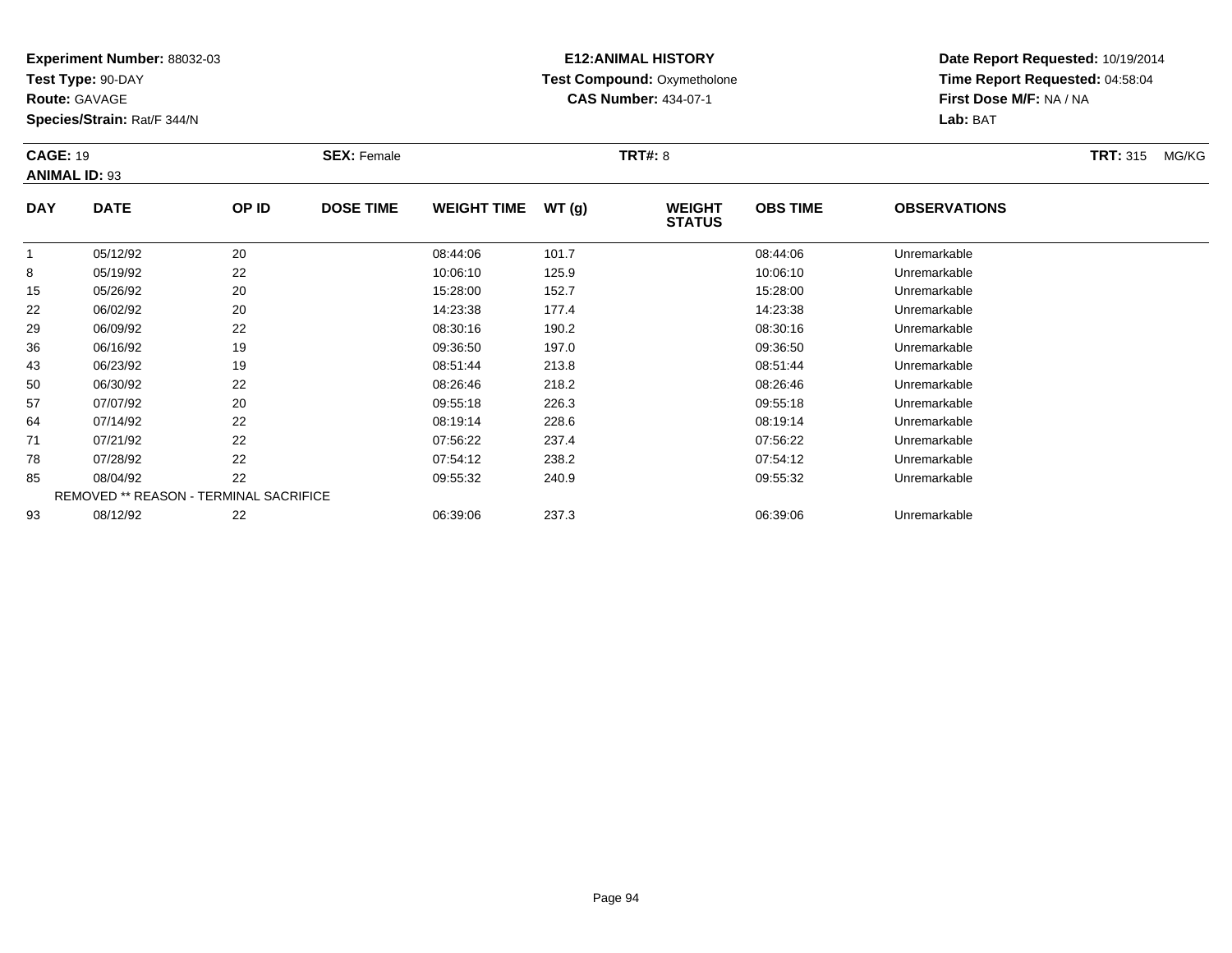**Test Type:** 90-DAY

**Route:** GAVAGE

**Species/Strain:** Rat/F 344/N

# **E12:ANIMAL HISTORY Test Compound:** Oxymetholone**CAS Number:** 434-07-1

| <b>CAGE: 19</b> | <b>ANIMAL ID: 94</b>                          |       | <b>SEX: Female</b> |                    |       | <b>TRT#: 8</b>                 |                 |                     | <b>TRT: 315</b> | MG/KG |
|-----------------|-----------------------------------------------|-------|--------------------|--------------------|-------|--------------------------------|-----------------|---------------------|-----------------|-------|
| <b>DAY</b>      | <b>DATE</b>                                   | OP ID | <b>DOSE TIME</b>   | <b>WEIGHT TIME</b> | WT(g) | <b>WEIGHT</b><br><b>STATUS</b> | <b>OBS TIME</b> | <b>OBSERVATIONS</b> |                 |       |
|                 | 05/12/92                                      | 20    |                    | 08:44:06           | 121.2 |                                | 08:44:06        | Unremarkable        |                 |       |
| 8               | 05/19/92                                      | 22    |                    | 10:06:10           | 142.9 |                                | 10:06:10        | Unremarkable        |                 |       |
| 15              | 05/26/92                                      | 20    |                    | 15:28:00           | 167.2 |                                | 15:28:00        | Unremarkable        |                 |       |
| 22              | 06/02/92                                      | 20    |                    | 14:23:38           | 183.3 |                                | 14:23:38        | Unremarkable        |                 |       |
| 29              | 06/09/92                                      | 22    |                    | 08:30:16           | 197.1 |                                | 08:30:16        | Unremarkable        |                 |       |
| 36              | 06/16/92                                      | 19    |                    | 09:36:50           | 206.6 |                                | 09:36:50        | Unremarkable        |                 |       |
| 43              | 06/23/92                                      | 19    |                    | 08:51:44           | 217.1 |                                | 08:51:44        | Unremarkable        |                 |       |
| 50              | 06/30/92                                      | 22    |                    | 08:26:46           | 215.0 |                                | 08:26:46        | Unremarkable        |                 |       |
| 57              | 07/07/92                                      | 20    |                    | 09:55:18           | 218.2 |                                | 09:55:18        | Unremarkable        |                 |       |
| 64              | 07/14/92                                      | 22    |                    | 08:19:14           | 228.0 |                                | 08:19:14        | Unremarkable        |                 |       |
| 71              | 07/21/92                                      | 22    |                    | 07:56:22           | 225.7 |                                | 07:56:22        | Unremarkable        |                 |       |
| 78              | 07/28/92                                      | 22    |                    | 07:54:12           | 239.4 |                                | 07:54:12        | Unremarkable        |                 |       |
| 85              | 08/04/92                                      | 22    |                    | 09:55:32           | 237.0 |                                | 09:55:32        | Unremarkable        |                 |       |
|                 | <b>REMOVED ** REASON - TERMINAL SACRIFICE</b> |       |                    |                    |       |                                |                 |                     |                 |       |
| 93              | 08/12/92                                      | 22    |                    | 06:39:06           | 236.7 |                                | 06:39:06        | Unremarkable        |                 |       |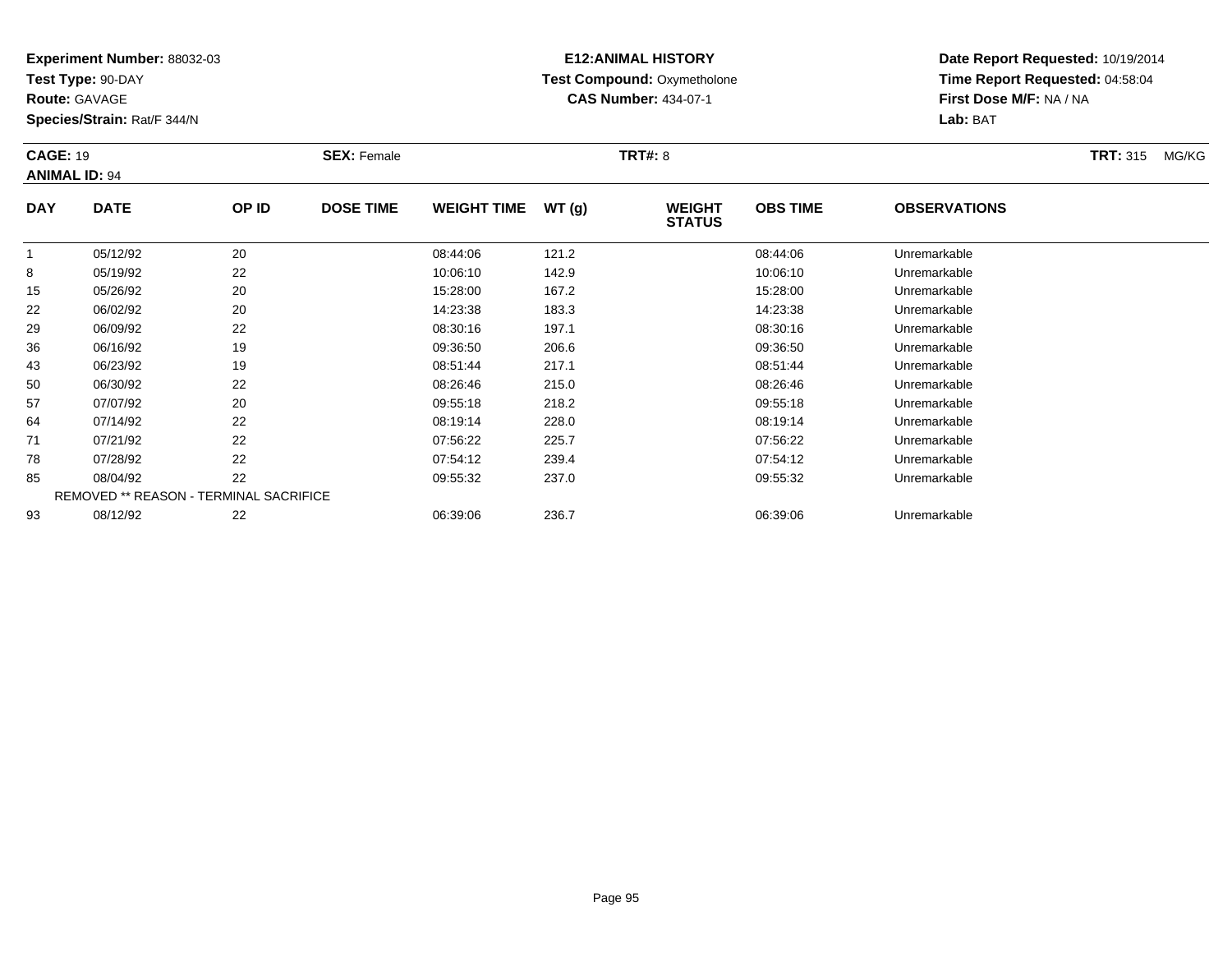**Test Type:** 90-DAY

**Route:** GAVAGE

**Species/Strain:** Rat/F 344/N

# **E12:ANIMAL HISTORY Test Compound:** Oxymetholone**CAS Number:** 434-07-1

| <b>CAGE: 19</b><br><b>ANIMAL ID: 95</b> |                                        | <b>SEX: Female</b> |                  |                    |       | <b>TRT#: 8</b>                 |                 |                     |  |
|-----------------------------------------|----------------------------------------|--------------------|------------------|--------------------|-------|--------------------------------|-----------------|---------------------|--|
| <b>DAY</b>                              | <b>DATE</b>                            | OP ID              | <b>DOSE TIME</b> | <b>WEIGHT TIME</b> | WT(g) | <b>WEIGHT</b><br><b>STATUS</b> | <b>OBS TIME</b> | <b>OBSERVATIONS</b> |  |
| 1                                       | 05/12/92                               | 20                 |                  | 08:44:06           | 112.8 |                                | 08:44:06        | Unremarkable        |  |
| 8                                       | 05/19/92                               | 22                 |                  | 10:06:10           | 128.3 |                                | 10:06:10        | Unremarkable        |  |
| 15                                      | 05/26/92                               | 20                 |                  | 15:28:00           | 154.1 |                                | 15:28:00        | Unremarkable        |  |
| 22                                      | 06/02/92                               | 20                 |                  | 14:23:38           | 174.9 |                                | 14:23:38        | Unremarkable        |  |
| 29                                      | 06/09/92                               | 22                 |                  | 08:30:16           | 194.7 |                                | 08:30:16        | Unremarkable        |  |
| 36                                      | 06/16/92                               | 19                 |                  | 09:36:50           | 197.2 |                                | 09:36:50        | Unremarkable        |  |
| 43                                      | 06/23/92                               | 19                 |                  | 08:51:44           | 210.0 |                                | 08:51:44        | Unremarkable        |  |
| 50                                      | 06/30/92                               | 22                 |                  | 08:26:46           | 208.4 |                                | 08:26:46        | Unremarkable        |  |
| 57                                      | 07/07/92                               | 20                 |                  | 09:55:18           | 214.9 |                                | 09:55:18        | Unremarkable        |  |
| 64                                      | 07/14/92                               | 22                 |                  | 08:19:14           | 230.0 |                                | 08:19:14        | Unremarkable        |  |
| 71                                      | 07/21/92                               | 22                 |                  | 07:56:22           | 219.5 |                                | 07:56:22        | Unremarkable        |  |
| 78                                      | 07/28/92                               | 22                 |                  | 07:54:12           | 232.9 |                                | 07:54:12        | Unremarkable        |  |
| 85                                      | 08/04/92                               | 22                 |                  | 09:55:32           | 232.1 |                                | 09:55:32        | Unremarkable        |  |
|                                         | REMOVED ** REASON - TERMINAL SACRIFICE |                    |                  |                    |       |                                |                 |                     |  |
| 93                                      | 08/12/92                               | 22                 |                  | 06:39:06           | 236.3 |                                | 06:39:06        | Unremarkable        |  |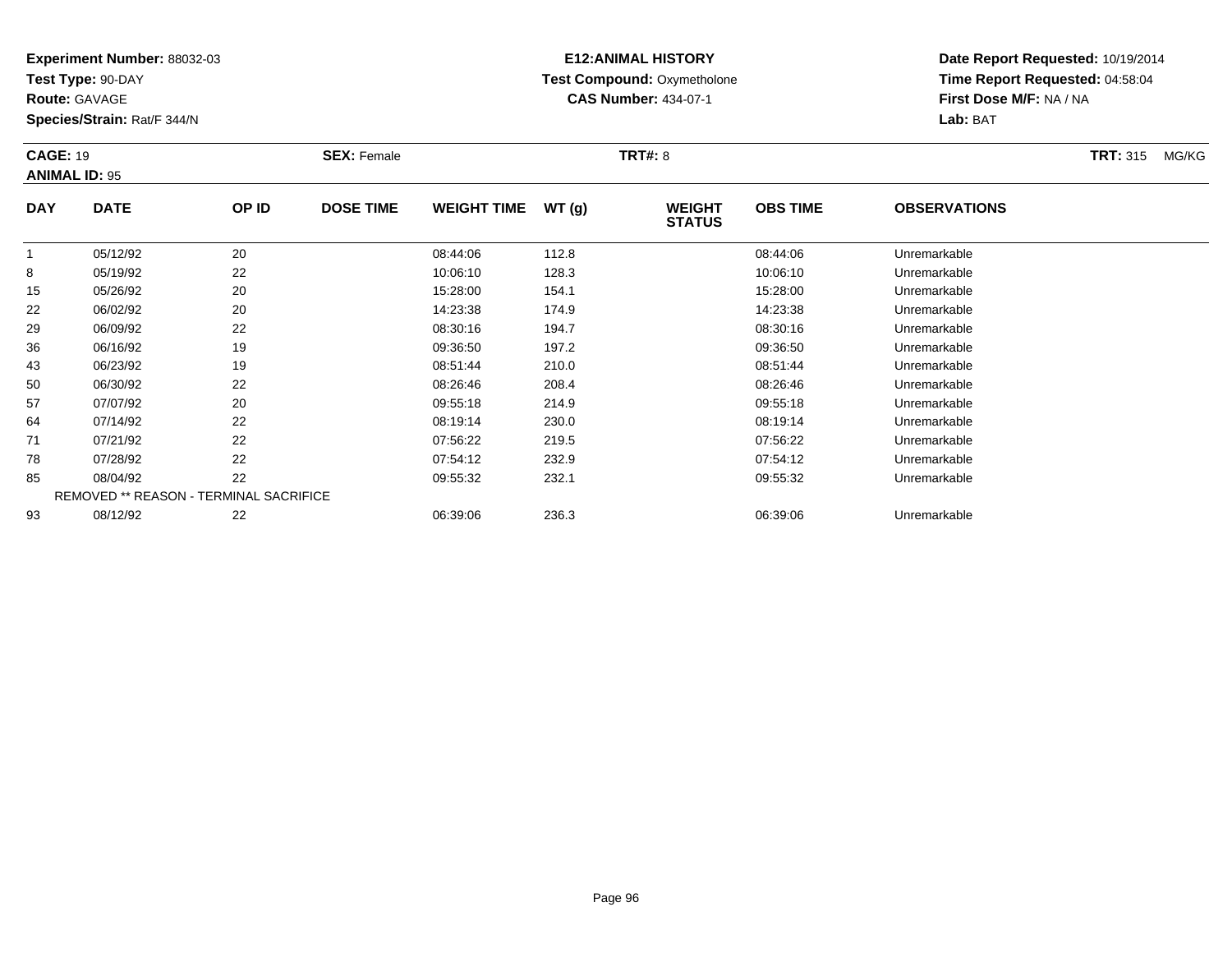**Test Type:** 90-DAY

**Route:** GAVAGE

**Species/Strain:** Rat/F 344/N

# **E12:ANIMAL HISTORY Test Compound:** Oxymetholone**CAS Number:** 434-07-1

| <b>CAGE: 20</b><br><b>ANIMAL ID: 96</b> |                                               |       | <b>SEX: Female</b> |                    |       | <b>TRT#: 8</b>                 |                 |                     | <b>TRT: 315</b><br>MG/KG |  |
|-----------------------------------------|-----------------------------------------------|-------|--------------------|--------------------|-------|--------------------------------|-----------------|---------------------|--------------------------|--|
| <b>DAY</b>                              | <b>DATE</b>                                   | OP ID | <b>DOSE TIME</b>   | <b>WEIGHT TIME</b> | WT(g) | <b>WEIGHT</b><br><b>STATUS</b> | <b>OBS TIME</b> | <b>OBSERVATIONS</b> |                          |  |
|                                         | 05/12/92                                      | 20    |                    | 08:45:36           | 117.9 |                                | 08:45:36        | Unremarkable        |                          |  |
| 8                                       | 05/19/92                                      | 22    |                    | 10:07:40           | 131.6 |                                | 10:07:40        | Unremarkable        |                          |  |
| 15                                      | 05/26/92                                      | 20    |                    | 15:29:26           | 152.6 |                                | 15:29:26        | Unremarkable        |                          |  |
| 22                                      | 06/02/92                                      | 20    |                    | 14:24:56           | 170.1 |                                | 14:24:56        | Unremarkable        |                          |  |
| 29                                      | 06/09/92                                      | 22    |                    | 08:31:50           | 180.6 |                                | 08:31:50        | Unremarkable        |                          |  |
| 36                                      | 06/16/92                                      | 19    |                    | 09:34:46           | 181.4 |                                | 09:34:46        | Unremarkable        |                          |  |
| 43                                      | 06/23/92                                      | 19    |                    | 08:49:50           | 189.2 |                                | 08:49:50        | Unremarkable        |                          |  |
| 50                                      | 06/30/92                                      | 22    |                    | 08:28:02           | 198.6 |                                | 08:28:02        | Unremarkable        |                          |  |
| 57                                      | 07/07/92                                      | 20    |                    | 09:56:36           | 192.9 |                                | 09:56:36        | Unremarkable        |                          |  |
| 64                                      | 07/14/92                                      | 22    |                    | 08:20:30           | 200.7 |                                | 08:20:30        | Unremarkable        |                          |  |
| 71                                      | 07/21/92                                      | 22    |                    | 07:58:02           | 207.7 |                                | 07:58:02        | Unremarkable        |                          |  |
| 78                                      | 07/28/92                                      | 22    |                    | 07:55:36           | 215.1 |                                | 07:55:36        | Unremarkable        |                          |  |
| 85                                      | 08/04/92                                      | 22    |                    | 09:56:58           | 211.4 |                                | 09:56:58        | Unremarkable        |                          |  |
|                                         | <b>REMOVED ** REASON - TERMINAL SACRIFICE</b> |       |                    |                    |       |                                |                 |                     |                          |  |
| 93                                      | 08/12/92                                      | 22    |                    | 06:42:02           | 204.4 |                                | 06:42:02        | Unremarkable        |                          |  |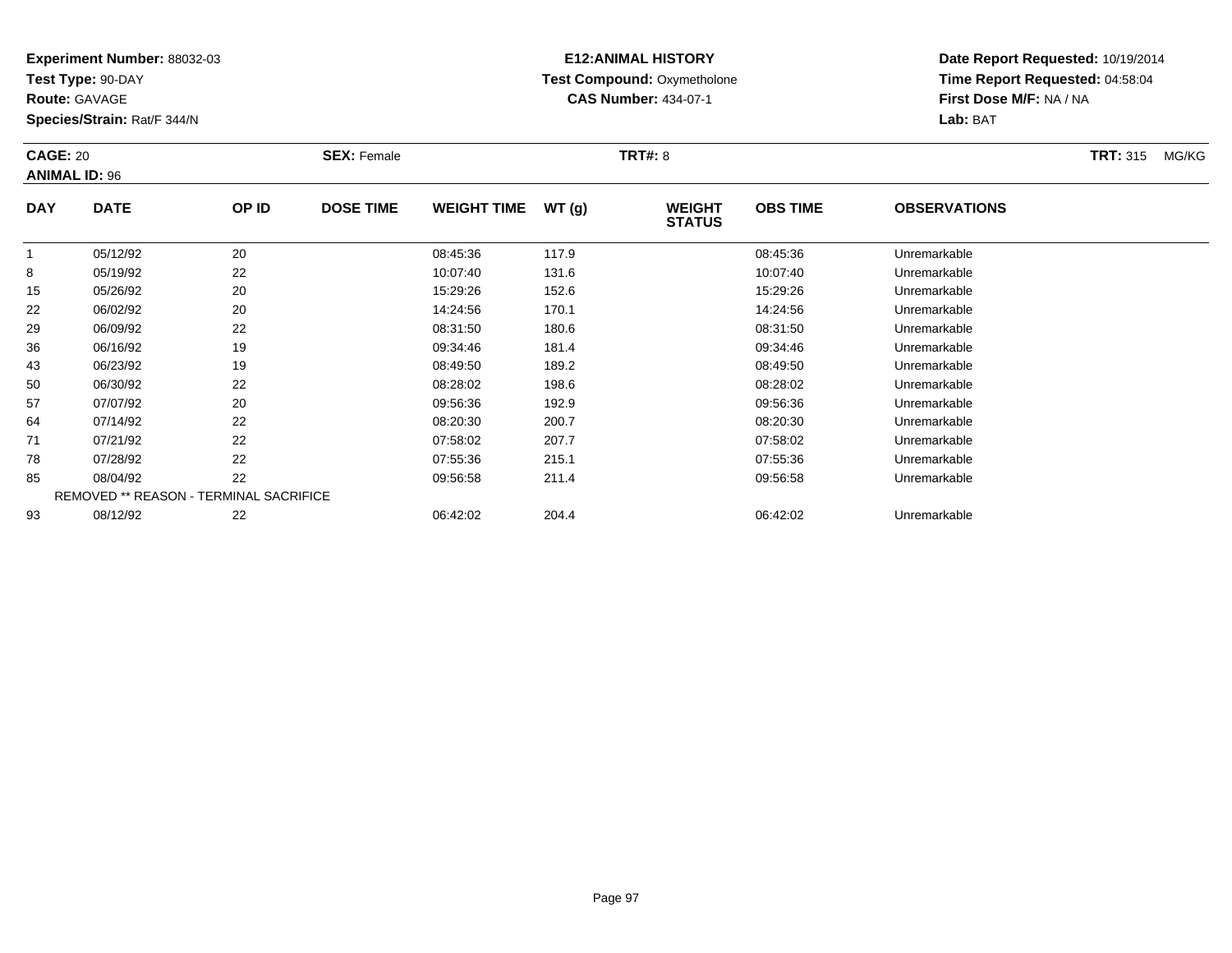**Test Type:** 90-DAY

**Route:** GAVAGE

93

**Species/Strain:** Rat/F 344/N

# **E12:ANIMAL HISTORY Test Compound:** Oxymetholone**CAS Number:** 434-07-1

**Date Report Requested:** 10/19/2014**Time Report Requested:** 04:58:04**First Dose M/F:** NA / NA**Lab:** BAT

| <b>CAGE: 20</b> | <b>ANIMAL ID: 97</b>                          |       | <b>SEX: Female</b> |                    |       | <b>TRT#: 8</b>                 |                 |                     | <b>TRT: 315</b> | MG/KG |
|-----------------|-----------------------------------------------|-------|--------------------|--------------------|-------|--------------------------------|-----------------|---------------------|-----------------|-------|
| <b>DAY</b>      | <b>DATE</b>                                   | OP ID | <b>DOSE TIME</b>   | <b>WEIGHT TIME</b> | WT(g) | <b>WEIGHT</b><br><b>STATUS</b> | <b>OBS TIME</b> | <b>OBSERVATIONS</b> |                 |       |
| $\mathbf{1}$    | 05/12/92                                      | 20    |                    | 08:45:36           | 110.5 |                                | 08:45:36        | Unremarkable        |                 |       |
| 8               | 05/19/92                                      | 22    |                    | 10:07:40           | 139.3 |                                | 10:07:40        | Unremarkable        |                 |       |
| 15              | 05/26/92                                      | 20    |                    | 15:29:26           | 162.4 |                                | 15:29:26        | Unremarkable        |                 |       |
| 22              | 06/02/92                                      | 20    |                    | 14:24:56           | 172.4 |                                | 14:24:56        | Unremarkable        |                 |       |
| 29              | 06/09/92                                      | 22    |                    | 08:31:50           | 188.2 |                                | 08:31:50        | Unremarkable        |                 |       |
| 36              | 06/16/92                                      | 19    |                    | 09:34:46           | 191.8 |                                | 09:34:46        | Unremarkable        |                 |       |
| 43              | 06/23/92                                      | 19    |                    | 08:49:50           | 203.4 |                                | 08:49:50        | Unremarkable        |                 |       |
| 50              | 06/30/92                                      | 22    |                    | 08:28:02           | 216.5 |                                | 08:28:02        | Unremarkable        |                 |       |
| 57              | 07/07/92                                      | 20    |                    | 09:56:36           | 213.3 |                                | 09:56:36        | Unremarkable        |                 |       |
| 64              | 07/14/92                                      | 22    |                    | 08:20:30           | 216.7 |                                | 08:20:30        | Unremarkable        |                 |       |
| 71              | 07/21/92                                      | 22    |                    | 07:58:02           | 219.0 |                                | 07:58:02        | Unremarkable        |                 |       |
| 78              | 07/28/92                                      | 22    |                    | 07:55:36           | 230.3 |                                | 07:55:36        | Unremarkable        |                 |       |
| 85              | 08/04/92                                      | 22    |                    | 09:56:58           | 227.2 |                                | 09:56:58        | Unremarkable        |                 |       |
|                 | <b>REMOVED ** REASON - TERMINAL SACRIFICE</b> |       |                    |                    |       |                                |                 |                     |                 |       |

08/12/92 <sup>22</sup> 06:42:02 226.5 06:42:02 Unremarkable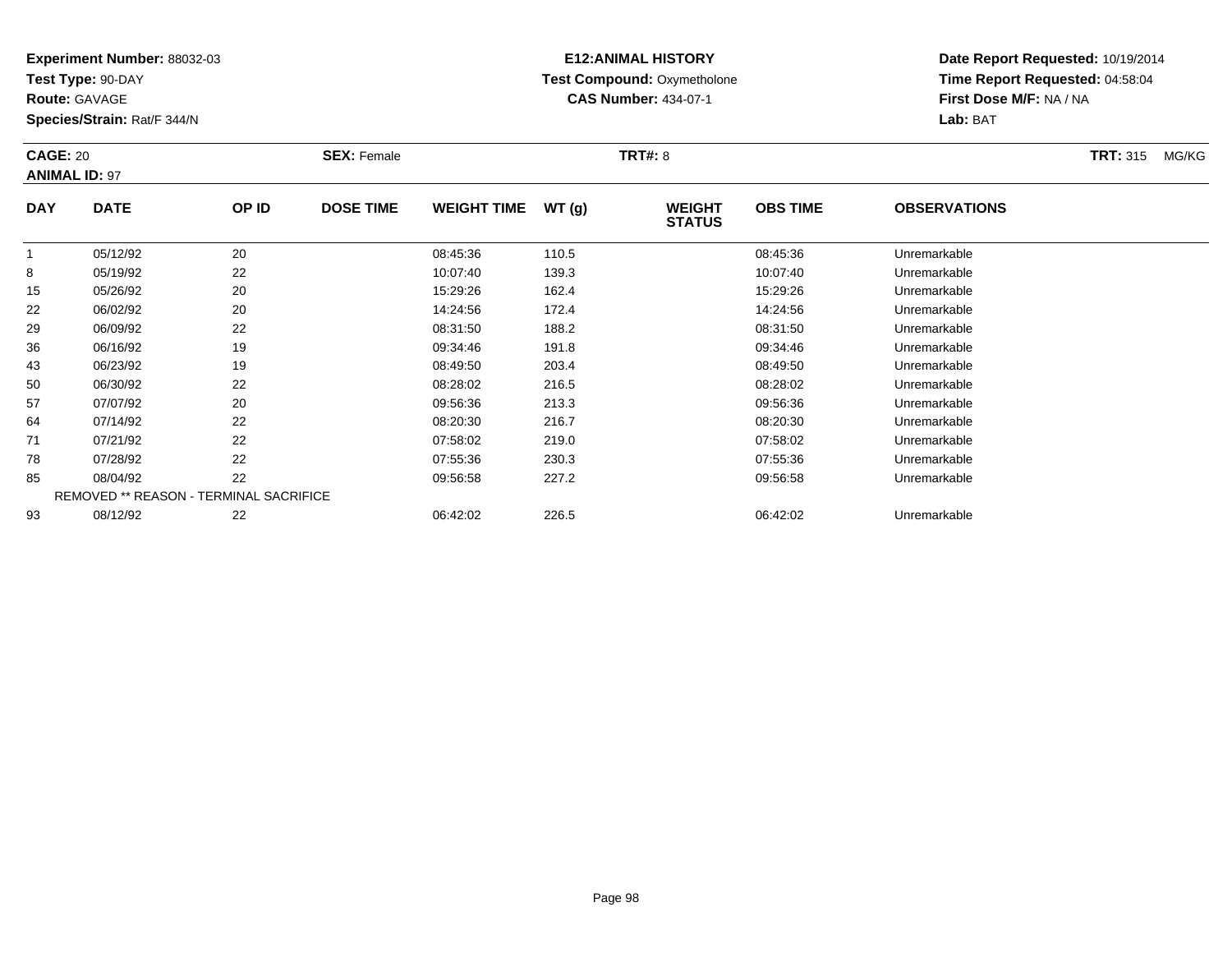**Test Type:** 90-DAY

**Route:** GAVAGE

**Species/Strain:** Rat/F 344/N

# **E12:ANIMAL HISTORY Test Compound:** Oxymetholone**CAS Number:** 434-07-1

| <b>CAGE: 20</b> | <b>ANIMAL ID: 98</b>                          |       | <b>SEX: Female</b> |                    |       | <b>TRT#: 8</b>                 |                 |                     | <b>TRT: 315</b> | MG/KG |
|-----------------|-----------------------------------------------|-------|--------------------|--------------------|-------|--------------------------------|-----------------|---------------------|-----------------|-------|
| <b>DAY</b>      | <b>DATE</b>                                   | OP ID | <b>DOSE TIME</b>   | <b>WEIGHT TIME</b> | WT(g) | <b>WEIGHT</b><br><b>STATUS</b> | <b>OBS TIME</b> | <b>OBSERVATIONS</b> |                 |       |
|                 | 05/12/92                                      | 20    |                    | 08:45:36           | 121.8 |                                | 08:45:36        | Unremarkable        |                 |       |
| 8               | 05/19/92                                      | 22    |                    | 10:07:40           | 146.5 |                                | 10:07:40        | Unremarkable        |                 |       |
| 15              | 05/26/92                                      | 20    |                    | 15:29:26           | 176.4 |                                | 15:29:26        | Unremarkable        |                 |       |
| 22              | 06/02/92                                      | 20    |                    | 14:24:56           | 189.3 |                                | 14:24:56        | Unremarkable        |                 |       |
| 29              | 06/09/92                                      | 22    |                    | 08:31:50           | 205.4 |                                | 08:31:50        | Unremarkable        |                 |       |
| 36              | 06/16/92                                      | 19    |                    | 09:34:46           | 213.4 |                                | 09:34:46        | Unremarkable        |                 |       |
| 43              | 06/23/92                                      | 19    |                    | 08:49:50           | 223.7 |                                | 08:49:50        | Unremarkable        |                 |       |
| 50              | 06/30/92                                      | 22    |                    | 08:28:02           | 232.6 |                                | 08:28:02        | Unremarkable        |                 |       |
| 57              | 07/07/92                                      | 20    |                    | 09:56:36           | 235.6 |                                | 09:56:36        | Unremarkable        |                 |       |
| 64              | 07/14/92                                      | 22    |                    | 08:20:30           | 243.8 |                                | 08:20:30        | Unremarkable        |                 |       |
| 71              | 07/21/92                                      | 22    |                    | 07:58:02           | 252.1 |                                | 07:58:02        | Unremarkable        |                 |       |
| 78              | 07/28/92                                      | 22    |                    | 07:55:36           | 253.3 |                                | 07:55:36        | Unremarkable        |                 |       |
| 85              | 08/04/92                                      | 22    |                    | 09:56:58           | 246.6 |                                | 09:56:58        | Unremarkable        |                 |       |
|                 | <b>REMOVED ** REASON - TERMINAL SACRIFICE</b> |       |                    |                    |       |                                |                 |                     |                 |       |
| 93              | 08/12/92                                      | 22    |                    | 06:42:02           | 245.8 |                                | 06:42:02        | Unremarkable        |                 |       |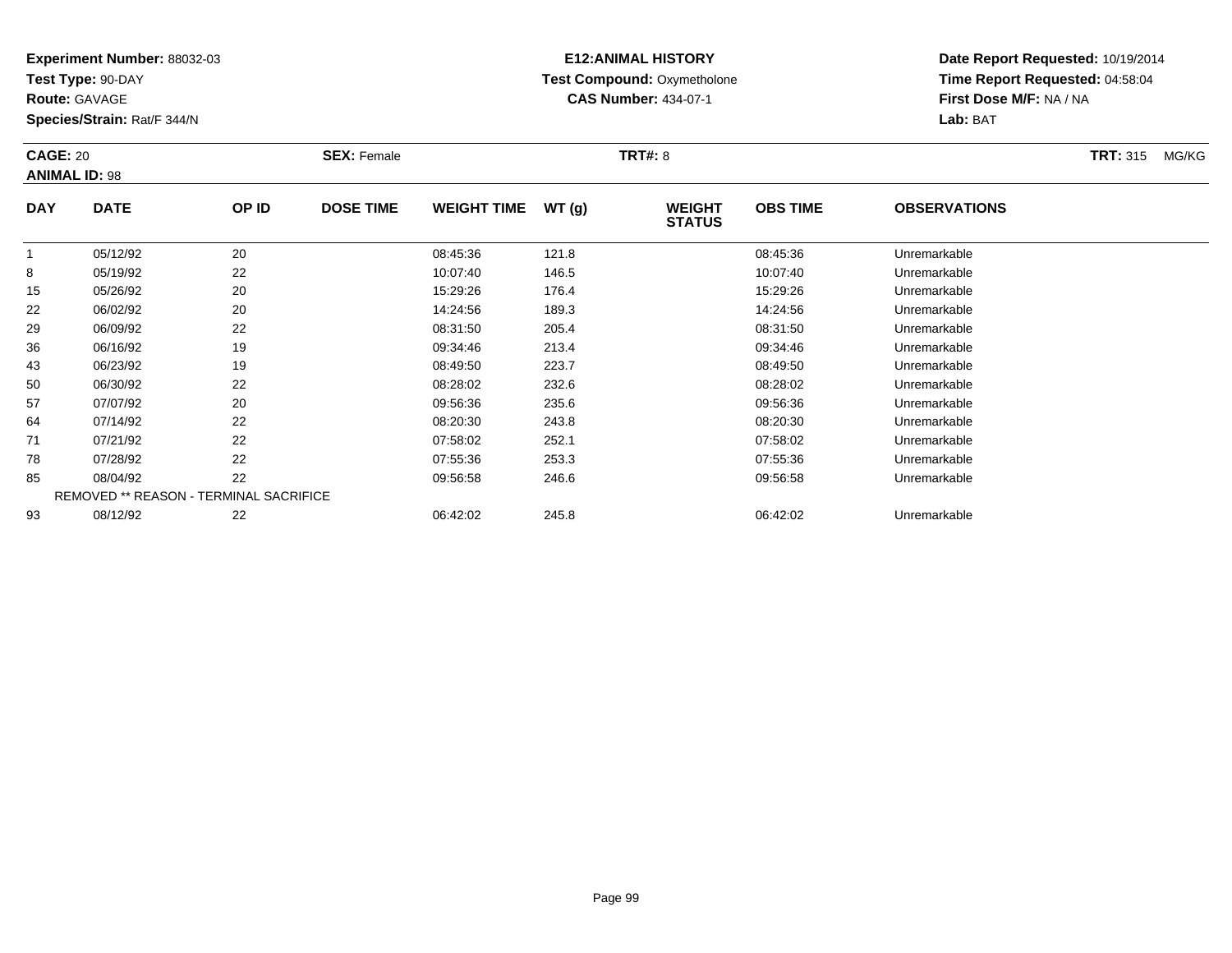**Test Type:** 90-DAY

**Route:** GAVAGE

**Species/Strain:** Rat/F 344/N

# **E12:ANIMAL HISTORY Test Compound:** Oxymetholone**CAS Number:** 434-07-1

|              | <b>CAGE: 20</b><br><b>ANIMAL ID: 99</b> |       | <b>SEX: Female</b> |                    |       | <b>TRT#: 8</b>                 |                 |                     | <b>TRT: 315</b> | MG/KG |
|--------------|-----------------------------------------|-------|--------------------|--------------------|-------|--------------------------------|-----------------|---------------------|-----------------|-------|
| <b>DAY</b>   | <b>DATE</b>                             | OP ID | <b>DOSE TIME</b>   | <b>WEIGHT TIME</b> | WT(g) | <b>WEIGHT</b><br><b>STATUS</b> | <b>OBS TIME</b> | <b>OBSERVATIONS</b> |                 |       |
| $\mathbf{1}$ | 05/12/92                                | 20    |                    | 08:45:36           | 114.6 |                                | 08:45:36        | Unremarkable        |                 |       |
| 8            | 05/19/92                                | 22    |                    | 10:07:40           | 139.9 |                                | 10:07:40        | Unremarkable        |                 |       |
| 15           | 05/26/92                                | 20    |                    | 15:29:26           | 165.6 |                                | 15:29:26        | Unremarkable        |                 |       |
| 22           | 06/02/92                                | 20    |                    | 14:24:56           | 182.6 |                                | 14:24:56        | Unremarkable        |                 |       |
| 29           | 06/09/92                                | 22    |                    | 08:31:50           | 196.8 |                                | 08:31:50        | Unremarkable        |                 |       |
| 36           | 06/16/92                                | 19    |                    | 09:34:46           | 199.9 |                                | 09:34:46        | Unremarkable        |                 |       |
| 43           | 06/23/92                                | 19    |                    | 08:49:50           | 210.3 |                                | 08:49:50        | Unremarkable        |                 |       |
| 50           | 06/30/92                                | 22    |                    | 08:28:02           | 210.8 |                                | 08:28:02        | Unremarkable        |                 |       |
| 57           | 07/07/92                                | 20    |                    | 09:56:36           | 213.9 |                                | 09:56:36        | Unremarkable        |                 |       |
| 64           | 07/14/92                                | 22    |                    | 08:20:30           | 216.1 |                                | 08:20:30        | Unremarkable        |                 |       |
| 71           | 07/21/92                                | 22    |                    | 07:58:02           | 219.5 |                                | 07:58:02        | Unremarkable        |                 |       |
| 78           | 07/28/92                                | 22    |                    | 07:55:36           | 228.9 |                                | 07:55:36        | Unremarkable        |                 |       |
| 85           | 08/04/92                                | 22    |                    | 09:56:58           | 225.9 |                                | 09:56:58        | Unremarkable        |                 |       |
|              | REMOVED ** REASON - TERMINAL SACRIFICE  |       |                    |                    |       |                                |                 |                     |                 |       |
| 93           | 08/12/92                                | 22    |                    | 06:42:02           | 228.3 |                                | 06:42:02        | Unremarkable        |                 |       |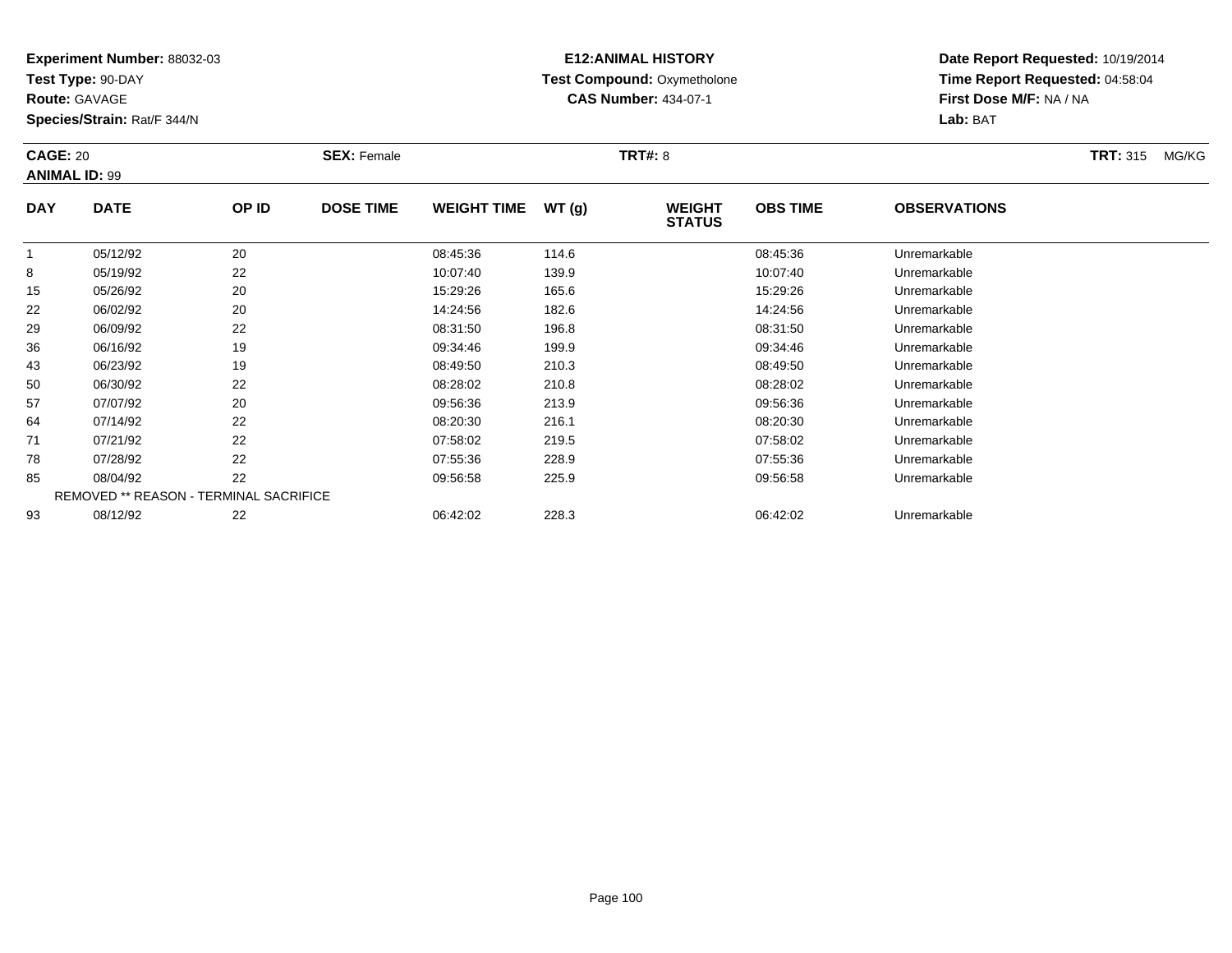**Test Type:** 90-DAY

**Route:** GAVAGE

**Species/Strain:** Rat/F 344/N

# **E12:ANIMAL HISTORY Test Compound:** Oxymetholone**CAS Number:** 434-07-1

| <b>CAGE: 20</b> |                                        |       | <b>SEX: Female</b> |                    |       | <b>TRT#: 8</b>                 |                 |                     | <b>TRT:</b> 315<br>MG/KG |
|-----------------|----------------------------------------|-------|--------------------|--------------------|-------|--------------------------------|-----------------|---------------------|--------------------------|
|                 | <b>ANIMAL ID: 100</b>                  |       |                    |                    |       |                                |                 |                     |                          |
| <b>DAY</b>      | <b>DATE</b>                            | OP ID | <b>DOSE TIME</b>   | <b>WEIGHT TIME</b> | WT(g) | <b>WEIGHT</b><br><b>STATUS</b> | <b>OBS TIME</b> | <b>OBSERVATIONS</b> |                          |
|                 | 05/12/92                               | 20    |                    | 08:45:36           | 127.3 |                                | 08:45:36        | Unremarkable        |                          |
| 8               | 05/19/92                               | 22    |                    | 10:07:40           | 151.4 |                                | 10:07:40        | Unremarkable        |                          |
| 15              | 05/26/92                               | 20    |                    | 15:29:26           | 176.3 |                                | 15:29:26        | Unremarkable        |                          |
| 22              | 06/02/92                               | 20    |                    | 14:24:56           | 195.2 |                                | 14:24:56        | Unremarkable        |                          |
| 29              | 06/09/92                               | 22    |                    | 08:31:50           | 206.7 |                                | 08:31:50        | Unremarkable        |                          |
| 36              | 06/16/92                               | 19    |                    | 09:34:46           | 218.1 |                                | 09:34:46        | Unremarkable        |                          |
| 43              | 06/23/92                               | 19    |                    | 08:49:50           | 223.2 |                                | 08:49:50        | Unremarkable        |                          |
| 50              | 06/30/92                               | 22    |                    | 08:28:02           | 232.7 |                                | 08:28:02        | Unremarkable        |                          |
| 57              | 07/07/92                               | 20    |                    | 09:56:36           | 243.7 |                                | 09:56:36        | Unremarkable        |                          |
| 64              | 07/14/92                               | 22    |                    | 08:20:30           | 246.8 |                                | 08:20:30        | Unremarkable        |                          |
| 71              | 07/21/92                               | 22    |                    | 07:58:02           | 253.4 |                                | 07:58:02        | Unremarkable        |                          |
| 78              | 07/28/92                               | 22    |                    | 07:55:36           | 260.0 |                                | 07:55:36        | Unremarkable        |                          |
| 85              | 08/04/92                               | 22    |                    | 09:56:58           | 252.6 |                                | 09:56:58        | Unremarkable        |                          |
|                 | REMOVED ** REASON - TERMINAL SACRIFICE |       |                    |                    |       |                                |                 |                     |                          |
| 93              | 08/12/92                               | 22    |                    | 06:42:02           | 240.7 |                                | 06:42:02        | Unremarkable        |                          |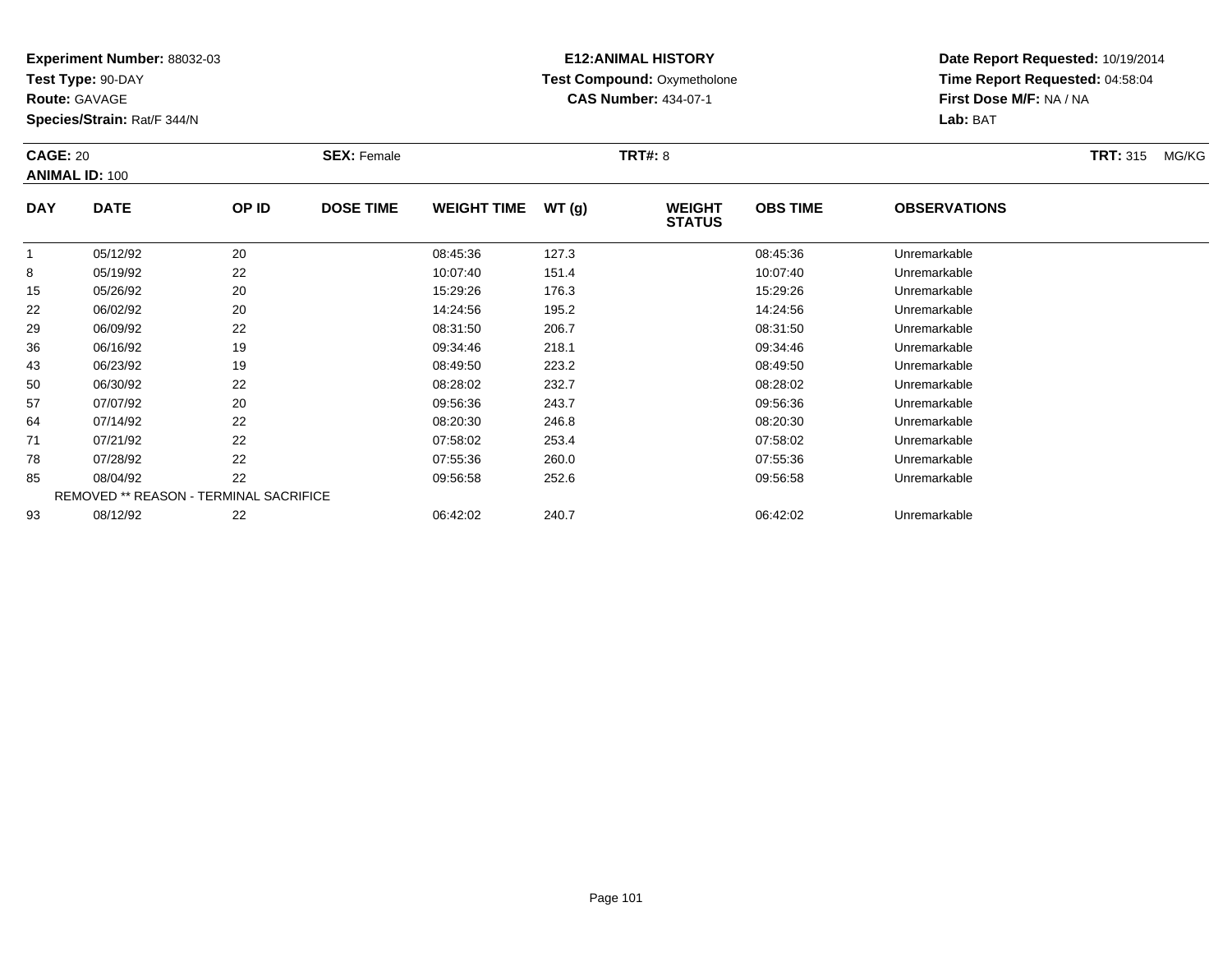**Test Type:** 90-DAY

**Route:** GAVAGE

93

**Species/Strain:** Rat/F 344/N

# **E12:ANIMAL HISTORY Test Compound:** Oxymetholone**CAS Number:** 434-07-1

**Date Report Requested:** 10/19/2014**Time Report Requested:** 04:58:04**First Dose M/F:** NA / NA**Lab:** BAT

| <b>CAGE: 21</b> | <b>ANIMAL ID: 101</b> |                                               | <b>SEX: Female</b> |                    |       | <b>TRT#: 10</b>                |                 |                     | <b>TRT: 625</b> | MG/KG |
|-----------------|-----------------------|-----------------------------------------------|--------------------|--------------------|-------|--------------------------------|-----------------|---------------------|-----------------|-------|
| <b>DAY</b>      | <b>DATE</b>           | OP ID                                         | <b>DOSE TIME</b>   | <b>WEIGHT TIME</b> | WT(g) | <b>WEIGHT</b><br><b>STATUS</b> | <b>OBS TIME</b> | <b>OBSERVATIONS</b> |                 |       |
|                 | 05/12/92              | 20                                            |                    | 08:47:18           | 94.4  |                                | 08:47:18        | Unremarkable        |                 |       |
| 8               | 05/19/92              | 22                                            |                    | 10:09:08           | 115.6 |                                | 10:09:08        | Unremarkable        |                 |       |
| 15              | 05/26/92              | 20                                            |                    | 15:30:50           | 141.4 |                                | 15:30:50        | Unremarkable        |                 |       |
| 22              | 06/02/92              | 20                                            |                    | 14:27:56           | 151.6 |                                | 14:27:56        | Unremarkable        |                 |       |
| 29              | 06/09/92              | 22                                            |                    | 08:33:10           | 159.3 |                                | 08:33:10        | Unremarkable        |                 |       |
| 36              | 06/16/92              | 19                                            |                    | 09:40:14           | 171.7 |                                | 09:40:14        | Unremarkable        |                 |       |
| 43              | 06/23/92              | 19                                            |                    | 08:54:32           | 179.6 |                                | 08:54:32        | Unremarkable        |                 |       |
| 50              | 06/30/92              | 22                                            |                    | 08:29:52           | 177.5 |                                | 08:29:52        | Unremarkable        |                 |       |
| 57              | 07/07/92              | 20                                            |                    | 09:58:06           | 187.3 |                                | 09:58:06        | Unremarkable        |                 |       |
| 64              | 07/14/92              | 22                                            |                    | 08:22:20           | 193.6 |                                | 08:22:20        | Unremarkable        |                 |       |
| 71              | 07/21/92              | 22                                            |                    | 07:59:24           | 192.9 |                                | 07:59:24        | Unremarkable        |                 |       |
| 78              | 07/28/92              | 22                                            |                    | 07:57:02           | 198.0 |                                | 07:57:02        | Unremarkable        |                 |       |
| 85              | 08/04/92              | 22                                            |                    | 09:58:10           | 195.8 |                                | 09:58:10        | Unremarkable        |                 |       |
|                 |                       | <b>REMOVED ** REASON - TERMINAL SACRIFICE</b> |                    |                    |       |                                |                 |                     |                 |       |

08/12/92 <sup>22</sup> 06:45:04 202.3 06:45:04 Unremarkable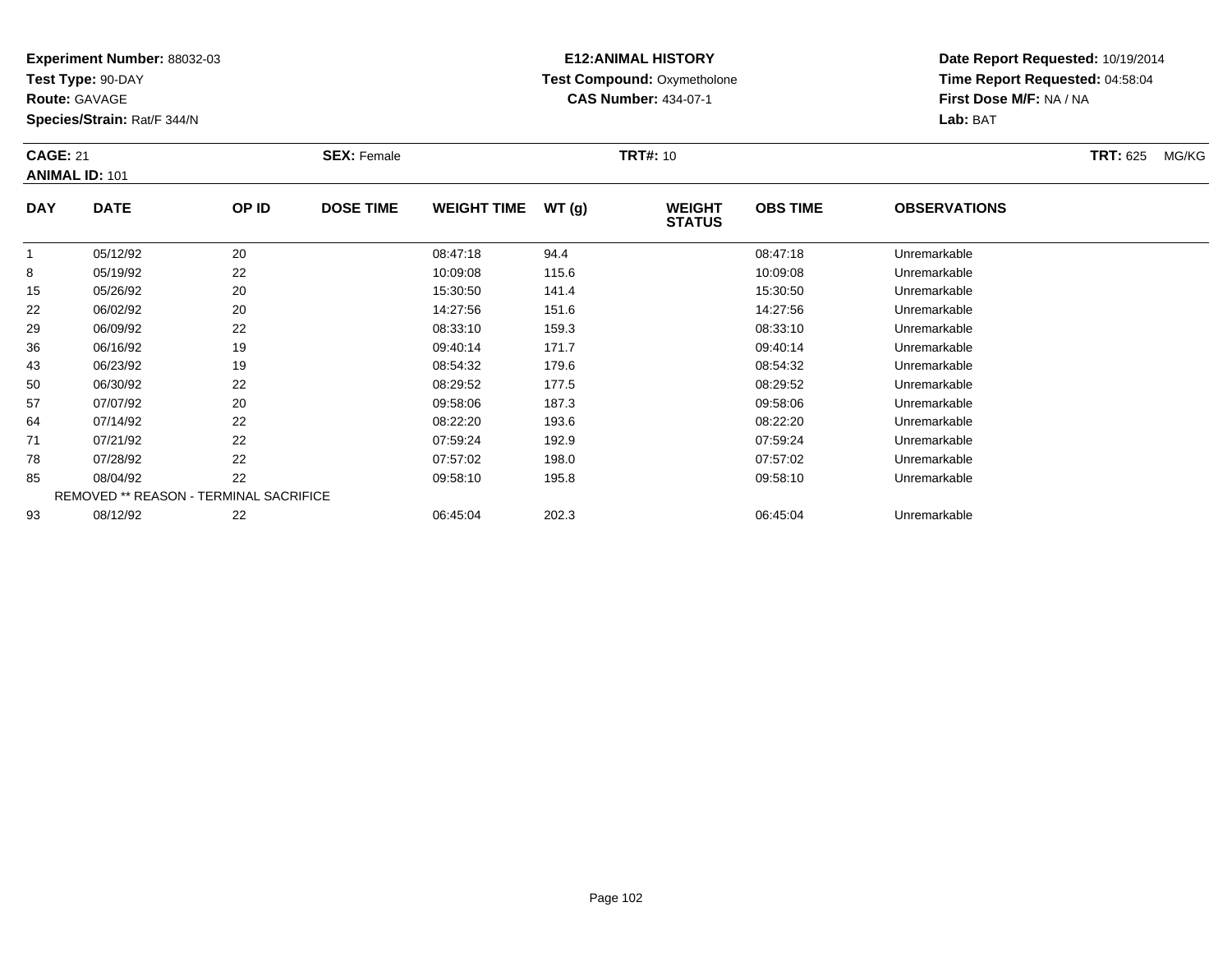**Test Type:** 90-DAY

**Route:** GAVAGE

93

**Species/Strain:** Rat/F 344/N

# **E12:ANIMAL HISTORY Test Compound:** Oxymetholone**CAS Number:** 434-07-1

**Date Report Requested:** 10/19/2014**Time Report Requested:** 04:58:04**First Dose M/F:** NA / NA**Lab:** BAT

| <b>CAGE: 21</b> | <b>ANIMAL ID: 102</b>                         |       | <b>SEX: Female</b> |                    |       | <b>TRT#: 10</b>                |                 |                     | <b>TRT: 625</b> | MG/KG |
|-----------------|-----------------------------------------------|-------|--------------------|--------------------|-------|--------------------------------|-----------------|---------------------|-----------------|-------|
| <b>DAY</b>      | <b>DATE</b>                                   | OP ID | <b>DOSE TIME</b>   | <b>WEIGHT TIME</b> | WT(g) | <b>WEIGHT</b><br><b>STATUS</b> | <b>OBS TIME</b> | <b>OBSERVATIONS</b> |                 |       |
|                 | 05/12/92                                      | 20    |                    | 08:47:18           | 121.7 |                                | 08:47:18        | Unremarkable        |                 |       |
| 8               | 05/19/92                                      | 22    |                    | 10:09:08           | 150.3 |                                | 10:09:08        | Unremarkable        |                 |       |
| 15              | 05/26/92                                      | 20    |                    | 15:30:50           | 177.8 |                                | 15:30:50        | Unremarkable        |                 |       |
| 22              | 06/02/92                                      | 20    |                    | 14:27:56           | 176.7 |                                | 14:27:56        | Unremarkable        |                 |       |
| 29              | 06/09/92                                      | 22    |                    | 08:33:10           | 197.0 |                                | 08:33:10        | Unremarkable        |                 |       |
| 36              | 06/16/92                                      | 19    |                    | 09:40:14           | 213.0 |                                | 09:40:14        | Unremarkable        |                 |       |
| 43              | 06/23/92                                      | 19    |                    | 08:54:32           | 225.5 |                                | 08:54:32        | Unremarkable        |                 |       |
| 50              | 06/30/92                                      | 22    |                    | 08:29:52           | 222.8 |                                | 08:29:52        | Unremarkable        |                 |       |
| 57              | 07/07/92                                      | 20    |                    | 09:58:06           | 229.2 |                                | 09:58:06        | Unremarkable        |                 |       |
| 64              | 07/14/92                                      | 22    |                    | 08:22:20           | 238.4 |                                | 08:22:20        | Unremarkable        |                 |       |
| 71              | 07/21/92                                      | 22    |                    | 07:59:24           | 236.8 |                                | 07:59:24        | Unremarkable        |                 |       |
| 78              | 07/28/92                                      | 22    |                    | 07:57:02           | 243.1 |                                | 07:57:02        | Unremarkable        |                 |       |
| 85              | 08/04/92                                      | 22    |                    | 09:58:10           | 247.8 |                                | 09:58:10        | Unremarkable        |                 |       |
|                 | <b>REMOVED ** REASON - TERMINAL SACRIFICE</b> |       |                    |                    |       |                                |                 |                     |                 |       |

08/12/92 <sup>22</sup> 06:45:04 241.6 06:45:04 Unremarkable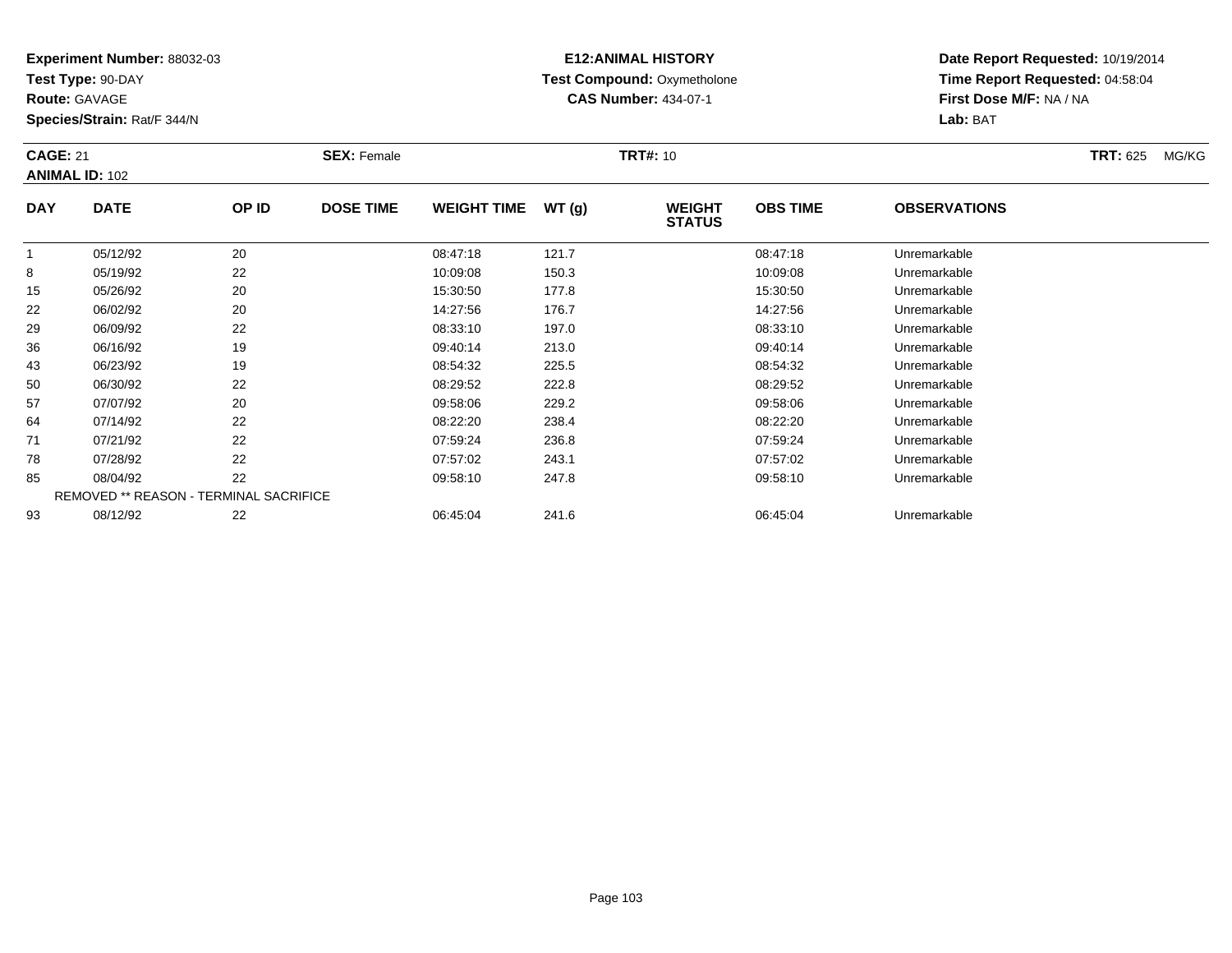**Test Type:** 90-DAY

**Route:** GAVAGE

**Species/Strain:** Rat/F 344/N

# **E12:ANIMAL HISTORY Test Compound:** Oxymetholone**CAS Number:** 434-07-1

| <b>CAGE: 21</b> |                                        |       | <b>SEX: Female</b> |                    |       | <b>TRT#: 10</b>                |                 |                     | <b>TRT: 625</b> | MG/KG |
|-----------------|----------------------------------------|-------|--------------------|--------------------|-------|--------------------------------|-----------------|---------------------|-----------------|-------|
|                 | <b>ANIMAL ID: 103</b>                  |       |                    |                    |       |                                |                 |                     |                 |       |
| <b>DAY</b>      | <b>DATE</b>                            | OP ID | <b>DOSE TIME</b>   | <b>WEIGHT TIME</b> | WT(g) | <b>WEIGHT</b><br><b>STATUS</b> | <b>OBS TIME</b> | <b>OBSERVATIONS</b> |                 |       |
| $\mathbf{1}$    | 05/12/92                               | 20    |                    | 08:47:18           | 123.1 |                                | 08:47:18        | Unremarkable        |                 |       |
| 8               | 05/19/92                               | 22    |                    | 10:09:08           | 145.4 |                                | 10:09:08        | Unremarkable        |                 |       |
| 15              | 05/26/92                               | 20    |                    | 15:30:50           | 168.8 |                                | 15:30:50        | Unremarkable        |                 |       |
| 22              | 06/02/92                               | 20    |                    | 14:27:56           | 169.7 |                                | 14:27:56        | Unremarkable        |                 |       |
| 29              | 06/09/92                               | 22    |                    | 08:33:10           | 183.5 |                                | 08:33:10        | Unremarkable        |                 |       |
| 36              | 06/16/92                               | 19    |                    | 09:40:14           | 197.6 |                                | 09:40:14        | Unremarkable        |                 |       |
| 43              | 06/23/92                               | 19    |                    | 08:54:32           | 206.1 |                                | 08:54:32        | Unremarkable        |                 |       |
| 50              | 06/30/92                               | 22    |                    | 08:29:52           | 202.5 |                                | 08:29:52        | Unremarkable        |                 |       |
| 57              | 07/07/92                               | 20    |                    | 09:58:06           | 209.9 |                                | 09:58:06        | Unremarkable        |                 |       |
| 64              | 07/14/92                               | 22    |                    | 08:22:20           | 220.2 |                                | 08:22:20        | Unremarkable        |                 |       |
| 71              | 07/21/92                               | 22    |                    | 07:59:24           | 221.5 |                                | 07:59:24        | Unremarkable        |                 |       |
| 78              | 07/28/92                               | 22    |                    | 07:57:02           | 226.3 |                                | 07:57:02        | Unremarkable        |                 |       |
| 85              | 08/04/92                               | 22    |                    | 09:58:10           | 226.4 |                                | 09:58:10        | Unremarkable        |                 |       |
|                 | REMOVED ** REASON - TERMINAL SACRIFICE |       |                    |                    |       |                                |                 |                     |                 |       |
| 93              | 08/12/92                               | 22    |                    | 06:45:04           | 228.8 |                                | 06:45:04        | Unremarkable        |                 |       |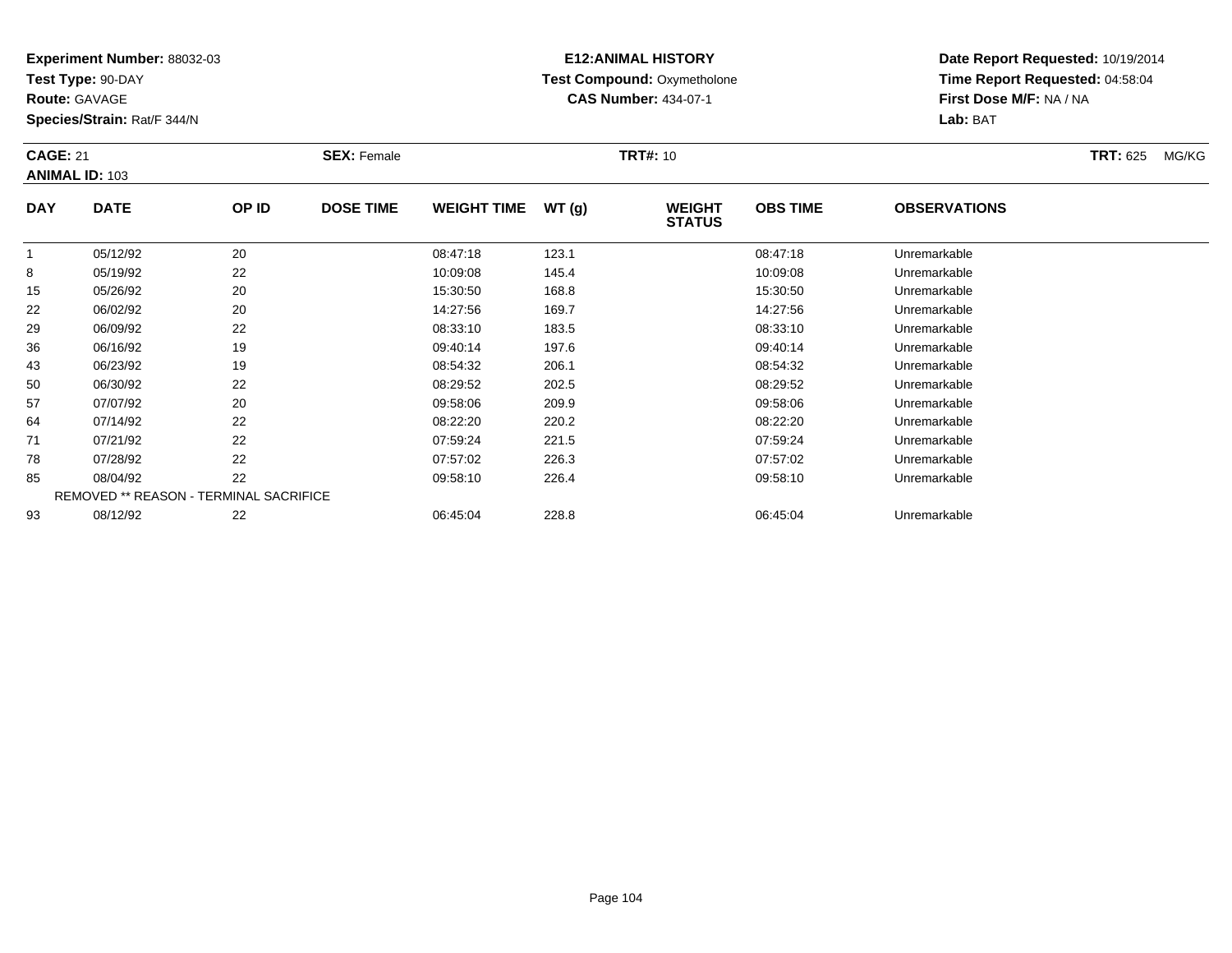**Test Type:** 90-DAY

**Route:** GAVAGE

**Species/Strain:** Rat/F 344/N

# **E12:ANIMAL HISTORY Test Compound:** Oxymetholone**CAS Number:** 434-07-1

**Date Report Requested:** 10/19/2014**Time Report Requested:** 04:58:04**First Dose M/F:** NA / NA**Lab:** BAT

| <b>CAGE: 21</b> | <b>ANIMAL ID: 104</b>                         |       | <b>SEX: Female</b> |                    |       | <b>TRT#: 10</b>                |                 |                     | <b>TRT: 625</b> | MG/KG |
|-----------------|-----------------------------------------------|-------|--------------------|--------------------|-------|--------------------------------|-----------------|---------------------|-----------------|-------|
| <b>DAY</b>      | <b>DATE</b>                                   | OP ID | <b>DOSE TIME</b>   | <b>WEIGHT TIME</b> | WT(g) | <b>WEIGHT</b><br><b>STATUS</b> | <b>OBS TIME</b> | <b>OBSERVATIONS</b> |                 |       |
|                 | 05/12/92                                      | 20    |                    | 08:47:18           | 111.9 |                                | 08:47:18        | Unremarkable        |                 |       |
| 8               | 05/19/92                                      | 22    |                    | 10:09:08           | 137.2 |                                | 10:09:08        | Unremarkable        |                 |       |
| 15              | 05/26/92                                      | 20    |                    | 15:30:50           | 157.9 |                                | 15:30:50        | Unremarkable        |                 |       |
| 22              | 06/02/92                                      | 20    |                    | 14:27:56           | 162.6 |                                | 14:27:56        | Unremarkable        |                 |       |
| 29              | 06/09/92                                      | 22    |                    | 08:33:10           | 187.1 |                                | 08:33:10        | Unremarkable        |                 |       |
| 36              | 06/16/92                                      | 19    |                    | 09:40:14           | 192.3 |                                | 09:40:14        | Unremarkable        |                 |       |
| 43              | 06/23/92                                      | 19    |                    | 08:54:32           | 195.5 |                                | 08:54:32        | Unremarkable        |                 |       |
| 50              | 06/30/92                                      | 22    |                    | 08:29:52           | 201.4 |                                | 08:29:52        | Unremarkable        |                 |       |
| 57              | 07/07/92                                      | 20    |                    | 09:58:06           | 196.5 |                                | 09:58:06        | Unremarkable        |                 |       |
| 64              | 07/14/92                                      | 22    |                    | 08:22:20           | 205.1 |                                | 08:22:20        | Unremarkable        |                 |       |
| 71              | 07/21/92                                      | 22    |                    | 07:59:24           | 208.1 |                                | 07:59:24        | Unremarkable        |                 |       |
| 78              | 07/28/92                                      | 22    |                    | 07:57:02           | 209.9 |                                | 07:57:02        | Unremarkable        |                 |       |
| 85              | 08/04/92                                      | 22    |                    | 09:58:10           | 214.9 |                                | 09:58:10        | Unremarkable        |                 |       |
|                 | <b>REMOVED ** REASON - TERMINAL SACRIFICE</b> |       |                    |                    |       |                                |                 |                     |                 |       |
| 93              | 08/12/92                                      | 22    |                    | 06:45:04           | 215.0 |                                | 06:45:04        | Unremarkable        |                 |       |

08/12/92 <sup>22</sup> 06:45:04 215.0 06:45:04 Unremarkable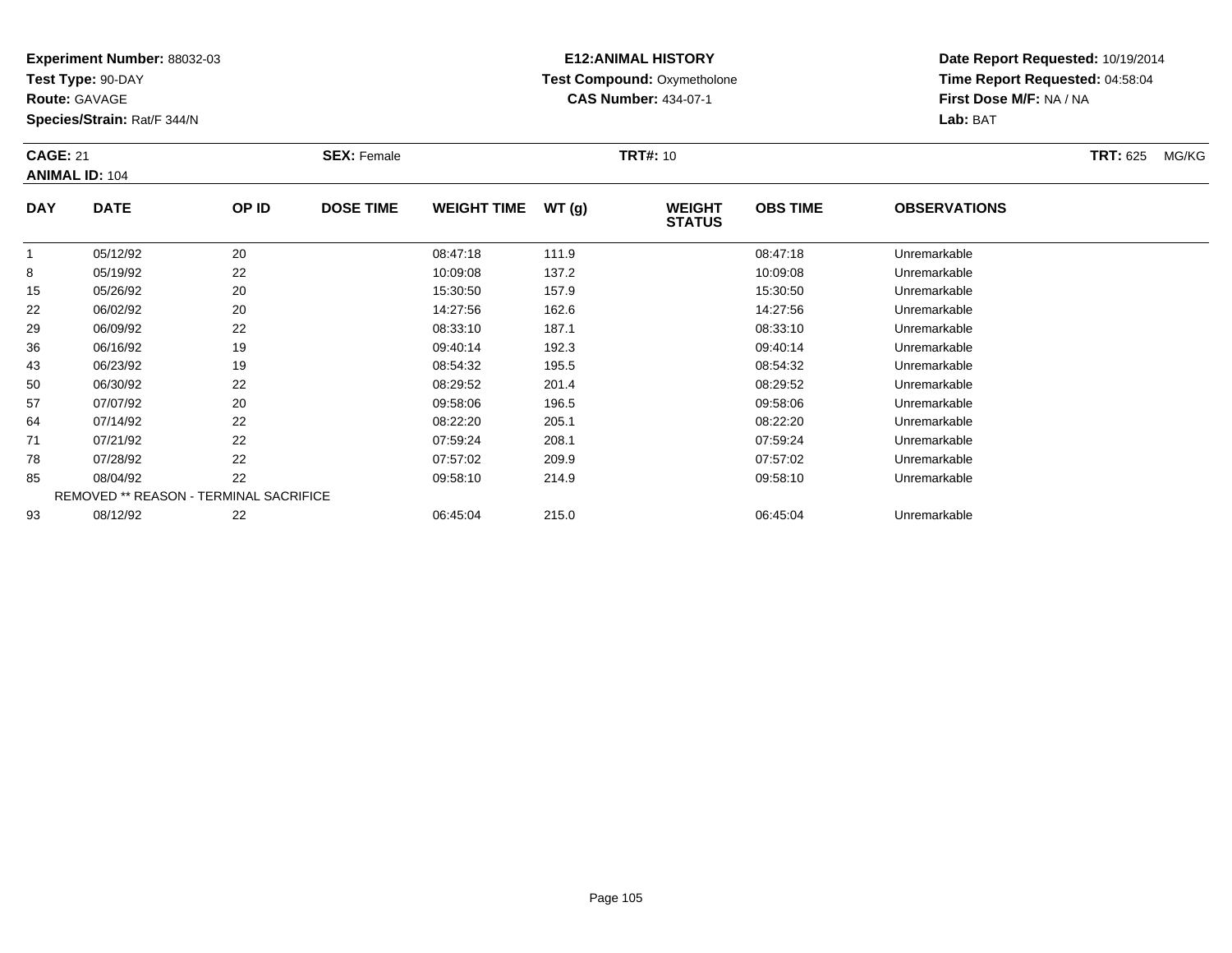**Test Type:** 90-DAY

**Route:** GAVAGE

**Species/Strain:** Rat/F 344/N

# **E12:ANIMAL HISTORY Test Compound:** Oxymetholone**CAS Number:** 434-07-1

**Date Report Requested:** 10/19/2014**Time Report Requested:** 04:58:04**First Dose M/F:** NA / NA**Lab:** BAT

| <b>CAGE: 21</b> | <b>ANIMAL ID: 105</b>                         |       | <b>SEX: Female</b> |                    |       | <b>TRT#: 10</b>                |                 |                     | <b>TRT: 625</b> | MG/KG |
|-----------------|-----------------------------------------------|-------|--------------------|--------------------|-------|--------------------------------|-----------------|---------------------|-----------------|-------|
| <b>DAY</b>      | <b>DATE</b>                                   | OP ID | <b>DOSE TIME</b>   | <b>WEIGHT TIME</b> | WT(g) | <b>WEIGHT</b><br><b>STATUS</b> | <b>OBS TIME</b> | <b>OBSERVATIONS</b> |                 |       |
|                 | 05/12/92                                      | 20    |                    | 08:47:18           | 113.6 |                                | 08:47:18        | Unremarkable        |                 |       |
| 8               | 05/19/92                                      | 22    |                    | 10:09:08           | 135.8 |                                | 10:09:08        | Unremarkable        |                 |       |
| 15              | 05/26/92                                      | 20    |                    | 15:30:50           | 161.1 |                                | 15:30:50        | Unremarkable        |                 |       |
| 22              | 06/02/92                                      | 20    |                    | 14:27:56           | 165.3 |                                | 14:27:56        | Unremarkable        |                 |       |
| 29              | 06/09/92                                      | 22    |                    | 08:33:10           | 176.2 |                                | 08:33:10        | Unremarkable        |                 |       |
| 36              | 06/16/92                                      | 19    |                    | 09:40:14           | 194.9 |                                | 09:40:14        | Unremarkable        |                 |       |
| 43              | 06/23/92                                      | 19    |                    | 08:54:32           | 198.2 |                                | 08:54:32        | Unremarkable        |                 |       |
| 50              | 06/30/92                                      | 22    |                    | 08:29:52           | 202.3 |                                | 08:29:52        | Unremarkable        |                 |       |
| 57              | 07/07/92                                      | 20    |                    | 09:58:06           | 201.5 |                                | 09:58:06        | Unremarkable        |                 |       |
| 64              | 07/14/92                                      | 22    |                    | 08:22:20           | 211.1 |                                | 08:22:20        | Unremarkable        |                 |       |
| 71              | 07/21/92                                      | 22    |                    | 07:59:24           | 216.5 |                                | 07:59:24        | Unremarkable        |                 |       |
| 78              | 07/28/92                                      | 22    |                    | 07:57:02           | 219.7 |                                | 07:57:02        | Unremarkable        |                 |       |
| 85              | 08/04/92                                      | 22    |                    | 09:58:10           | 224.4 |                                | 09:58:10        | Unremarkable        |                 |       |
|                 | <b>REMOVED ** REASON - TERMINAL SACRIFICE</b> |       |                    |                    |       |                                |                 |                     |                 |       |
| 93              | 08/12/92                                      | 22    |                    | 06:45:04           | 224.4 |                                | 06:45:04        | Unremarkable        |                 |       |

08/12/92 22 20 06:45:04 224.4 06:45:04 06:45:04 Dhremarkable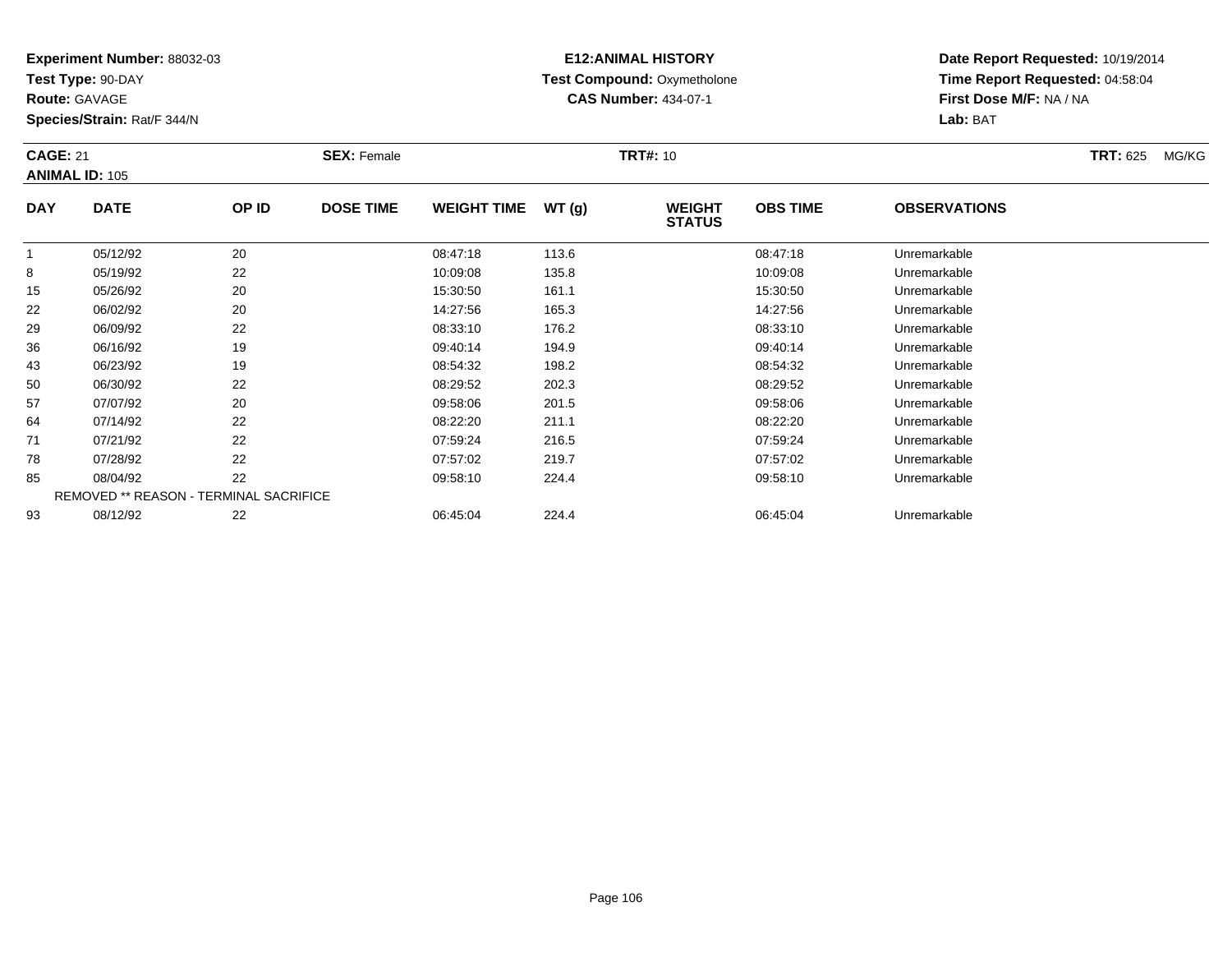**Test Type:** 90-DAY

**Route:** GAVAGE

93

**Species/Strain:** Rat/F 344/N

# **E12:ANIMAL HISTORY Test Compound:** Oxymetholone**CAS Number:** 434-07-1

**Date Report Requested:** 10/19/2014**Time Report Requested:** 04:58:04**First Dose M/F:** NA / NA**Lab:** BAT

| <b>CAGE: 22</b> | <b>ANIMAL ID: 106</b>                  |       | <b>SEX: Female</b> |                    |       | <b>TRT#: 10</b>                |                 |                     | <b>TRT: 625</b><br>MG/KG |
|-----------------|----------------------------------------|-------|--------------------|--------------------|-------|--------------------------------|-----------------|---------------------|--------------------------|
| <b>DAY</b>      | <b>DATE</b>                            | OP ID | <b>DOSE TIME</b>   | <b>WEIGHT TIME</b> | WT(g) | <b>WEIGHT</b><br><b>STATUS</b> | <b>OBS TIME</b> | <b>OBSERVATIONS</b> |                          |
|                 | 05/12/92                               | 20    |                    | 08:48:52           | 109.7 |                                | 08:48:52        | Unremarkable        |                          |
| 8               | 05/19/92                               | 22    |                    | 10:10:36           | 137.8 |                                | 10:10:36        | Unremarkable        |                          |
| 15              | 05/26/92                               | 20    |                    | 15:32:20           | 165.9 |                                | 15:32:20        | Unremarkable        |                          |
| 22              | 06/02/92                               | 20    |                    | 14:29:26           | 177.3 |                                | 14:29:26        | Unremarkable        |                          |
| 29              | 06/09/92                               | 22    |                    | 08:34:32           | 190.7 |                                | 08:34:32        | Unremarkable        |                          |
| 36              | 06/16/92                               | 19    |                    | 09:38:38           | 197.9 |                                | 09:38:38        | Unremarkable        |                          |
| 43              | 06/23/92                               | 19    |                    | 08:53:08           | 208.4 |                                | 08:53:08        | Unremarkable        |                          |
| 50              | 06/30/92                               | 22    |                    | 08:31:04           | 213.3 |                                | 08:31:04        | Unremarkable        |                          |
| 57              | 07/07/92                               | 20    |                    | 09:59:28           | 216.1 |                                | 09:59:28        | Unremarkable        |                          |
| 64              | 07/14/92                               | 22    |                    | 08:24:12           | 214.5 |                                | 08:24:12        | Unremarkable        |                          |
| 71              | 07/21/92                               | 22    |                    | 08:00:52           | 224.6 |                                | 08:00:52        | Unremarkable        |                          |
| 78              | 07/28/92                               | 22    |                    | 07:58:28           | 230.1 |                                | 07:58:28        | Unremarkable        |                          |
| 85              | 08/04/92                               | 22    |                    | 09:59:46           | 234.9 |                                | 09:59:46        | Unremarkable        |                          |
|                 | REMOVED ** REASON - TERMINAL SACRIFICE |       |                    |                    |       |                                |                 |                     |                          |

08/12/92 <sup>22</sup> 06:48:06 230.3 06:48:06 Unremarkable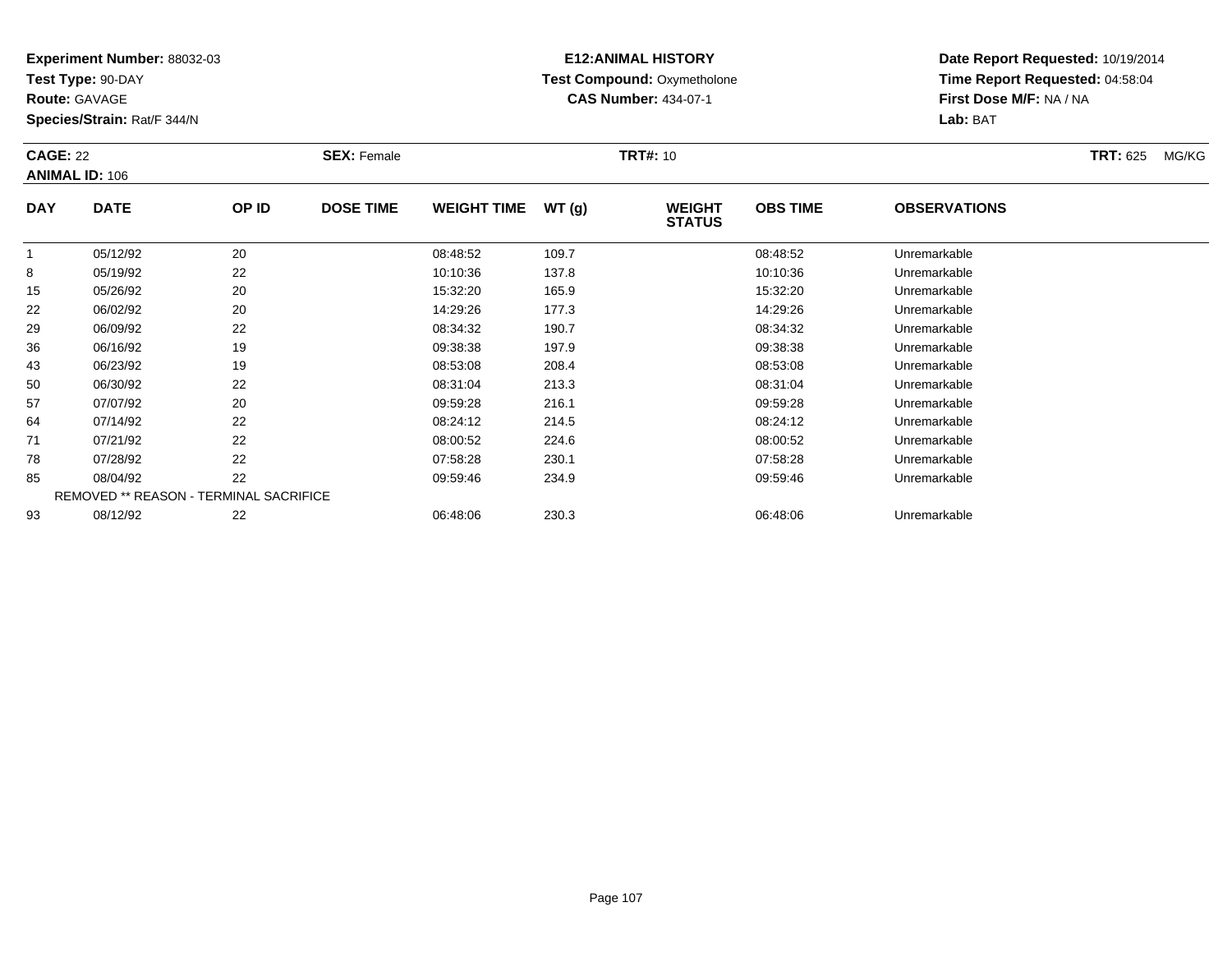**Test Type:** 90-DAY

**Route:** GAVAGE

93

**Species/Strain:** Rat/F 344/N

# **E12:ANIMAL HISTORY Test Compound:** Oxymetholone**CAS Number:** 434-07-1

**Date Report Requested:** 10/19/2014**Time Report Requested:** 04:58:04**First Dose M/F:** NA / NA**Lab:** BAT

| <b>CAGE: 22</b> |                       |                                               | <b>SEX: Female</b> |                    |       | <b>TRT#: 10</b>                |                 |                     | <b>TRT: 625</b> | MG/KG |
|-----------------|-----------------------|-----------------------------------------------|--------------------|--------------------|-------|--------------------------------|-----------------|---------------------|-----------------|-------|
|                 | <b>ANIMAL ID: 107</b> |                                               |                    |                    |       |                                |                 |                     |                 |       |
| <b>DAY</b>      | <b>DATE</b>           | OP ID                                         | <b>DOSE TIME</b>   | <b>WEIGHT TIME</b> | WT(g) | <b>WEIGHT</b><br><b>STATUS</b> | <b>OBS TIME</b> | <b>OBSERVATIONS</b> |                 |       |
| $\mathbf{1}$    | 05/12/92              | 20                                            |                    | 08:48:52           | 118.5 |                                | 08:48:52        | Unremarkable        |                 |       |
| 8               | 05/19/92              | 22                                            |                    | 10:10:36           | 139.5 |                                | 10:10:36        | Unremarkable        |                 |       |
| 15              | 05/26/92              | 20                                            |                    | 15:32:20           | 159.5 |                                | 15:32:20        | Unremarkable        |                 |       |
| 22              | 06/02/92              | 20                                            |                    | 14:29:26           | 173.4 |                                | 14:29:26        | Unremarkable        |                 |       |
| 29              | 06/09/92              | 22                                            |                    | 08:34:32           | 187.0 |                                | 08:34:32        | Unremarkable        |                 |       |
| 36              | 06/16/92              | 19                                            |                    | 09:38:38           | 190.7 |                                | 09:38:38        | Unremarkable        |                 |       |
| 43              | 06/23/92              | 19                                            |                    | 08:53:08           | 197.4 |                                | 08:53:08        | Unremarkable        |                 |       |
| 50              | 06/30/92              | 22                                            |                    | 08:31:04           | 196.8 |                                | 08:31:04        | Unremarkable        |                 |       |
| 57              | 07/07/92              | 20                                            |                    | 09:59:28           | 201.0 |                                | 09:59:28        | Unremarkable        |                 |       |
| 64              | 07/14/92              | 22                                            |                    | 08:24:12           | 205.4 |                                | 08:24:12        | Unremarkable        |                 |       |
| 71              | 07/21/92              | 22                                            |                    | 08:00:52           | 204.0 |                                | 08:00:52        | Unremarkable        |                 |       |
| 78              | 07/28/92              | 22                                            |                    | 07:58:28           | 214.4 |                                | 07:58:28        | Unremarkable        |                 |       |
| 85              | 08/04/92              | 22                                            |                    | 09:59:46           | 214.1 |                                | 09:59:46        | Unremarkable        |                 |       |
|                 |                       | <b>REMOVED ** REASON - TERMINAL SACRIFICE</b> |                    |                    |       |                                |                 |                     |                 |       |

08/12/92 <sup>22</sup> 06:48:06 213.8 06:48:06 Unremarkable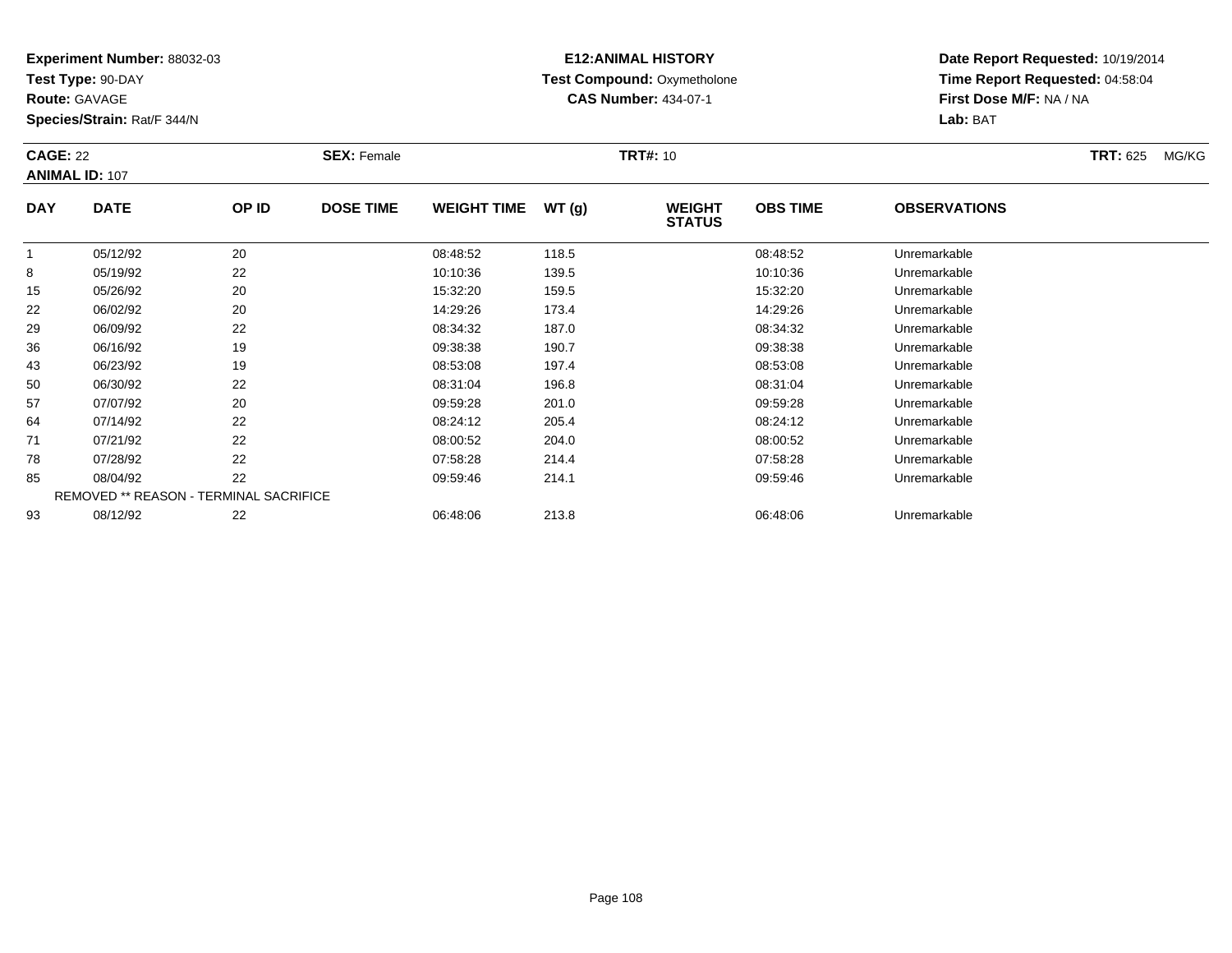**Test Type:** 90-DAY

**Route:** GAVAGE

**Species/Strain:** Rat/F 344/N

# **E12:ANIMAL HISTORY Test Compound:** Oxymetholone**CAS Number:** 434-07-1

**Date Report Requested:** 10/19/2014**Time Report Requested:** 04:58:04**First Dose M/F:** NA / NA**Lab:** BAT

| <b>CAGE: 22</b> | <b>ANIMAL ID: 108</b>                  |       | <b>SEX: Female</b> |                    |       | <b>TRT#: 10</b>                |                 |                     | <b>TRT: 625</b> | MG/KG |
|-----------------|----------------------------------------|-------|--------------------|--------------------|-------|--------------------------------|-----------------|---------------------|-----------------|-------|
| <b>DAY</b>      | <b>DATE</b>                            | OP ID | <b>DOSE TIME</b>   | <b>WEIGHT TIME</b> | WT(g) | <b>WEIGHT</b><br><b>STATUS</b> | <b>OBS TIME</b> | <b>OBSERVATIONS</b> |                 |       |
| $\mathbf{1}$    | 05/12/92                               | 20    |                    | 08:48:52           | 110.5 |                                | 08:48:52        | Unremarkable        |                 |       |
| 8               | 05/19/92                               | 22    |                    | 10:10:36           | 129.8 |                                | 10:10:36        | Unremarkable        |                 |       |
| 15              | 05/26/92                               | 20    |                    | 15:32:20           | 154.7 |                                | 15:32:20        | Unremarkable        |                 |       |
| 22              | 06/02/92                               | 20    |                    | 14:29:26           | 169.5 |                                | 14:29:26        | Unremarkable        |                 |       |
| 29              | 06/09/92                               | 22    |                    | 08:34:32           | 185.9 |                                | 08:34:32        | Unremarkable        |                 |       |
| 36              | 06/16/92                               | 19    |                    | 09:38:38           | 193.9 |                                | 09:38:38        | Unremarkable        |                 |       |
| 43              | 06/23/92                               | 19    |                    | 08:53:08           | 205.6 |                                | 08:53:08        | Unremarkable        |                 |       |
| 50              | 06/30/92                               | 22    |                    | 08:31:04           | 206.4 |                                | 08:31:04        | Unremarkable        |                 |       |
| 57              | 07/07/92                               | 20    |                    | 09:59:28           | 210.1 |                                | 09:59:28        | Unremarkable        |                 |       |
| 64              | 07/14/92                               | 22    |                    | 08:24:12           | 213.2 |                                | 08:24:12        | Unremarkable        |                 |       |
| 71              | 07/21/92                               | 22    |                    | 08:00:52           | 213.6 |                                | 08:00:52        | Unremarkable        |                 |       |
| 78              | 07/28/92                               | 22    |                    | 07:58:28           | 219.8 |                                | 07:58:28        | Unremarkable        |                 |       |
| 85              | 08/04/92                               | 22    |                    | 09:59:46           | 219.0 |                                | 09:59:46        | Unremarkable        |                 |       |
|                 | REMOVED ** REASON - TERMINAL SACRIFICE |       |                    |                    |       |                                |                 |                     |                 |       |
| 93              | 08/12/92                               | 22    |                    | 06:48:06           | 214.1 |                                | 06:48:06        | Unremarkable        |                 |       |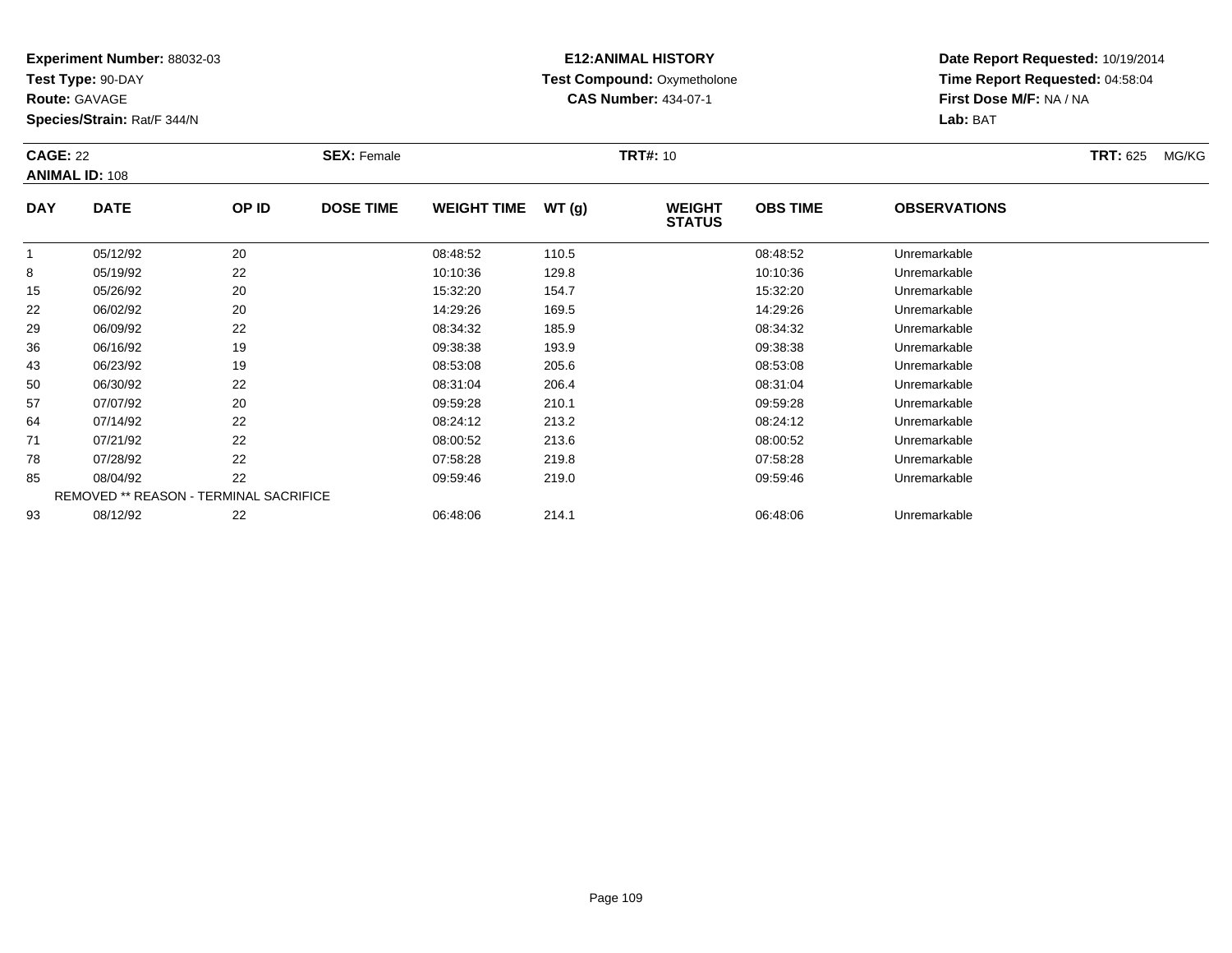**Test Type:** 90-DAY

**Route:** GAVAGE

**Species/Strain:** Rat/F 344/N

# **E12:ANIMAL HISTORY Test Compound:** Oxymetholone**CAS Number:** 434-07-1

**Date Report Requested:** 10/19/2014**Time Report Requested:** 04:58:04**First Dose M/F:** NA / NA**Lab:** BAT

|            | <b>CAGE: 22</b><br><b>ANIMAL ID: 109</b>      |       | <b>SEX: Female</b> |                    |       | <b>TRT#: 10</b>                |                 | <b>TRT: 625</b>     | MG/KG |  |
|------------|-----------------------------------------------|-------|--------------------|--------------------|-------|--------------------------------|-----------------|---------------------|-------|--|
| <b>DAY</b> | <b>DATE</b>                                   | OP ID | <b>DOSE TIME</b>   | <b>WEIGHT TIME</b> | WT(g) | <b>WEIGHT</b><br><b>STATUS</b> | <b>OBS TIME</b> | <b>OBSERVATIONS</b> |       |  |
|            | 05/12/92                                      | 20    |                    | 08:48:52           | 128.5 |                                | 08:48:52        | Unremarkable        |       |  |
| 8          | 05/19/92                                      | 22    |                    | 10:10:36           | 155.6 |                                | 10:10:36        | Unremarkable        |       |  |
| 15         | 05/26/92                                      | 20    |                    | 15:32:20           | 172.3 |                                | 15:32:20        | Unremarkable        |       |  |
| 22         | 06/02/92                                      | 20    |                    | 14:29:26           | 182.4 |                                | 14:29:26        | Unremarkable        |       |  |
| 29         | 06/09/92                                      | 22    |                    | 08:34:32           | 199.8 |                                | 08:34:32        | Unremarkable        |       |  |
| 36         | 06/16/92                                      | 19    |                    | 09:38:38           | 203.0 |                                | 09:38:38        | Unremarkable        |       |  |
| 43         | 06/23/92                                      | 19    |                    | 08:53:08           | 210.8 |                                | 08:53:08        | Unremarkable        |       |  |
| 50         | 06/30/92                                      | 22    |                    | 08:31:04           | 212.9 |                                | 08:31:04        | Unremarkable        |       |  |
| 57         | 07/07/92                                      | 20    |                    | 09:59:28           | 217.4 |                                | 09:59:28        | Unremarkable        |       |  |
| 64         | 07/14/92                                      | 22    |                    | 08:24:12           | 216.5 |                                | 08:24:12        | Unremarkable        |       |  |
| 71         | 07/21/92                                      | 22    |                    | 08:00:52           | 225.7 |                                | 08:00:52        | Unremarkable        |       |  |
| 78         | 07/28/92                                      | 22    |                    | 07:58:28           | 225.8 |                                | 07:58:28        | Unremarkable        |       |  |
| 85         | 08/04/92                                      | 22    |                    | 09:59:46           | 231.3 |                                | 09:59:46        | Unremarkable        |       |  |
|            | <b>REMOVED ** REASON - TERMINAL SACRIFICE</b> |       |                    |                    |       |                                |                 |                     |       |  |
| 93         | 08/12/92                                      | 22    |                    | 06:48:06           | 234.7 |                                | 06:48:06        | Unremarkable        |       |  |

08/12/92 <sup>22</sup> 06:48:06 234.7 06:48:06 Unremarkable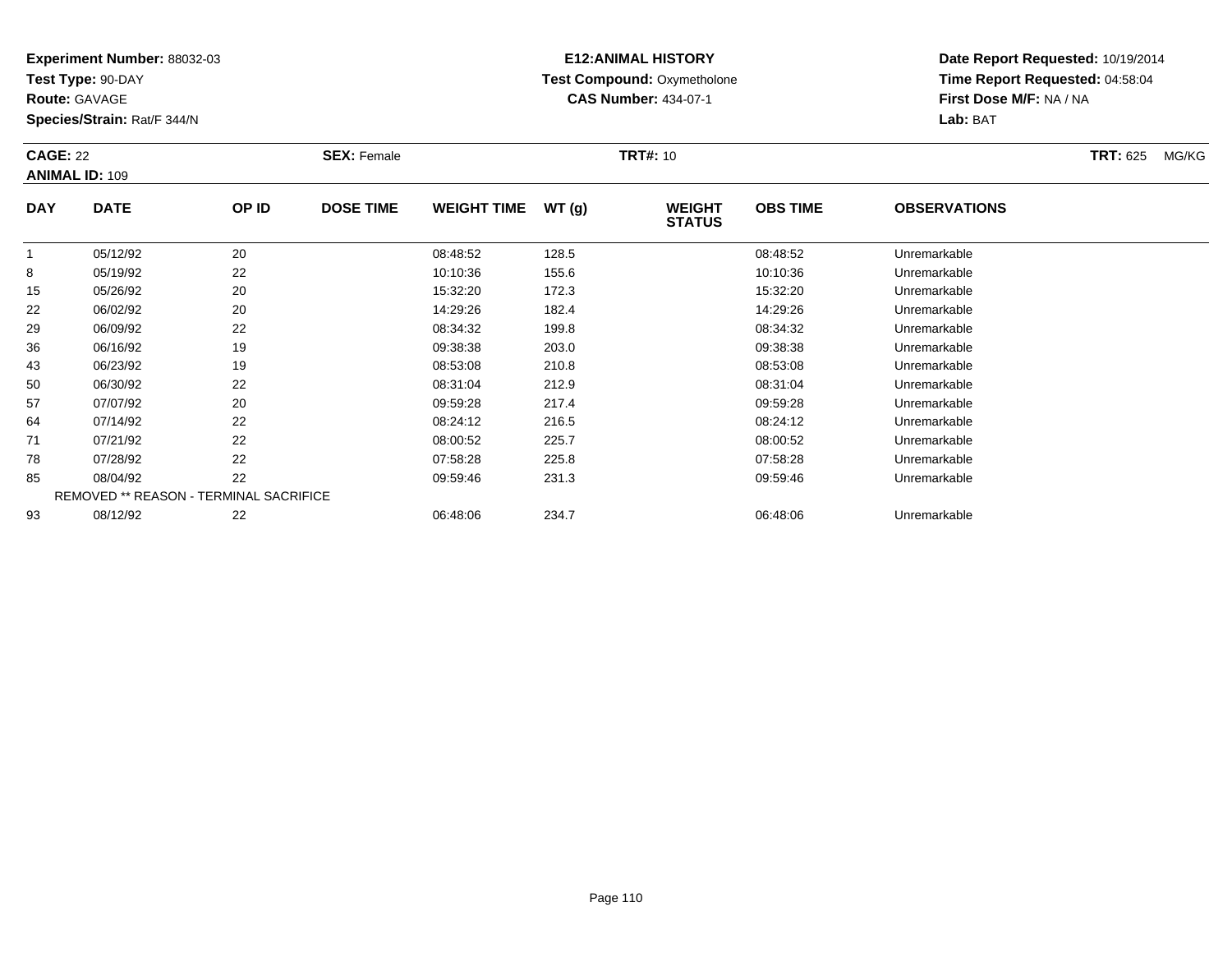**Test Type:** 90-DAY

**Route:** GAVAGE

**Species/Strain:** Rat/F 344/N

# **E12:ANIMAL HISTORY Test Compound:** Oxymetholone**CAS Number:** 434-07-1

**Date Report Requested:** 10/19/2014**Time Report Requested:** 04:58:04**First Dose M/F:** NA / NA**Lab:** BAT

| <b>CAGE: 22</b> | <b>ANIMAL ID: 110</b>                         |       | <b>SEX: Female</b> |                    |       | <b>TRT#: 10</b>                |                 |                     | <b>TRT: 625</b> | MG/KG |
|-----------------|-----------------------------------------------|-------|--------------------|--------------------|-------|--------------------------------|-----------------|---------------------|-----------------|-------|
| <b>DAY</b>      | <b>DATE</b>                                   | OP ID | <b>DOSE TIME</b>   | <b>WEIGHT TIME</b> | WT(g) | <b>WEIGHT</b><br><b>STATUS</b> | <b>OBS TIME</b> | <b>OBSERVATIONS</b> |                 |       |
|                 | 05/12/92                                      | 20    |                    | 08:48:52           | 103.3 |                                | 08:48:52        | Unremarkable        |                 |       |
| 8               | 05/19/92                                      | 22    |                    | 10:10:36           | 125.9 |                                | 10:10:36        | Unremarkable        |                 |       |
| 15              | 05/26/92                                      | 20    |                    | 15:32:20           | 148.6 |                                | 15:32:20        | Unremarkable        |                 |       |
| 22              | 06/02/92                                      | 20    |                    | 14:29:26           | 161.3 |                                | 14:29:26        | Unremarkable        |                 |       |
| 29              | 06/09/92                                      | 22    |                    | 08:34:32           | 167.6 |                                | 08:34:32        | Unremarkable        |                 |       |
| 36              | 06/16/92                                      | 19    |                    | 09:38:38           | 183.8 |                                | 09:38:38        | Unremarkable        |                 |       |
| 43              | 06/23/92                                      | 19    |                    | 08:53:08           | 190.1 |                                | 08:53:08        | Unremarkable        |                 |       |
| 50              | 06/30/92                                      | 22    |                    | 08:31:04           | 189.5 |                                | 08:31:04        | Unremarkable        |                 |       |
| 57              | 07/07/92                                      | 20    |                    | 09:59:28           | 198.8 |                                | 09:59:28        | Unremarkable        |                 |       |
| 64              | 07/14/92                                      | 22    |                    | 08:24:12           | 189.8 |                                | 08:24:12        | Unremarkable        |                 |       |
| 71              | 07/21/92                                      | 22    |                    | 08:00:52           | 196.2 |                                | 08:00:52        | Unremarkable        |                 |       |
| 78              | 07/28/92                                      | 22    |                    | 07:58:28           | 205.9 |                                | 07:58:28        | Unremarkable        |                 |       |
| 85              | 08/04/92                                      | 22    |                    | 09:59:46           | 213.4 |                                | 09:59:46        | Unremarkable        |                 |       |
|                 | <b>REMOVED ** REASON - TERMINAL SACRIFICE</b> |       |                    |                    |       |                                |                 |                     |                 |       |
| 93              | 08/12/92                                      | 22    |                    | 06:48:06           | 210.7 |                                | 06:48:06        | Unremarkable        |                 |       |

08/12/92 <sup>22</sup> 06:48:06 210.7 06:48:06 Unremarkable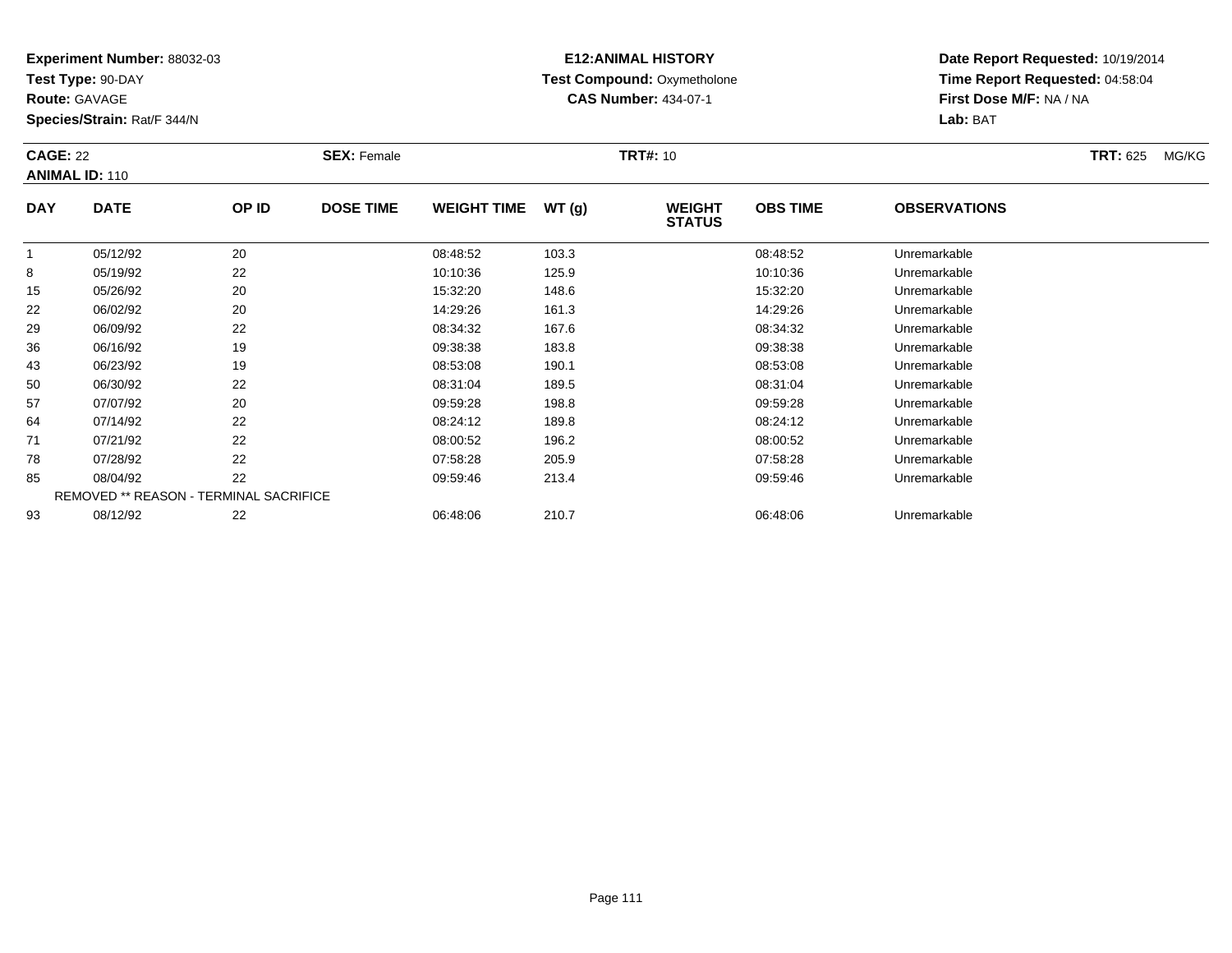**Test Type:** 90-DAY

**Route:** GAVAGE

93

**Species/Strain:** Rat/F 344/N

REMOVED \*\* REASON - TERMINAL SACRIFICE

## **E12:ANIMAL HISTORY Test Compound:** Oxymetholone**CAS Number:** 434-07-1

**Date Report Requested:** 10/19/2014**Time Report Requested:** 04:58:04**First Dose M/F:** NA / NA**Lab:** BAT

|            | <b>CAGE: 23</b><br><b>ANIMAL ID: 111</b> |       | <b>SEX: Female</b> |                    |       | <b>TRT#: 12</b>                |                 | <b>TRT: 1250</b><br>MG/KG |  |
|------------|------------------------------------------|-------|--------------------|--------------------|-------|--------------------------------|-----------------|---------------------------|--|
| <b>DAY</b> | <b>DATE</b>                              | OP ID | <b>DOSE TIME</b>   | <b>WEIGHT TIME</b> | WT(g) | <b>WEIGHT</b><br><b>STATUS</b> | <b>OBS TIME</b> | <b>OBSERVATIONS</b>       |  |
|            | 05/12/92                                 | 20    |                    | 08:41:00           | 103.3 |                                | 08:41:00        | Unremarkable              |  |
| 8          | 05/19/92                                 | 22    |                    | 10:03:20           | 123.4 |                                | 10:03:20        | Unremarkable              |  |
| 15         | 05/26/92                                 | 20    |                    | 15:23:54           | 141.5 |                                | 15:23:54        | Unremarkable              |  |
| 22         | 06/02/92                                 | 20    |                    | 14:20:42           | 154.5 |                                | 14:20:42        | Unremarkable              |  |
| 29         | 06/09/92                                 | 22    |                    | 08:27:40           | 167.9 |                                | 08:27:40        | Unremarkable              |  |
| 36         | 06/16/92                                 | 19    |                    | 09:32:54           | 179.3 |                                | 09:32:54        | Unremarkable              |  |
| 43         | 06/23/92                                 | 19    |                    | 08:48:28           | 186.2 |                                | 08:48:28        | Unremarkable              |  |
| 50         | 06/30/92                                 | 22    |                    | 08:22:52           | 187.0 |                                | 08:22:52        | Unremarkable              |  |
| 57         | 07/07/92                                 | 20    |                    | 09:51:38           | 186.6 |                                | 09:51:38        | Unremarkable              |  |
| 64         | 07/14/92                                 | 22    |                    | 08:16:42           | 198.2 |                                | 08:16:42        | Unremarkable              |  |
| 71         | 07/21/92                                 | 22    |                    | 07:53:40           | 206.2 |                                | 07:53:40        | Unremarkable              |  |
| 78         | 07/28/92                                 | 22    |                    | 07:51:34           | 205.9 |                                | 07:51:34        | Unremarkable              |  |
| 85         | 08/04/92                                 | 22    |                    | 09:53:32           | 204.9 |                                | 09:53:32        | Unremarkable              |  |

08/04/92 <sup>22</sup> 09:53:32 204.9 09:53:32 Unremarkable

08/12/92 <sup>22</sup> 06:50:58 211.8 06:50:58 Unremarkable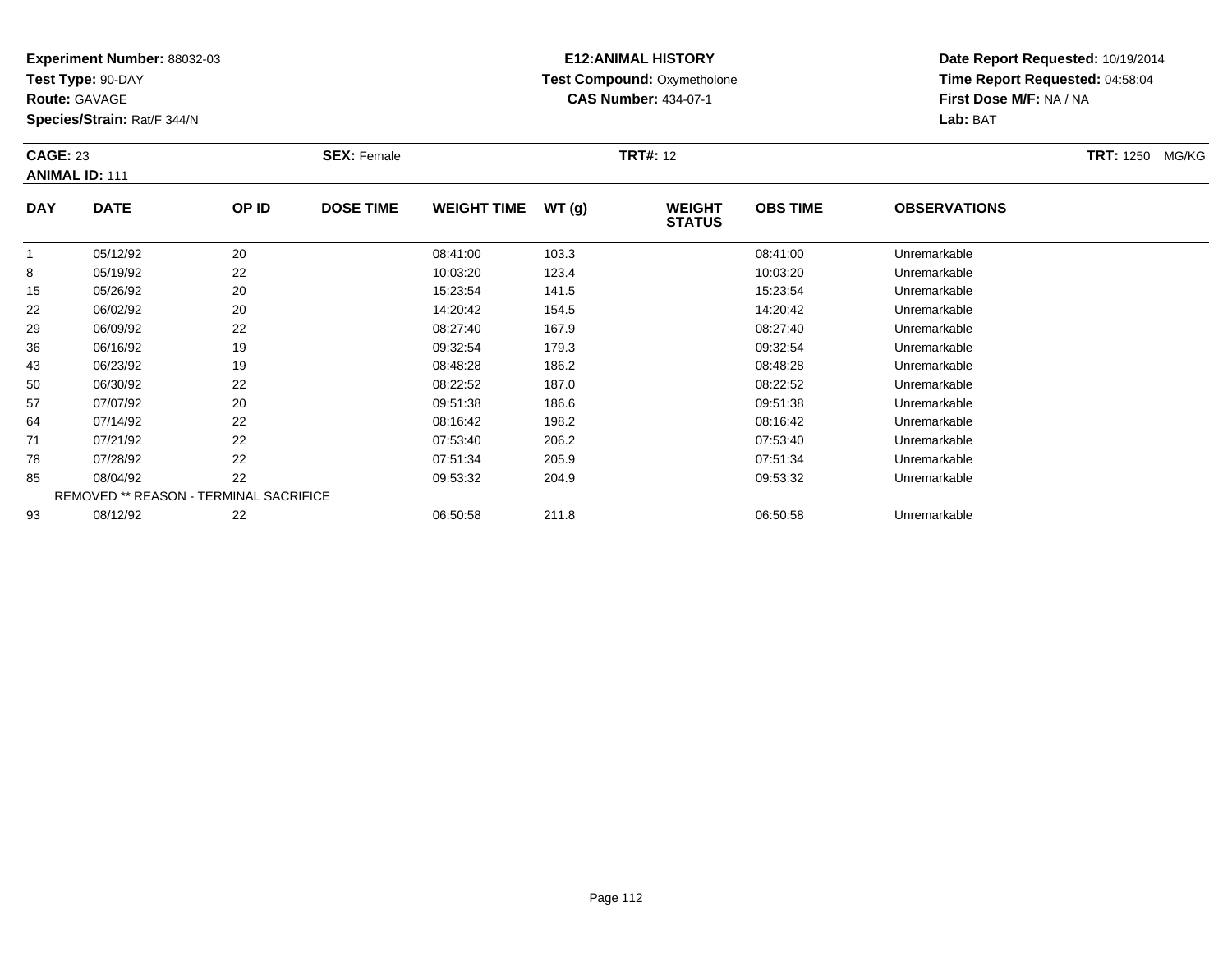**Test Type:** 90-DAY

**Route:** GAVAGE

93

**Species/Strain:** Rat/F 344/N

REMOVED \*\* REASON - TERMINAL SACRIFICE

## **E12:ANIMAL HISTORY Test Compound:** Oxymetholone**CAS Number:** 434-07-1

**Date Report Requested:** 10/19/2014**Time Report Requested:** 04:58:04**First Dose M/F:** NA / NA**Lab:** BAT

| <b>CAGE: 23</b><br><b>ANIMAL ID: 112</b> |             |       | <b>SEX: Female</b> |                    |       | <b>TRT#: 12</b>                |                 |                     | <b>TRT: 1250 MG/KG</b> |
|------------------------------------------|-------------|-------|--------------------|--------------------|-------|--------------------------------|-----------------|---------------------|------------------------|
| <b>DAY</b>                               | <b>DATE</b> | OP ID | <b>DOSE TIME</b>   | <b>WEIGHT TIME</b> | WT(g) | <b>WEIGHT</b><br><b>STATUS</b> | <b>OBS TIME</b> | <b>OBSERVATIONS</b> |                        |
|                                          | 05/12/92    | 20    |                    | 08:41:00           | 126.2 |                                | 08:41:00        | Unremarkable        |                        |
| 8                                        | 05/19/92    | 22    |                    | 10:03:20           | 149.0 |                                | 10:03:20        | Unremarkable        |                        |
| 15                                       | 05/26/92    | 20    |                    | 15:23:54           | 169.0 |                                | 15:23:54        | Unremarkable        |                        |
| 22                                       | 06/02/92    | 20    |                    | 14:20:42           | 180.5 |                                | 14:20:42        | Unremarkable        |                        |
| 29                                       | 06/09/92    | 22    |                    | 08:27:40           | 196.6 |                                | 08:27:40        | Unremarkable        |                        |
| 36                                       | 06/16/92    | 19    |                    | 09:32:54           | 206.9 |                                | 09:32:54        | Unremarkable        |                        |
| 43                                       | 06/23/92    | 19    |                    | 08:48:28           | 220.7 |                                | 08:48:28        | Unremarkable        |                        |
| 50                                       | 06/30/92    | 22    |                    | 08:22:52           | 222.3 |                                | 08:22:52        | Unremarkable        |                        |
| 57                                       | 07/07/92    | 20    |                    | 09:51:38           | 224.6 |                                | 09:51:38        | Unremarkable        |                        |
| 64                                       | 07/14/92    | 22    |                    | 08:16:42           | 230.4 |                                | 08:16:42        | Unremarkable        |                        |
| 71                                       | 07/21/92    | 22    |                    | 07:53:40           | 238.9 |                                | 07:53:40        | Unremarkable        |                        |
| 78                                       | 07/28/92    | 22    |                    | 07:51:34           | 239.6 |                                | 07:51:34        | Unremarkable        |                        |
| 85                                       | 08/04/92    | 22    |                    | 09:53:32           | 244.5 |                                | 09:53:32        | Unremarkable        |                        |

08/12/92 <sup>22</sup> 06:50:58 246.0 06:50:58 Unremarkable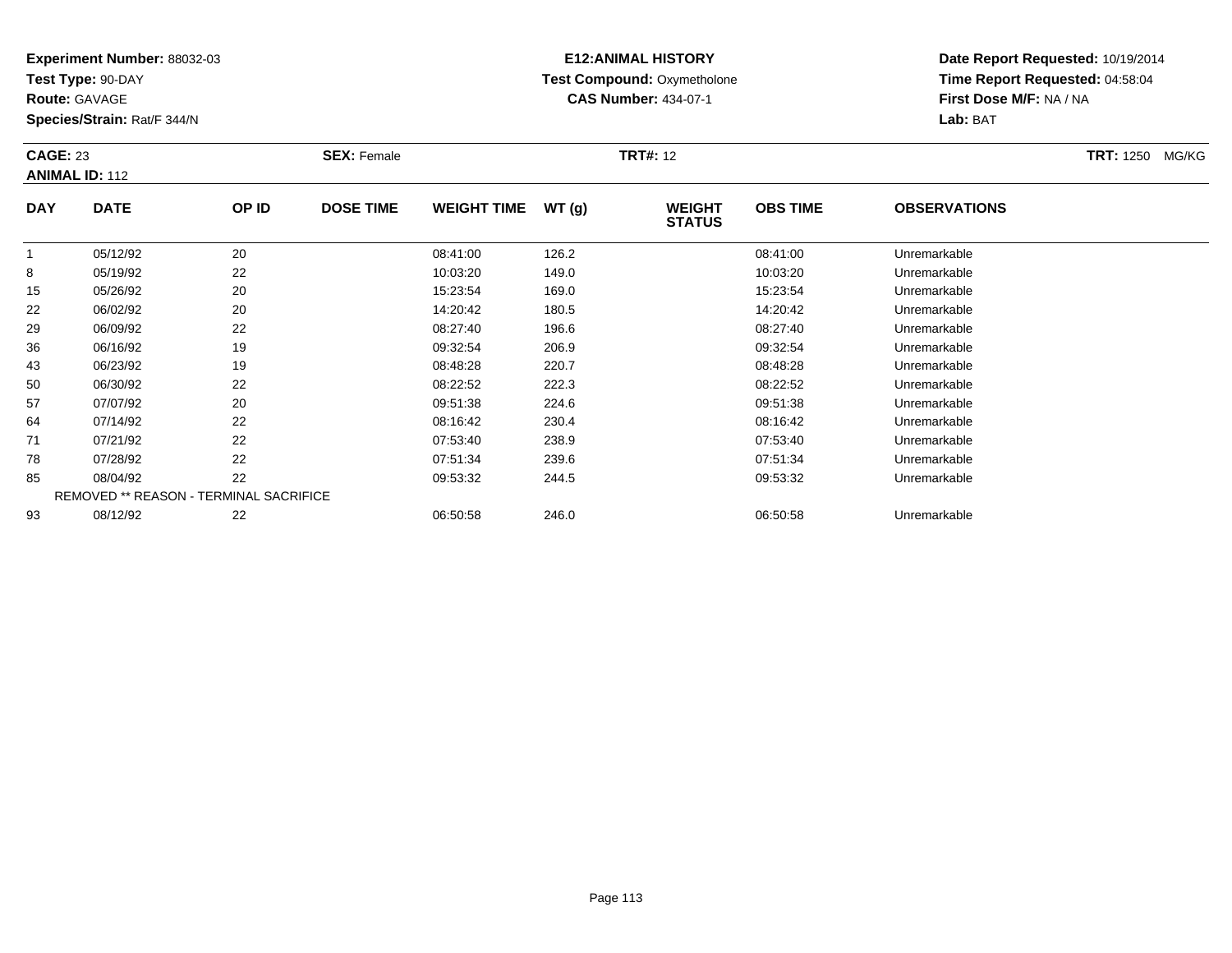**Test Type:** 90-DAY

**Route:** GAVAGE

93

**Species/Strain:** Rat/F 344/N

## **E12:ANIMAL HISTORY Test Compound:** Oxymetholone**CAS Number:** 434-07-1

**Date Report Requested:** 10/19/2014**Time Report Requested:** 04:58:04**First Dose M/F:** NA / NA**Lab:** BAT

|            | <b>CAGE: 23</b><br><b>ANIMAL ID: 113</b>      |       | <b>SEX: Female</b> |                    |       | <b>TRT#: 12</b>                |                 | <b>TRT:</b> 1250 MG/KG |  |
|------------|-----------------------------------------------|-------|--------------------|--------------------|-------|--------------------------------|-----------------|------------------------|--|
| <b>DAY</b> | <b>DATE</b>                                   | OP ID | <b>DOSE TIME</b>   | <b>WEIGHT TIME</b> | WT(g) | <b>WEIGHT</b><br><b>STATUS</b> | <b>OBS TIME</b> | <b>OBSERVATIONS</b>    |  |
|            | 05/12/92                                      | 20    |                    | 08:41:00           | 126.9 |                                | 08:41:00        | Unremarkable           |  |
| 8          | 05/19/92                                      | 22    |                    | 10:03:20           | 148.8 |                                | 10:03:20        | Unremarkable           |  |
| 15         | 05/26/92                                      | 20    |                    | 15:23:54           | 170.2 |                                | 15:23:54        | Unremarkable           |  |
| 22         | 06/02/92                                      | 20    |                    | 14:20:42           | 176.5 |                                | 14:20:42        | Unremarkable           |  |
| 29         | 06/09/92                                      | 22    |                    | 08:27:40           | 188.4 |                                | 08:27:40        | Unremarkable           |  |
| 36         | 06/16/92                                      | 19    |                    | 09:32:54           | 190.9 |                                | 09:32:54        | Unremarkable           |  |
| 43         | 06/23/92                                      | 19    |                    | 08:48:28           | 204.6 |                                | 08:48:28        | Unremarkable           |  |
| 50         | 06/30/92                                      | 22    |                    | 08:22:52           | 203.3 |                                | 08:22:52        | Unremarkable           |  |
| 57         | 07/07/92                                      | 20    |                    | 09:51:38           | 207.8 |                                | 09:51:38        | Unremarkable           |  |
| 64         | 07/14/92                                      | 22    |                    | 08:16:42           | 219.6 |                                | 08:16:42        | Unremarkable           |  |
| 71         | 07/21/92                                      | 22    |                    | 07:53:40           | 214.2 |                                | 07:53:40        | Unremarkable           |  |
| 78         | 07/28/92                                      | 22    |                    | 07:51:34           | 215.7 |                                | 07:51:34        | Unremarkable           |  |
| 85         | 08/04/92                                      | 22    |                    | 09:53:32           | 215.1 |                                | 09:53:32        | Unremarkable           |  |
|            | <b>REMOVED ** REASON - TERMINAL SACRIFICE</b> |       |                    |                    |       |                                |                 |                        |  |

08/12/92 <sup>22</sup> 06:50:58 216.4 06:50:58 Unremarkable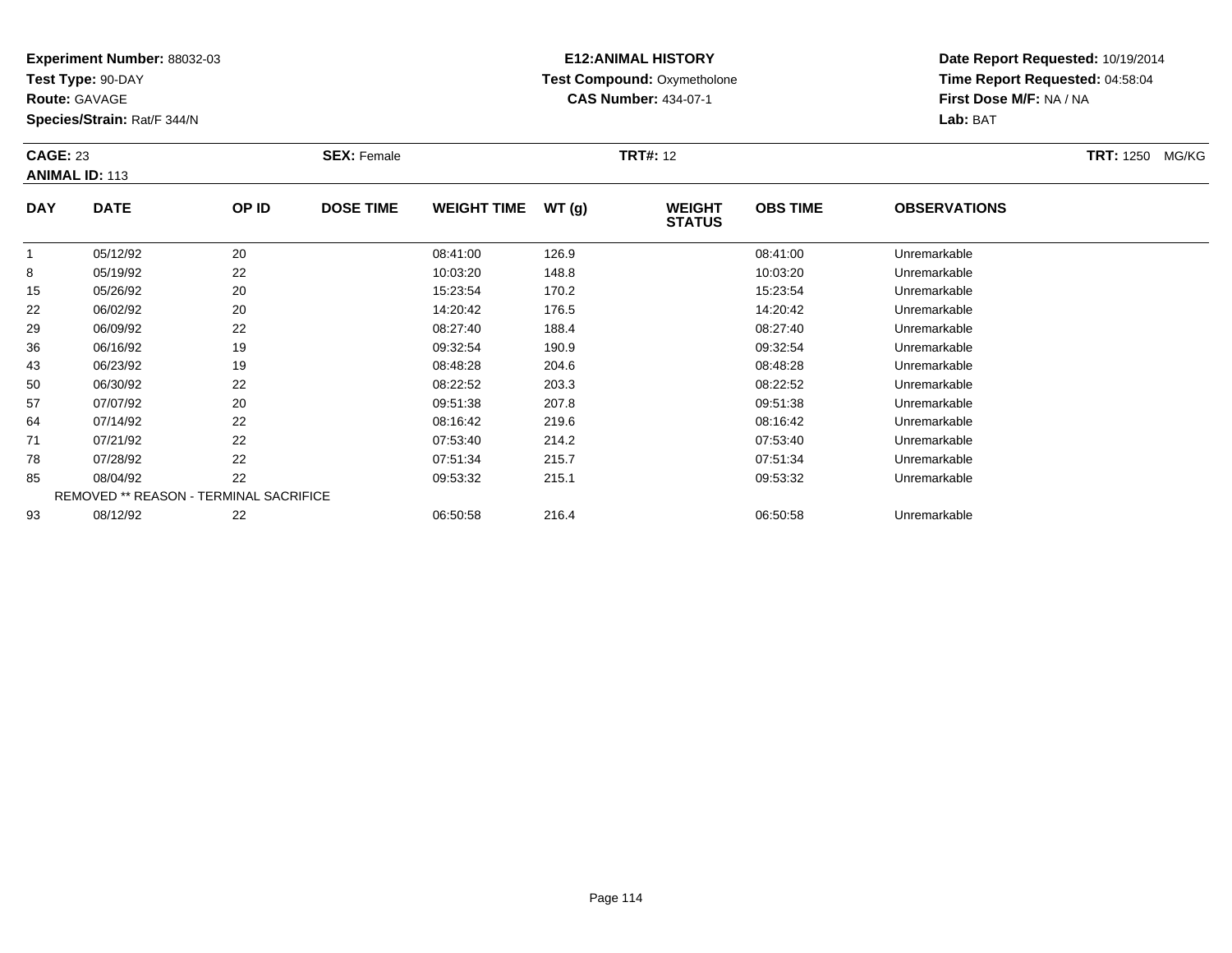**Test Type:** 90-DAY

**Route:** GAVAGE

93

**Species/Strain:** Rat/F 344/N

# **E12:ANIMAL HISTORY Test Compound:** Oxymetholone**CAS Number:** 434-07-1

**Date Report Requested:** 10/19/2014**Time Report Requested:** 04:58:04**First Dose M/F:** NA / NA**Lab:** BAT

|            | <b>CAGE: 23</b><br><b>ANIMAL ID: 114</b>      |       | <b>SEX: Female</b> |                    |       | <b>TRT#: 12</b>                |                 | <b>TRT: 1250 MG/KG</b> |  |
|------------|-----------------------------------------------|-------|--------------------|--------------------|-------|--------------------------------|-----------------|------------------------|--|
| <b>DAY</b> | <b>DATE</b>                                   | OP ID | <b>DOSE TIME</b>   | <b>WEIGHT TIME</b> | WT(g) | <b>WEIGHT</b><br><b>STATUS</b> | <b>OBS TIME</b> | <b>OBSERVATIONS</b>    |  |
|            | 05/12/92                                      | 20    |                    | 08:41:00           | 114.1 |                                | 08:41:00        | Unremarkable           |  |
| 8          | 05/19/92                                      | 22    |                    | 10:03:20           | 136.4 |                                | 10:03:20        | Unremarkable           |  |
| 15         | 05/26/92                                      | 20    |                    | 15:23:54           | 163.4 |                                | 15:23:54        | Unremarkable           |  |
| 22         | 06/02/92                                      | 20    |                    | 14:20:42           | 178.5 |                                | 14:20:42        | Unremarkable           |  |
| 29         | 06/09/92                                      | 22    |                    | 08:27:40           | 190.8 |                                | 08:27:40        | Unremarkable           |  |
| 36         | 06/16/92                                      | 19    |                    | 09:32:54           | 206.8 |                                | 09:32:54        | Unremarkable           |  |
| 43         | 06/23/92                                      | 19    |                    | 08:48:28           | 215.7 |                                | 08:48:28        | Unremarkable           |  |
| 50         | 06/30/92                                      | 22    |                    | 08:22:52           | 218.0 |                                | 08:22:52        | Unremarkable           |  |
| 57         | 07/07/92                                      | 20    |                    | 09:51:38           | 217.7 |                                | 09:51:38        | Unremarkable           |  |
| 64         | 07/14/92                                      | 22    |                    | 08:16:42           | 220.3 |                                | 08:16:42        | Unremarkable           |  |
| 71         | 07/21/92                                      | 22    |                    | 07:53:40           | 222.1 |                                | 07:53:40        | Unremarkable           |  |
| 78         | 07/28/92                                      | 22    |                    | 07:51:34           | 228.6 |                                | 07:51:34        | Unremarkable           |  |
| 85         | 08/04/92                                      | 22    |                    | 09:53:32           | 230.2 |                                | 09:53:32        | Unremarkable           |  |
|            | <b>REMOVED ** REASON - TERMINAL SACRIFICE</b> |       |                    |                    |       |                                |                 |                        |  |

08/12/92 <sup>22</sup> 06:50:58 225.7 06:50:58 Unremarkable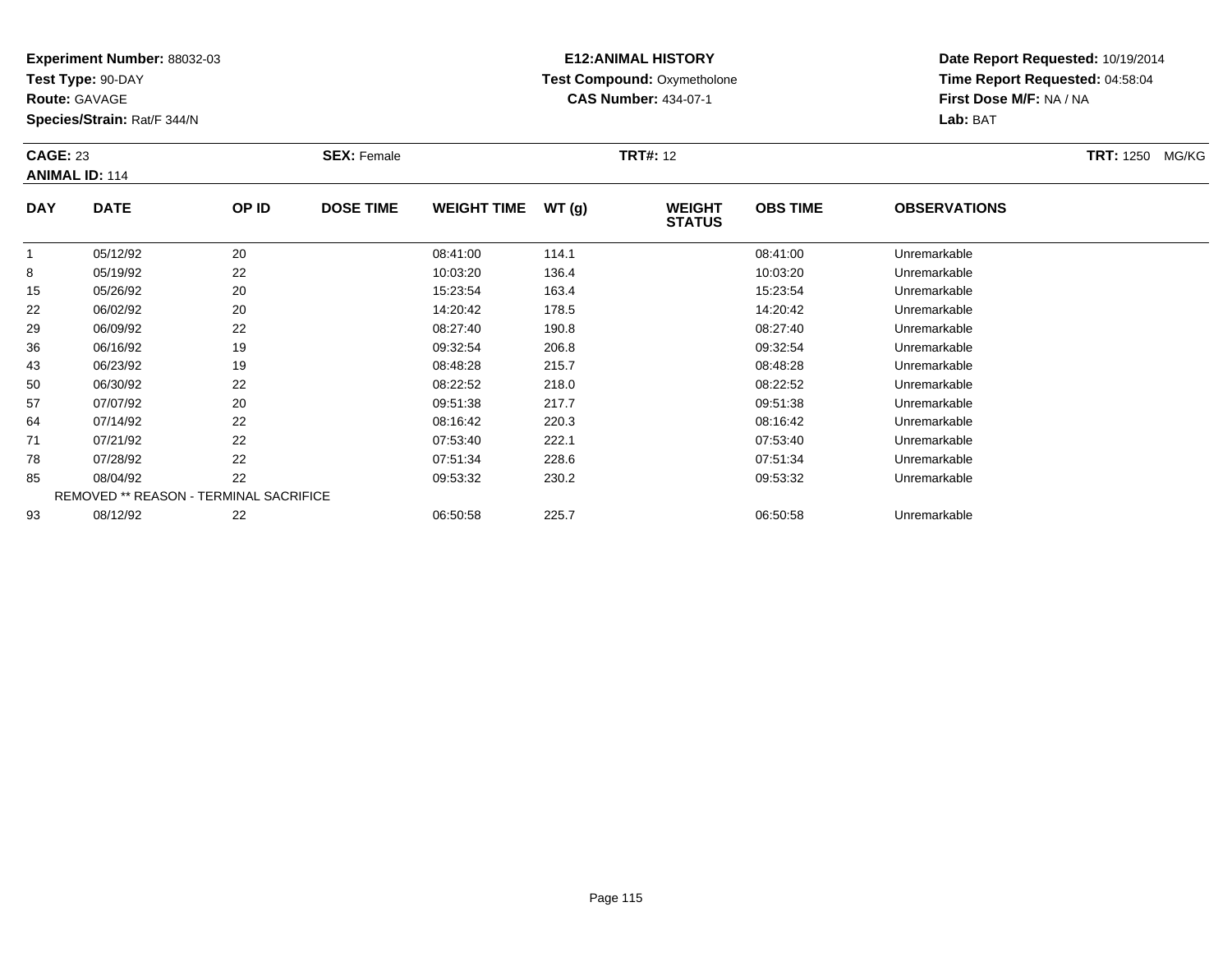**Test Type:** 90-DAY

**Route:** GAVAGE

93

**Species/Strain:** Rat/F 344/N

# **E12:ANIMAL HISTORY Test Compound:** Oxymetholone**CAS Number:** 434-07-1

**Date Report Requested:** 10/19/2014**Time Report Requested:** 04:58:04**First Dose M/F:** NA / NA**Lab:** BAT

| <b>CAGE: 23</b><br><b>ANIMAL ID: 115</b> |                                               | <b>SEX: Female</b> |                  |                    | <b>TRT#: 12</b> |                                | <b>TRT: 1250</b><br>MG/KG |                     |  |
|------------------------------------------|-----------------------------------------------|--------------------|------------------|--------------------|-----------------|--------------------------------|---------------------------|---------------------|--|
| <b>DAY</b>                               | <b>DATE</b>                                   | OP ID              | <b>DOSE TIME</b> | <b>WEIGHT TIME</b> | WT(g)           | <b>WEIGHT</b><br><b>STATUS</b> | <b>OBS TIME</b>           | <b>OBSERVATIONS</b> |  |
|                                          | 05/12/92                                      | 20                 |                  | 08:41:00           | 102.9           |                                | 08:41:00                  | Unremarkable        |  |
| 8                                        | 05/19/92                                      | 22                 |                  | 10:03:20           | 119.7           |                                | 10:03:20                  | Unremarkable        |  |
| 15                                       | 05/26/92                                      | 20                 |                  | 15:23:54           | 139.8           |                                | 15:23:54                  | Unremarkable        |  |
| 22                                       | 06/02/92                                      | 20                 |                  | 14:20:42           | 155.0           |                                | 14:20:42                  | Unremarkable        |  |
| 29                                       | 06/09/92                                      | 22                 |                  | 08:27:40           | 167.9           |                                | 08:27:40                  | Unremarkable        |  |
| 36                                       | 06/16/92                                      | 19                 |                  | 09:32:54           | 178.4           |                                | 09:32:54                  | Unremarkable        |  |
| 43                                       | 06/23/92                                      | 19                 |                  | 08:48:28           | 187.6           |                                | 08:48:28                  | Unremarkable        |  |
| 50                                       | 06/30/92                                      | 22                 |                  | 08:22:52           | 192.4           |                                | 08:22:52                  | Unremarkable        |  |
| 57                                       | 07/07/92                                      | 20                 |                  | 09:51:38           | 191.7           |                                | 09:51:38                  | Unremarkable        |  |
| 64                                       | 07/14/92                                      | 22                 |                  | 08:16:42           | 201.2           |                                | 08:16:42                  | Unremarkable        |  |
| 71                                       | 07/21/92                                      | 22                 |                  | 07:53:40           | 203.2           |                                | 07:53:40                  | Unremarkable        |  |
| 78                                       | 07/28/92                                      | 22                 |                  | 07:51:34           | 207.8           |                                | 07:51:34                  | Unremarkable        |  |
| 85                                       | 08/04/92                                      | 22                 |                  | 09:53:32           | 205.5           |                                | 09:53:32                  | Unremarkable        |  |
|                                          | <b>REMOVED ** REASON - TERMINAL SACRIFICE</b> |                    |                  |                    |                 |                                |                           |                     |  |

08/12/92 <sup>22</sup> 06:50:58 211.0 06:50:58 Unremarkable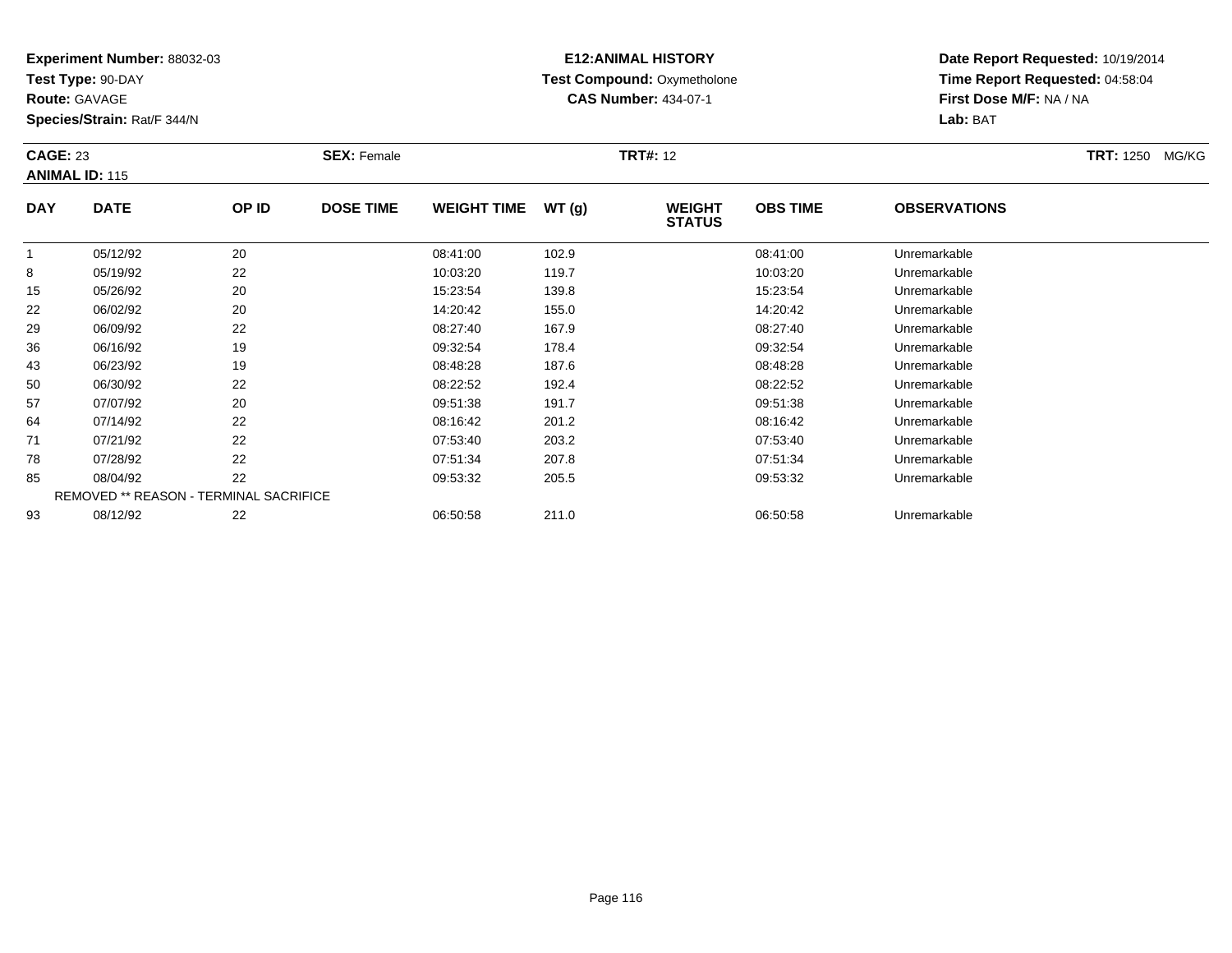**Test Type:** 90-DAY

**Route:** GAVAGE

93

**Species/Strain:** Rat/F 344/N

REMOVED \*\* REASON - TERMINAL SACRIFICE

## **E12:ANIMAL HISTORY Test Compound:** Oxymetholone**CAS Number:** 434-07-1

**Date Report Requested:** 10/19/2014**Time Report Requested:** 04:58:04**First Dose M/F:** NA / NA**Lab:** BAT

|            | <b>CAGE: 24</b><br><b>ANIMAL ID: 116</b> |       | <b>SEX: Female</b> |                    |       | <b>TRT#: 12</b>                |                 | <b>TRT: 1250</b><br>MG/KG |  |
|------------|------------------------------------------|-------|--------------------|--------------------|-------|--------------------------------|-----------------|---------------------------|--|
| <b>DAY</b> | <b>DATE</b>                              | OP ID | <b>DOSE TIME</b>   | <b>WEIGHT TIME</b> | WT(g) | <b>WEIGHT</b><br><b>STATUS</b> | <b>OBS TIME</b> | <b>OBSERVATIONS</b>       |  |
|            | 05/12/92                                 | 20    |                    | 08:42:34           | 115.8 |                                | 08:42:34        | Unremarkable              |  |
| 8          | 05/19/92                                 | 22    |                    | 10:04:54           | 135.6 |                                | 10:04:54        | Unremarkable              |  |
| 15         | 05/26/92                                 | 20    |                    | 15:26:42           | 157.9 |                                | 15:26:42        | Unremarkable              |  |
| 22         | 06/02/92                                 | 20    |                    | 14:22:32           | 167.8 |                                | 14:22:32        | Unremarkable              |  |
| 29         | 06/09/92                                 | 22    |                    | 08:29:12           | 178.1 |                                | 08:29:12        | Unremarkable              |  |
| 36         | 06/16/92                                 | 19    |                    | 09:31:14           | 184.2 |                                | 09:31:14        | Unremarkable              |  |
| 43         | 06/23/92                                 | 19    |                    | 08:47:20           | 194.3 |                                | 08:47:20        | Unremarkable              |  |
| 50         | 06/30/92                                 | 22    |                    | 08:24:12           | 194.9 |                                | 08:24:12        | Unremarkable              |  |
| 57         | 07/07/92                                 | 20    |                    | 09:53:36           | 201.9 |                                | 09:53:36        | Unremarkable              |  |
| 64         | 07/14/92                                 | 22    |                    | 08:17:56           | 202.9 |                                | 08:17:56        | Unremarkable              |  |
| 71         | 07/21/92                                 | 22    |                    | 07:55:12           | 203.1 |                                | 07:55:12        | Unremarkable              |  |
| 78         | 07/28/92                                 | 22    |                    | 07:53:02           | 212.2 |                                | 07:53:02        | Unremarkable              |  |
| 85         | 08/04/92                                 | 22    |                    | 09:54:40           | 210.2 |                                | 09:54:40        | Unremarkable              |  |

08/12/92 <sup>22</sup> 06:53:56 218.4 06:53:56 Unremarkable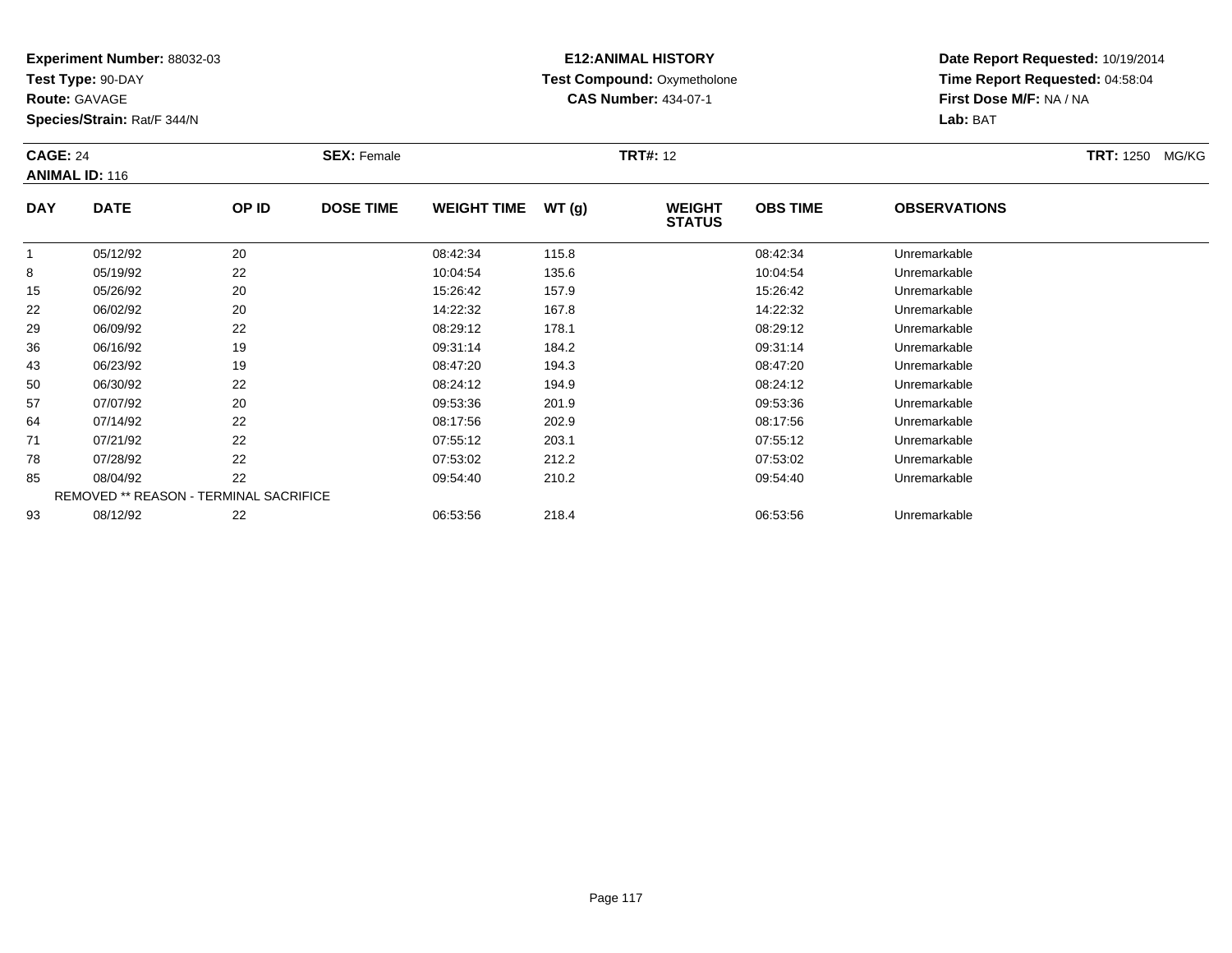**Test Type:** 90-DAY

**Route:** GAVAGE

85

93

**Species/Strain:** Rat/F 344/N

REMOVED \*\* REASON - TERMINAL SACRIFICE

## **E12:ANIMAL HISTORY Test Compound:** Oxymetholone**CAS Number:** 434-07-1

**Date Report Requested:** 10/19/2014**Time Report Requested:** 04:58:04**First Dose M/F:** NA / NA**Lab:** BAT

| <b>CAGE: 24</b><br><b>ANIMAL ID: 117</b> |             | <b>SEX: Female</b> |                  |                    | <b>TRT#: 12</b> | <b>TRT: 1250</b><br>MG/KG      |                 |                     |  |
|------------------------------------------|-------------|--------------------|------------------|--------------------|-----------------|--------------------------------|-----------------|---------------------|--|
| <b>DAY</b>                               | <b>DATE</b> | OP ID              | <b>DOSE TIME</b> | <b>WEIGHT TIME</b> | WT(g)           | <b>WEIGHT</b><br><b>STATUS</b> | <b>OBS TIME</b> | <b>OBSERVATIONS</b> |  |
|                                          | 05/12/92    | 20                 |                  | 08:42:34           | 119.0           |                                | 08:42:34        | Unremarkable        |  |
| 8                                        | 05/19/92    | 22                 |                  | 10:04:54           | 140.1           |                                | 10:04:54        | Unremarkable        |  |
| 15                                       | 05/26/92    | 20                 |                  | 15:26:42           | 156.6           |                                | 15:26:42        | Unremarkable        |  |
| 22                                       | 06/02/92    | 20                 |                  | 14:22:32           | 170.8           |                                | 14:22:32        | Unremarkable        |  |
| 29                                       | 06/09/92    | 22                 |                  | 08:29:12           | 179.5           |                                | 08:29:12        | Unremarkable        |  |
| 36                                       | 06/16/92    | 19                 |                  | 09:31:14           | 192.8           |                                | 09:31:14        | Unremarkable        |  |
| 43                                       | 06/23/92    | 19                 |                  | 08:47:20           | 202.8           |                                | 08:47:20        | Unremarkable        |  |
| 50                                       | 06/30/92    | 22                 |                  | 08:24:12           | 199.1           |                                | 08:24:12        | Unremarkable        |  |
| 57                                       | 07/07/92    | 20                 |                  | 09:53:36           | 203.6           |                                | 09:53:36        | Unremarkable        |  |
| 64                                       | 07/14/92    | 22                 |                  | 08:17:56           | 211.2           |                                | 08:17:56        | Unremarkable        |  |
| 71                                       | 07/21/92    | 22                 |                  | 07:55:12           | 212.8           |                                | 07:55:12        | Unremarkable        |  |
| 78                                       | 07/28/92    | 22                 |                  | 07:53:02           | 219.9           |                                | 07:53:02        | Unremarkable        |  |

08/04/92 <sup>22</sup> 09:54:40 225.2 09:54:40 Unremarkable

08/12/92 <sup>22</sup> 06:53:56 214.8 06:53:56 Unremarkable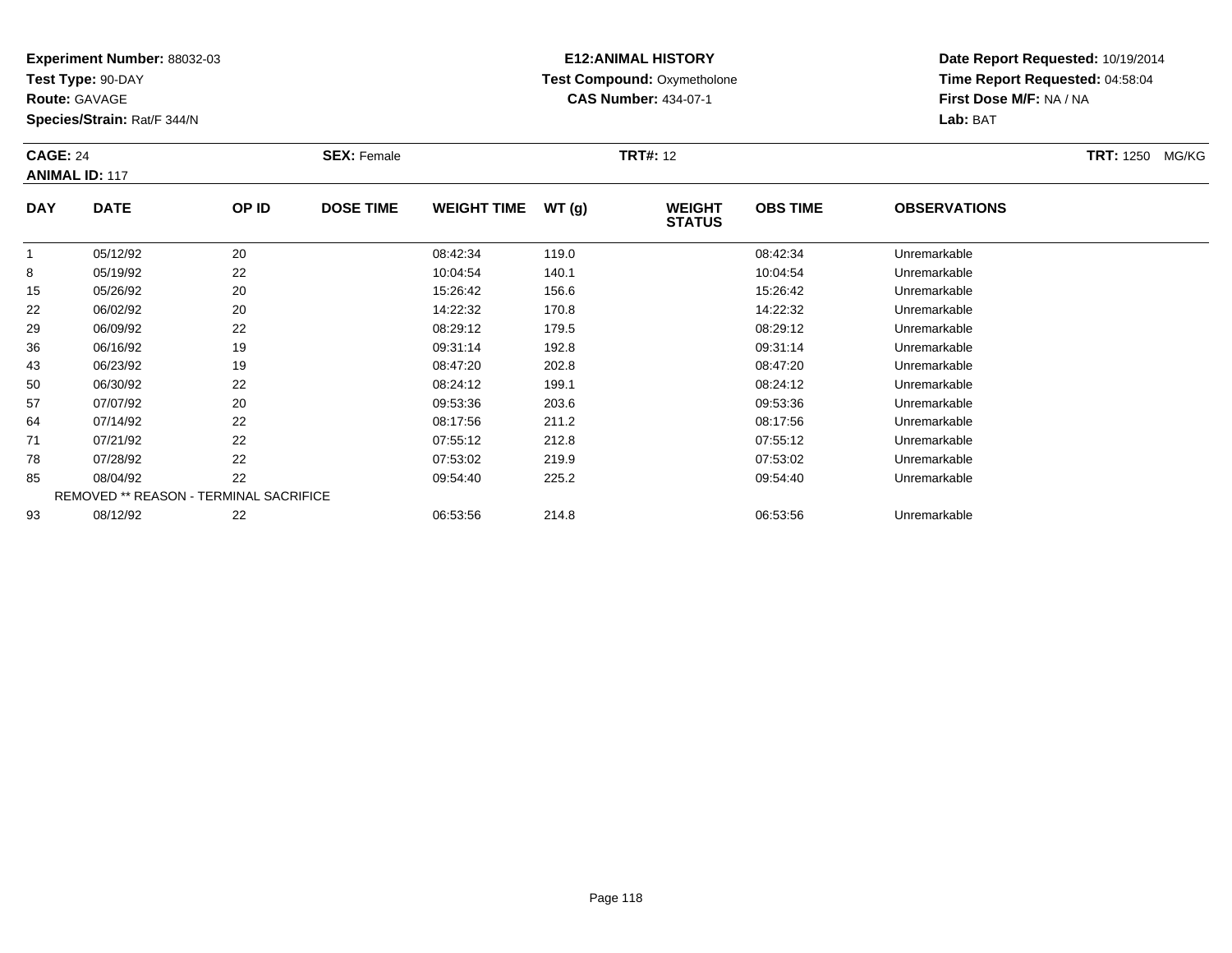**Test Type:** 90-DAY

**Route:** GAVAGE

93

**Species/Strain:** Rat/F 344/N

REMOVED \*\* REASON - TERMINAL SACRIFICE

#### **E12:ANIMAL HISTORY Test Compound:** Oxymetholone**CAS Number:** 434-07-1

**Date Report Requested:** 10/19/2014**Time Report Requested:** 04:58:04**First Dose M/F:** NA / NA**Lab:** BAT

| <b>CAGE: 24</b> | <b>ANIMAL ID: 118</b> |       | <b>SEX: Female</b> |                    |       | <b>TRT#: 12</b>                |                 |                     | <b>TRT: 1250</b><br>MG/KG |
|-----------------|-----------------------|-------|--------------------|--------------------|-------|--------------------------------|-----------------|---------------------|---------------------------|
| <b>DAY</b>      | <b>DATE</b>           | OP ID | <b>DOSE TIME</b>   | <b>WEIGHT TIME</b> | WT(g) | <b>WEIGHT</b><br><b>STATUS</b> | <b>OBS TIME</b> | <b>OBSERVATIONS</b> |                           |
|                 | 05/12/92              | 20    |                    | 08:42:34           | 104.4 |                                | 08:42:34        | Unremarkable        |                           |
| 8               | 05/19/92              | 22    |                    | 10:04:54           | 125.6 |                                | 10:04:54        | Unremarkable        |                           |
| 15              | 05/26/92              | 20    |                    | 15:26:42           | 146.6 |                                | 15:26:42        | Unremarkable        |                           |
| 22              | 06/02/92              | 20    |                    | 14:22:32           | 164.0 |                                | 14:22:32        | Unremarkable        |                           |
| 29              | 06/09/92              | 22    |                    | 08:29:12           | 168.1 |                                | 08:29:12        | Unremarkable        |                           |
| 36              | 06/16/92              | 19    |                    | 09:31:14           | 175.5 |                                | 09:31:14        | Unremarkable        |                           |
| 43              | 06/23/92              | 19    |                    | 08:47:20           | 187.6 |                                | 08:47:20        | Unremarkable        |                           |
| 50              | 06/30/92              | 22    |                    | 08:24:12           | 186.8 |                                | 08:24:12        | Unremarkable        |                           |
| 57              | 07/07/92              | 20    |                    | 09:53:36           | 187.4 |                                | 09:53:36        | Unremarkable        |                           |
| 64              | 07/14/92              | 22    |                    | 08:17:56           | 185.4 |                                | 08:17:56        | Unremarkable        |                           |
| 71              | 07/21/92              | 22    |                    | 07:55:12           | 187.2 |                                | 07:55:12        | Unremarkable        |                           |
| 78              | 07/28/92              | 22    |                    | 07:53:02           | 195.4 |                                | 07:53:02        | Unremarkable        |                           |
| 85              | 08/04/92              | 22    |                    | 09:54:40           | 202.6 |                                | 09:54:40        | Unremarkable        |                           |

08/04/92 <sup>22</sup> 09:54:40 202.6 09:54:40 Unremarkable

08/12/92 <sup>22</sup> 06:53:56 199.6 06:53:56 Unremarkable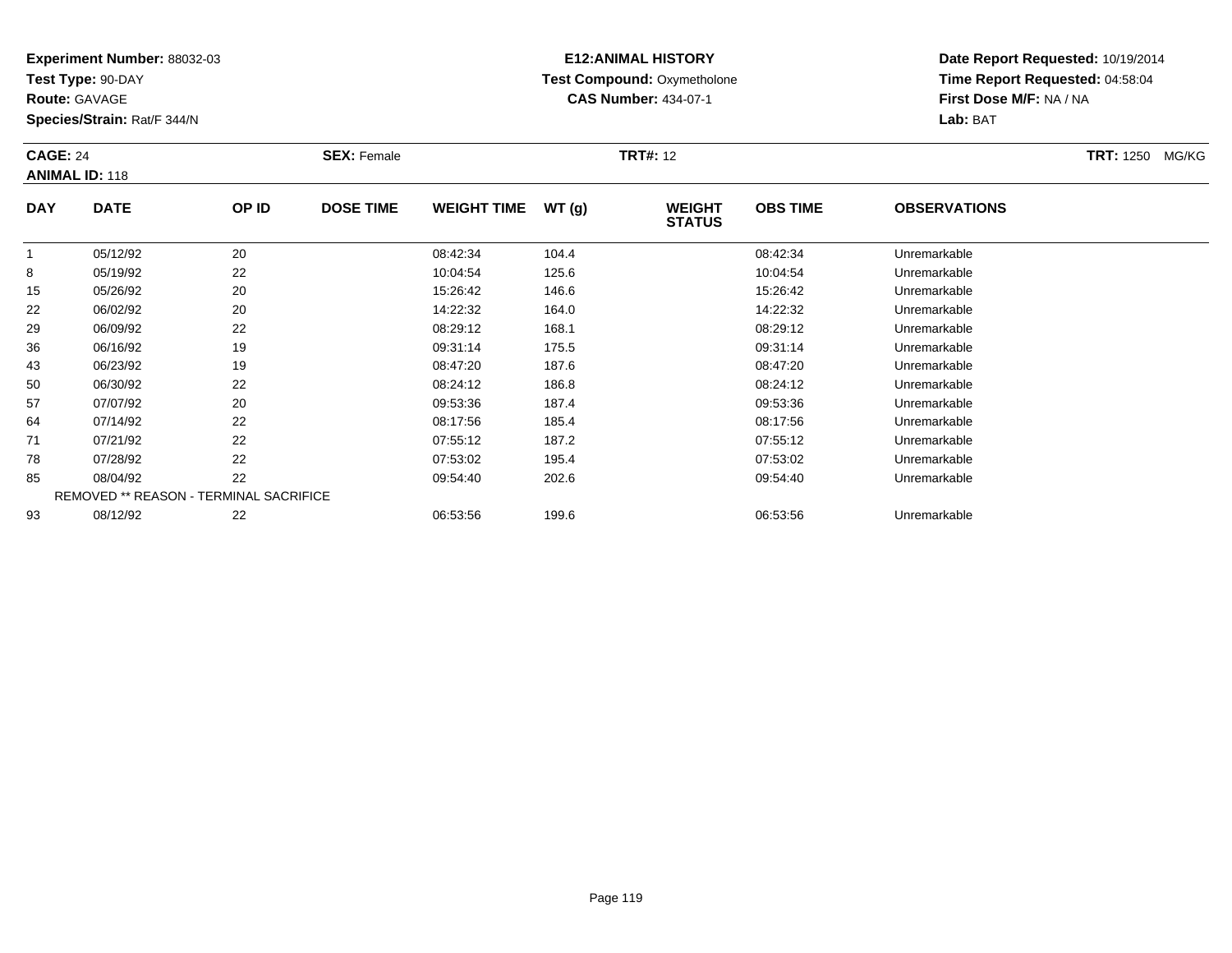**Test Type:** 90-DAY

**Route:** GAVAGE

93

**Species/Strain:** Rat/F 344/N

REMOVED \*\* REASON - TERMINAL SACRIFICE

## **E12:ANIMAL HISTORY Test Compound:** Oxymetholone**CAS Number:** 434-07-1

**Date Report Requested:** 10/19/2014**Time Report Requested:** 04:58:04**First Dose M/F:** NA / NA**Lab:** BAT

| <b>CAGE: 24</b><br><b>ANIMAL ID: 119</b> |             |       | <b>SEX: Female</b> |                    |       | <b>TRT#: 12</b>                |                 |                     | <b>TRT: 1250</b><br>MG/KG |
|------------------------------------------|-------------|-------|--------------------|--------------------|-------|--------------------------------|-----------------|---------------------|---------------------------|
| <b>DAY</b>                               | <b>DATE</b> | OP ID | <b>DOSE TIME</b>   | <b>WEIGHT TIME</b> | WT(g) | <b>WEIGHT</b><br><b>STATUS</b> | <b>OBS TIME</b> | <b>OBSERVATIONS</b> |                           |
|                                          | 05/12/92    | 20    |                    | 08:42:34           | 109.1 |                                | 08:42:34        | Unremarkable        |                           |
| 8                                        | 05/19/92    | 22    |                    | 10:04:54           | 131.7 |                                | 10:04:54        | Unremarkable        |                           |
| 15                                       | 05/26/92    | 20    |                    | 15:26:42           | 157.8 |                                | 15:26:42        | Unremarkable        |                           |
| 22                                       | 06/02/92    | 20    |                    | 14:22:32           | 170.1 |                                | 14:22:32        | Unremarkable        |                           |
| 29                                       | 06/09/92    | 22    |                    | 08:29:12           | 181.9 |                                | 08:29:12        | Unremarkable        |                           |
| 36                                       | 06/16/92    | 19    |                    | 09:31:14           | 190.8 |                                | 09:31:14        | Unremarkable        |                           |
| 43                                       | 06/23/92    | 19    |                    | 08:47:20           | 204.3 |                                | 08:47:20        | Unremarkable        |                           |
| 50                                       | 06/30/92    | 22    |                    | 08:24:12           | 205.8 |                                | 08:24:12        | Unremarkable        |                           |
| 57                                       | 07/07/92    | 20    |                    | 09:53:36           | 211.2 |                                | 09:53:36        | Unremarkable        |                           |
| 64                                       | 07/14/92    | 22    |                    | 08:17:56           | 210.1 |                                | 08:17:56        | Unremarkable        |                           |
| 71                                       | 07/21/92    | 22    |                    | 07:55:12           | 216.3 |                                | 07:55:12        | Unremarkable        |                           |
| 78                                       | 07/28/92    | 22    |                    | 07:53:02           | 218.2 |                                | 07:53:02        | Unremarkable        |                           |
| 85                                       | 08/04/92    | 22    |                    | 09:54:40           | 222.8 |                                | 09:54:40        | Unremarkable        |                           |

08/12/92 <sup>22</sup> 06:53:56 223.3 06:53:56 Unremarkable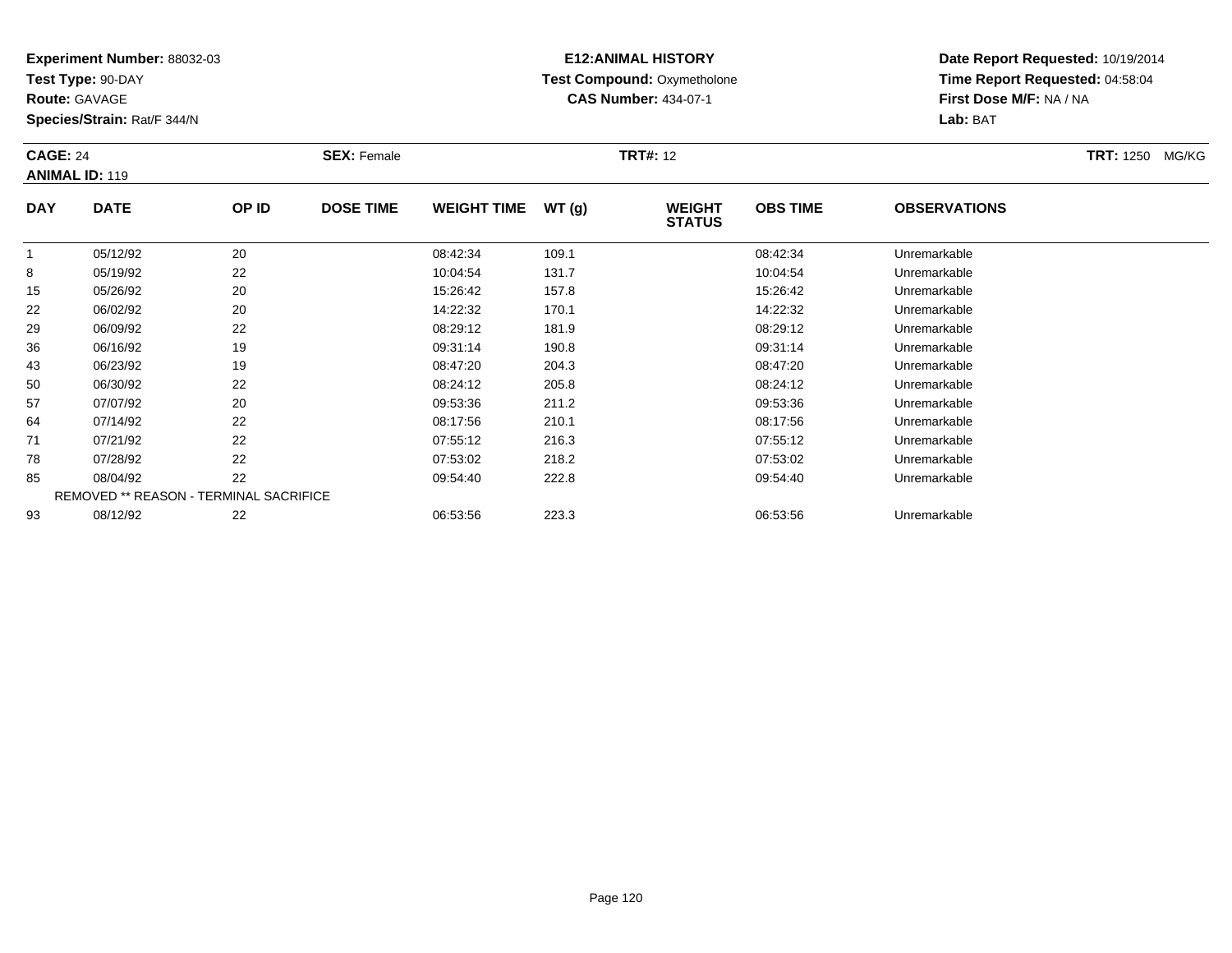| Experiment Number: 88032-03<br>Test Type: 90-DAY<br><b>Route: GAVAGE</b><br>Species/Strain: Rat/F 344/N |                                                        |              |                    | <b>E12: ANIMAL HISTORY</b><br><b>Test Compound: Oxymetholone</b><br><b>CAS Number: 434-07-1</b> |       |                                |                 | Date Report Requested: 10/19/2014<br>Time Report Requested: 04:58:04<br>First Dose M/F: NA / NA<br>Lab: BAT |                           |
|---------------------------------------------------------------------------------------------------------|--------------------------------------------------------|--------------|--------------------|-------------------------------------------------------------------------------------------------|-------|--------------------------------|-----------------|-------------------------------------------------------------------------------------------------------------|---------------------------|
| <b>CAGE: 24</b><br><b>ANIMAL ID: 120</b>                                                                |                                                        |              | <b>SEX: Female</b> |                                                                                                 |       | <b>TRT#: 12</b>                |                 |                                                                                                             | <b>TRT:</b> 1250<br>MG/KG |
| <b>DAY</b>                                                                                              | <b>DATE</b>                                            | <b>OP ID</b> | <b>DOSE TIME</b>   | <b>WEIGHT TIME</b>                                                                              | WT(q) | <b>WEIGHT</b><br><b>STATUS</b> | <b>OBS TIME</b> | <b>OBSERVATIONS</b>                                                                                         |                           |
|                                                                                                         | 05/12/92<br><b>REMOVED ** REASON - DOSING ACCIDENT</b> | 20           |                    | 08:42:34                                                                                        | 111.5 |                                | 08:42:34        | Unremarkable                                                                                                |                           |
| 2                                                                                                       | 05/13/92                                               | 20           |                    | 08:13:48                                                                                        | 107.3 |                                | 08:13:48        | Unremarkable                                                                                                |                           |